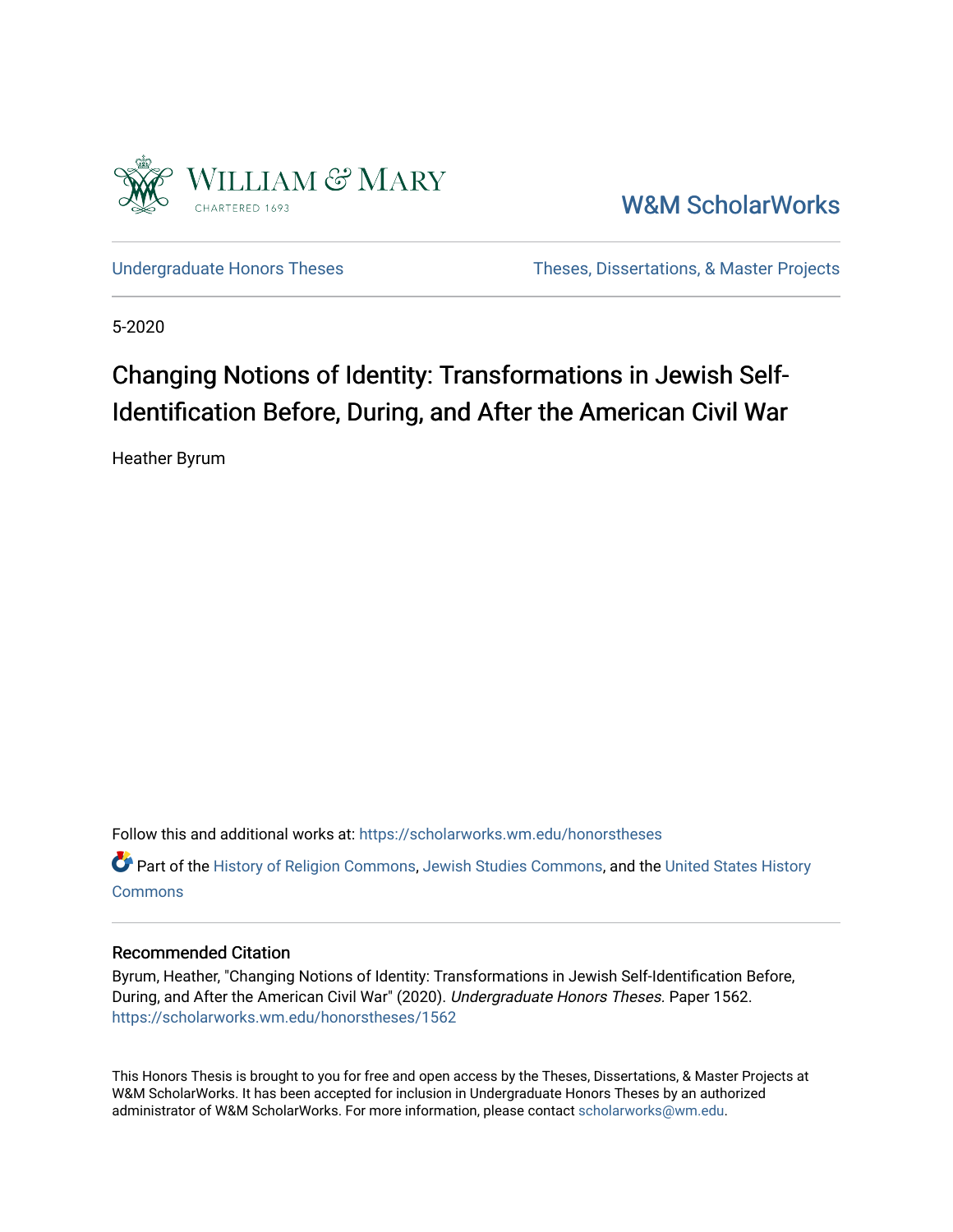Changing Notions of Identity: Transformations in Jewish Self-Identification Before, During, and

After the American Civil War

A thesis submitted in partial fulfillment of the requirement for the degree of Bachelor of Arts in History from The College of William and Mary

by

Heather L. Byrum

**High Honors** 

Accepted for \_\_\_\_\_\_\_\_\_\_\_\_\_\_\_\_\_\_\_\_\_\_\_\_\_

(Honors, High Honors, Highest

Honors)

Carol Muir

 $\mathcal{L}_\text{max}$  , where  $\mathcal{L}_\text{max}$  , we have the set of the set of the set of the set of the set of the set of the set of the set of the set of the set of the set of the set of the set of the set of the set of the set of

Carol Sheriff, Director

HHT

Jay Watkins III

Mauy Fraun Kirsh

Williamsburg, VA May 5, 2020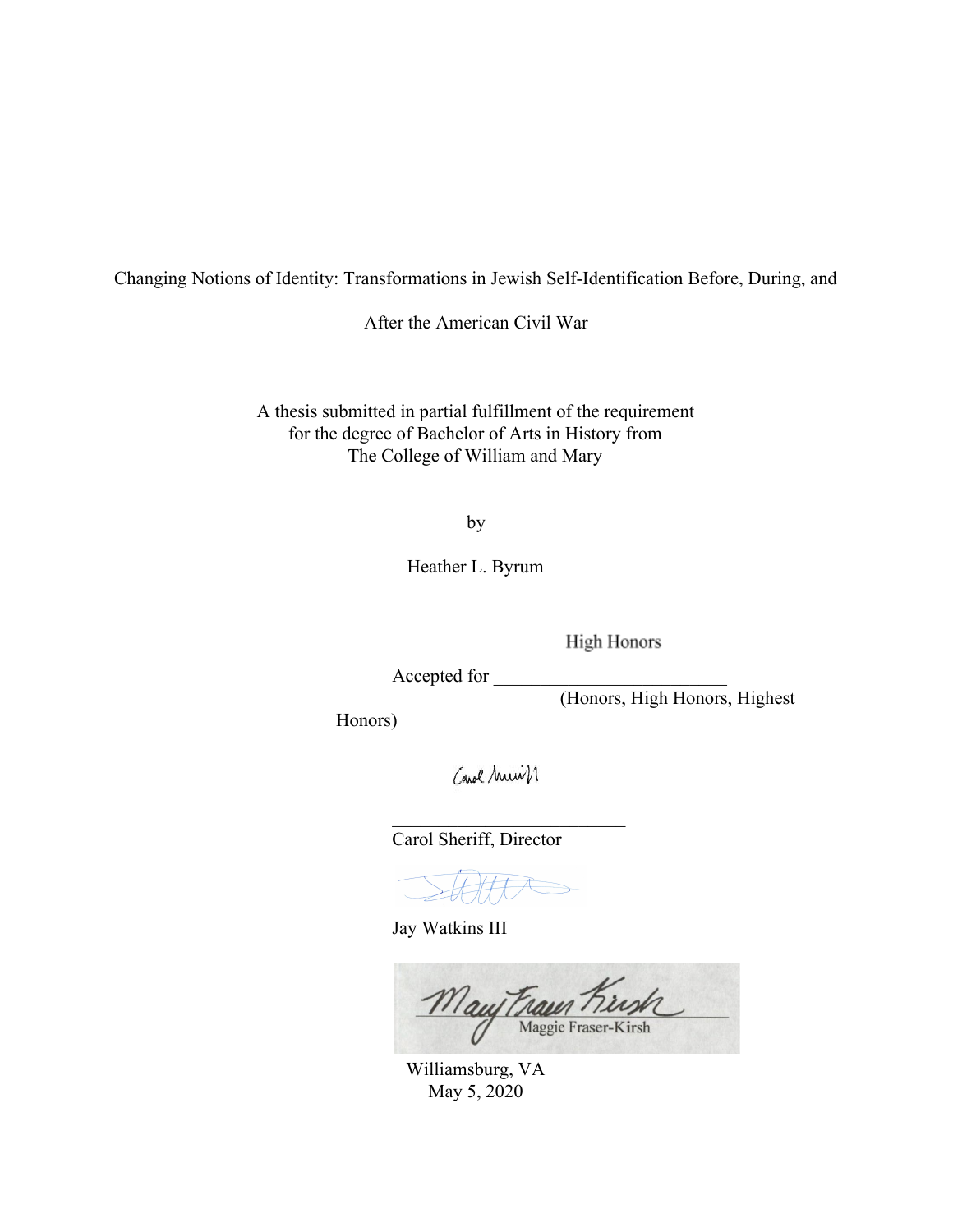# **Changing Notions of Identity: Transformations in Jewish Self-Identification Before,**

### **During, and After the American Civil War**

Heather L. Byrum

Fall 2019-Spring 2020 Honors Thesis Project

Lyon G. Tyler History Department

College of William and Mary

Williamsburg, VA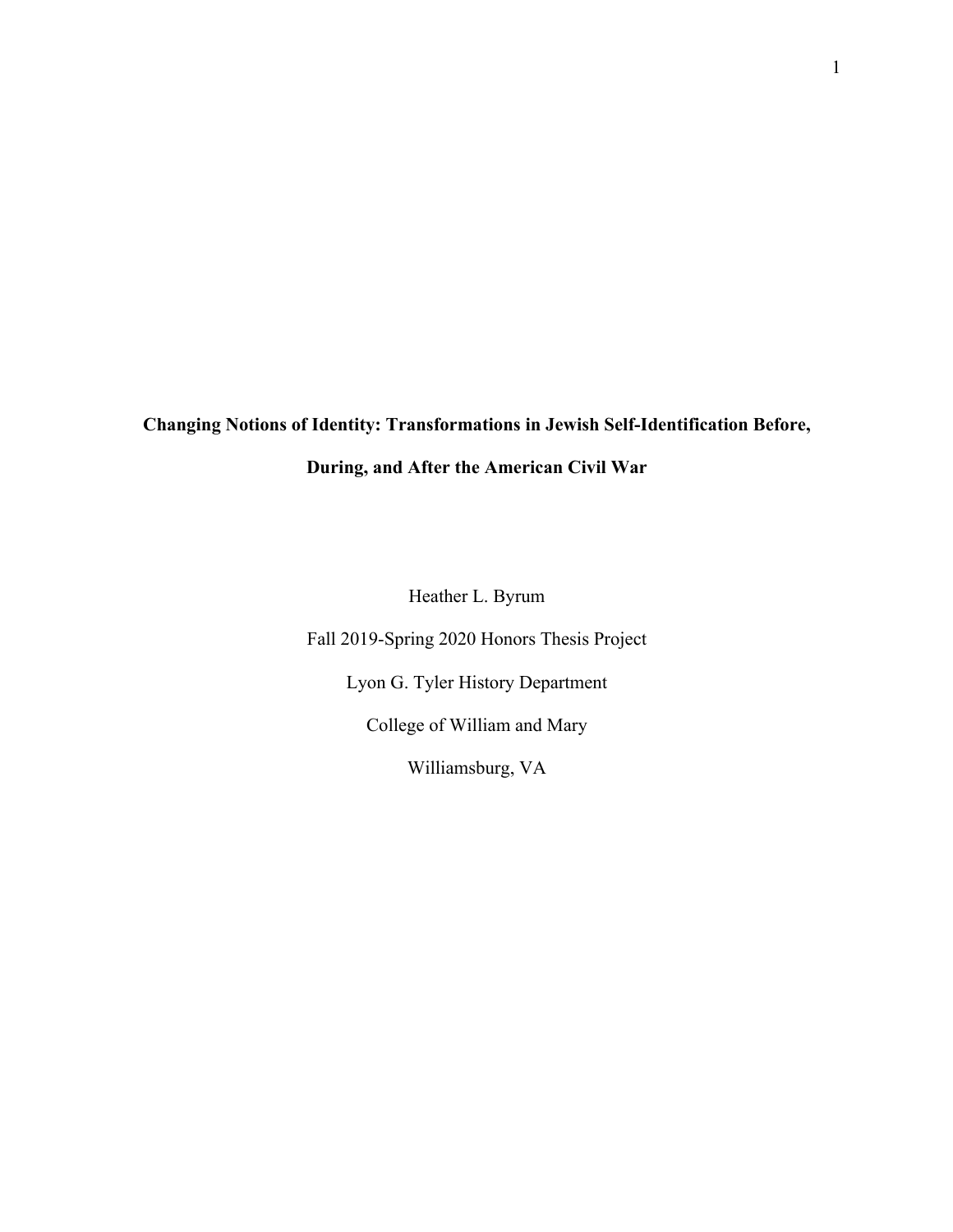## **Table of Contents**

| "Jewish Self-Identification to 1860"                                                                     |
|----------------------------------------------------------------------------------------------------------|
| "The War Years: Changing Jewish Identity between 1860-1866- Service,<br>Patriotism, and Americanization" |
| "From Reconstruction to Ellis Island: Major Changes in the American Jewish<br>Population"                |
|                                                                                                          |
|                                                                                                          |
|                                                                                                          |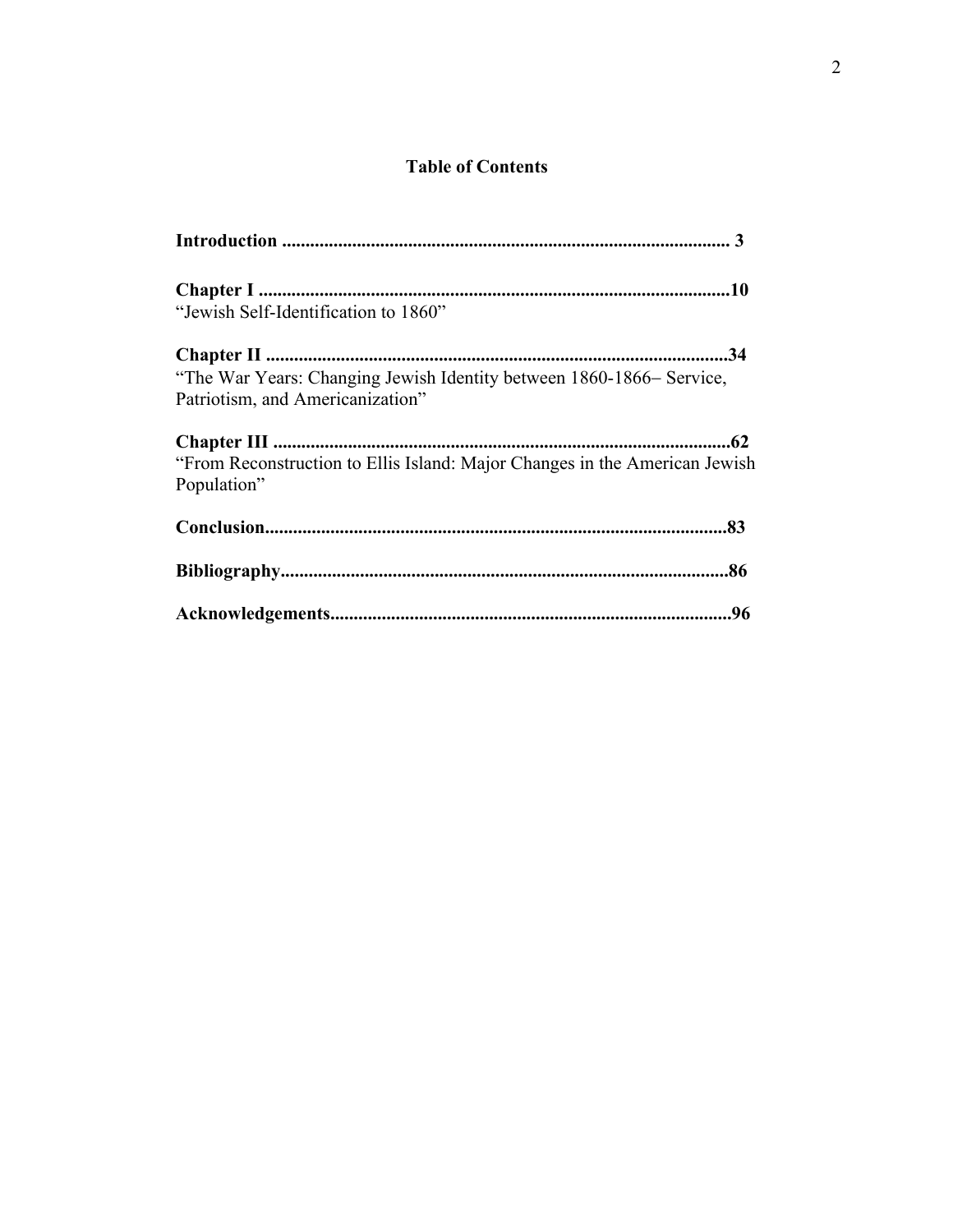#### **Introduction**

When the American Civil War broke out in the 1860s, the American Jewish population was as split as the broader American society. Although they only numbered about 150,000 persons overall, American Jewry had developed distinct regional ties that threatened to tear the group apart.

The focal point of this thesis revolves around how transformations in how Jewish Americans viewed themselves in relation to the coming of the Civil War and the impact that this shift in identification had on the population after the war ended. The shift from viewing themselves as Jews living in America to Americans who happened to be Jewish occurred during this time. They had to characterize themselves as patriots and appeal to patriotic nationalism to convince other Americans that their patriotism was genuine and stake their claim in the United States.

Judaism arrived on the shores of America in 1654 when Jewish refugees fled the Portuguese Inquisition after the conquest of Dutch Brazil. As these Jews found their niche in America, they spread throughout the country, founding communities along the Eastern seaboard in both the North and the South. As their numbers grew, however, so did the number of anti-Jewish protestors. Eventually, Jewish people living in America felt as if they were not wanted or welcome and therefore distanced themselves from identifying as Americans. As the numbers of the Jewish population swelled in the 1850s with the massive immigration of German Jews, the community found itself becoming more involved in American institutions than it had before. With tensions across the country heightening as people became more polarized regarding the issues of slavery and the direction the country needed to take, the Jewish community found itself under intense scrutiny as groups scurried to prove their patriotism.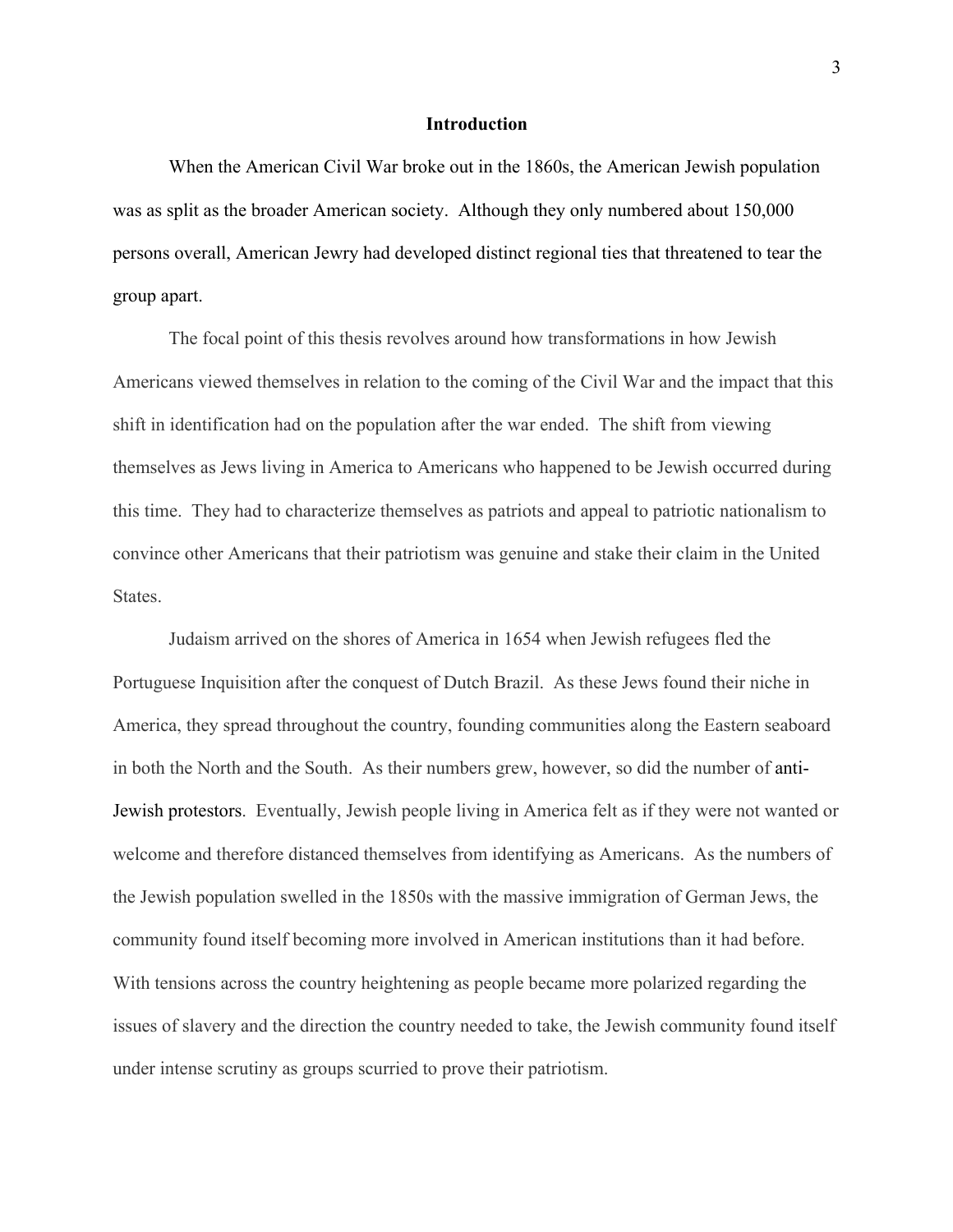The Civil War provided the opportunities that the Jewish people needed to prove their patriotism and they took advantage of them: men joined the Army and Navy, women organized relief societies and served as nurses, and Jewish families struggled as the realities of war set in. Soldiers, especially those who were recent immigrants to the United States, found that serving in the army helped integrate them into American culture. Even as they were serving, however, the American Jewish community found itself struggling against an onslaught of anti-Jewishness at unprecedented levels. Using their actions and their words, American Jewry staked its claim to belong in the land of the free during and immediately following the Civil War.

The dramatic shift in identity for American Jews- from a people living in a place to identifying with that place itself- had dramatic ramifications during Reconstruction and leading into the twentieth century. Seeking to understand the realities of war and the destruction and death it had brought about, some radical Christians lobbied for more "Christianization" of America: creating strict Sunday laws that would prevent Jewish businesses from operating on that day and advocating for an amendment to the Constitution that firmly established that Christianity would be the religion of the United States. Adding fuel to their fire, Jewish entrepreneurs largely fared the war-time economy well. Benefitting from their economic niche in dealing with cotton during the Antebellum period positioned Jewish businesses into a place where they could rely on their cash reserves and ethnic networks in Europe and across the United States to get them through the economic downturns. Undoubtedly, some Jewish businesses did suffer during the depression and Reconstruction, but a large portion of them managed to stay afloat. In order to combat the waves of anti-Semitism, American Jews utilized the democratic systems their citizenship afforded them- the ballot box. The period after the war saw Jewish voters turning out in huge droves- a stark difference from their hands-off approach to American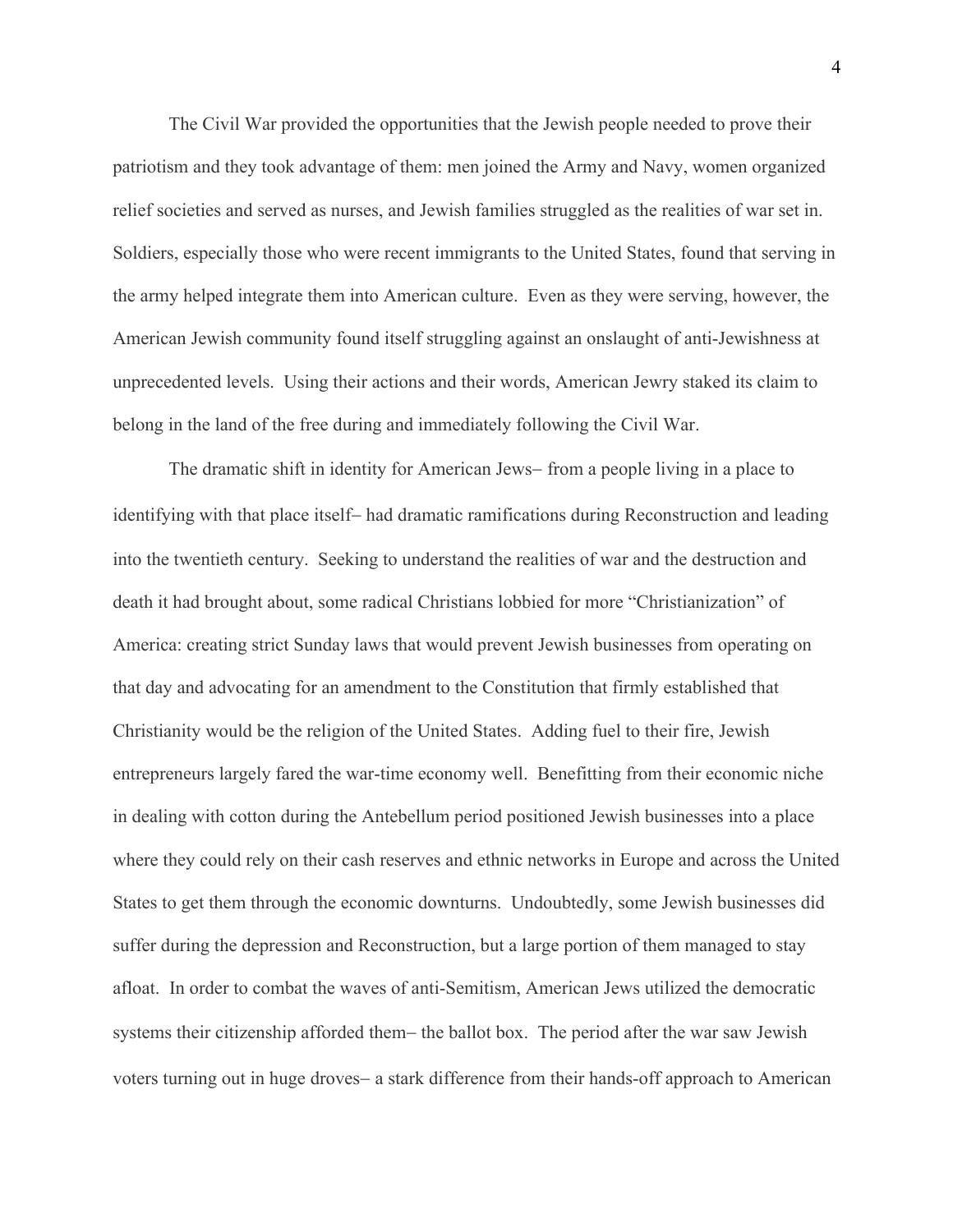politics and democratic institutions that had been commonplace through the Antebellum period. As Jewish immigration from Europe took off, peaking at the beginning of the twentieth century, the American Jewish community would look completely different than it had before the war.

American Jewish history and historiography has been a popular field in academia since the late-twentieth century. Most of the scholarship, however, has focused mainly on American Judaism as it existed after the immigration boom that peaked between 1910-1920. Many of the books that deal with a broad survey of the history of American Jews gloss over the Civil War or at most have two small pages dedicated to the topic. The scholarship is split into two distinct fields: American Judaism and the Civil War. In relatively recent years, however, the field of American Judaism during the Civil War has emerged as an area of interest. Much of the scholarship that exists cites one monumental text in this specific area: Bertram Korn's 1961 *American Jewry and the Civil War.1* Korn, himself a Rabbi and historian, felt that no substantial scholarship existed on this important, yet widely ignored, subject. The book delves into all realms of life that was affected by the Civil War by both Northern and Southern populations of American Jews: military service and life in the Armed Forces, life on the home front, and the increasing antisemitism that plagued both sides of the conflict. Korn's book was the foundation upon which most of conversation regarding American Jewry and the Civil War has been based.

Korn's work remained the pioneer-for the most part- until the early 2000s, when the conversation began to intensify. There are two important works, however, that emerged during the period between when Korn published his book and when the new conversation began. The first of these works is Mel Young's *Where They Lie: The story of the Jewish Soldiers of the North and South Whose Deaths—Killed, Mortally Wounded or Died of Disease or Other* 

<sup>&</sup>lt;sup>1</sup> Bertram Korn, *American Jewry and the Civil War* (Cleveland: World Publishing Company, 1961).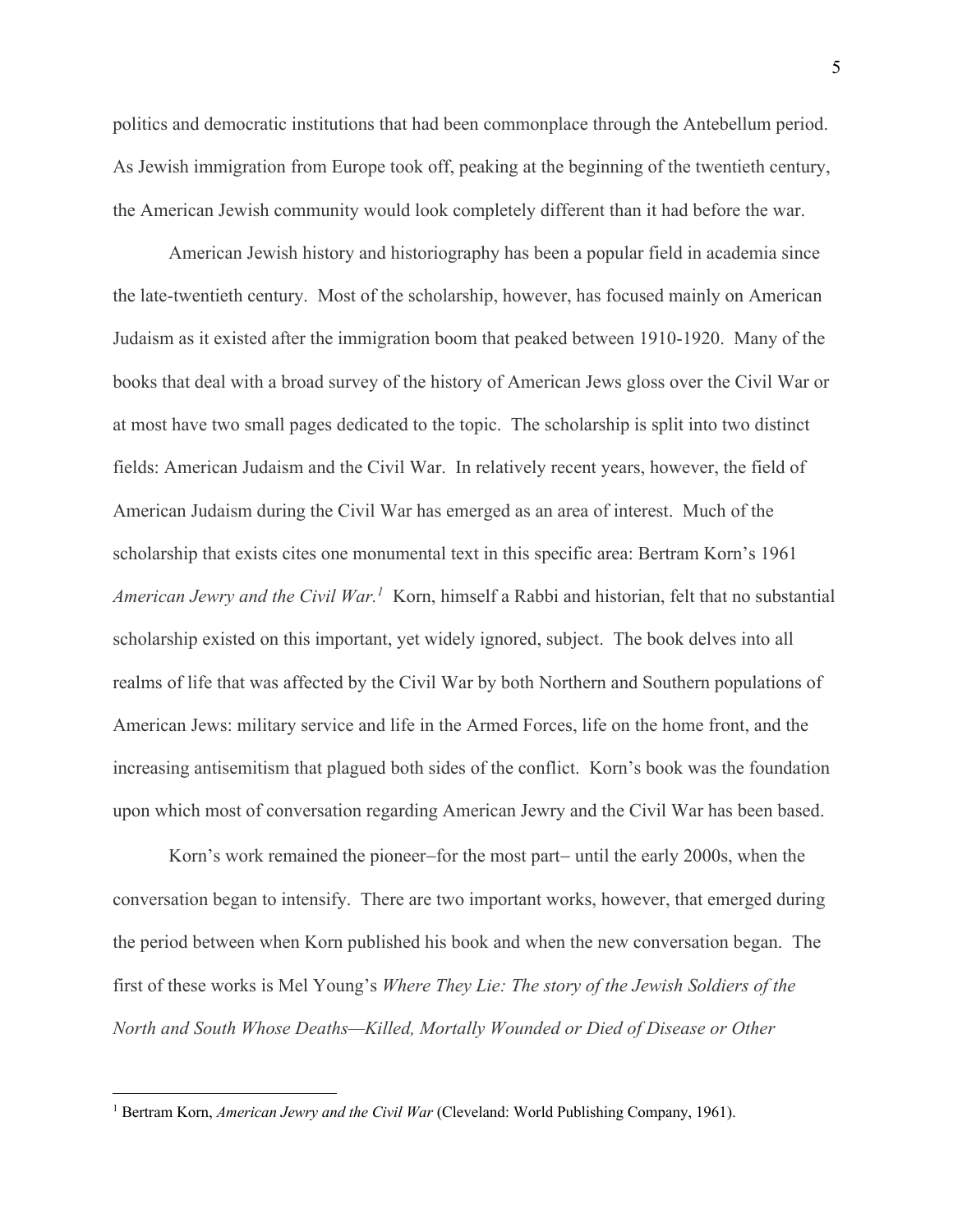Causes—Occurred During the Civil War, 1861-1865.<sup>2</sup> Young built upon Simon Wolf's 1895 work, *The American Jews as Patriot, Soldier, and Citizen,* but unlike Wolf, Young provides more anecdotal evidence instead of extensive lists and facts. Young's work, although more of a popular history than an academic one, seeks to encourage current Americans, Jews and Gentile alike, not to forget the sacrifices that these men made for both sides of the conflict. Young's extensive research seeks to provide an evidentiary cache that scholars can use to aid further research.

The second of the works aforementioned is Abraham Peck's article, "That Other 'Peculiar Institution': Jews and Judaism in the Nineteenth Century South."3 Peck argues that antisemitism emerged in full force after the Civil War because the South needed a scapegoat: they needed to have fought for something. In part due to their occupation as money lenders, business owners, and sutlers, Jews in the South were depicted as taking advantage of the struggling white populations during the War as a means of padding their own pockets. The Jews, Southerners argued, had forsaken the society that had taken them in, taught them their ways, and allowed them to flourish. Peck further argues that Jews who lived in the South during the nineteenth century had almost no choice but to assimilate into the myth of Southern superiority and the "Good Ole Boy" culture that they actively constructed as means of gaining and then keeping political and social power. Because the topic of identity is influenced profoundly by outside forces, this article helps describe a particular aspect of those forces and will be useful in

<sup>2</sup> Mel Young, *Where They Lie: The story of the Jewish Soldiers of the North and South Whose Deaths—Killed, Mortally Wounded or Died of Disease or Other Causes—Occurred During the Civil War, 1861-1865* (Lanham: University Press of America, 1991).

<sup>3</sup> Abraham Peck, "That Other 'Peculiar Institution': Jews and Judaism in the Nineteenth Century South" *Modern Judaism* 7, no. 1 (1987), 99-114.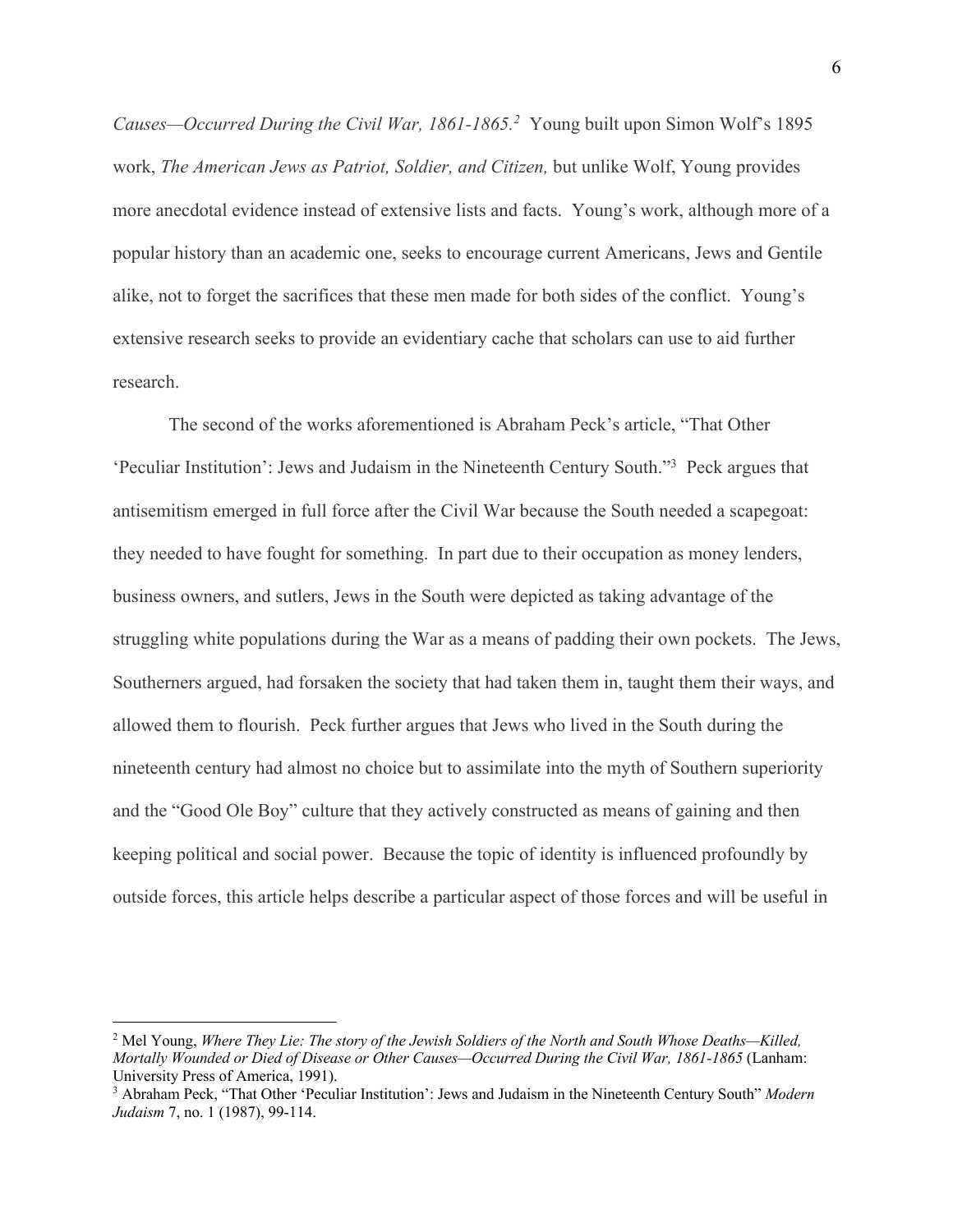describing the implications that antisemitism had on Jewish identity in the South in the Nineteenth century.

Beginning in 2000, the field of  $19<sup>th</sup>$  Century American Judaism scholarship seemingly ripped open due to the presence of more historians interested in the topic, better evidence, and more collaboration between scholars. The first important work to emerge did so in 2000: Robert Rosen's *The Jewish Confederates*.<sup>4</sup> Rosen looked at different Jewish communities as they existed across the South during the Civil War. Directly written in response to Korn's earlier work, Rosen focuses his monograph on a people to whom he believed Korn did disservice to: The Jews who lived in the Confederate States of America. Rosen's work includes great evidence and anecdotes, but fails to balance itself against the larger body of work, as he completely disregards the Northern Jewish populations and the connectivity that the different Jewish communities displayed. Furthermore, Rosen fails to take into account *why* it was that Jews in the South felt comfortable being a part of, and serving under, a government that systematically denied a group of people their human rights. Although Rosen's work lacks substantial analysis on the larger motivations behind the actions of Southern Jews, his work on the contribution of Southern Jews to the war effort cannot be overlooked.

In 2005, Patrick Mason published his dissertation "Sinners in the Hands of an Angry Mob: Violence Against Religious Outsiders in the U.S. South, 1865-1910."<sup>5</sup> Mason argues that although Jews enjoyed a relatively "ambivalent position," they still were prone to acts of violence and antisemitism that were motivated in large part by "xenophobia, nativism, and economic downturns."<sup>6</sup> Mason's dissertation looks at religious violence against many religious

<sup>4</sup> Robert Rosen, *The Jewish Confederates* (Columbia: University of South Carolina, 2000). 5 Patrick Mason, "Sinners in the Hands of an Angry Mob: Violence Against Religious Outsiders in the U.S. South, 1865-1910," PhD diss., (University of Notre Dame, 2005).

<sup>6</sup> Ibid., 191-192.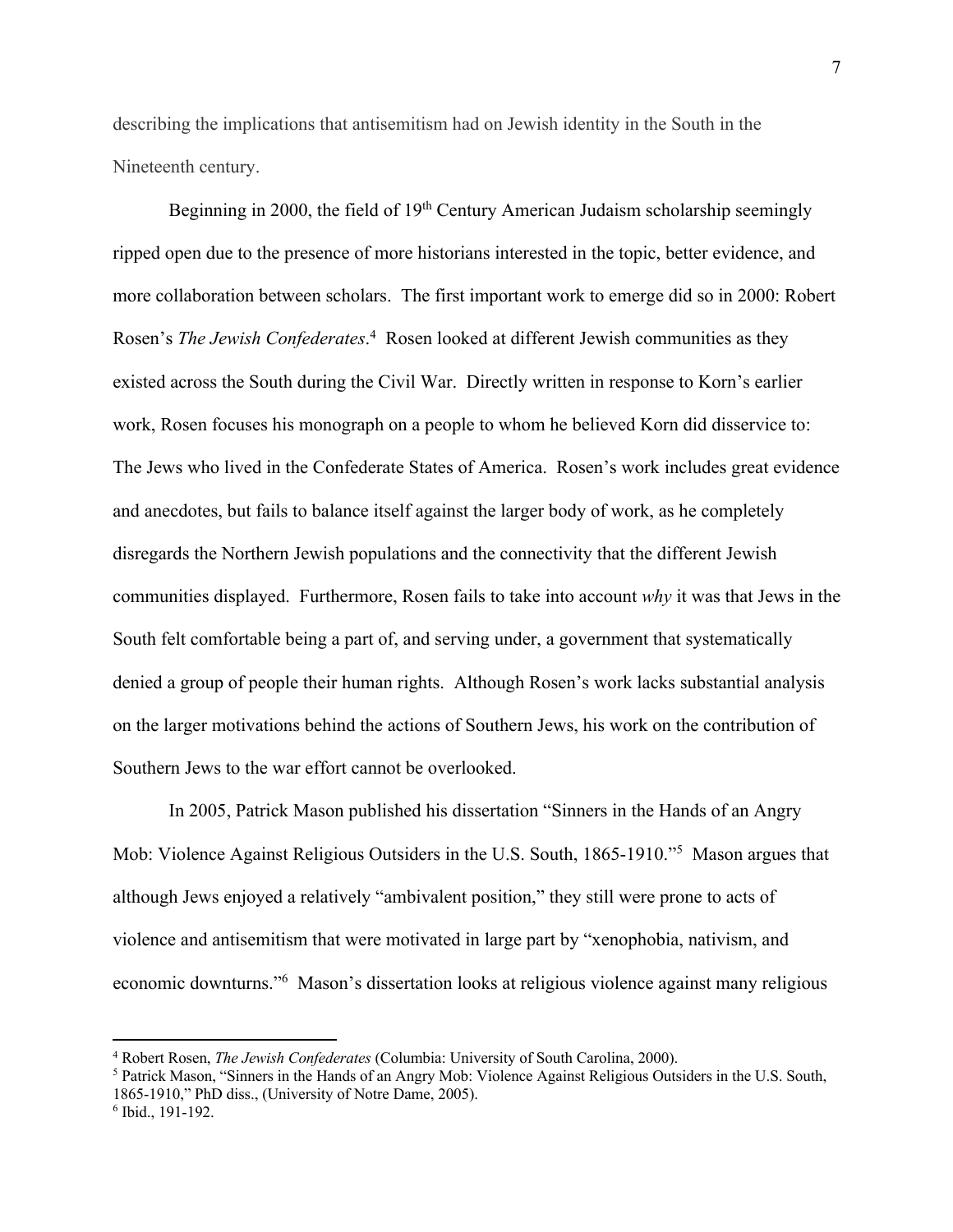minorities in the South: African Americans, Jews, and Mormons. Furthermore, this dissertation is one of the most comprehensive, if not the most, pieces of work that looks at cases of violent anti-Semitism across the South.

After a six year gap of relatively little progress, in 2012, two very important works were published: Jonathan D. Sarna's *When General Grant Expelled the Jews* and Stephen D. Corrsin's *Jews in America: From New Amsterdam to the Yiddish Stage.<sup>7</sup> Corrsin's book is hailed as being* one of the most comprehensive works on American Judaism from the time Judaism arrived until approximately the 1920s. Corrsin's work, however, still fails to delve deeply into the topic of Jewish identity during the Civil War Era. Sarna's monograph details the motivations of General Grant's General Orders No. 11, which expelled Jews *as a class* from Tennessee during the Civil War, and the fallout associated with the order. Drawing upon rich primary sources, Sarna argues that although Grant's order legitimized anti-Semites platform during the period, Grant worked to ameliorate his mistake when he became President. More recent publications including Gary Zola's *We Called him Rabbi Abraham: Lincoln and American Jewry, a Documentary History* have stressed and explored further the ways that Americans (other than Jews) and circumstances influenced the fluid Jewish identity during the nineteenth century. $8$ 

While the sources have become more accessible as records have become digitized, they are still limited because of their very nature. Many records and sources from the Civil War were either burned or destroyed during the War and as such, the number of surviving sources, especially those from Jewish Americans or describing the collective and individual experiences of American Jewry are extremely rare. Those that do exist are further complicated by

<sup>7</sup> Stephen D. Corrsin, *Jews in America: From New Amsterdam to the Yiddish Stage* (New York: New York Public Library, 2012).

<sup>8</sup> Gary Zola, *We Called him Rabbi Abraham: Lincoln and American Jewry, a Documentary History* (Carbondale: Southern Illinois University Press, 2014).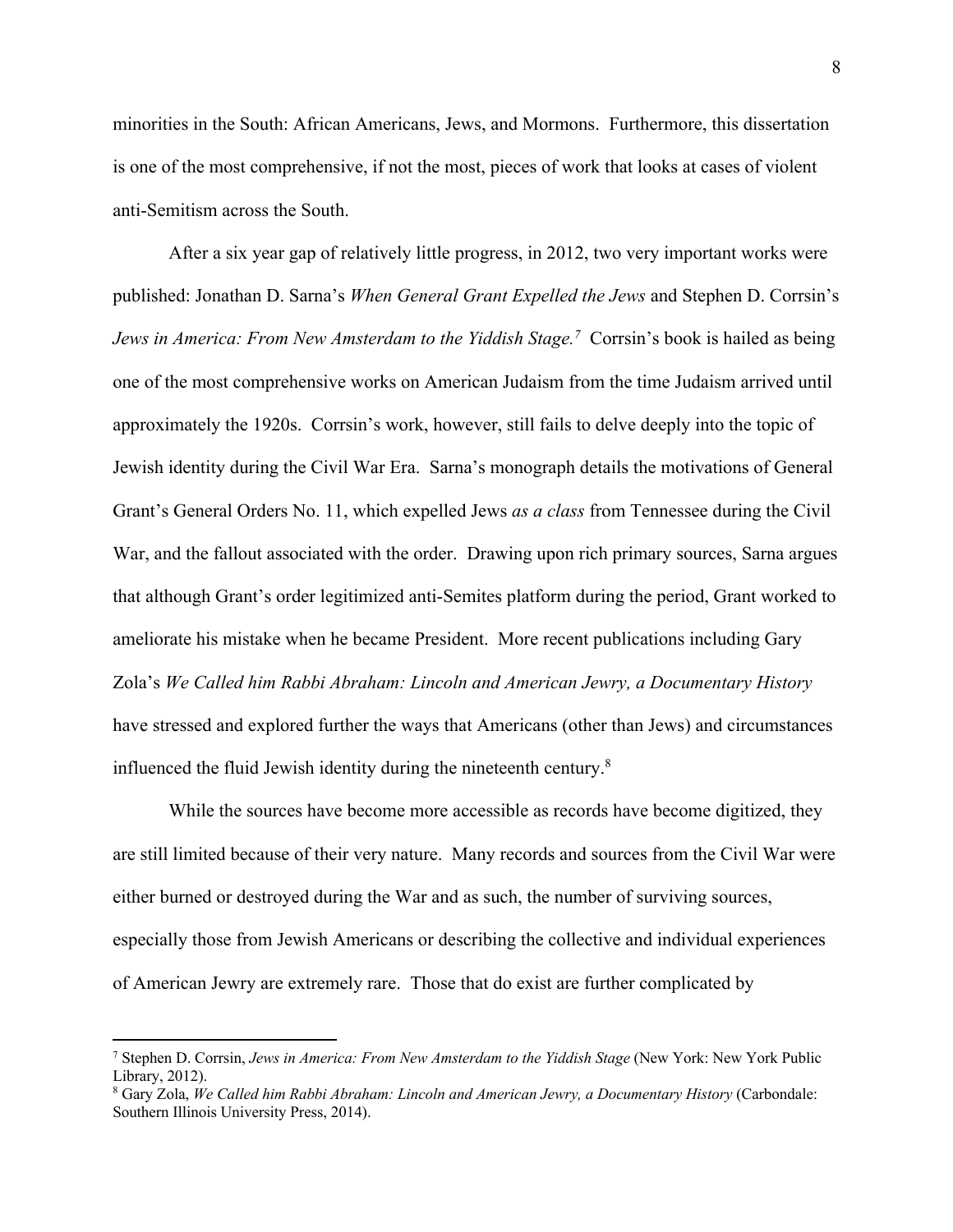occasionally being written in foreign languages such as German or Russian, which while being able to be translated, still pose a problem since the majority of them remain untranslated. Furthermore, the majority of the American populous was uneducated and illiterate- which resulted in a skewed source basis that largely reflected the opinions and writings of the educated upper class.

While other scholars have looked at outside influences on Jewish identity during this period, there has not been a comprehensive study of how Jewish Americans themselves were identifying in terms of external and internal pressures and circumstances. There is a broader trend of the Jewish community moving away from identifying as Jews living in America (temporarily) to Americans themselves during the nineteenth century with the observation of this shift mainly occurring between the years of 1860-1880.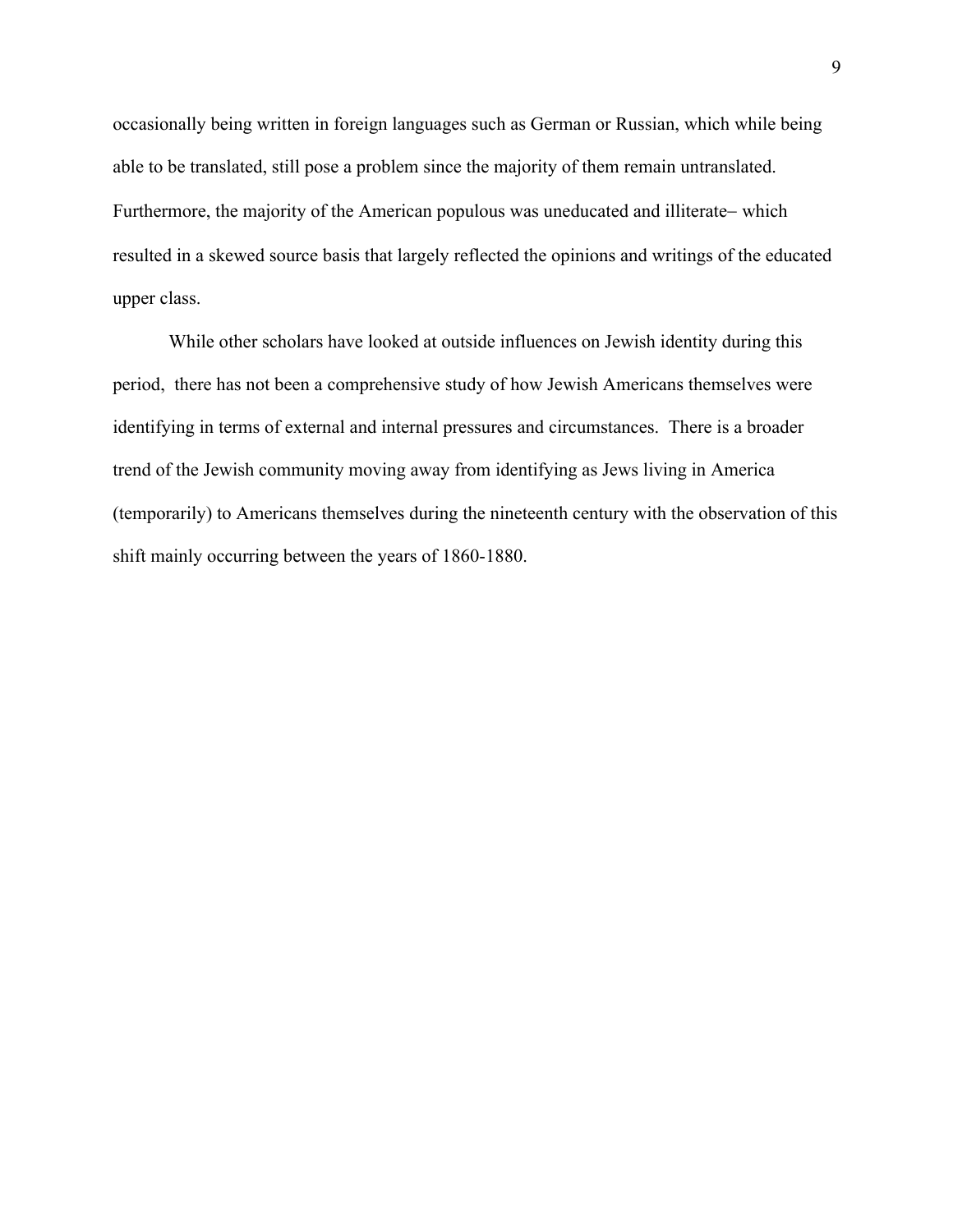#### **Chapter I**

#### **Jewish Self-Identification to 1860**

#### **The Jews Make Landfall in America**

In 1654, twenty three Jewish passengers arrived in New Amsterdam on the *St. Catherine*  from Recife, Brazil*.* They were refugees fleeing from the newly-established Portuguese Inquisition that had been enacted when Portugal conquered the Dutch colony of Brazil. They originally tried to dock in the Spanish colonies of Jamaica and Cuba, but were not allowed to remain there. Instead, they trudged along the eastern coastline of the United States until landing in New Amsterdam, modern-day Lower Manhattan. Arriving, these twenty-three Jews probably viewed this new land as one that would welcome them and allow them to practice their religion freely, but they were not welcomed with open arms in America.

The Governor of New Amsterdam, Peter Stuyvesant, attempted to encourage these Jewish refugees to leave, writing to the Amsterdam Chamber<sup>9</sup> that he "deemed it useful to require them [The Jews] in a friendly way to depart."10 His request was denied, with the Chamber replying that "this would be somewhat unreasonable and unfair, especially because of the considerable loss sustained by this nation [Israelites], with others, in the taking of Brazil, as also because of the large amount of capital which they still have invested in the shares of this company."11 The eminent scholar of American Jewish history, Jacob Rader Marcus, argues that

<sup>9</sup> The Amsterdam Chamber, the Amsterdam Company, and the Dutch East Indies Company are all referring to the same entity and will be used interchangeably in this analysis.

 $10$  Translation of a letter written from Peter Stuyvesant to the Amsterdam Chamber, dated Manhattan, September 22, 1654 as found in Samuel Oppenheimer, "The Early History of the Jews in New York, 1654-1664. Some New Matter on the Subject," *Publications of the American Jewish Historical Society,* 18 (1909): 5, https://www.jstor.org/stable/43057824.

<sup>&</sup>lt;sup>11</sup> Stuyvesant to Chamber, September 22, 1654, found in Oppenheimer's "The Early History of the Jews in New York, 1654-1664. Some New Matter on the Subject," 8.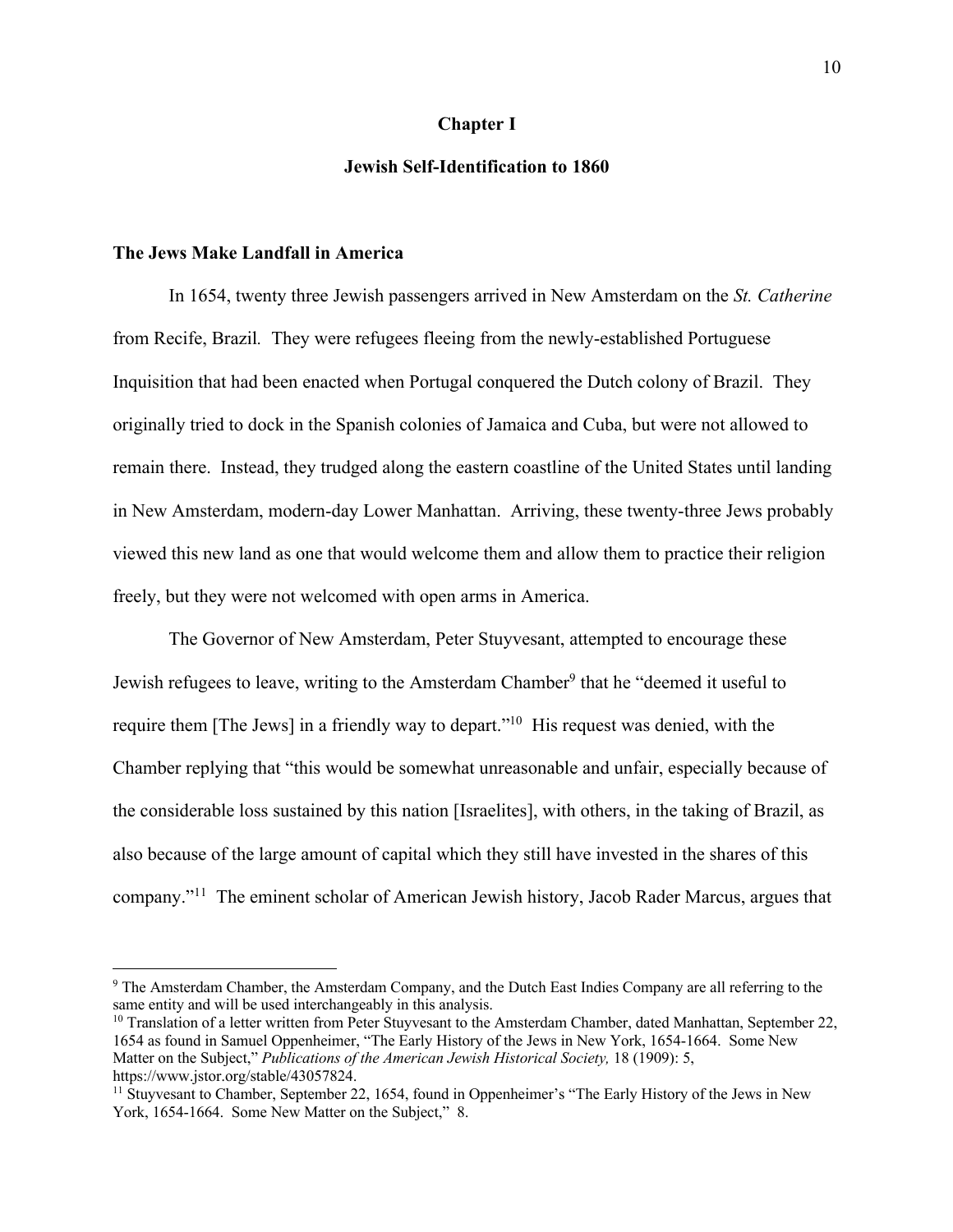the only reason why these Jewish refugees were allowed to stay in the Dutch colony is because the joint stock company was partially financed by Jewish merchants from Amsterdam. The Amsterdam Company, being profit-conscious, begrudgingly tolerated the new arrivals.<sup>12</sup>

In spite of Stuyvesant's attempt to 'gently' push the Jewish immigrants out of New Amsterdam, they were nonetheless granted the rights to travel and trade by the Amsterdam Company, which likely angered Stuyvesant since there is evidence that he viewed them as economic competitors.<sup>13</sup> The Jews, although they had been granted rights to trade, were consequently restricted on practicing their religion freely. The Amsterdam Company, in a correspondence with Stuyvesant from March 13, 1656, espoused the view that

> The consent given to the Jews to go to New Netherland and there to enjoy the same liberty that is granted them in this country was extended with respect to civil and political liberties, without the said Jews becoming thereby entitled to a license to exercise and carry on their religion in synagogues or gatherings. So long, therefore, as no request is presented to you to allow such a free exercise of religion, any consideration relative thereto is too premature, and when later something shall be presented about it you will be doing well to refer the matter to us in order to await thereon the necessary order.<sup>14</sup>

Because the Jews were viewed as only having economic purpose by the majority of colonial authorities, those that arrived in New Amsterdam were actively denied expressing their full identity. Disappointed by the revelation that they would not be allowed to practice their religion freely, many of the original Jewish immigrants left America for Europe. The original twentythree had dwindled down to approximately four by the time the British gained control over the area in 1664. Marcus writes that it was a combination of the religious restrictions, the area not

<sup>12</sup> Jacob Rader Marcus, *The American Jew, 1585-1990: A History* (Brooklyn, NY: Carlson Publishing Inc., 1995): 15.

<sup>&</sup>lt;sup>13</sup> Lee J. Levinger, *A History of the Jews in the United States* (New York: Union of American Hebrew Congregations, 1961), 60-61.

<sup>&</sup>lt;sup>14</sup> Amsterdam Company to Stuyvesant, March 13, 1656, found in Oppenheimer's "The Early History of the Jews in New York, 1654-1664. Some New Matter on the Subject," 21.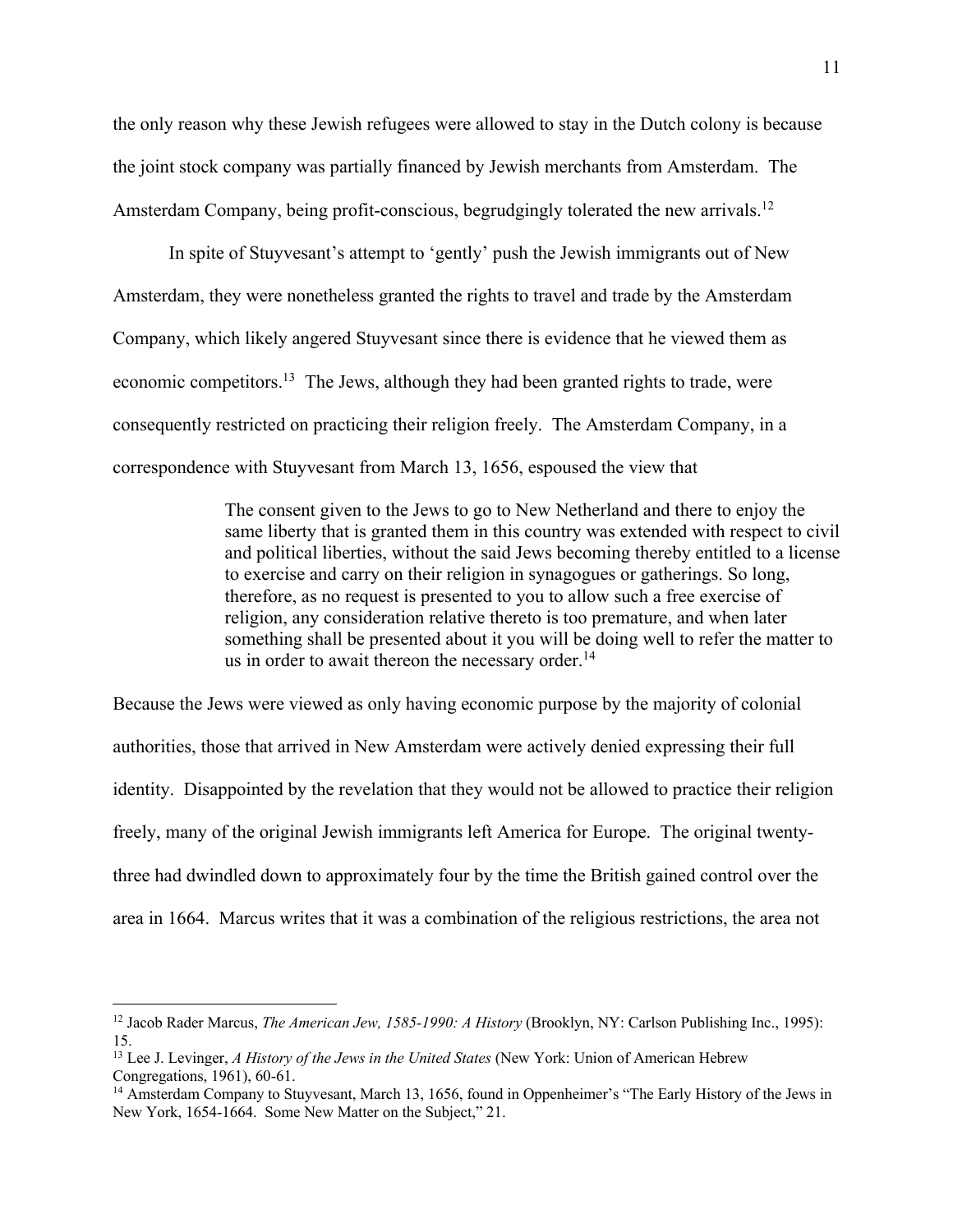being agriculturally viable, the perceived threat from Native Americans, and the autocratic government that drove many to leave.15 Thus, the notion of transience for Jews living in America was present from the beginning of the community. In search of a better opportunity or a more stable environment in which they could exist, Jewish people internalized the notion that ties to the physical land were less important than the opportunity to practice their religion freely.

Of the four who remained, Asser Levy has historically been the person credited with having the most positive impact on how the Jews were viewed during the early colonial period. Levy was impoverished when the British gained control of the colony, but later became a wealthy merchant. Levy seems to have had different notions about his permanence in relation to what would become America, as evidenced by him being the first Jew to buy a home in North America. In 1661, Levy bought real estate in Fort Orange (modern day Albany) and continued to acquire real estate in the area until his death.<sup>16</sup> Levy's legacy and prominence in New York helped reform the light in which Jewish people were viewed in the early colonial period. He was documented to have close friendships with Christians living in the area: he was named as the executor in at least two wills of Christian men living in the area in addition to loaning the Lutheran community a large sum of money with which they used to build their house of worship.<sup>17</sup> His rapport with Christians as both a philanthropist (for both Jewish and non-Jewish causes) and a friend likely paved the way for toleration of the larger Jewish community on the continent.

<sup>&</sup>lt;sup>15</sup> Marcus, *The American Jew, 1585-1990: A History*: 16.<br><sup>16</sup> Edwin G. Burrows and Mike Wallace, *A History of New York City to 1898* (New York: Oxford University Press, 1999): 60, 133-134. 17 Leon Hühner, "Asser Levy: A Noted Jewish Burgher of New Amsterdam," *Publications of the American Jewish* 

*Historical Society,* no. 8 (1900): 19-20. https://www.jstor.org/stable/43057561.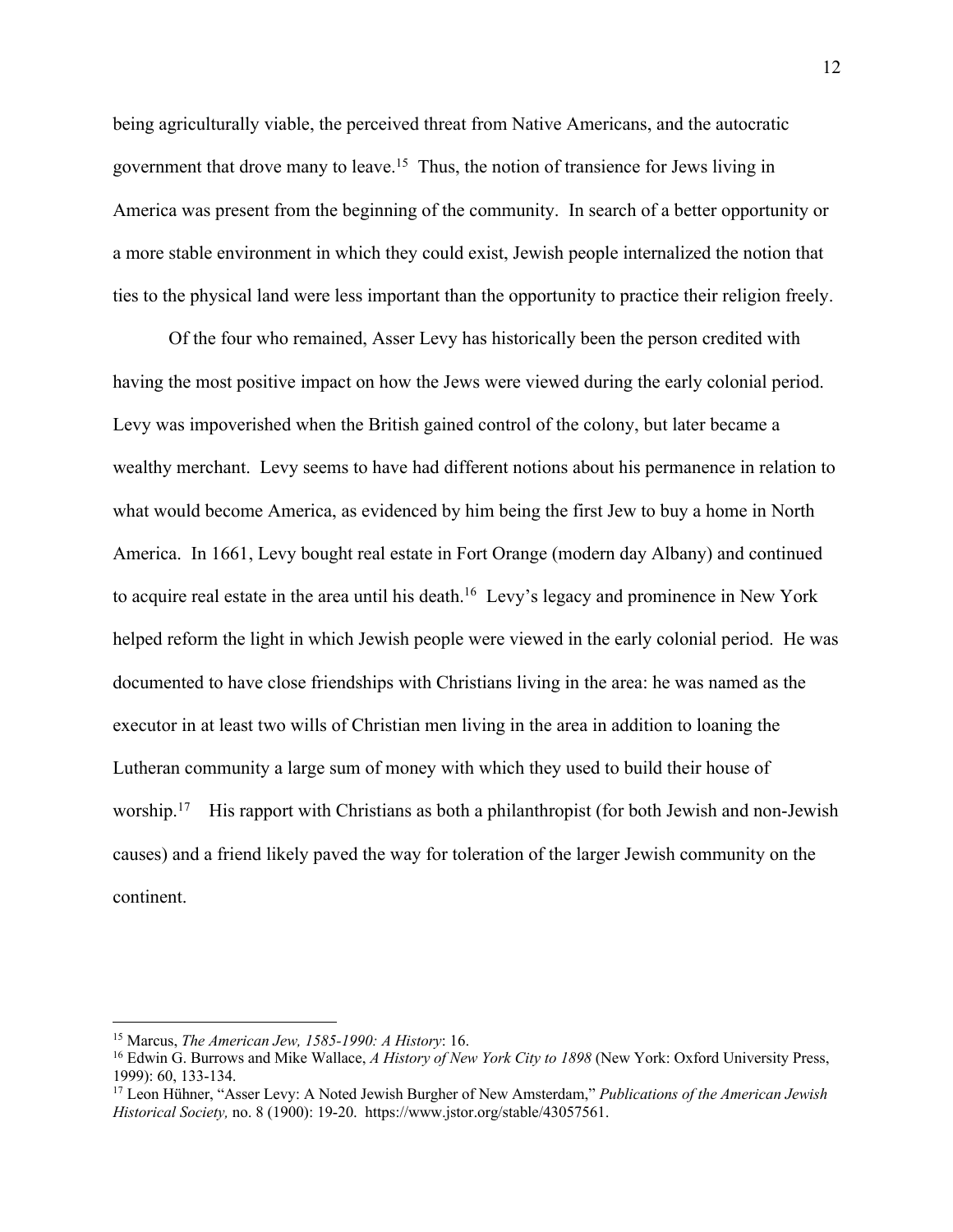#### **Jewish Life and Identity in the Early Republic**

Levy and the first Jewish immigrants in America were Sephardic Jews, as opposed to Ashkenazi Jews. Sephardic Jews hail mainly from Spain ("Sepharad" as translated from Hebrew) and Portugal. The difference between Sephardic and Ashkenazi Jews is primarily their historical origins, but the context in which the groups developed has resulted in divergences of practice. Sephardic Jews are traditionally more Orthodox-leaning while Ashkenazi Jews tend to be more diverse in this regard. In addition, Sephardic Jews have historically been more integrated into the local non-Jewish culture than their Ashkenazi counterparts. These Sephardic Jews multiplied and eventually spread out across the country, in communities located in both the North and South.

Although, retrospectively, we know that American Jewry has thrived and become one of the most important broader communities in the history of Judaism, it is almost surprising that the establishment of a permanent Jewish presence in America happened at all, especially as early as it did. America was viewed as a wilderness, and likely resembled one. In a time before any significant number of European people were living on the North American continent, the land was starkly different from that of the European nations. Marcus argues that

> there was no good reason why Jews should have come to America in those years. With the exception of those in Eastern Europe, they [Jews] were living in lands of expanding and advancing culture. Like the Pilgrims, the Jews never forgot when they set out for America that they were 'leaving their native country and all that was dear to them there, transporting themselves over the vast ocean into this remote waste wilderness, and therein willingly conflicting with dangers, losses, hardships, and distresses sore and not a few.<sup>'18</sup>

<sup>18</sup> Jacob Rader Marcus, *The Colonial American Jew, 1492-1776* (Detroit: Wayne State University Press, 1970): 254.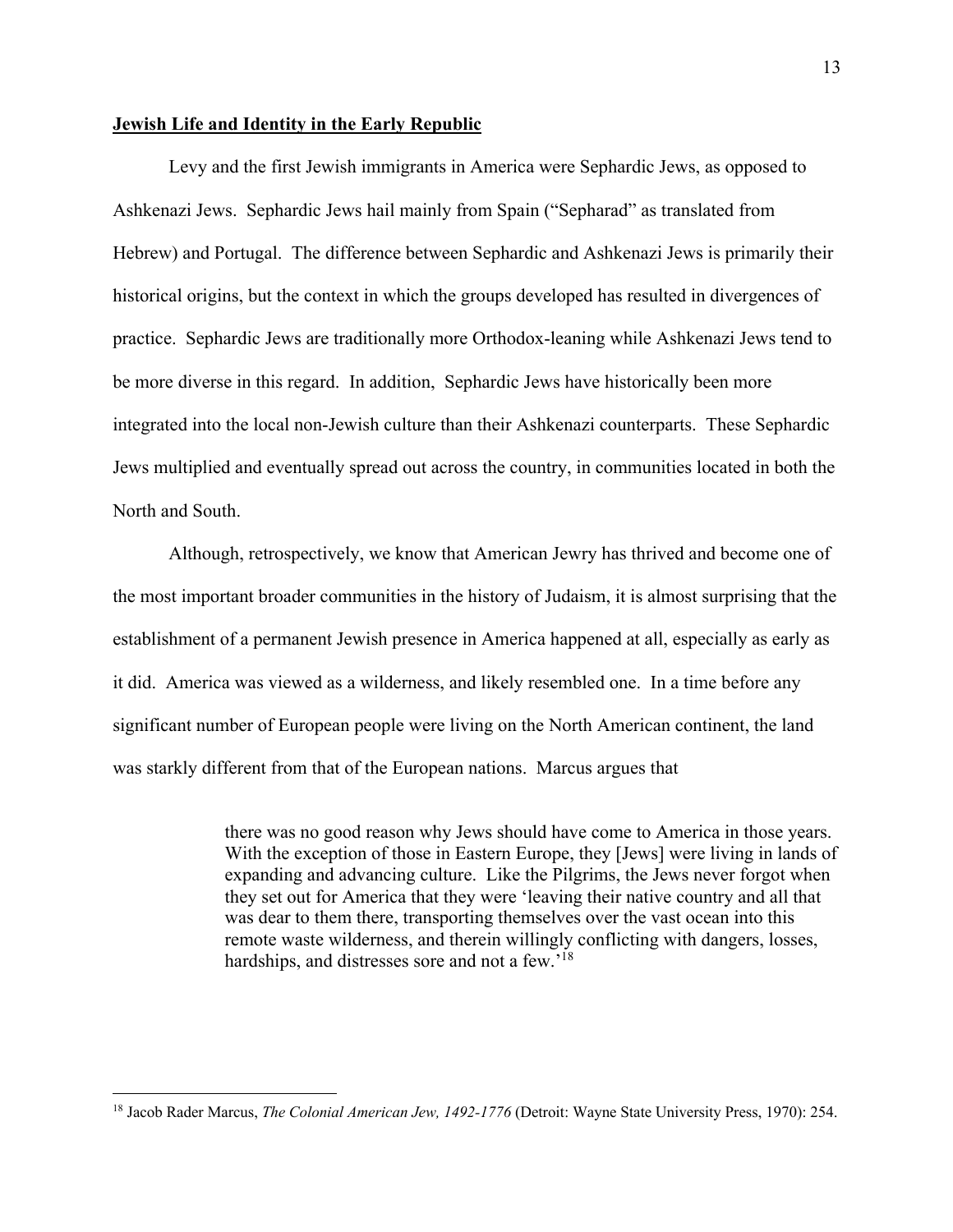Furthermore, the North American colonies were known for their desire to further the agenda of Christianity, especially Protestant Christianity. Jewish people, as viewed by Christians, had forsaken the savior of the Christian religion, Jesus of Nazareth, and thus were characterized as infidels and as the prime subjects that were in need of receiving the 'truth' that Christianity advocated to contain. As correspondences and detailed accounts of the pressures and difficulties the Jewish communities faced in America reached other communities across the world, combined with the religious and physical pressures that existed in the New World, many Jews choose to stay in, or seek out, Europe instead of North America.

Nonetheless, Jews did settle along the eastern coast, especially in the British colonies that littered the landscape. Most prominent, the Jewish community located in New York City has historically had one of the largest population of Jewish citizens, and subsequently has been one of the largest cultural centers for Judaism in America. The founding immigrants tried to petition for the creation of a synagogue soon after they had arrived, only to be denied by the Amsterdam Company. They were, however, successful in securing a plot of land to build a Jewish cemetery. Having their own cemetery was seen as a necessity in the Jewish religion for a two-fold reason: to follow the example set out by Abraham in the Tanakh and to set themselves, and their dead, apart from the other part of the population. There is evidence that the New Amsterdam community had succeeded in establishing a cemetery by 1655, and sometime after had established their place of worship, the synagogue.<sup>19</sup> After the English had taken over the colony from the Dutch, they allowed for the establishment of the Jewish synagogues. Both the cemetery and the synagogue had significant meaning and power in the communal structures constructed by these early Jews, serving as distinct entities where Jews were cut off from the rest of the

<sup>19</sup> Marcus, *The American Jew, 1585-1990: A history*, 26-27.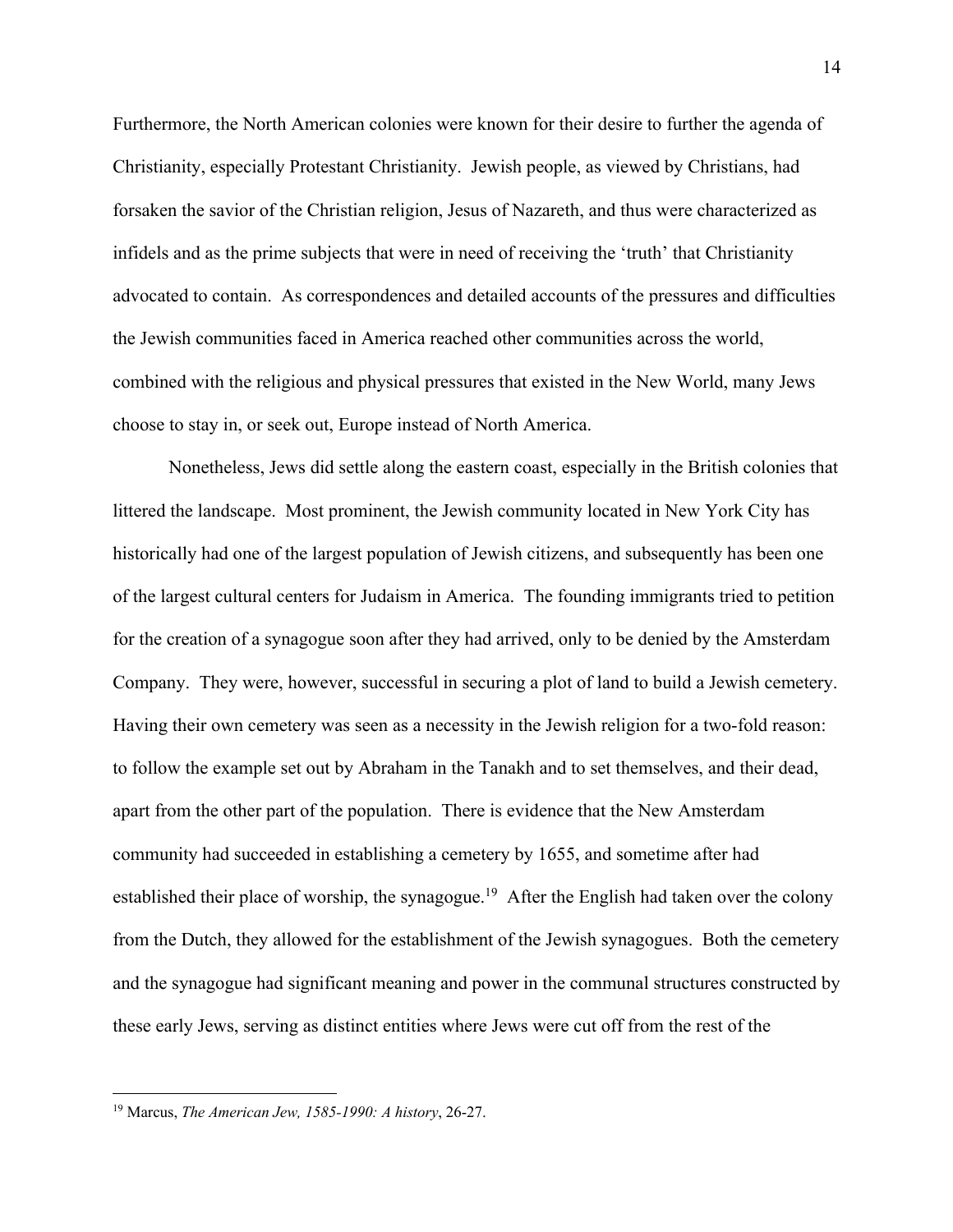population. There is no substantial evidence that clearly states why the cemetery was viewed as having less religious power and meaning to the religion by the colonial authorities, but it is likely that they were allowed to exist as a means of appeasing the local community since they had taken a large role in the shipping and mercantile trades of the colonies.20 By placating the community, colonial authorities likely thought that they could entice them to stay, allowing the ruling entities to extract money and services from the Jews as subjects of their respective crowns.

Spreading out from New York, Jews emigrated to the community of Newport, Rhode Island as early as 1677. Newport was established in 1639 and became known as a haven of religious tolerance in the otherwise religiously-intolerant colonies of the Northeast. By 1677, Jewish citizens had bought a plot of land in Newport to establish a separate cemetery- their first order of business when they established a new community.<sup>21</sup> The acquisition of the cemetery suggests that a somewhat sizeable amount of Jewish people were living in Newport at the time, and subsequently cohabitating in at least tolerable conditions with the Christians. The Newport Jews attempted to live both within their own, separate sphere while simultaneously living in a sphere that constantly forced them to interact with Christians in a positive light. The Jewish community in Newport did not last for long, however. Not even ten years later, the community had deteriorated. New York Jews re-established the community in the 1740s, when they founded the Touro synagogue near the same plot of land where the Touro cemetery had been established some sixty years before.

While the Northern communities were the earliest, by the Mid-Eighteenth century two more had come to prominence in the southern colonies, specifically in South Carolina and

<sup>&</sup>lt;sup>20</sup> Touro Synagogue National Historic Site, "Touro Synagogue History," https://www.tourosynagogue.org/historylearning/synagogue-history (accessed December 2, 2019). 21 Max Kohler, "The Jews of Newport," *Publications of the American Jewish Historical Society* 6 (1897): 68.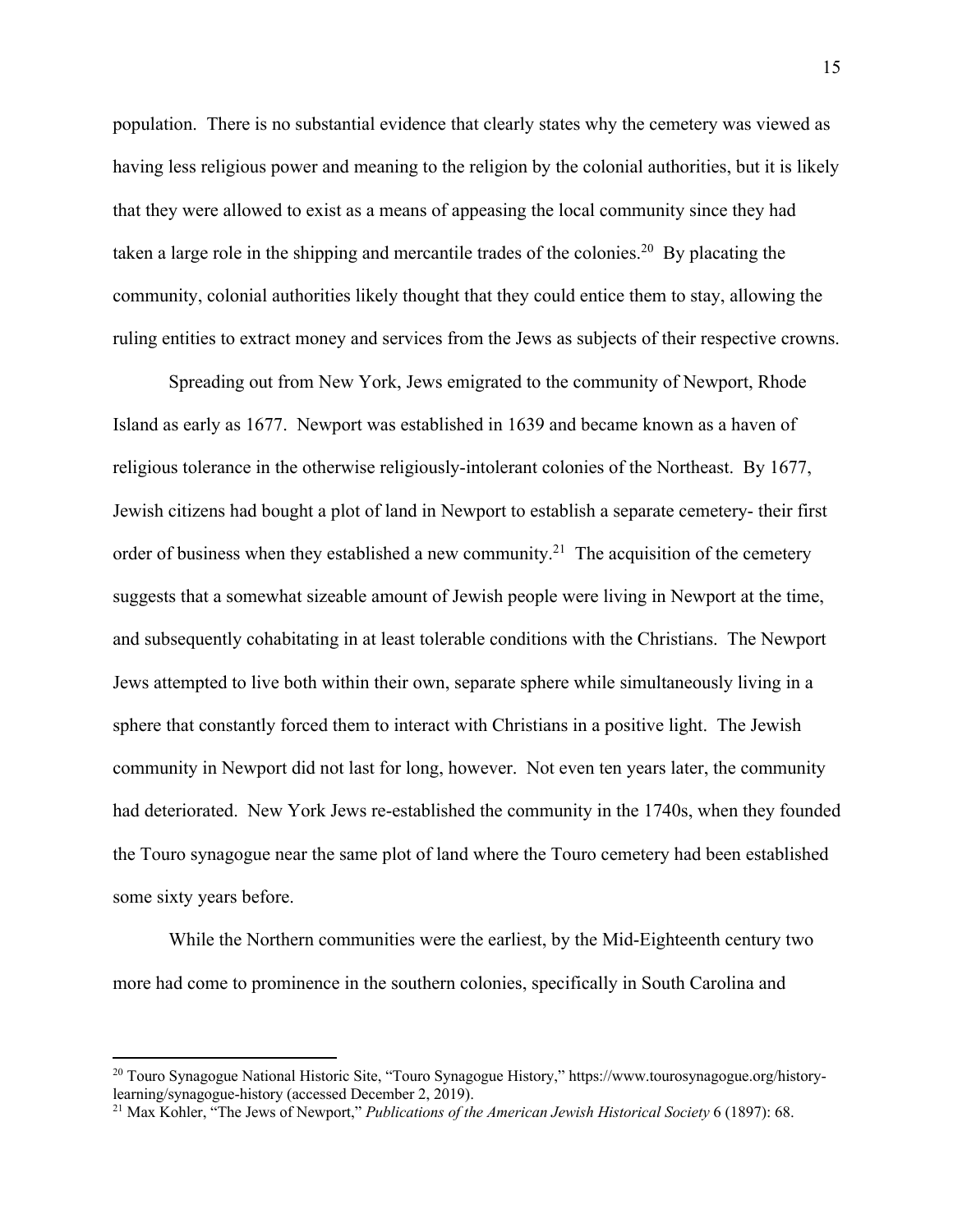Georgia. The city of Charleston was established in 1670 as an English colony, originally Charles Town, with its location being strategically chosen due to its location on the coast and promising potential as a port. The Fundamental Constitutions of Carolina, the collection of founding documents for the colony, mentions that "Jews, heathens, and other dissenters" would be welcomed into the colony as a way to potentially "be won ever to embrace and unfeignedly receive the truth," and the Charleston Jewish community certainly took advantage of this reality.22 Not even a hundred years later, the total number of Jews had increased to an unprecedented number. A Jewish newspaper from 1843 recounts that

> in the year 1791, the congregation having increased to fifty-three families, numbering upwards of 400 souls, were desirous of procuring an act of incorporation, and to secure this object the following petition was presented to the legislature: The petition of the wardens and elders of the Jewish Congregation in Charleston, called םיהלא תיב) or house of God) on behalf of the said congregation, humbly showeth: That the said congregation conceive that it will be conducive to the decent and regular exercise of their religion and public worship of the Almighty God, Ruler of the universe, to the proper maintenance of the poor, and to the support and education of the orphans of their society, as well as to other pious purposes, to have the said congregation legally incorporated, and with privileges and powers similar to those which have been heretofore granted to other religious sects.23

The Jewish community was clearly asserting the need for religious tolerance between Jews and Christians based on the fact that they had such a large congregation. Indeed, Charleston quickly became home to the largest Jewish population by the year 1800, numbering some 800 Jewish citizens (exceeding New York's population). Jewish historian Jonathan Sarna argues that the Revolutionary War resulted in the community in Charleston emerging "with larger and better organized Jewish communities than they had never known before" because it was spared the

<sup>&</sup>lt;sup>22</sup> "The Fundamental Constitutions of Carolina : March 1, 1669" The Avalon Project, Yale Law

School, https://avalon.law.yale.edu/17th\_century/nc05.asp (accessed November 18, 2019). 23 N.L., "The Jewish Congregation of Charleston," *The Occident and American Jewish Advocate,* November 1, 1843,http://www.jpress.nli.org.il/Olive/APA/NLI/?action=tab&tab=browse&pub=occ&\_ga=2.67862548.480142029 .1570132164-1652782448.1570132164#panel=document (accessed November 6, 2019).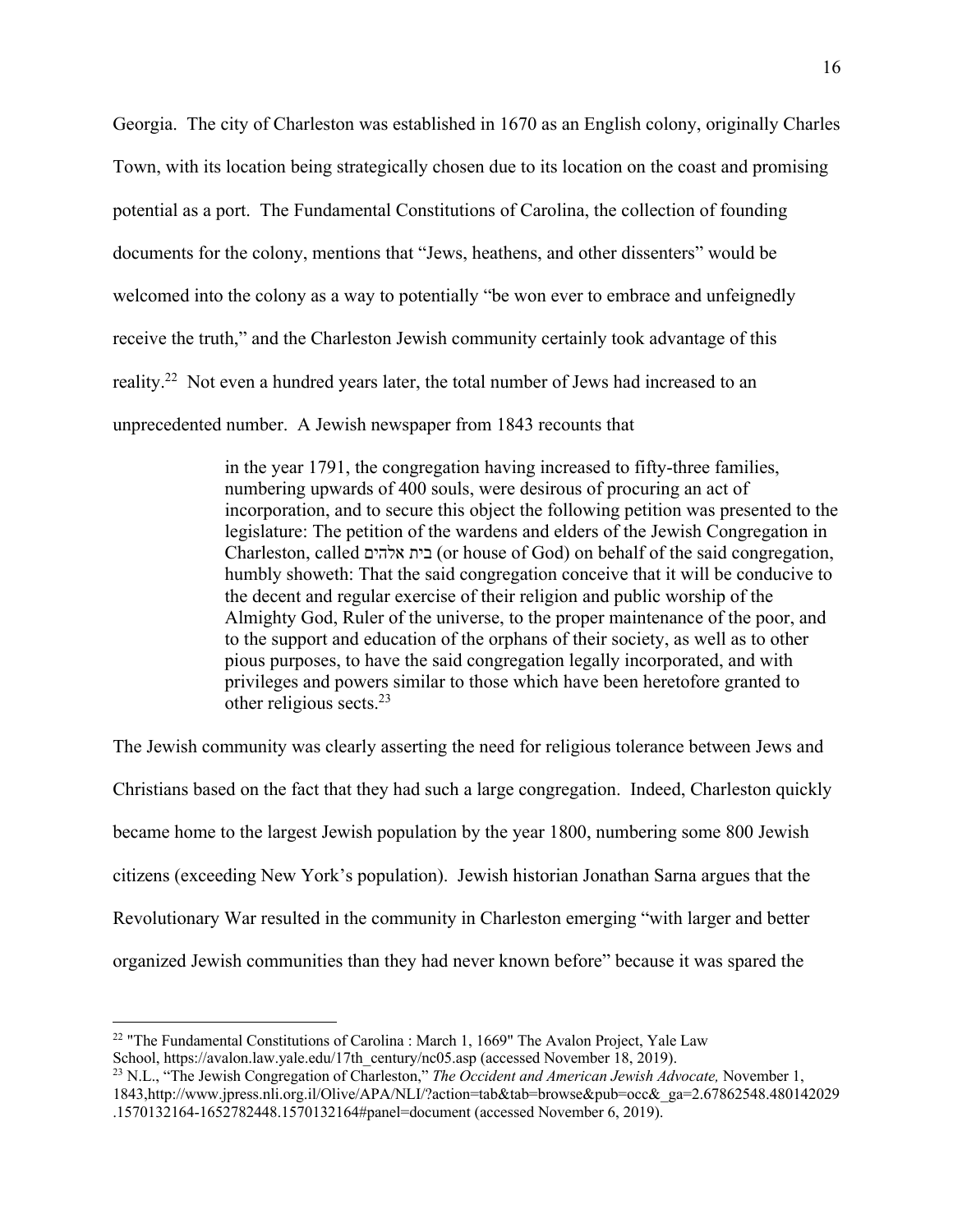destruction caused by the War, where as other communities such as Savannah were utterly destroyed.24 Charleston reigned supreme as the largest community until approximately the 1820s, after which it would begin its decline as new Ashkenazi immigrants flocked to the old Southwest- Alabama, Mississippi, Louisiana, and east Texas.<sup>25</sup> The arrival of the new population profoundly shaped the religious landscape of Judaism as it existed in America because of the emergence of reform Judaism. The Jewish population of Charleston would come to play a huge role as the community to whom the larger community looked to for guidance during the coming of the War.

Savannah, Georgia was also home to an influential Jewish community in the South. James Oglethorpe, the founder of the colony, welcomed their arrival on July 11, 1733, even though the colony's trustees did not. He defended himself on the grounds that the Georgia charter excluded only Catholics and enslaved workers, not Jews.26 After a rocky start in which the community dwindled and then revived, the cemetery and synagogue, Mickve Israel, were firmly established in 1774.<sup>27</sup> Savannah provided the perfect geographical location for a port, and as a result, a vast network of mercantile connections and trade emerged that connected Savannah with ports across Europe and the Caribbean. Savannah's mercantile reach and import business spread the influx of goods across the colonies, rendering Savannah as one of the most important cities in the New world on the verge of the building War for Independence.

The Revolutionary War created new opportunities for Jewish citizens to try to showcase their patriotism and commitment to living both within the spheres of America and Judaism.

<sup>24</sup> Jonathan D. Sarna, "The Impact of the American Revolution on the American Jews," in *The American Jewish Experience,* ed. Jonathan D. Sarna (New York City: Holmes and Meier, 1997), 20. 25 Marcus, *The American Jew, 1585-1990: A history,* 53.

<sup>26</sup> "Encyclopedia of Southern Jewish Communities – Savannah, Georgia," Institute of Southern Jewish Life, https://www.isjl.org/georgia-savannah-encyclopedia.html (accessed December 17, 2019). 27 Ibid.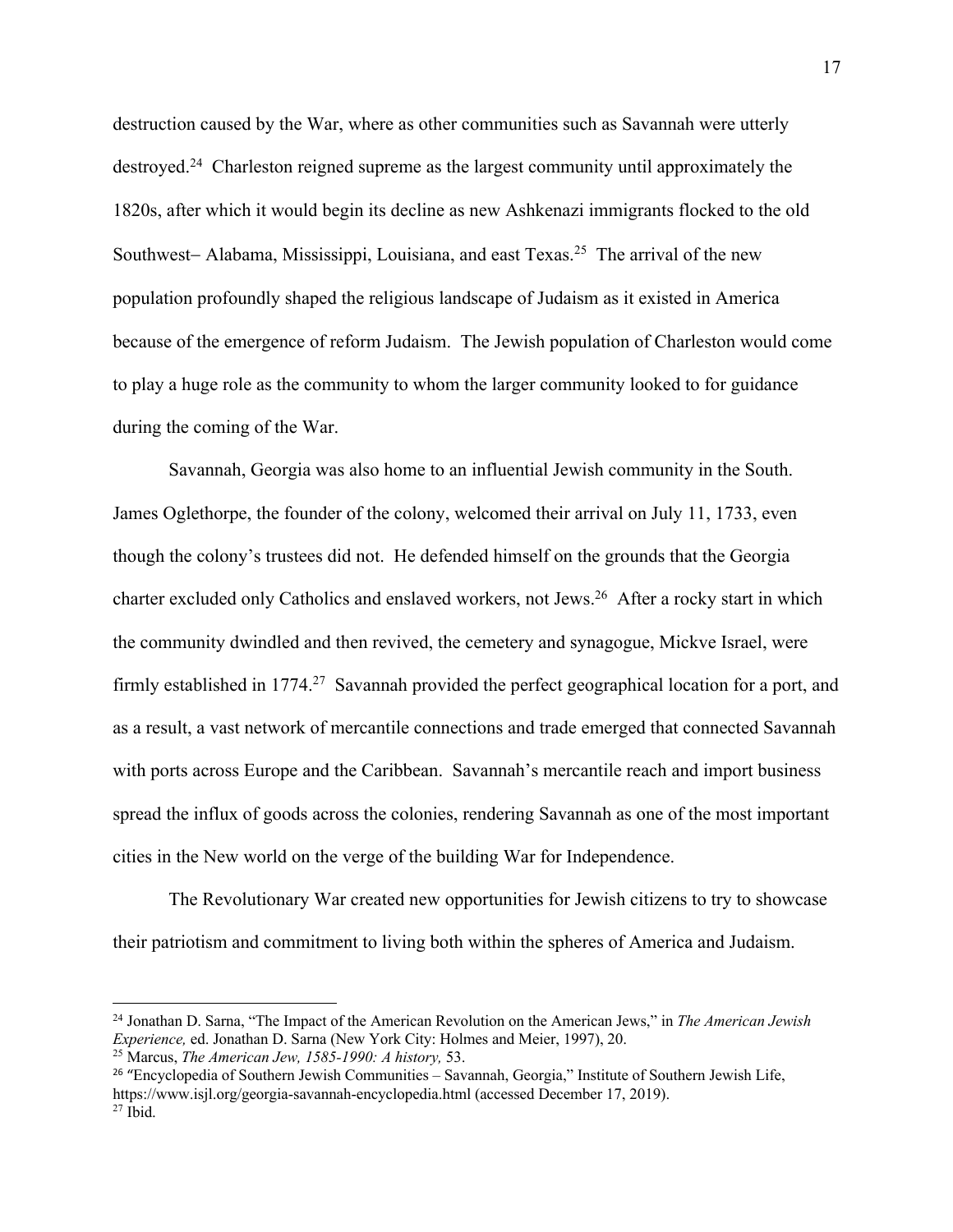These opportunities manifested themselves in both the political and military realms. Jewish men participated in the conflict from the beginning, eager to showcase their patriotism. Both as soldiers and financiers, Jews tried to prove their willingness to serve in the conflict. Most notably, Haym Solomon of Philadelphia contributed large sums of money to the cause and acted as a spy for the Revolutionary Army for at least part of his time in captivity, having being captured in 1776 by the British.28 In addition, the Southern half of the colonies also contributed soldiers to the cause. At least four citizens, all from the Sheftall family, from Savannah were employed in the Continental Army during the conflict.<sup>29</sup> Writing a year after the colonies secured their independence to George Washington, Jewish citizen Jonas Phillips appealed to the Jewish service in the War in order to convince the government that these Jewish soldiers deserved their veteran benefits. In his letter to Washington on September 7, 1787, Phillips wrote;

> It is well Known among all the Citizens of the 13 United States that the Jews have been true and faithfull [*sic*] whigs; and during the late contest with England they have been foremost in aiding and assisting the states with their lifes [*sic*] and fortunes, they have supported the cause, have bravely fought and bleed for Liberty which they can not [*sic*] Enjoy.30

That Phillips would have to write to Washington in order to argue that Jewish people deserved rights indicates that they were still being viewed as outsiders. Not only were they still viewed as outsiders, they were still being denied the equality they thought they deserved, even after shedding their blood for the cause. Conclusively, Jewish men from across the colonies provided their service as soldiers in the fight for American Independence.

<sup>28</sup> Lee J. Levinger, *A History of the Jews in the United States,* 121.

<sup>&</sup>lt;sup>29</sup> "Encyclopedia of Southern Jewish Communities – Savannah, Georgia," Institute of Southern Jewish Life, https://www.isjl.org/georgia-savannah-encyclopedia.html (accessed December 17, 2019).<br><sup>30</sup> Jonas Phillips to George Washington, September 7, 1787,

https://founders.archives.gov/documents/Washington/04-05-02-0291.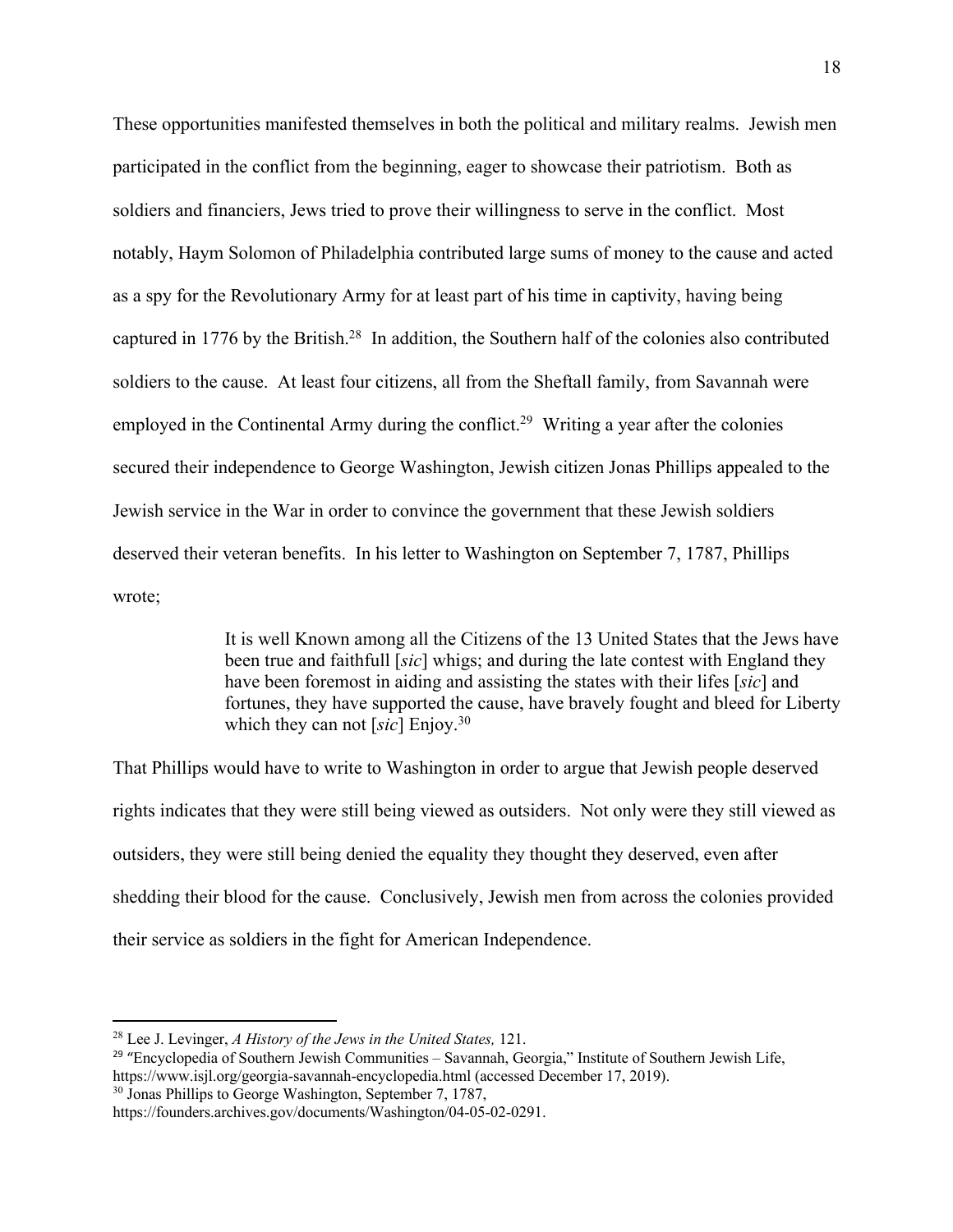On the political side, Jews were beginning to enter into elected and civil offices. In 1775, Francis Salvador became the first Jewish person to hold office in the United States when he was elected to a committee during the first South Carolina Provincial Congress.31 Salvador's assignments on the committee included a multitude of important tasks: drawing up the declaration of the purpose of the congress to the people; obtaining ammunition; assessing the safety of the frontier, and working on the new state constitution.<sup>32</sup> That Salvador would be trusted with matters of such pressing consequence indicates that he was viewed as a patriot working for the good of the newly forming nation. Salvador's example would inspire Jews across the colonies to insert themselves into a realm they had typically been barred from entering.

The ratification of the United States Constitution in 1788 was supposed to ensure the opportunity for full citizenship- especially for Jewish citizens- but changing the minds of their gentile neighbors would prove to be more difficult. The Jews thought that they would finally be equal to their neighbors- and in legal terms, they were. Attitudes and the way that people thought about the Jews, however, were heavily predicated on the stereotypes that existed in the Old World. These ideas were brought over from Europe as immigrants arrived and continued to be propagated throughout the generations. Many white Euro-Christians indeed commented on their surprise at when meeting a Jewish person for the first time, that they seemed as normal as their neighbors. However, since the percentage of Jewish communities in America was extremely small, many people never experienced this revelation-which contributed to their anti-Semitic attitudes existing for as long and widespread as they did.

 $^{31}$  Journal of the Provincial Congress of South Carolina, February 1- April 11, 1776, Charles Town [sic], SC.<br><sup>32</sup> William Pencak, Jews and Gentiles in Early America, 1654-1800 (Ann Arbor: University of Michigan Press, 2005), 124.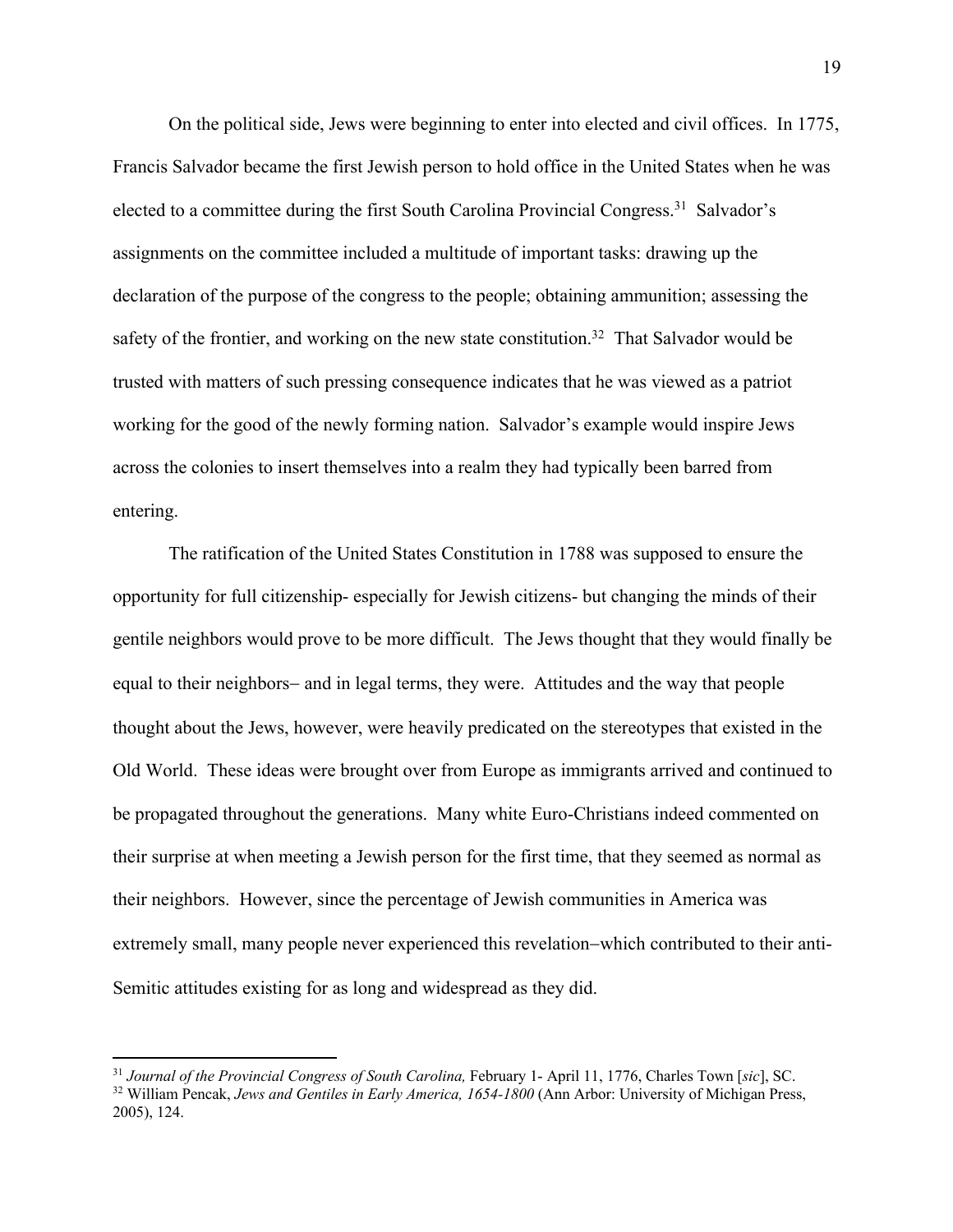As Jewish citizens' participation in the Revolutionary War was recognized in the years immediately following the War, they gained more prestige. An exemplary example is the case of Gershom Mendes Seixas. He was the prayer leader of New York's Shearith Israel congregation and was invited to attend George Washington's inauguration in 1789.<sup>33</sup> The invitation was a notable shock to both the Christian and Jewish communities of the day, owing to the religious (Christian) notions that underpinned the newly formed government. Washington continued his commitment to treating the Jewish populations fairly during his tenure as President. When the Rhode Island Jewish community wrote to Washington congratulating him on his inauguration and applauding the new nation's commitment to religious liberty, they also brought up the fact that they had experienced past persecutions as a group. Washington famously replied that the United States government "gives to bigotry no sanction, to persecution no assistance."34 Consequently, after the Revolutionary War, Jews tried to become more 'American' and integrated into the broader society, but continuing anti-Jewish ideas and practices stunted this process of integration. The failure of their assimilation helps explain why the spheres of separateness that had marginally existed before the War of Independence emerged in full force after its conclusion.

Even twenty years after the ratification of the Constitution, Jews were subject to anti-Jewish practices. One such example was Jacob Henry of North Carolina: a representative of Carteret County in both 1808 and 1809. During his second term, his incumbency came under scrutiny after it was found out that he was Jewish. North Carolina's state Constitution of 1776 required

<sup>&</sup>lt;sup>33</sup> Library of Congress, "From Haven to Home: 350 Years of Jewish Life in America," online exhibition, http://www.loc.gov/exhibits/haventohome/timeline/haven-timeline\_index.html (accessed on September 29, 2019). 34 George Washington to Moses Seixas, 1790, letter, From Library of Congress, *George Washington Papers,*  http://www.loc.gov/exhibits/haventohome/haven-haven.html#obj4 (accessed November 19, 2019).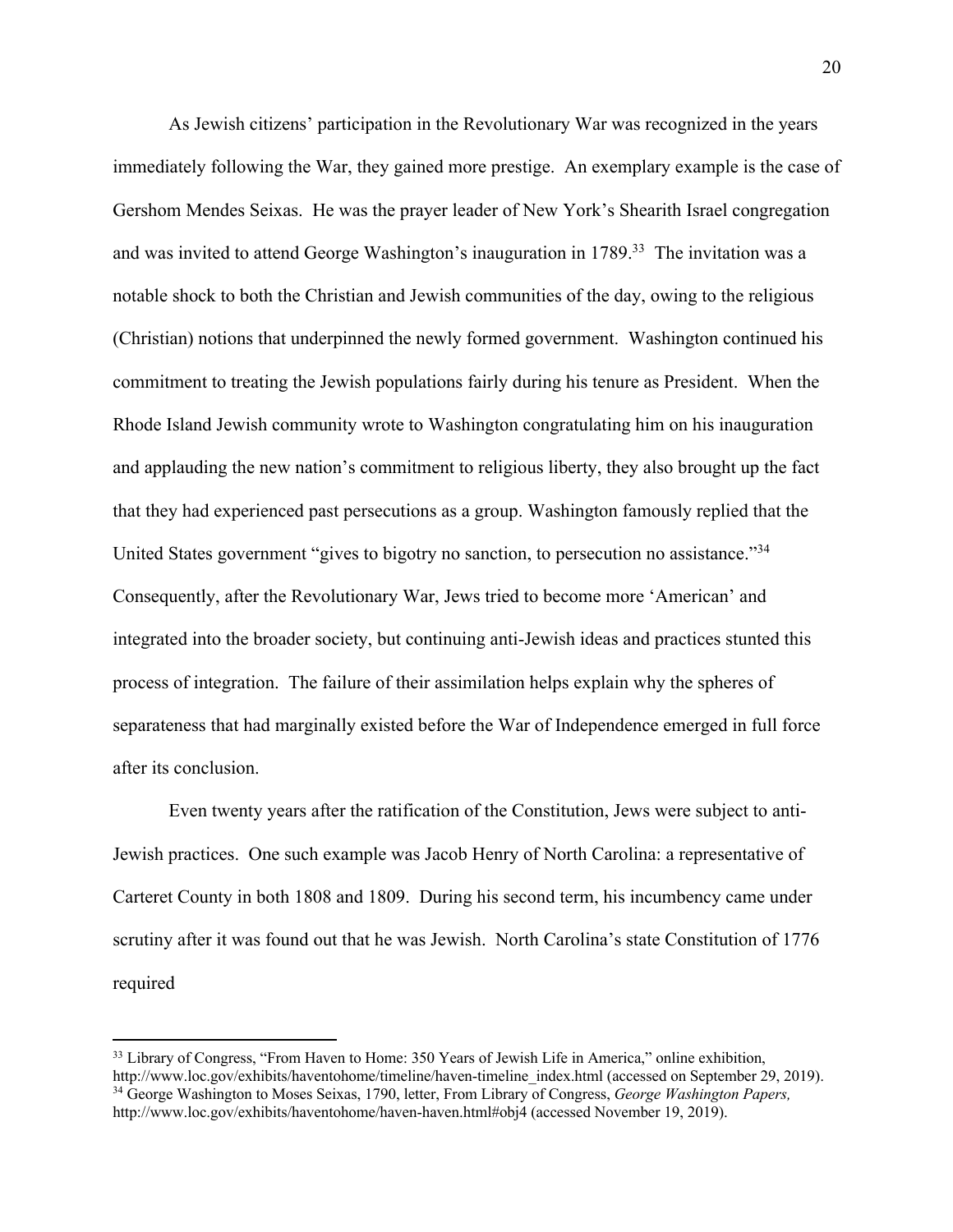That no person who shall deny the being of God, or the truth of the Protestant religion, or the divine authority of either the Old or New Testaments, or who shall hold religious principles incompatible with the freedom and safety of the State, shall be capable of holding any office, or place of trust or profit, in the civil department, within this State.<sup>35</sup>

Henry managed to defend his seat on the grounds that Jews would be allowed to hold legislative office, but not civil office.36 Obviously, Henry's career as a representative was not called into question because he was an ineffective representative- he had been re-elected by his constituency- but because of the anti-Jewish ideas that people in and around Carteret County held. Even though the United States' Constitution espoused freedom of religion, it played out differently on the ground and required religious minorities to find loopholes in the document in order to practice their religions.

#### **First Wave of Jewish Immigration to America: Western Europe Arrives**

The first large wave of Jewish immigration to America occurred in the late eighteenth and early nineteenth centuries. These immigrants were largely from Western Europe, especially Spain, Britain, and the Netherlands. The religious practices of the American Jews were originally under the guidance of the rabbis. These rabbis were imported from Europe and brought their European customs with them when they arrived. The practices translated from Europe to America, developing in the European context, further contributed to the view that Jews were outsiders by the rest of American society.

In Europe, belonging to the Jewish *kehilla* (community) provided the basis for Jewish life; The *kehilla* provided rabbis, education, and other basic sorts of social services such as support for the elderly and the sick. This notion of community helps explain why Jews largely

<sup>35</sup> "North Carolina Const.," art. 32, published December 18, 1786, http://www.nhinet.org/ccs/docs/nc-1776.htm (accessed November 20, 2019).

<sup>36</sup> Marcus, *The American Jew, 1585-1990: A history,* 48.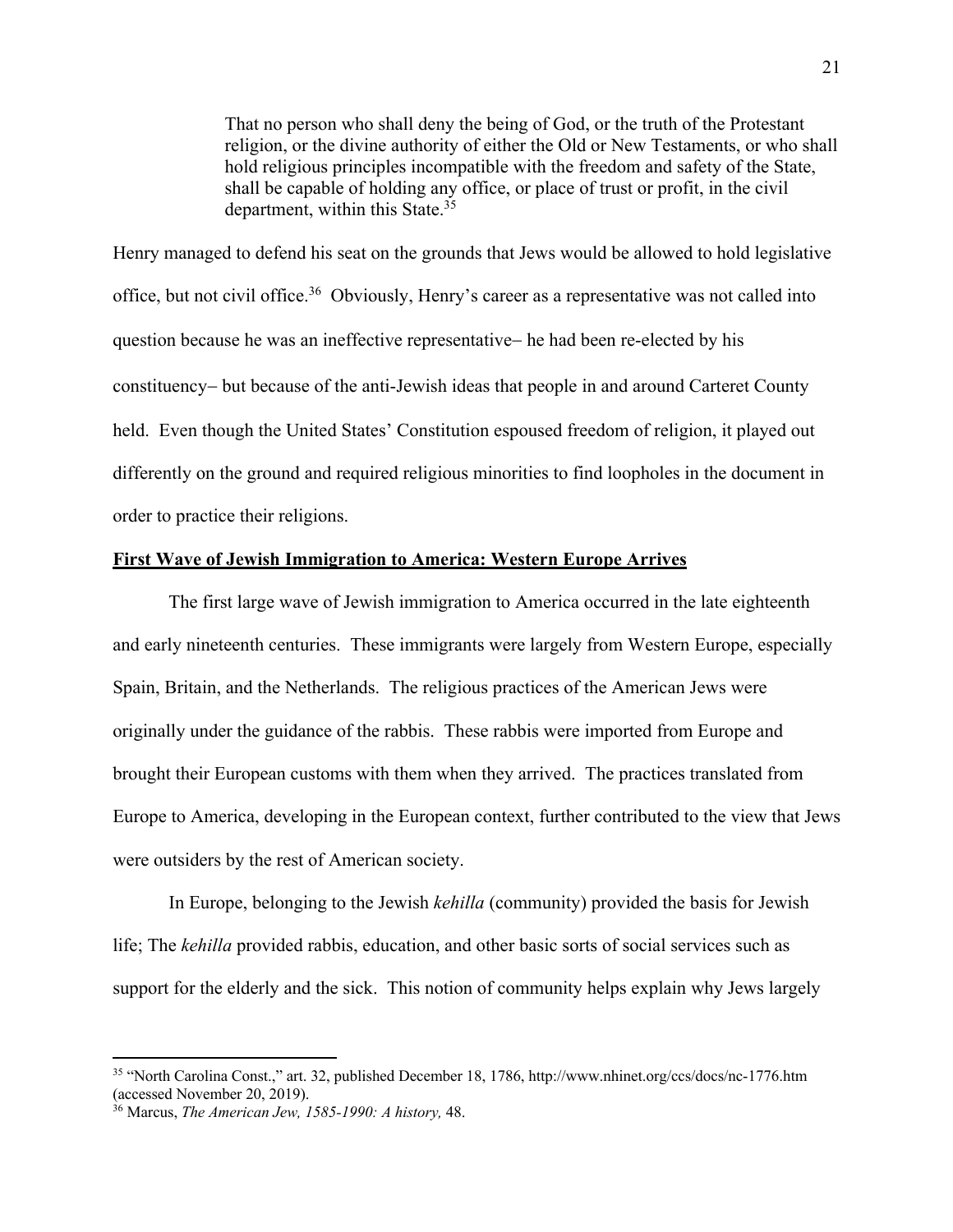settled in urban centers, since they needed to be able to interact with the community on an almost daily basis. The *kehilla,* however, did not translate directly into American life. Instead, as Historian Marc Lee Raphael argues, the synagogue became "the sole institution in which nearly all communal functions took place to an entity focused primarily on worship and on children's education."37 Since they were mostly Torah observant, the synagogue provided the means to carry out religious observance and because their community was so small, became the center of Jewish social life. Thus, everything one could need was provided *internally,* limiting the exposure to outside influences and ideas. Education was even carried out within the confines of the community. Male students were educated in both religious and secular subjects whereas Jewish female youths were expected and delegated to learning about the domestic sphere exclusively. Scholar Paula Hyman believes that because women were confined to the domestic scene, they would later have a harder time accessing education and participation in the public realm of economy and life.<sup>38</sup> There are cases that defied this norm: Rebecca Gratz established the first Jewish Sunday school in 1838 in Philadelphia to educate girls as well as boys in the hopes that Jews could become respected by the Christian majority if they were well-educated.<sup>39</sup> These separate, Jewish schools focused on the maintenance of the Hebrew language and Jewish history while concurrently instructing their pupils in subjects such as the English language and composition. Although these separate schools would effectively be wiped out by the end of the Civil War Era as Jewish citizens increasingly turned to public schools to educate their youth, they originally served as a way to form one's own identity in the melting-pot of America.

<sup>37</sup> Marc Lee Raphael, *The Synagogue in America: A Short History* (New York: New York University Press, 2011), 3.

<sup>&</sup>lt;sup>38</sup> Paula E. Hyman, *Gender and Assimilation in Modern Jewish History: The Roles and Representation of Women* (Seattle: University of Washington Press, 1995), 18-19.

<sup>&</sup>lt;sup>39</sup> Dianne Ashton, "Rebecca Gratz." *Jewish Women: A Comprehensive Historical Encyclopedia* (February 2009): 27, <https://jwa.org/encyclopedia/article/gratz-rebecca>.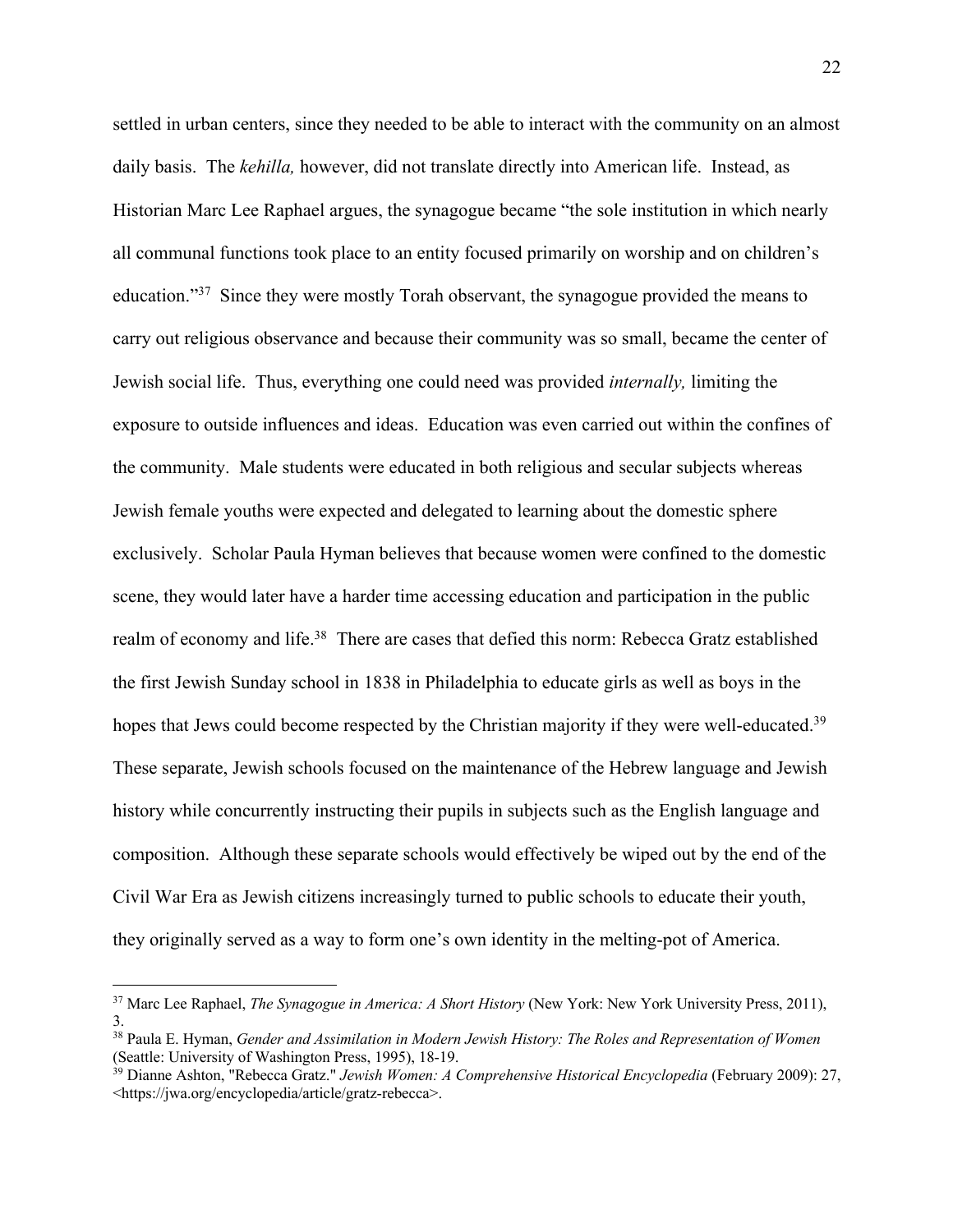The first large wave of Jewish immigration resulted in several new, prominent communities springing up across the country: Cincinnati, New Orleans, and Philadelphia. Cincinnati recorded its first documented Jewish citizen in 1817: one Joseph Jonas.<sup>40</sup> Jones was apparently received with a curious welcome, as most of the Gentilic population of Cincinnati had never met a Jew. Jonas himself wrote that "from the experience which we [Jews] have derived by being the first settlers…we arrive at the conclusion that the Almighty will give His people favor in the eyes of all the nations if they will only conduct themselves as good citizens in a *moral and religious point of view*" [emphasis added]. 41 Thus, Jews could flourish in America on the condition that they would be religiously observant. Even so, Jews who were moving into the Ohio River Valley region, as argued by Amy Hill Shevitz, were in a unique role: the first Jewish settlers in the American West.<sup>42</sup> Cincinnati's Jewish congregation would be the example that other settler-communities would look to in the West as the population expanded both in number and geographically.

New Orleans's story of its Jewish communities' founding was similar to that of other Southern towns. Arriving in 1757 from Curacao, two Sephardic Jews, Isaac Monsanto and Manuel de Britto were outcasts from the beginning. According to the *Code Noire*, promulgated in 1724, Jews were excluded from the French territory of Louisiana, although many colonial subjects recognized the Jews' usefulness in providing outlets for commerce.<sup>43</sup> Although Monsanto and de Britto enjoyed a brief period of flourishing in New Orleans, the advent of a new colonial governor resulted in their expulsion from New Orleans. The Jewish community in

<sup>&</sup>lt;sup>40</sup> Amy Hill Shevitz, *Jewish Communities on the Ohio River: A history* (Lexington: University Press of Kentucky, 2007), 25.

<sup>41</sup> Jacob Rader Marcus, ed., *Memoirs of American Jews, 1775– 1865* (Philadelphia: Jewish Publication Society, 1955), 1:208.

<sup>&</sup>lt;sup>42</sup> Shevitz, *Jewish Communities on the Ohio River: A history*, 7.<br><sup>43</sup> "Encyclopedia of Southern Jewish Communities - New Orleans, Louisiana," Institute of Southern Jewish Life, https://www.isjl.org/louisiana-new-orleans-encyclopedia.html. (accessed November 10, 2019).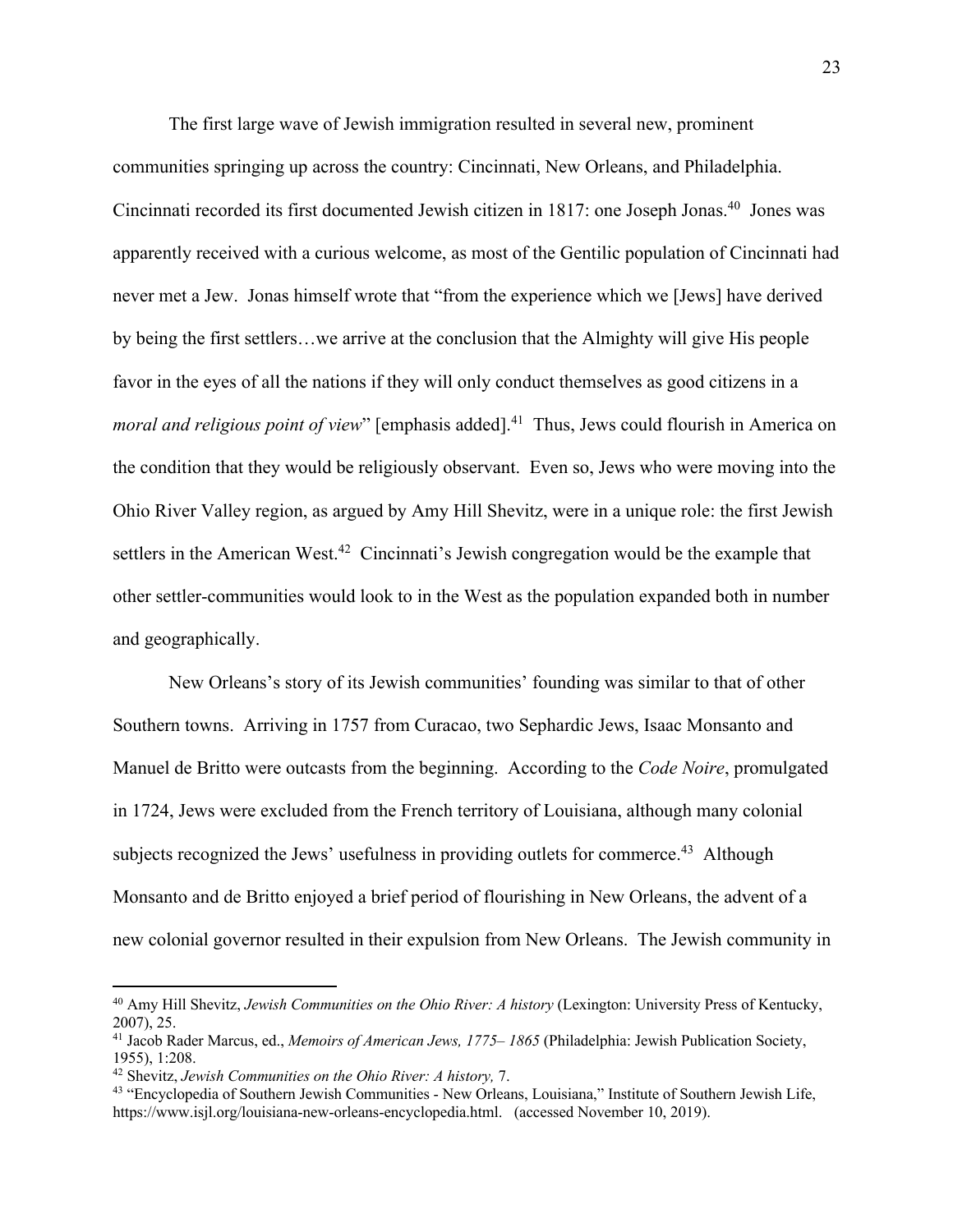New Orleans would not become cemented until the mid-Nineteenth Century when the second influx of Jews from Europe would settle *en masse* in the old Southwest. New Orleans's Jewish community would become home to one of the largest commercial hubs- specifically in dealing with cotton- which would later contribute to the charge from many Union supporters that the Southern Jewish community was responsible for the cotton speculation that was taking place.

Philadelphia also became home to a large community of Jewish immigrants, being populated heavily by the first wave of migrants from Western Europe. Permanent Jewish settlement began in the mid 1700s when Nathan and Isaac Levy, David Franks, and Bernard and Michael Gratz settled in the City of Brotherly Love. Only two years after his arrival, Nathan Levy obtained a plot of land for which he intended to establish a Jewish cemetery- the first indication of a communal, Jewish life in Philadelphia.<sup>44</sup> According to the Mikveh Israel Synagogue's website, Philadelphia would become a place of refuge during the American Revolution as Jews from other communities such as Richmond, Charleston, and Savannah fled from the British.45 The aspects of the religious would become solidified when Gershom Mendes Seixas, the leader of New York's Shearith Israel congregation, fled and became the leader of the Mikveh Israel congregation in Philadelphia. Mikveh Israel is cited as being the oldest, continuous synagogue in America and continues to practice in the "form[s] of prayer and organizational structure in the Spanish-Portuguese tradition" that Seixas was instrumental in creating.<sup>46</sup> The population of Jews seems to have been large enough in the 1840s that Christian groups were actively financing missionaries in Philadelphia for the sole purpose of converting

<sup>44</sup> Toni Pitock, "Commerce and Connection: Jewish merchants, Philadelphia, and the Atlantic world, 1736-1822," PhD diss. (University of Delaware, 2016), 142. 45 "Our History," Congregation Mikveh Israel,

http://www.mikvehisrael.org/e2\_cms\_display.php?p=past\_our\_history (accessed November 29, 2019). 46 Ibid.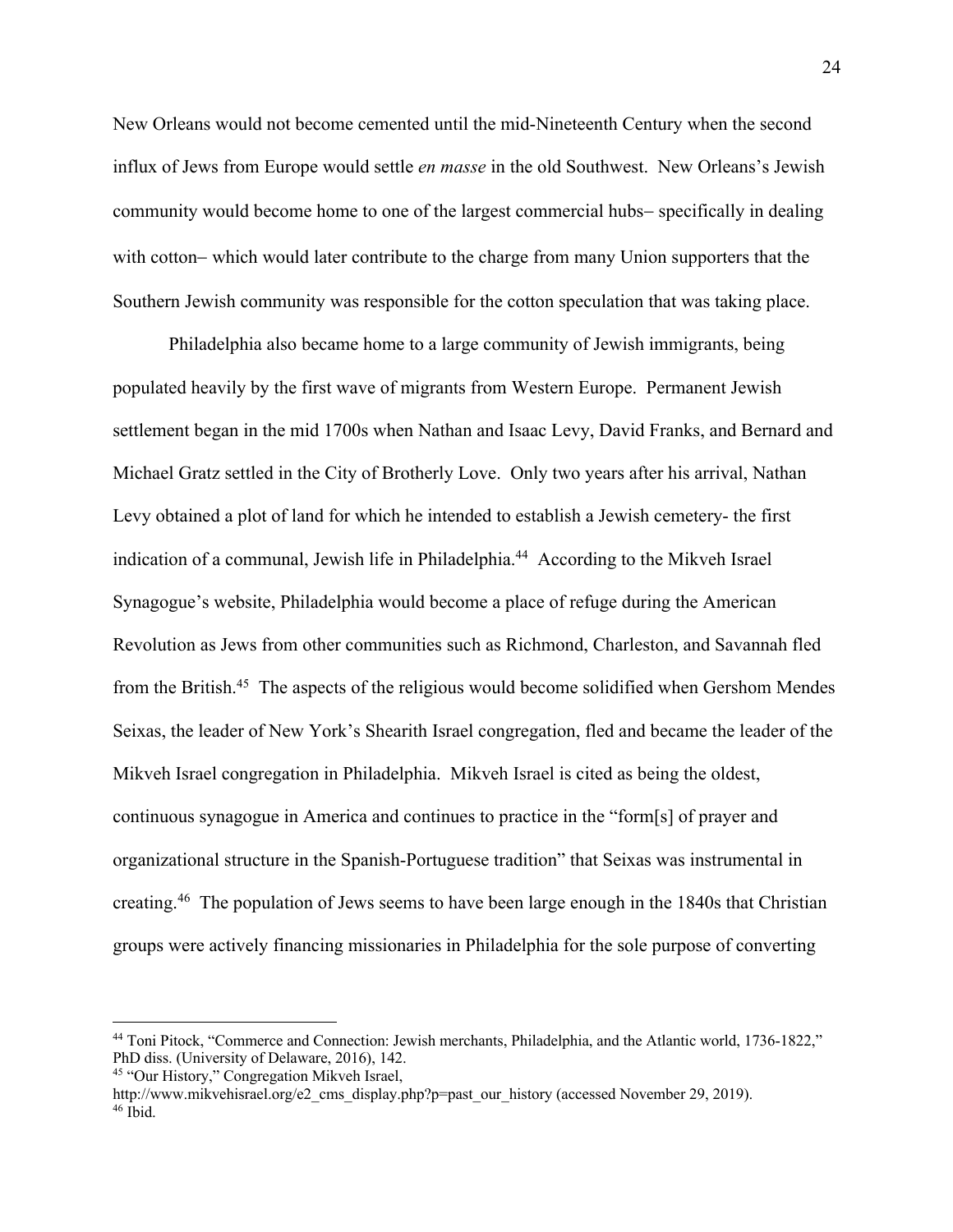Jews to Christianity. An 1846 newspaper article from the *Episcopal Reader* describes that subscriptions to a certain newspaper funded by the American Society for Meliorating the Condition of the Jews pay for this missionary activity and puts a call out for more people to subscribe- albeit more conversion potential.<sup>47</sup> Consequently, the first wave of Jewish immigration established how the Jews were viewed by the larger community around them. The second wave of Jewish immigration that began during the 1820s would challenge this scantlyevidenced view of the Jewish communities in America and further alienate the communities from the rest of society.

#### **Second Wave of Jewish Immigration: The Advent of the Germans**

The Jewish presence in America was beginning to take shape during the late eighteenth/early nineteenth century, but came to the fore during the mid-Nineteenth century with the second mass immigration of European Jews. This second wave of immigrants was fleeing economic and political conditions in Germany specifically. The Jews from Germany identified as Ashkenazi Jews- creating tension with the Sephardic Jews that had lived in America for two or three generations at this point in time.

Germany had a history of viewing its sizeable Jewish community as outsiders long before America became a prime destination for emigrating German Jews. The political turmoil and economic restrictions, however, that existed in Germany during the late 1830s/early 1840s encouraged many of these emigrating Jews to espouse the freedoms that America seemingly offered. Laws in Germany dictated what professions Jews could work in and usually delegated them to occupations that were seen as beneath Christian citizens: money-lenders and peddlers

<sup>47</sup> "The Jews in Philadelphia," *Episcopal Reader,* September 5, 1846.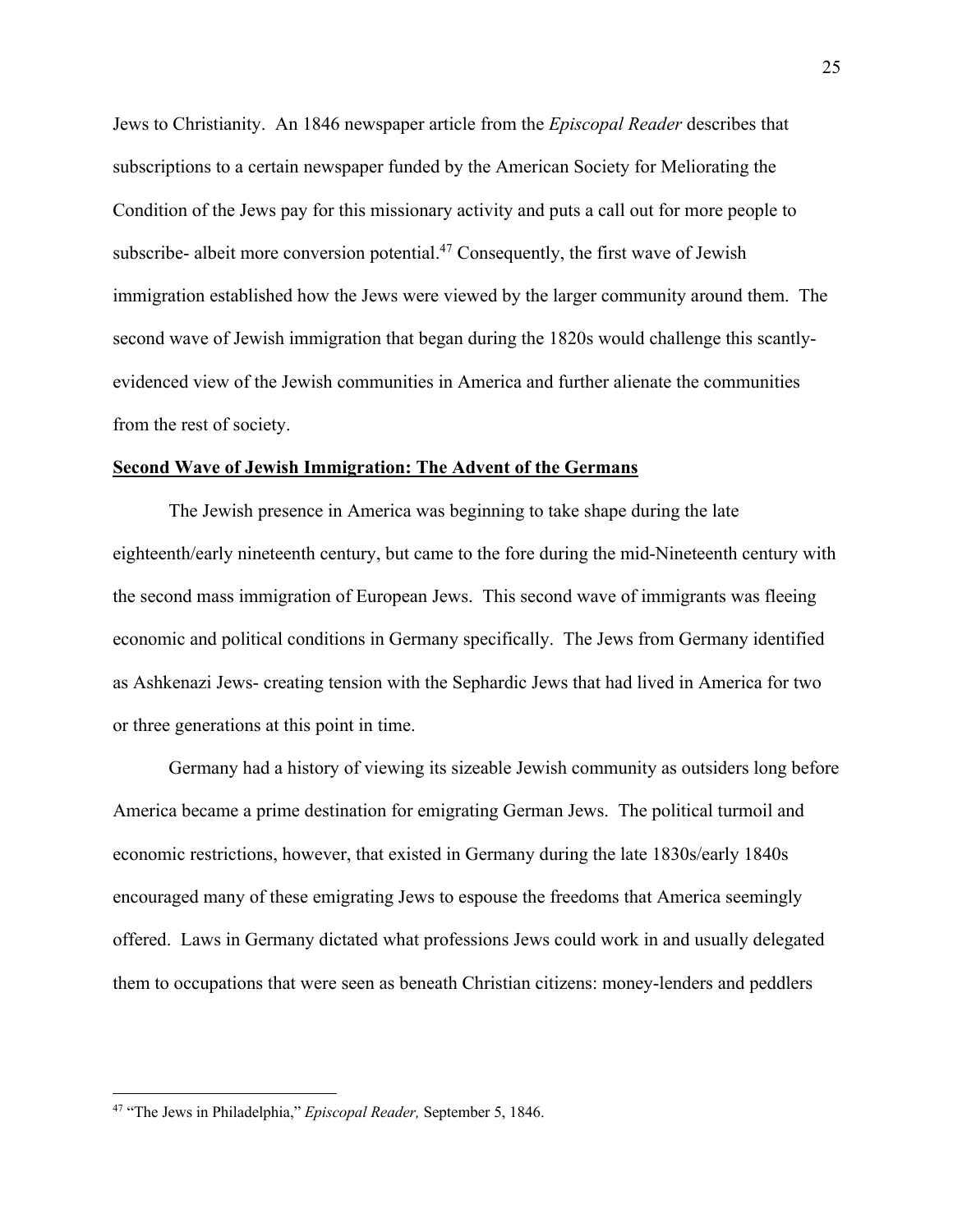predominantly.48 America seemed to offer freedoms that German Jews had never had access to and could never hope to if they continued to stay in their mother country. Although America did offer these freedoms and the chance for a new life, the act of leaving Germany was bittersweet. An account of a mass exodus from a small German town dated June 16, 1839 recounts that

> Today was a day of the most heartfelt sadness, of the bitterest pain for the local Israelite congregation. Six fathers of families with wives and children, altogether 44 individuals of the Mosaic faith, left home to find a new fatherland in far-off America. Not an eye remained without tears, not a soul unmoved, as the bitter hour of parting struck.<sup>49</sup>

The leaving of these forty-four individuals likely decimated the community in this German town- especially since many of the communities in Europe, especially in rural settings, were extremely small. Ultimately, America was the culmination of many peoples' dreams, but also a source of heartbreak for those who were left behind.

Since the majority of immigrating Jews were Ashkenazi as opposed to Sephardic, the makeup of the population in America quickly shifted towards Ashkenazim, which angered the generations of Jews that had been in America for two or three generations at this point because they threatened their autocratic control.<sup>50</sup> The new immigrants also contributed to more negative stereotypes about the entire Jewish community being formed- charges that they did not know English and that they were determined to maintain their separate lives and not assimilate into

<sup>48</sup> Catholic law condoned the practice of Usury (money lending while charging interest) between other believers. The Jewish faith, likewise, condoned the practice of usury between other Jews, but Gentiles were fair-game. The relatively low-risk and high-profit potential that resulted from moneylending encouraged Jews to engage in moneylending on larger scales. See Sascha O. Becker and Luigi Pascali, "Religion, Division of Labor, and Conflict: Anti-Semitism in Germany over 600 Years," *American Economic Review* 109, no. 5 (2019): 1764-1804, https://doi.org/10.1257/aer.20170279.

<sup>49</sup> Liebman Levi authored this report, dated June 16, 1839 as quoted in Stefan Rohrbacher, "From Württemberg to America," in *The American Jewish Experience,* 47. 50 Marcus, *The American Jew: A history,* 53-55.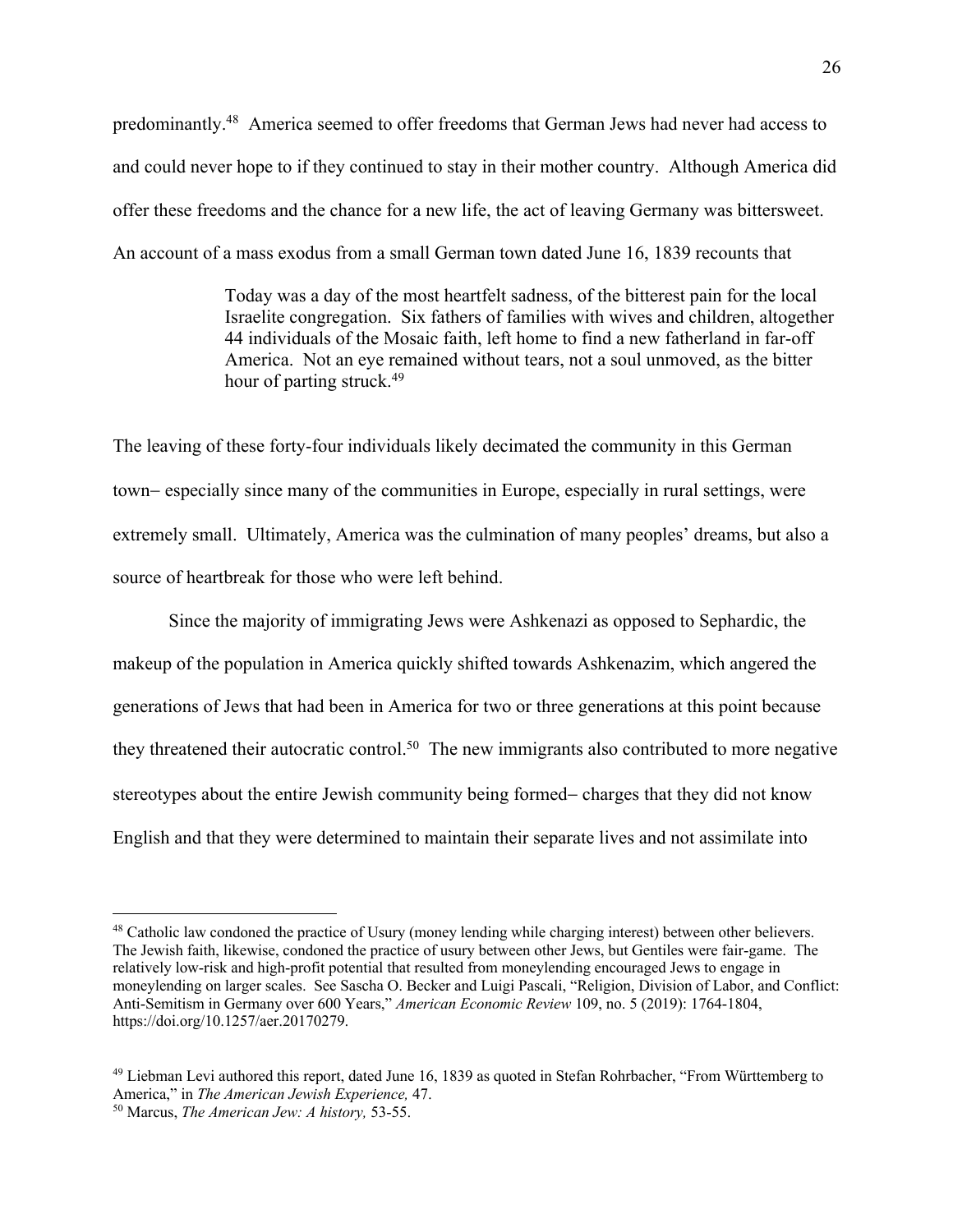American culture.<sup>51</sup> The split within the Jewish community was reflected in the emerging shift towards regional identity that would partially come to characterize American Judaism during the late nineteenth century. The influx of new immigrants spread out and enriched many of the communities aforementioned, in both the North and the South. Concurrently, regional identity took precedence over a wider, national, identity. National identity did not quite exist, it was beginning to coalesce. There were some efforts to protect and help the wider Jewish community, however. Rebecca Gratz established the Female Hebrew Benevolent Society in 1819- right at the beginning of when appreciable numbers of German Jews were arriving- which expressed in its 1837 report its purpose; "To [help] the Jews, who have no country, and whose brethren come from every clime, it is incumbent wherever a few are collected together in a community, to form societies for the relief of the wayfarer, the poor, and the stranger; for in all their borders God has blessed them."52

#### **Jewish Identity on the Brink of War**

As the Antebellum Period in American history was ending, American Jewish identity looked quite distinct from how it would be constructed on the brink of the Civil War. Owing to their own tumultuous history, many Jewish people across the world were beginning to talk about the possibility of returning to their ancestral homeland- Israel. Although political Zionism had not fully developed, Jews, especially those from Europe, were talking about the need for a separate Jewish state- whether that be in Europe, South America, or the Near East. Zionism did not emerge as a distinct entity until the late nineteenth/early twentieth century, but historian Walter Laqueur argues that "the term Zionism, appeared only in the 1890s, but the cause, the

 $51$  Ibid.

<sup>&</sup>lt;sup>52</sup> Jewish Women's Archive, "Excerpt from Gratz's 1837 report on the Female Hebrew Benevolent Society," https://jwa.org/media/excerpt-from-gratz-s-1837-report-on-female-hebrew-benevolent-society (accessed November 30, 2019).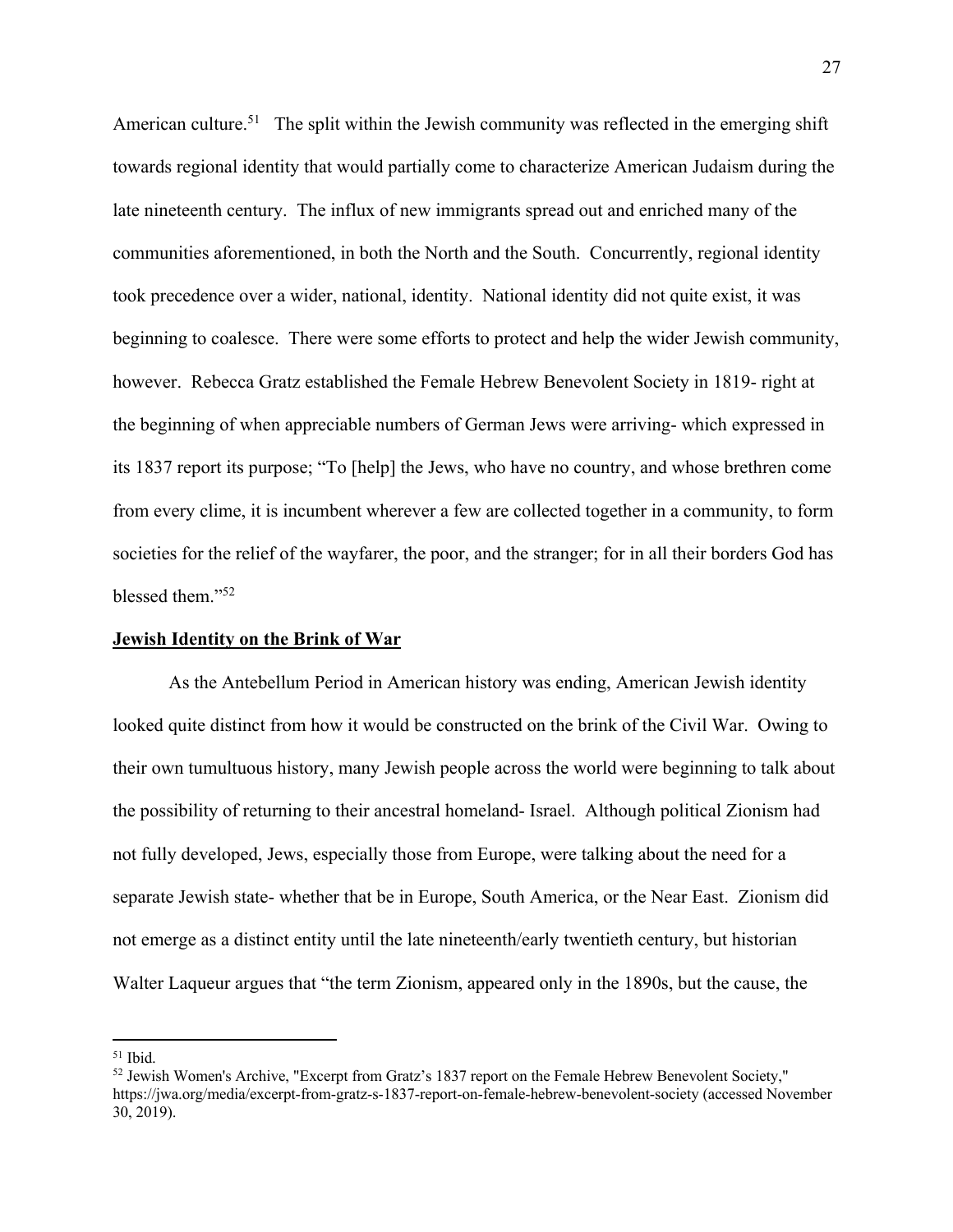concept of Zion, had been present throughout Jewish history."53 Zionism, in conjunction with the persistence and increase in anti-Semitic practices and ideas (especially after the second wave of Jewish immigration began), created different notions about the permanence of the Jews in America- would it be a temporary home, or a permanent one? Consequently, Jewish identity began to be defined in opposition to these specific circumstances in the American context.

In addition, many Jews viewed America as being an exclusively Christian country. The Jewish newspaper, *The Occident,* describes this sentiment well: "'[That] this is a Christian Country' is so boldly asserted by all sects of Christians, that most Jews even admit is as an undoubted fact - as something which cannot be disputed."<sup>54</sup> As a result, many came to view America as a place that did not want its Jewish population, but only begrudgingly tolerated their presence. Speaking to its audience, *The Occident* reminded the American Jews that "we would caution the minority in all instances not to rely upon the integrity of the judiciary to shield them against the operation of unjust laws," further evidencing the fact that Jews, as a religious group, could never expect the same protections in reality (not in legal terms since the Constitution technically guaranteed them equality under the law) and citizen status as their Christian counterparts.55

With both the notions that America was not necessarily a permanent home, and that the country would never want Jews because it was firmly established as a Christian-dominated society, Jews began to voice the opinion that they, as a large group, should not get involved in

<sup>53</sup> Walter Laqueur, *A History of Zionism* (New York: Schocken Books, 2003), 40. 54 "Sunday Laws in Pennsylvania," *The Occident and American Jewish Advocate,* March 1, 1856 (accessed October 11, 2019),

http://www.jpress.nli.org.il/Olive/APA/NLI/?action=tab&tab=browse&pub=occ&\_ga=2.67862548.480142029.1570 132164-1652782448.1570132164#panel=document. 55 "Sunday Laws in Pennsylvania," *The Occident and American Jewish Advocate,* March 1, 1856 (accessed October

<sup>11, 2019),</sup> 

http://www.jpress.nli.org.il/Olive/APA/NLI/?action=tab&tab=browse&pub=occ&\_ga=2.67862548.480142029.1570 132164-1652782448.1570132164#panel=document.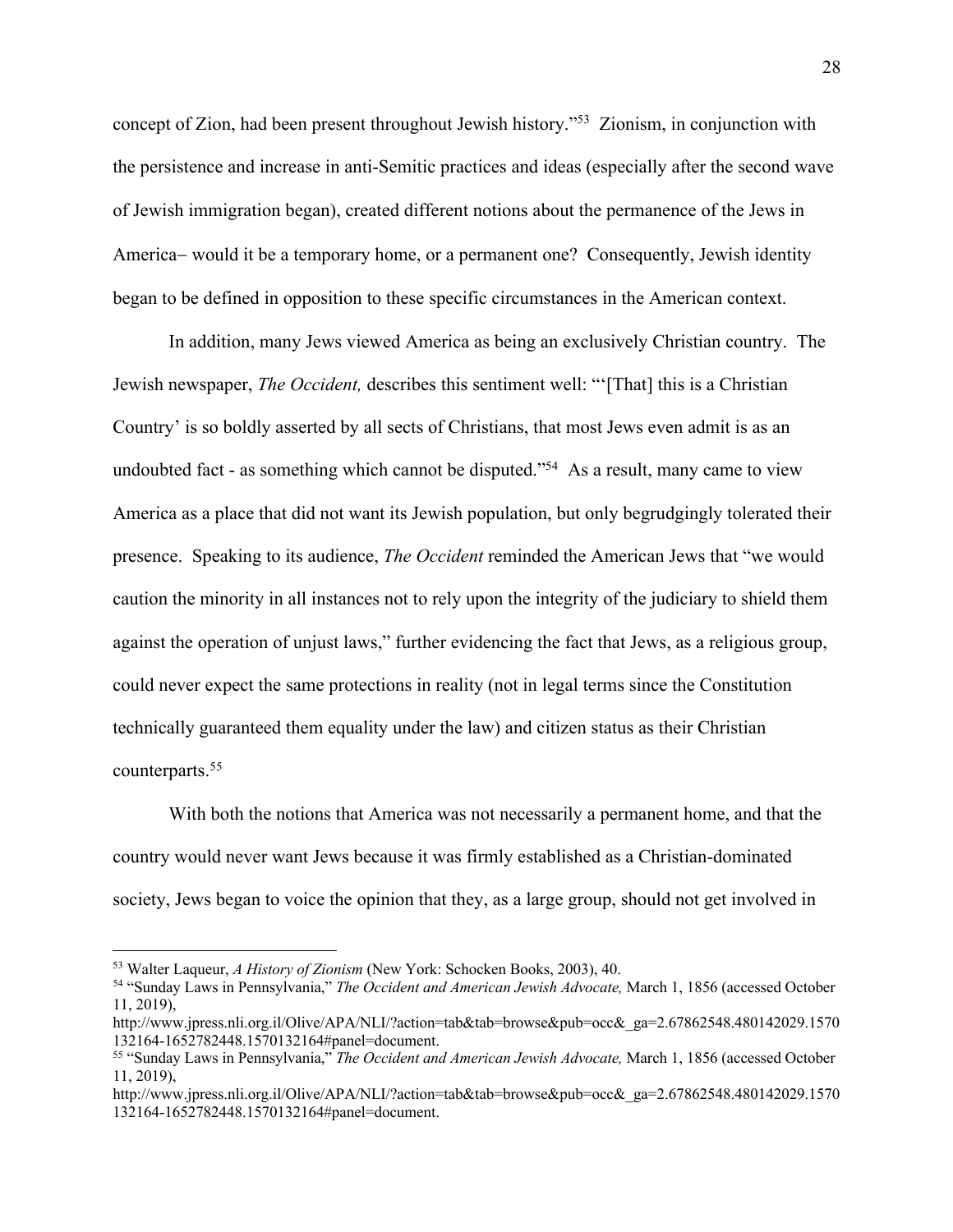the politics of a place where they would never been seen as equals. Although there were cases in which Jews had historically run, and won, political offices, influential Jewish leaders, such as Rabbi Isaac Leeser, called on his fellow brethren to stay out of American politics. In an article he wrote for *The Occident,* Lesser implores his readers to consider Jews who are involved in politics as outside of the religion, and as such, the community:

> "Would the revilers of American institutions, the traitors to our high principles of government, deserve the title of Americans? Certainly not; but as little would the Israelites that could take the necessary oath to become members of Parliament. No, gentlemen, indeed no; they are any thing [*sic*] but Jews, who disregard the duties which should stamp them as sons of Israel; they are our greatest enemies; their acts are a reflection of our people; our nation may mourn over their delinquency, but cannot claim them as members."56

Although some Jews would ignore Lesser's exposè, there is scarce evidence that indicates Jews were involved in politics on a large scale, a usual hallmark of citizenship and assimilation.

There was an exceptional case of a Jew identifying himself as American prior to the Civil

War, however. August Belmont, Jewish immigrant and later chairmen of the Democratic

National Convention, described himself as early as 1853 as an American citizen. He described

himself as an American, and even though he had not been born in America, considered the

United States his home.<sup>57</sup> Closer to the beginning of the war, he chided Southerners because

they had

been able to bring a large number of patriotic men of the South to the belief that Lincoln's election is a convincing proof of an overwhelming anti-slavery feeling

<sup>56</sup> "What Constitutes a Jew?," *The Occident and American Jewish Advocate,* January 1, 1856 (accessed October 9, 2019),

http://www.jpress.nli.org.il/Olive/APA/NLI/?action=tab&tab=browse&pub=occ&\_ga=2.67862548.480142029.1570 132164-1652782448.1570132164#panel=document. 57 August Belmont, "Mr. Belmont to Merchants of New York ," August 12, 1853,

https://archive.org/details/lettersspeechesa00belm/page/4/mode/2up/search/Mr+belmont+to+merchants+of+new+yo rk (accessed November 20, 2019).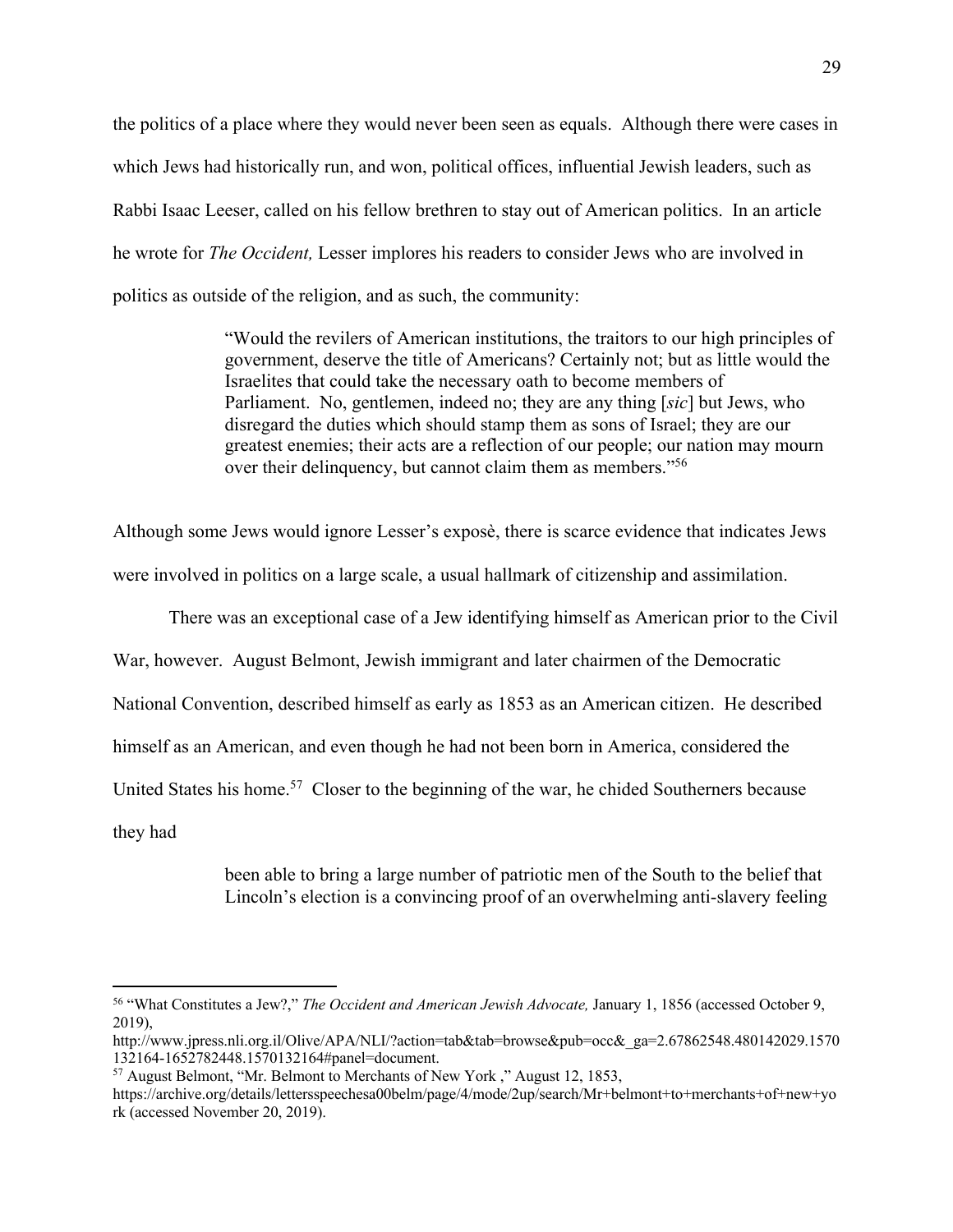in the North; but this is by no means the case, and it is evident that the unfortunate result of the late election was mainly owing to other causes."58

Belmont was likely the exception because of his high-ranking status in the government. He had fared well since coming to America, making friends in high places and working his way up through the political landscape of nineteenth century America. For the most part, however, Jews in America would have scoffed at the idea of identifying as Americans before the Civil War changed the world as they knew it.

As a result of the aforementioned views and beliefs, in accordance with the customs at the time, American Judaism did not technically exist on the brink of war. Judaism itself, and those who practiced it, existed, but for American Judaism to exist, a national identity would have to exist. Since the idea of an "American" was largely a rhetoric device used by politicians in the tense political climate leading up to the secession movement by the states that would eventually form the Confederate States of America, people, Jews included, typically demonstrated regional ties instead of a national identity.<sup>59</sup> As such, the Jewish people were not immune to the issues that plagued the nation leading up to the conflict- especially the issue of slavery. Southern Jews largely accepted the institution of slavery and their whiteness afforded them the freedom from Southern *racist* attitudes (anti-Jewishness was still a fact of life for Jews living in the South). As the traveling journalist I.J. Benjamin noted in 1859, the white inhabitants of the South "felt themselves united with, and closer to, other whites- as opposed to the Negros. Since the Israelite

<sup>58</sup> August Belmont, "Mr. Belmont to John Forsythe," November 22, 1860,

https://archive.org/details/lettersspeechesa00belm/page/22/mode/2up/search/mr+belmont+to+secretary (accessed November 19, 2019).

<sup>59</sup> See Marshall L DeRosa, ed., *The Politics of Dissolution: The Quest for a National Identity & the American Civil War* (New Brunswick, NJ: Transaction Publishers, 1998). DeRosa argues that the fundamental differences between how the states viewed the Union, with the North viewing the State as an economic empire which was indissoluble, and the South viewing the State as a confederation of sovereign states that *consented* to the establishment of a national government, is a large motivating factor behind why the sectional issues intensified and ultimately led to war.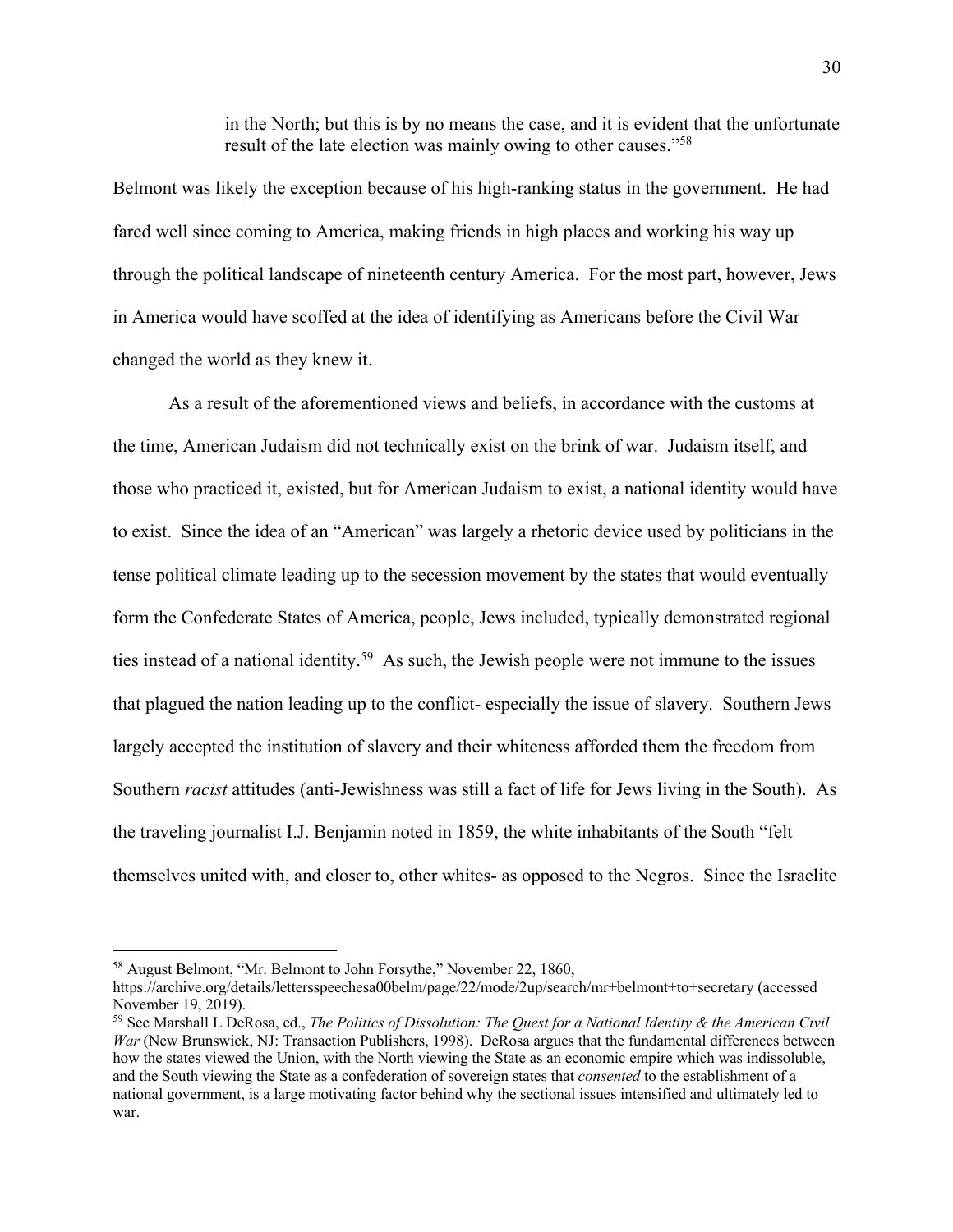there did not do the humbler kinds of work which the Negro did, he was quickly received among the upper classes..."<sup>60</sup> Furthermore, the fact that many Jewish people were seen as only filling certain economic roles in America, such as creditors, shopkeepers, and peddlers, contributed to the acceptance of Jews in Southern society. Michael Cohen describes this phenomenon in his book, *Cotton Capitalists,* and partially explains why Jews were an integral part of Southern society; "Many of these Jews became peddlers, a role that was familiar to them from their days in Europe and that also integrated them back into the American economy. Jews would place packs on their backs, travel to rural interior areas where there was little competition, and bring goods to far-flung places."61 Both their whiteness and economic niche helped Jews feel welcome in the Southern states, which consequently motivated the development of regional ties to the area.

Since the majority of Jews found themselves in the North, they had different experiences from their Southern counterparts. They nonetheless developed the same regional ties, albeit to the North instead of the South, that would become characteristic of the Antebellum period. The Jews of the North expressed the same struggles as other Northerners did about slavery. These contentious issues affected Jewish religious leaders too. Because rabbis had tremendous power in the lives of their congregations and accordingly exercised that principle, they, just like their Christian equivalents, published treatises on their own opinions and implored their congregations to think the same, usually using religious texts to justify their claims. That rabbis would have such autonomy and power during the nineteenth century would later create problems for their

<sup>60</sup> I.L. Benjamin, *Three Years in America, 1859-1862,* Vol. I, ed. Oscar Handlin (Philadelphia: Jewish Publication Society of America, 1956) as cited in Robert N. Rosen, *The Jewish Confederates* (Columbia, SC: University of South Carolina Press, 2000), 31.

<sup>61</sup> Michael R. Cohen, *The Cotton Capitalists: American Jewish Entrepreneurship in the Reconstruction Era* (New York: New York University Press, 2017), 35.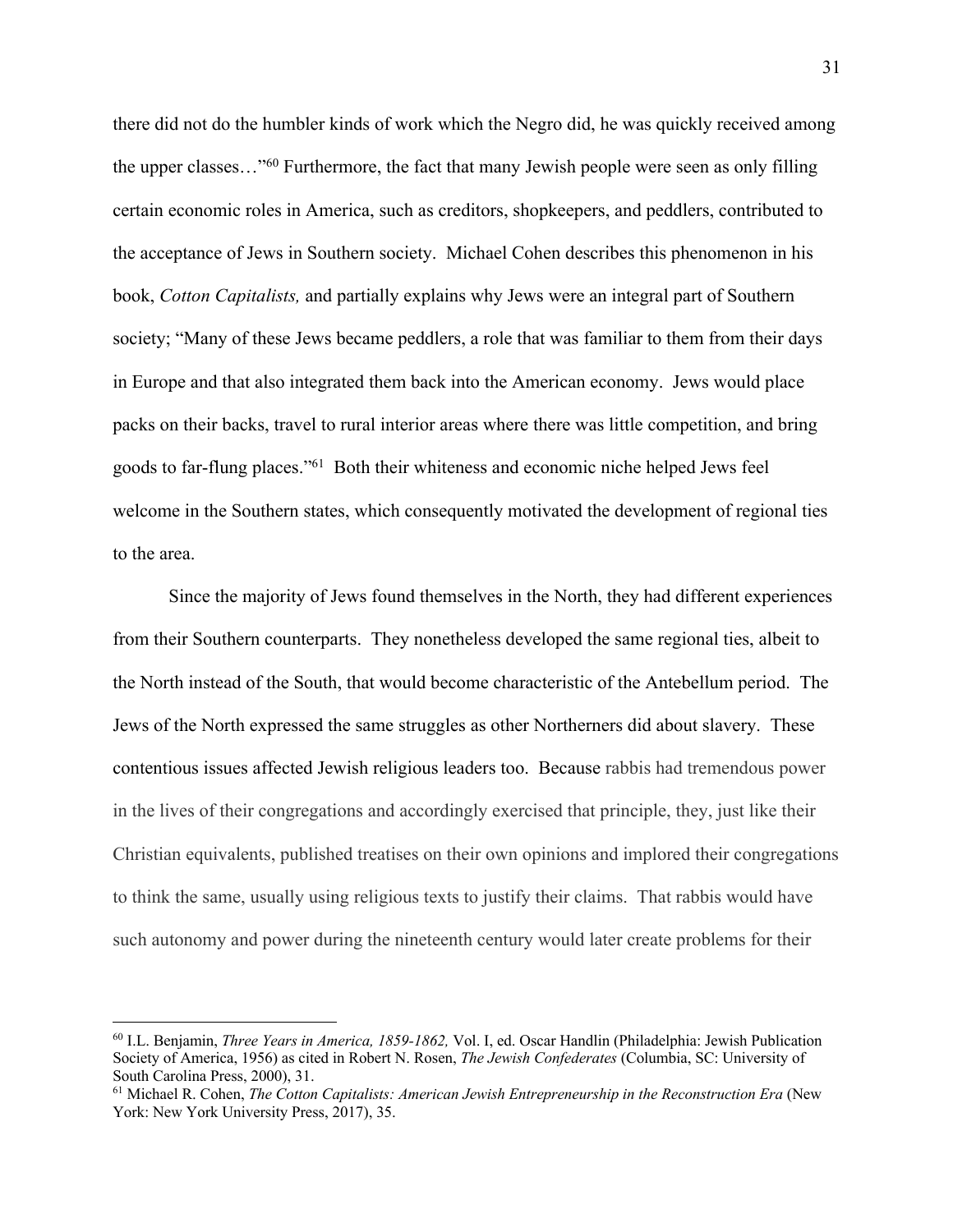congregations as contentious issues that divided the nation were brought into the places of worship. Some leaders, such as Rabbi David Einhorn, were fierce abolitionists. Einhorn implored his fellow Jews to speak out strongly against slavery. Writing in the German-Jewish newspaper *Sinai: Ein Organ fur Erkentniss und Veredlung des Judenthums* in February, 1856, Einhorn described his feelings astutely:

> Does the Negro have less ability to think, to feel, to will? Does he have less of a desire to happiness? Was he born not to be entitled to all these? Does the Negro have an iron neck that does not feel a burdensome yoke? Does he have a stiffler heart that does not bleed when . . . his beloved child is torn away from him?<sup>62</sup>

Other Northern Jews, such as Rabbi Morris Jacob Raphall, argued that the Hebrew Bible, and therefore God, endorsed slavery and therefore the institution was above reproach since it was divinely inspired.<sup>63</sup> As Marcus describes it, "Jews were perfervid regionalists."<sup>64</sup> Consequently, Jews who lived in both the North and South on the eve of the Civil War exhibited strong regional ties that would come to play a huge role in how they viewed and responded to the impending crisis of the Civil War.

They exhibited different identities other than regionalist ones, such as different religious identities, different socio-economic identities, and different gender identities. There were varying levels of observance for the Jews trying to live harmoniously in America- varying tremendously on most aspects of the religion: scripture, dietary laws, and education. Upper, middle, and lower classes of Jewish citizens attended the same congregations and were expected to uphold the same awareness of observation. Men and women had different roles both within

<sup>62</sup> David Einhorn, *Sinai: Ein Organ fur Erkentniss und Veredlung des,* February 1856, cited in Isaac M. Fein, "Baltimore Rabbis during the Civil War," in Adam Mendelssohn and Jonathan D. Sarna, ed. *Jews and the Civil War: A Reader* (New York: New York University Press, 2010), 188.

<sup>63</sup> See "The Rev. Dr. Raphael [*sic*], Rabbi" *New York Daily Herald,* January 5, 1861 (accessed December 2, 2019), https://www.newspapers.com/clip/31499819/new\_york\_daily\_herald/.

<sup>64</sup> Marcus, *The American Jew: A history,* 83.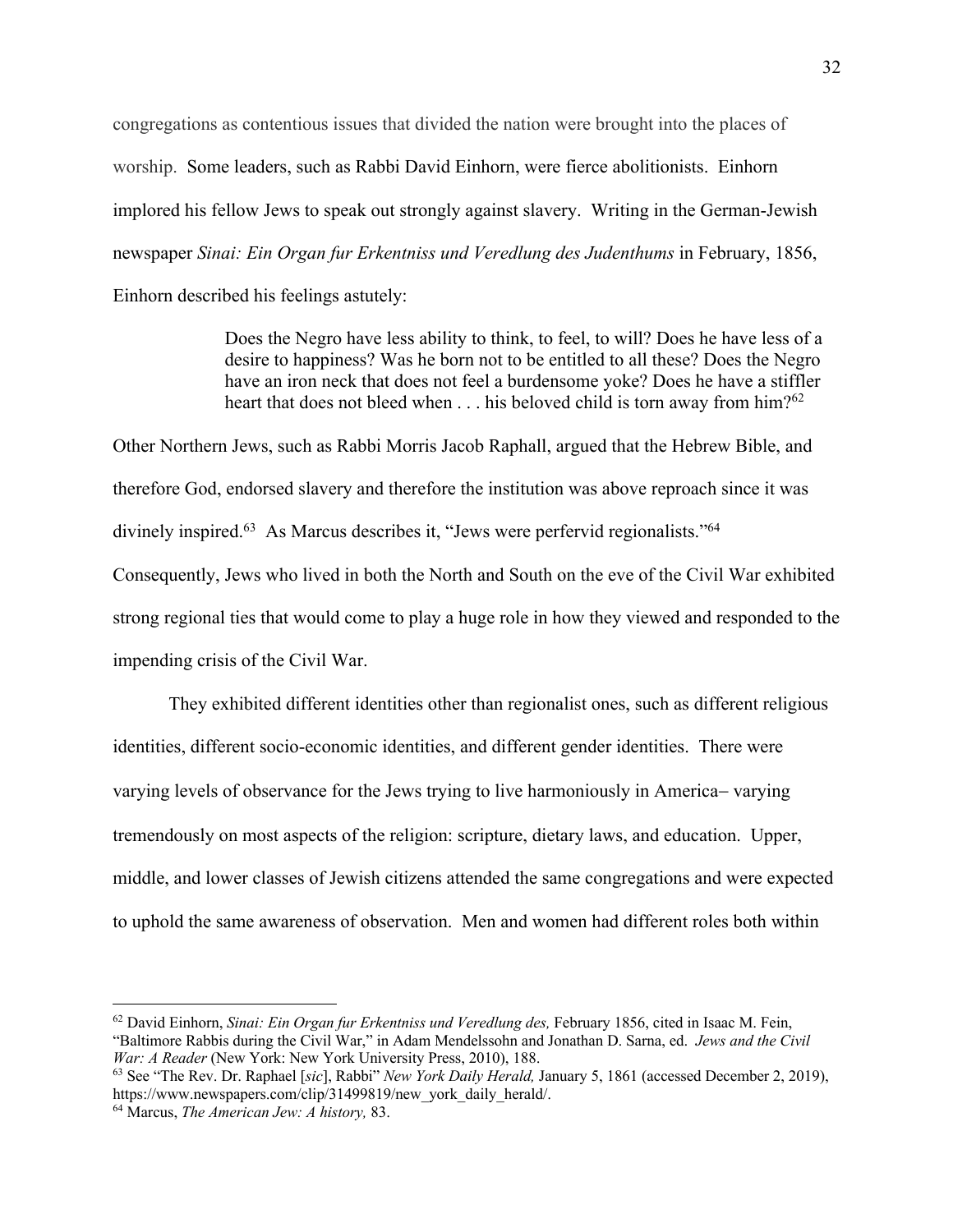the family and the community. As these different identities melded together in addition to the regional identities that they were expected to adhere to, the Jews did not always wear one hat of identity exclusively. They, like everyone else, had to construct their own identities in a complex process of give and take.

#### **Conclusion**

Jewish identity, up until the advent of the American Civil War, was largely one of separation. Knowing their peoples' history and following the example of their forefathers, the Jews in America tried to live a life that straddled a fine line: maintaining a distinct, Jewish identity while trying to live freely in America. From their arrival on the shores of New York in 1654, Jewish people had not been welcome in what Francis Scott Key would later dub "the land of the free and the home of the brave." They kept to themselves, relying on the *kehilla* for as many of their needs as they could. Education and religious observation were the means to which Jews could aspire to please God. American Judaism did not exist on a broad scale. Therefore, the way in which Jews living in America consciously constructed their own identity was largely in relation not only to their religion, but also to their state. Jews originally supported both sides of the War, North and South. Jews were not American, they were Virginian, for example. However, the Civil War effectively changed how Jews viewed themselves and their relationship to the State. Instead of maintaining their spheres of separateness, Jews quickly adopted the language of patriotism and began calling themselves *Americans.*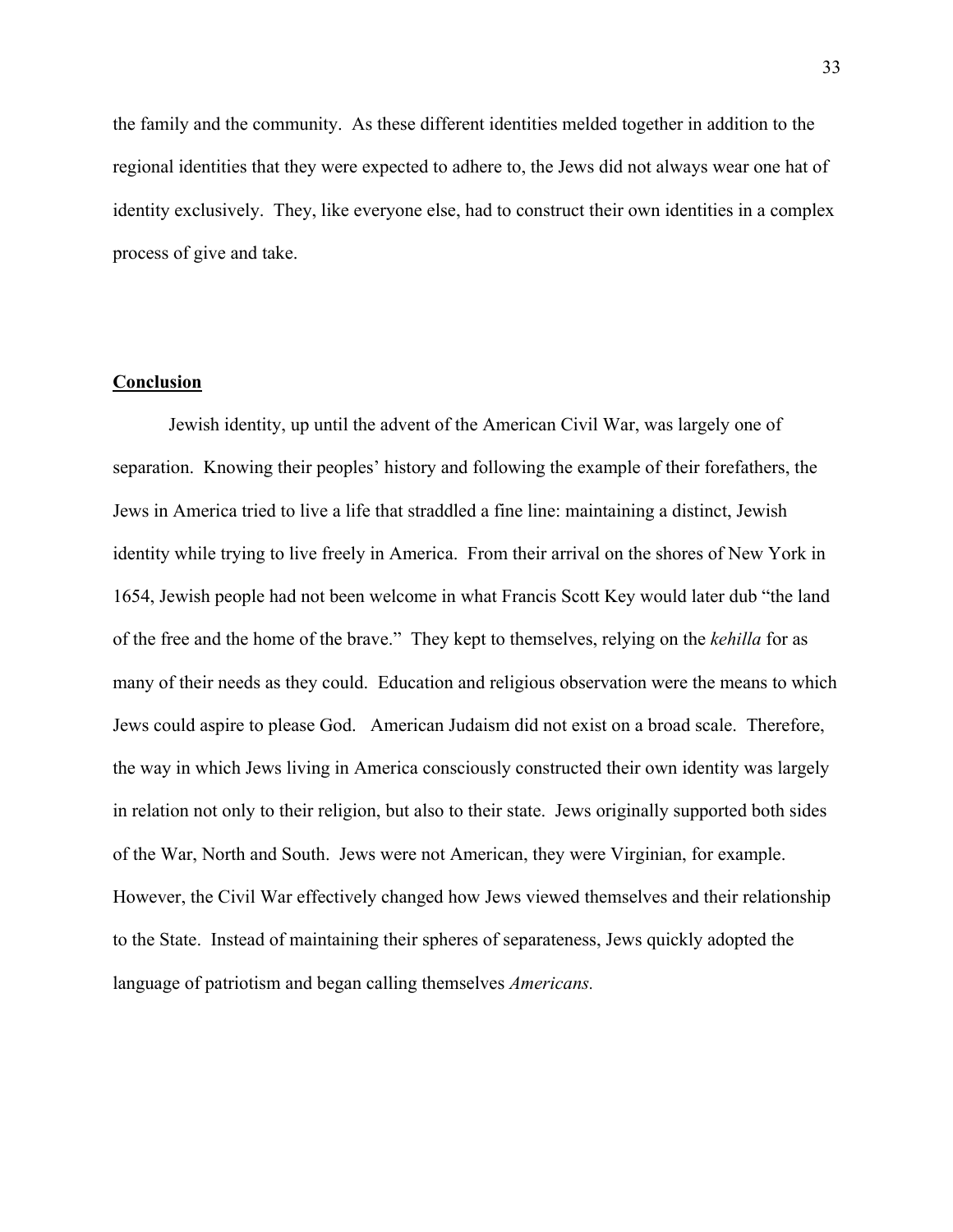#### **Chapter II**

#### **The War Years: Changing Jewish Identity between 1860-1866: Service, Patriotism, and Americanization**

When the shots rang out on Fort Sumter in the Charleston Harbor in the first days of January of 1861, the United States of America was fundamentally altered. The war affected every level of society, pitting men who had never picked up a gun against men who had learned to shoot as a young boy: Jews were no exception. The Civil War fundamentally transformed the way that Jewish people living in America conceived of themselves: they went from Jews living in America to Americans who were Jewish. Ultimately, through their participation in the conflict, Jewish Americans asserted their claim to not only living in America but *belonging* in the land of the free.

#### **A Divided Jewish Population**

The Jewish population living in America was approximately 150,000 at the beginning of the 1860s. The massive influx of German immigrants during the 1850s had swelled the numbers of Jews in the United States. Over 160 identifiable communities existed across the continental United States, each with its own synagogue and community structures. Many of these congregations were concentrated in urban areas, but they existed outside of major metropoles too. In both the North and South, major Jewish congregations influenced opinions not only about religious matters but social issues as well; rabbis published treatises in newspapers and independently defending slavery or advocating for its abolition slavery in the same spaces in which they espoused opinions on different passages in the Torah. Slavery was the major issue that divided the rabbinate, but Jews also struggled with maintaining a distinct Jewish identity in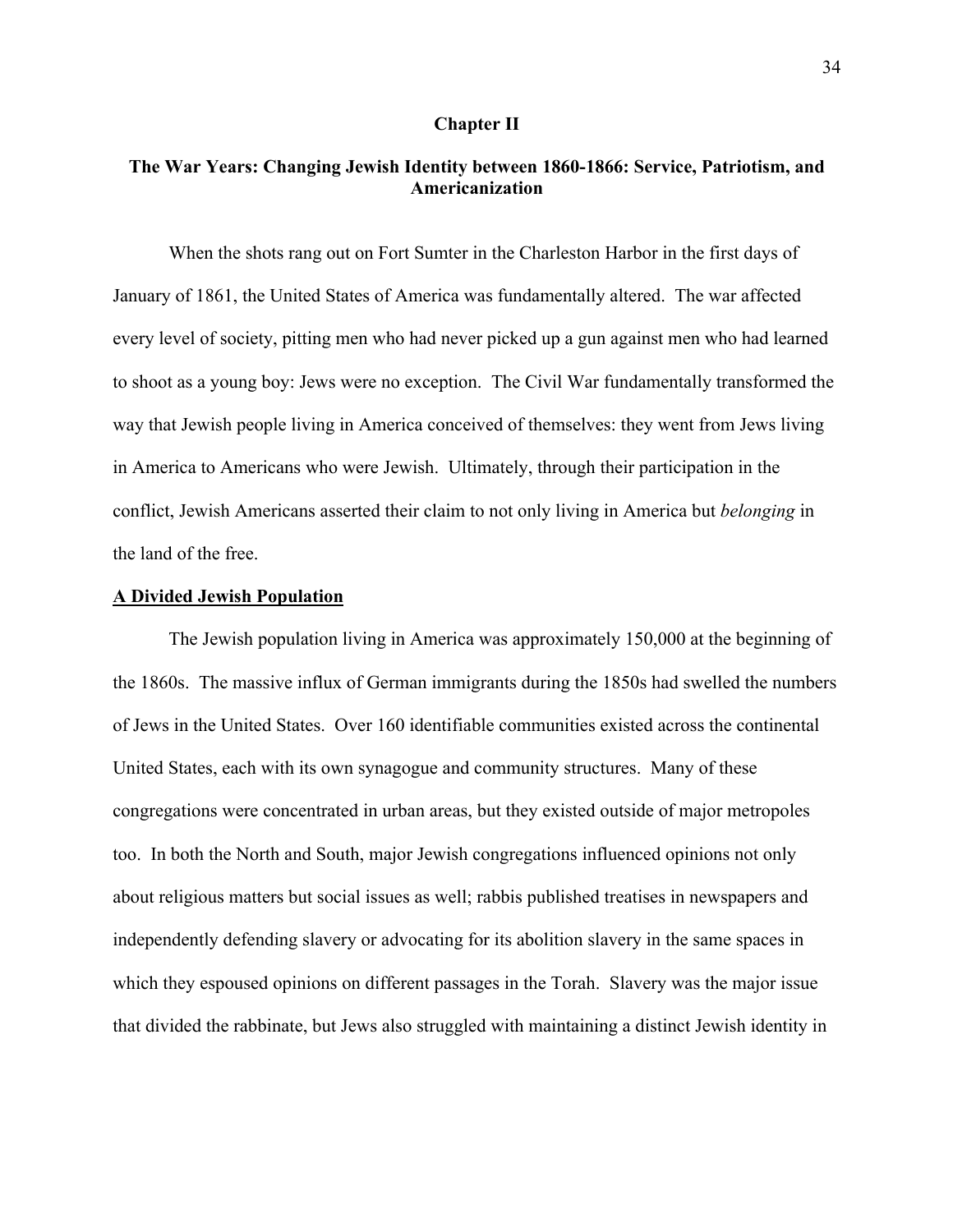the rapidly assimilating American population and defending themselves against anti-Jewish attacks.

Slavery divided the entire country, leading to the schismatic split that led to the outbreak of war. The nature of the institution had been unstable since the arrival of the first Africans in Virginia in 1619. Defenders and opponents of the institution had been vying for their various positions leading up to the 1850s when the acquisition of new Western territory provided the much-needed land that the slavery-based, cash-crop economy required. The land in the areas of Virginia and North Carolina had been stripped after centuries of harboring harsh, depleting crops like cotton and tobacco. Once the land became less profitable, the need for new land to plant crops, especially cotton, became a high priority for white men who made their fortunes exploiting the labor of enslaved workers. When it became evident that a compromise would never fully protect the expansion of slavery combined with the fear that Lincoln and the "Black Republicans" would not want compromise, but instead would extinguish slavery across the United States, secession soon followed by what would become the Confederate States of America.

Jewish Americans too were divided along theological lines concerning the issue of slavery. Prominent Rabbis- Southerner Morris Raphall (Alabama), Northerner Isaac Mayer Wise (New York), and Northerner David Einhorn (Maryland)– all espoused different views regarding their interpretation of the morality of the institution. Not only did they publish opinion pieces, but they also influenced their congregations with their sermons. Raphall's infamous sermon entitled "The Bible View of Slavery" would become one of the hallmarks that were frequently cited by pro-slavery defenders, especially those who tried to assert the pervasiveness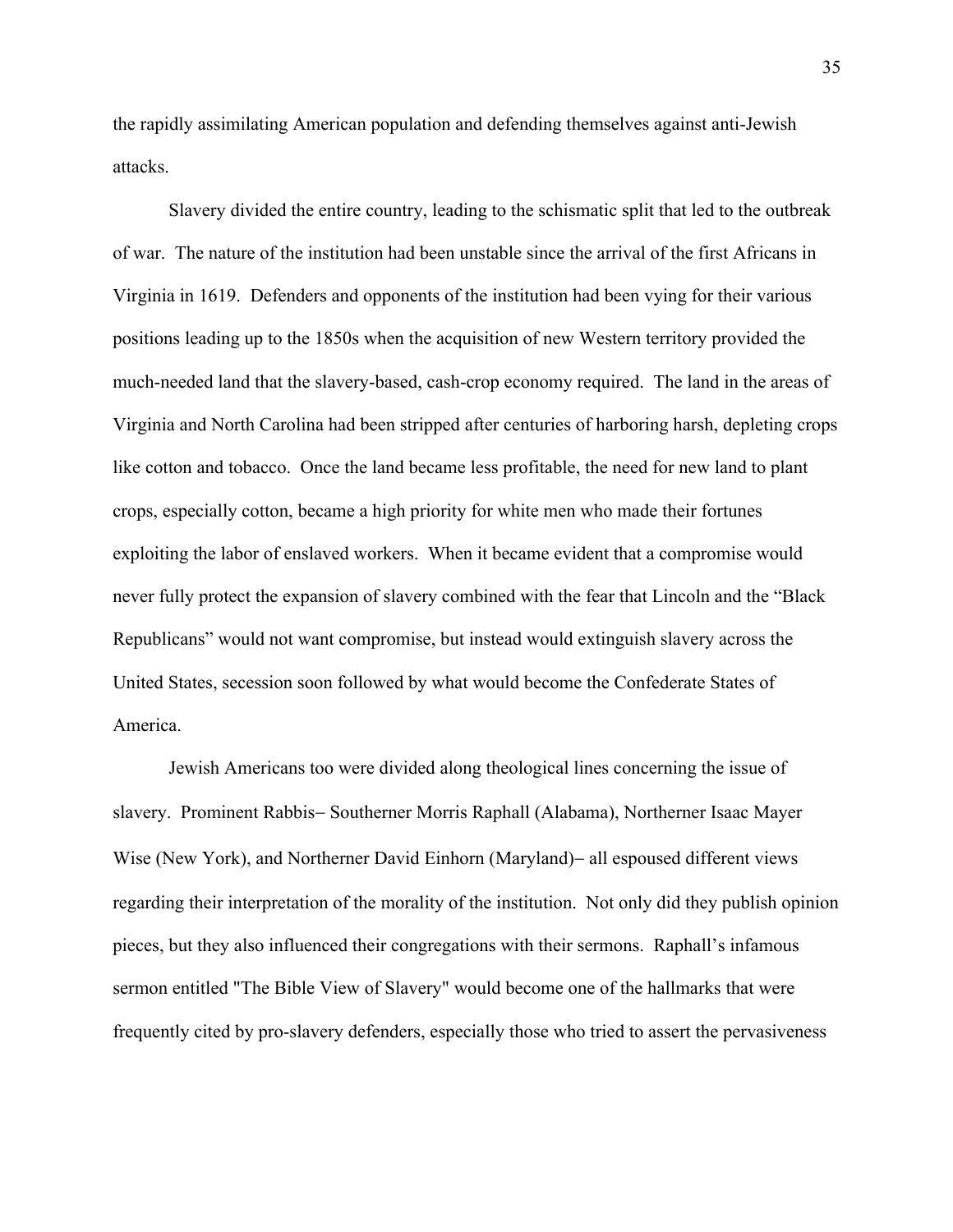of their ideology. 65 Seemingly having the support of a religious minority such as the Jews further supported the agenda of pro-slavery advocates. David Einhorn directly opposed Raphall, but ultimately concluded that to avoid a civil war, a compromise would have to be made in which the North would recognize the legality of the institution (and consequently view it as not sinful) while the South would adopt a true "biblical" version of slavery- one that advocated for the recognition of the enslaved workers as humans and thus deserving the benevolence of their masters.66 Wise took more of a middle ground: opposing the westward expansion of the institution, he nonetheless made the case for accepting slavery in those states where it already existed. The various positions these rabbis took highlighted the distinct regionalism that characterized the American political experience on the brink of the American Civil War, with their opinions reflecting the areas where they lived.

### **Jewish Men's Patriotism**- **Serving in the Union and Confederate Armed Forces**

When the war started, the demands and expectations of Jewish people living in America quickly changed from how they had existed in the antebellum period. Jewish men enlisted in their respective sides' militaries, Jewish women banded together to create a vast array of relief organizations, and Jewish men were elevated into some of the most high-ranking political offices in both the Union and the Confederacy. The general public not only expected but demanded that the Jews they had tried so hard to keep separated from the rest of the populous become embroiled in the conflict just like their Christian counterparts.

<sup>65</sup> Morris J. Raphall, *Bible View of Slavery: A Discourse, Delivered at the Jewish synagogue, "Bnai Jeshurum," New York, on the day of the National Fast, January 4, 1861* (New York: Rudd and Carleton, 1861), https://catalog.hathitrust.org/Record/000624836. 66 Robert F. Southard, "The Debate on Slavery: David Einhorn and the Jewish Political Turn" (unpublished

manuscript, October 31, 2007),

http://americanjewisharchives.org/publications/journal/PDF/2012\_64\_01\_00\_southard.pdf.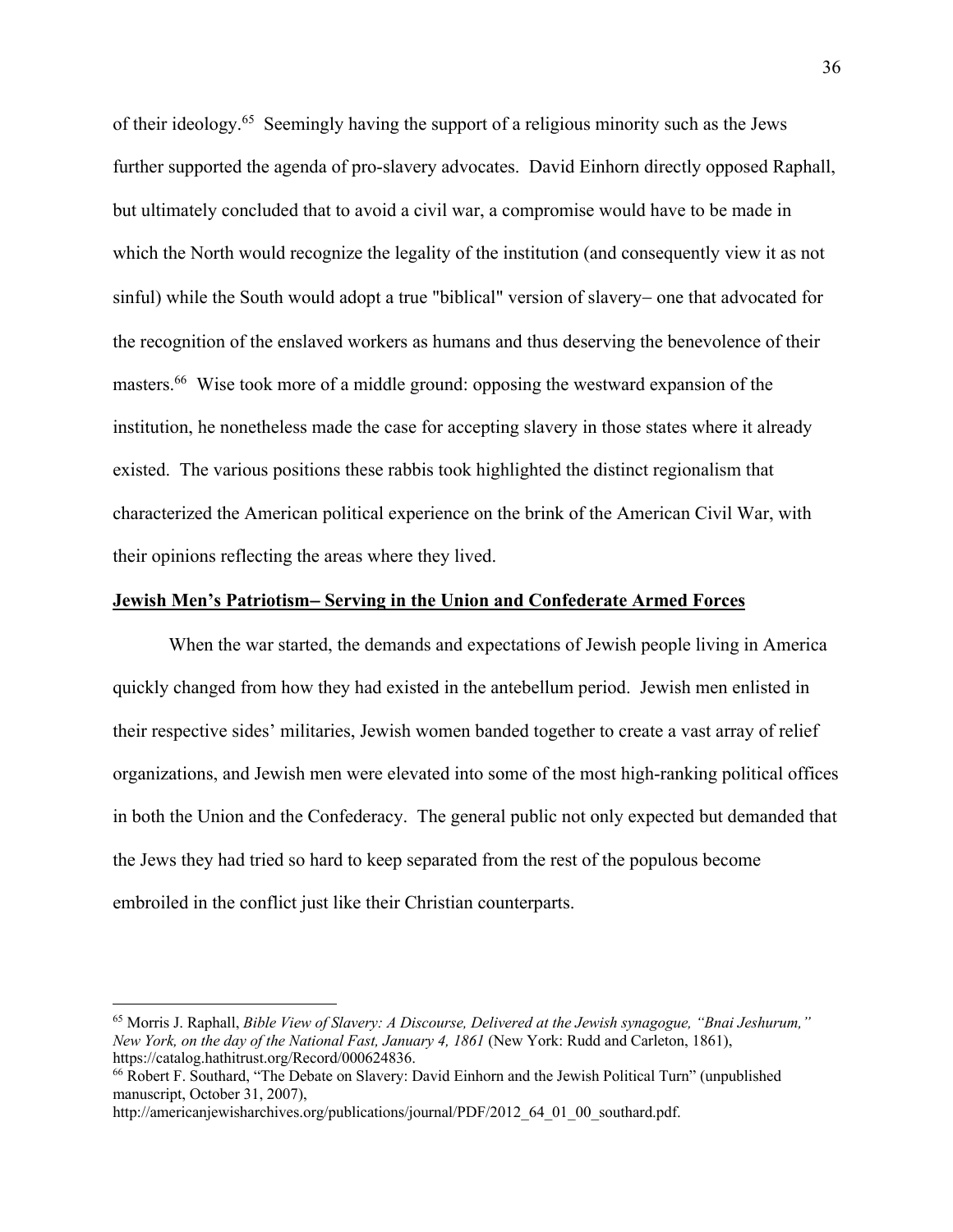In the South, Jewish men served in the Confederate Army and Navy. Robert N. Rosen in his work *The Jewish Confederates* estimates that there were about two thousand Jewish men employed in the Confederate Armed Services, with most of them serving in the infantry.<sup>67</sup> Because the development of a distinct regional identity had taken place before the shots rang out on Fort Sumter in 1861, it is no surprise that Jewish men served the Confederate States in this way.

Many of the prominent Jewish communities that existed in the South, namely in Savannah, Charleston, and Richmond, were cores for Jewish servicemen, especially for officers. Of course, class dynamics contributed to the skew towards upper-class men's service with wealthy families buying their prestige through higher-ranking positions than the poorer classes of mainly immigrants, but this should not take away from these wealthy men's service. Their identities as Southerners first, and Jews second, was apparent by their service records and actions on the battlefield. Lt. Simon Mayer, in a letter sent to his brother urging him to join the effort, argued that he could "no longer… remain passive to the scenes that are daily enacted in the grand drama" so that he must join "with light heart  $\&$  strong arms, backed by a determination to do or die… to come out & meet his would be masters, and subjugators."68 Furthermore, many of the officers had previous experience as soldiers and, as Rosen argues, were not subject to the bombardment of anti-Semitic claims like their less highly-ranking and socioeconomic-status holding compatriots. There were certainly some cases of anti-Semitic remarks and bias happening in the Confederate ranks, but for the most part these officers' status shielded them

<sup>67</sup> Robert N. Rosen, *The Jewish Confederates* (Columbia: University of South Carolina Press, 2001), 162. 68 Lt. Simon Mayer to "My dear Parents, Bros & Sisters," April 17, 1864, as cited in Rosen's *The Jewish Confederates,* 89.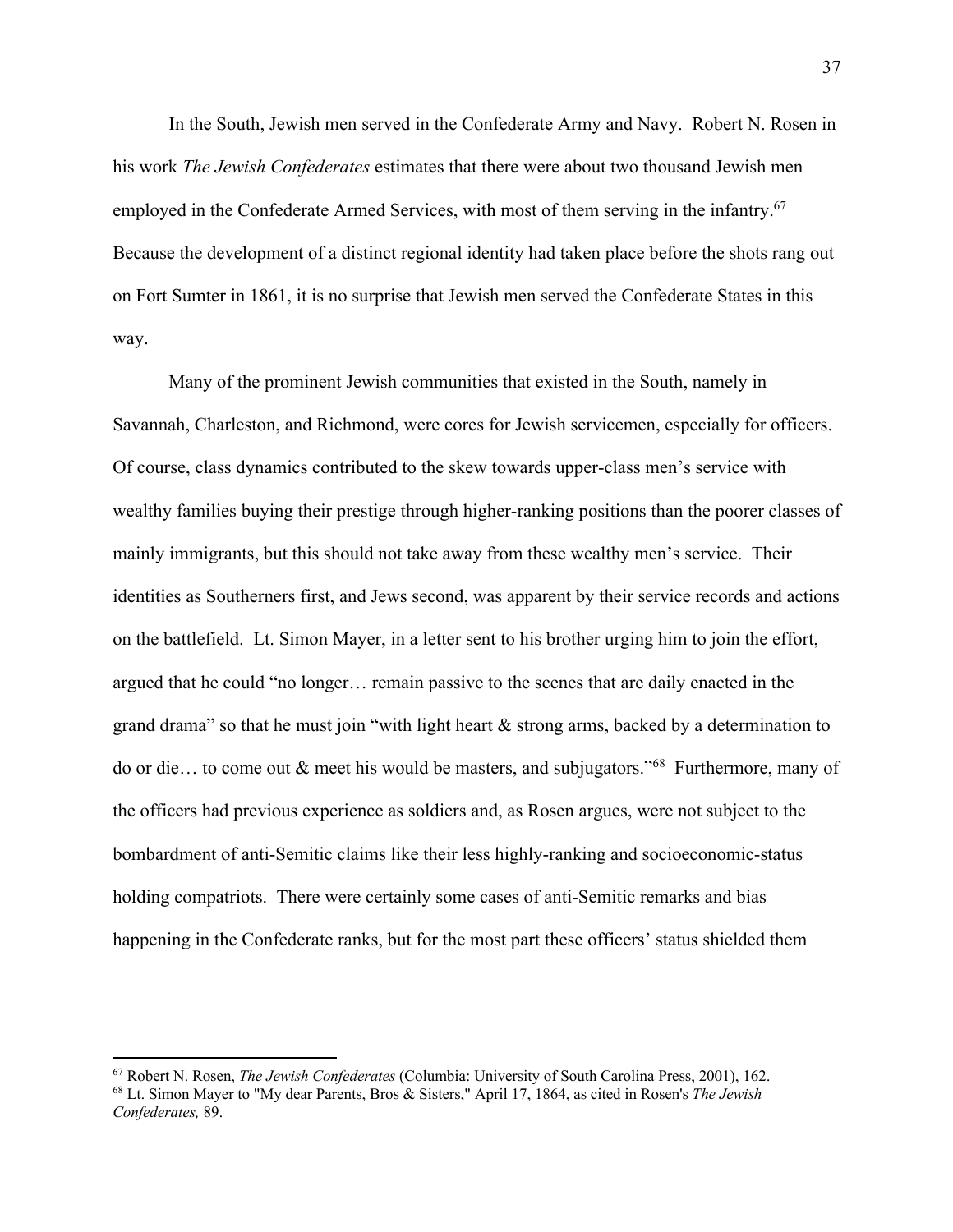from much of the scrutiny and snide remarks that the average Jewish soldier would have been subject to in the ranks.

Significantly less is known about many of the "average" Jewish soldiers that populated the ranks due to two significant reasons- they were largely single immigrants, and many of the Confederate records were lost during the Reconstruction Era. Single, immigrant men did not have family to leave letters to in the States, which resulted in an absence of their correspondences. These single men conversely had not learned enough English at this point in their American lives to write to many of the public newspapers or forums. And when Richmond was burned, many of the records and documents that were housed there were destroyed.

For many of the men who immigrated to the South before or during the war, military service was one of the only jobs available to them. The South was still agrarian-based, with the labor force being the enslaved black population. The reliance on enslaved labor largely prevented these immigrants from being employed in the prevailing economic system in the Southern states which further pushed them into areas that had typically been reserved for outsiders. Their entrance into realms that had been generally reserved for Southern gentility, such as parties and upper echelon political and social events, however, resulted in their integration into the population. By showcasing their dedication to preserving the systems of inequality and inequity that elevated the white population in the South (of which they were considered a part of), Southern Jews were able to earn the respect of their Southern brethren, as evidenced by their entrance into Southern, elite circles and society. Indeed, many of these Southern Jews agreed with the majority of Southerners that God was punishing the South for her sins, especially when the war began to turn against the rebels; Samuel Levy, an officer, penned a poem in which he wrote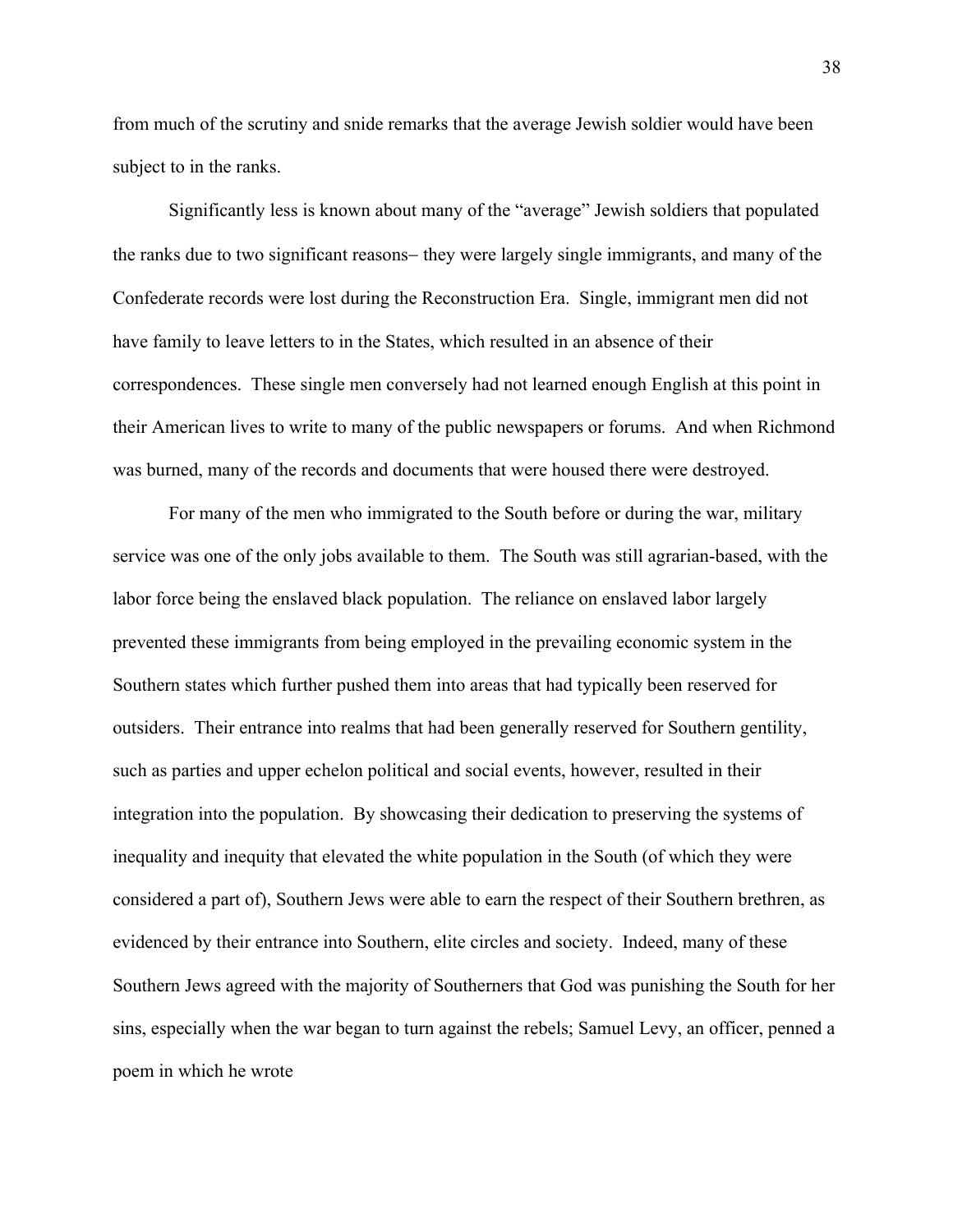We know our sins are manifold, oh Lord And that thy wrath against us is but right For we have wandered wildly from thy word And things committed wrongful in thy sight.<sup>69</sup>

However, in the same poem, he would later call on the lord to "smite the armies of the cruel North."<sup>70</sup> While Levy may have believed that the South had committed sins, he concurrently believed that the war was a divinely-backed one, with the South being God's chosen peoplemuch like the Israelites believed themselves to be. Colonel William Mallory Levy wrote to his wife that "the cause is a righteous one and God is on our side and will watch over us."<sup>71</sup> Ironically, Levy would later serve as a Senator from Louisiana- as many others would- for the very country that he had fought so hard to keep separate.

Much of the anti-Semitism that Southern Jews experienced revolved around the role of Judah P. Benjamin in the Confederate States' government, serving as Attorney General, Secretary of War, and Secretary of State during its brief existence. Southern Jewish historian Eli N. Evans writes that "Benjamin himself avoided his Jewishness throughout his public career, though his enemies in the Southern press and in the halls of the Confederate Congress never let the South forget it."72 Even though Benjamin would try to forget his label as a Jew, it was precisely his identity as one that begot his downfall. When the South began to struggle and Benjamin was Secretary of War, he became the obvious choice for someone to blame; a letter written to the *Richmond Enquirer* denounced Benjamin's position in the government as

<sup>69</sup> Samuel Yates Levy, "Prayer for Peace," November 1863, *American Jewish Archives* X, no. 2 (October 1958), http://americanjewisharchives.org/publications/journal/PDF/1958\_10\_02\_00.pdf. This journal edition is the first time that the full text has been published, with the original poem in Levy's manuscript commonplace book which is housed at the American Jewish Archives in Cincinnati, OH.<br><sup>70</sup> Ibid. <sup>71</sup> William Mallory Levy to wife, April 23, 1862, as cited in Rosen's *The Jewish Confederates*, 105.

<sup>72</sup> Eli N. Evans, "The War Between Jewish Brothers in America," in Adam Mendelssohn and Jonathan D. Sarna, ed. *Jews and the Civil War: A Reader* (New York: New York University Press, 2010), 38.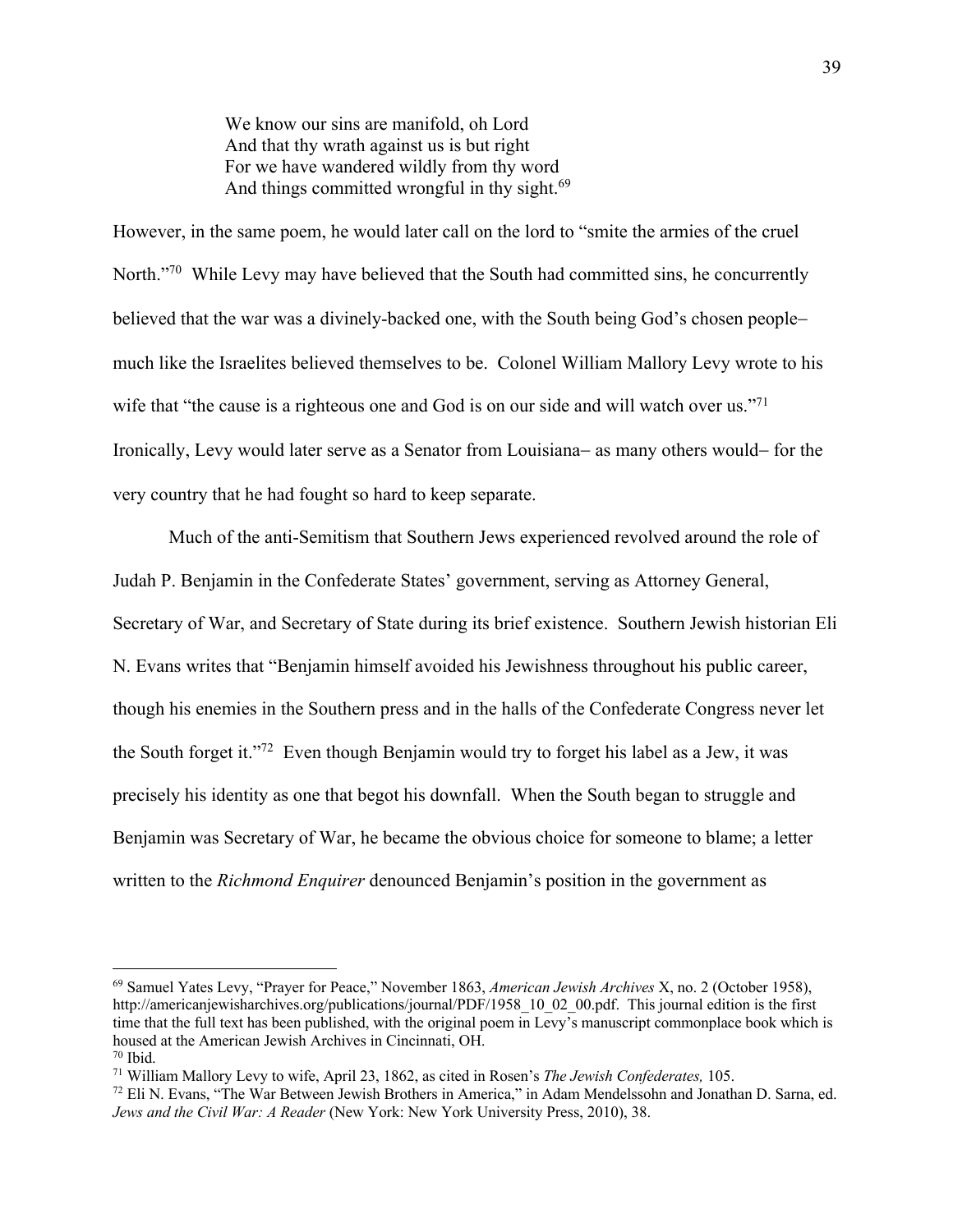"blasphemous" and claimed that the prayers of the Southern people would be more effective if Benjamin was not in his position.<sup>73</sup> Although Benjamin himself did not identify as a Jew, his prominence negatively affected the stereotypes of Jewish people across the divided country. Thus, even though they had made great strides in terms of acceptance into the general populous, Jewish people were still at the mercy of their neighbors- who, amidst war, were looking for someone to blame.

Even though the majority of American Jewry resided above the Mason-Dixon line, that did not prevent Southern Jewish patriots from fighting for what they perceived as their duty. The source material that exists, although severely lacking, points to this group of people having as much patriotism and feelings of duty as their Northern counterparts did. Military service propagated Southern Jews into arenas they could only have dreamed about (with few exceptions) in the antebellum period and helped to bring them into the spheres of Southern society instead of remaining on the perimeter due to their minority and outsider statuses.

It is no surprise that since the geographic concentration of Jewish communities was in the North, the number of Jewish men who enlisted in the Union Army outnumbered those who joined the Confederate Army, with an estimated 6000 men serving. 74 Serving largely in the capacity as both enlisted men and doctors, Northern Jews from New York to Michigan signed up in droves, eager to showcase their patriotism in addition to the economic pressures that the Civil War had brought about. That is not to say that they were excited to go to war, but time and time again the letters and diaries of these men reflect their fear, call to duty, patriotism, and

<sup>&</sup>lt;sup>73</sup> Ibid. There is no date given for when this accusation was made, but it was likely between 1861-1862 based on other chronological information given.

<sup>74</sup> John Simon has estimated that approximately 10,000 soldiers served on both sides. See John Simon, "That Obnoxious Order," in Mendelssohn and Sarna's *Jews and the Civil War: A Reader,* 356.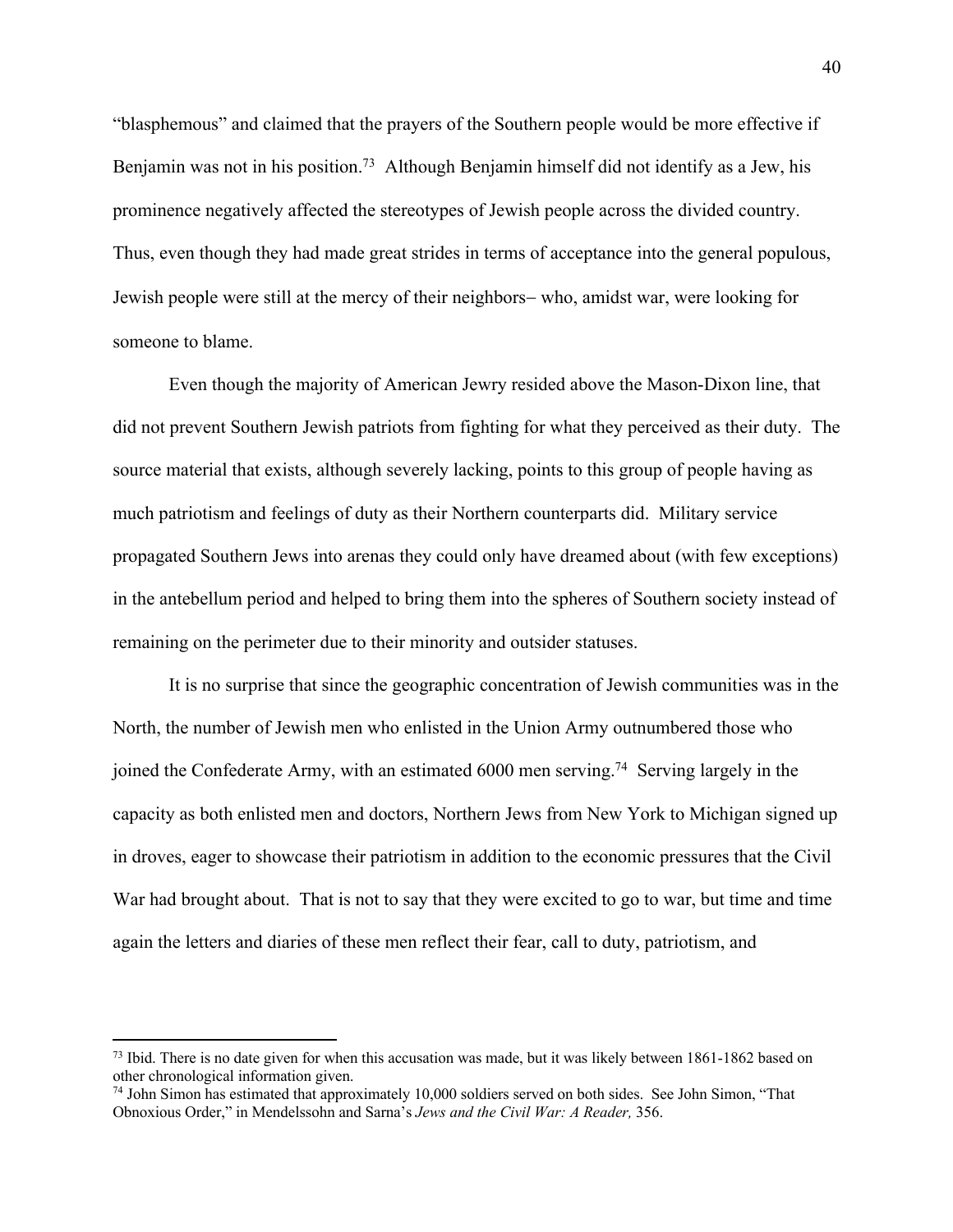homesickness- the same themes reflected across the swath of Civil War primary sources and literature.<sup>75</sup>

One of the most remarkable examples of Jewish service during the war was that of Marcus Spiegel. Spiegel, at the time of his death, was one of the highest-ranking Jewish officers in the United States Army, obtaining the rank of Colonel on March 20, 1863. He documented his time away from his family extensively, writing to his wife and children, whom he affectionally termed "my dear & much-beloved Wife and children," at least one letter a day in most cases.76 Spiegel cited patriotism and financial security as his motivating factors in joining the Union Army, writing that "As I have taken it upon me to be a bold Soldier boy I must feel resigned and I feel it my dear Cary that I will come ere soon and neither you nor any of my friends will feel sorry or ashamed that I have enlisted in my Countrys cause."77 Spiegel's mentioning of the potential shame that could be brought upon his family if he did not enlist indicates that men, including Jewish men, were under immense scrutiny to conform to traditional gender roles and expectations. He writes succinctly about his motivations, saying that "[he] will come out of this [the War] with honor and money."78 Money became a huge focus for Marcus as the conflict began. He had been born in Germany and immigrated to Chicago where he had worked as a peddler-largely in the state of Ohio. With his is wife coming from an affluent family with deep roots in Sussex County, Virginia, Spiegel felt it his duty to provide the comforts of life that she had grown accustomed to.79 The Army was one of the most stable

<sup>75</sup> James M. McPherson has written one of the most extensive works on the motivations that Civil War soldiers espoused. See James M. McPherson, *For Cause and Comrades: Why Men Fought in the Civil War* (Oxford: Oxford University Press, 1998).

<sup>76</sup> Marcus M. Spiegel, *Your True Marcus: The Civil War Letters of a Jewish Colonel,* ed. Frank L. Byrne and Jean Powers Soman (Kent: Kent State University Press, 1985), 20.

<sup>77</sup> Spiegel, *Your True Marcus,* 20. 78 Spiegel, *Your True Marcus*, 35. 79 Spiegel, *Your True Marcus,* 5-9.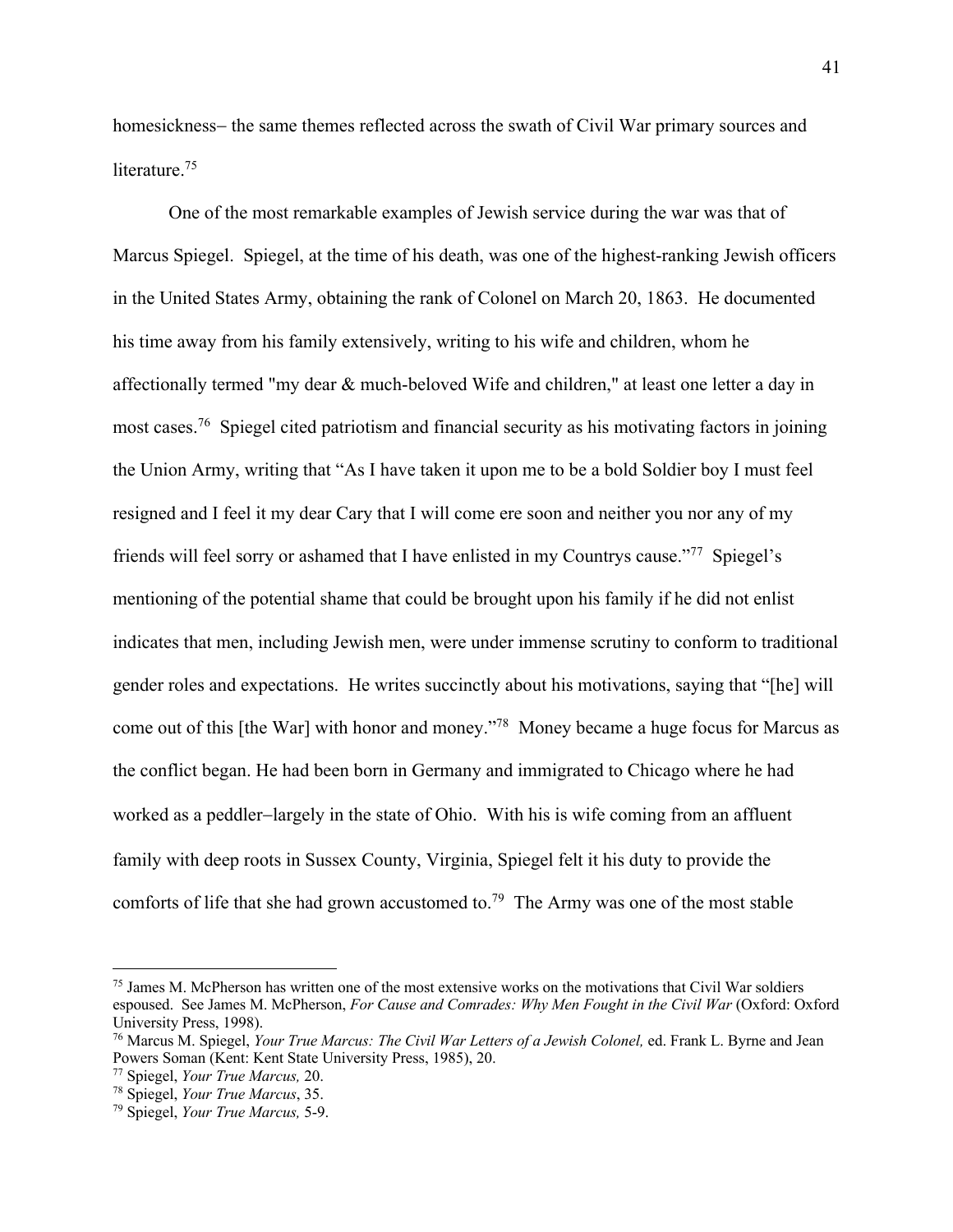occupations available to men in the North and South before the industrialization boom of the post-war economy, although it would later prove to be less-than-reliable in terms of actually providing a stable economic basis for families.

Spiegel's status as an immigrant, a Jewish immigrant to be more specific, should have seemingly pushed Spiegel away from holding any sentiments of patriotism- immigrants were looked down upon by the general population because they were seen as outsiders. Historians have argued that immigrants joined the armies during the Civil War in order to prove their patriotism for their adopted country, to fight for the right to economic freedom, and yet some because they were conscripted into service.<sup>80</sup> Spiegel, however, seems to take his immigration status into his own hands, drawing upon his patriotism for what he would later call his "beloved country" to take the focus off of his immigrant status and instead portray himself as an American first, and an immigrant second.<sup>81</sup> Especially since his wife's family had deep roots in Sussex County, Virginia, he was seen as the black sheep of the family since he was from Germany. However, he was actively engaged with the politics of the country, speaking on the secession crisis: "I am satisfied that you [his wife] would feel secession is awful and must be subdued."82 Although Spiegel was very much anti-secessionist, he felt that the war was only worth fighting for in terms of protecting the Union. He wrote to his wife in March of 1862 that

> I am more strongly confirmed in my old faith that for the Constitution, the Union and the Flag of my country I will fight to the last; I am ever ready to punish and to

<sup>&</sup>lt;sup>80</sup> Economic freedom here refers to the opportunity to work for wages, especially in areas of the South. The enslavement of Africans and African Americans took away the possibility of working in the areas where slavery existed. The expansion of slavery into the Western territories would further limit immigrants' economic opportunities, especially in the West where it seemed the possibility to strike it rich were unlimited. See John Radzilowski and James Ciment, *American Immigration: An Encyclopedia of Political, Social, and Cultural Change,* Second edition, New York: Routledge, 2014, 156-159,

http://search.ebscohost.com/login.aspx?direct=true&AuthType=cookie,ip,url,shib&db=nlebk&AN=790573&site=eh ost-live&scope=site (accessed April 19, 2020). 81 Spiegel, *Your True Marcus,* 147. 82 Spiegel, *Your True Marcus,* 65.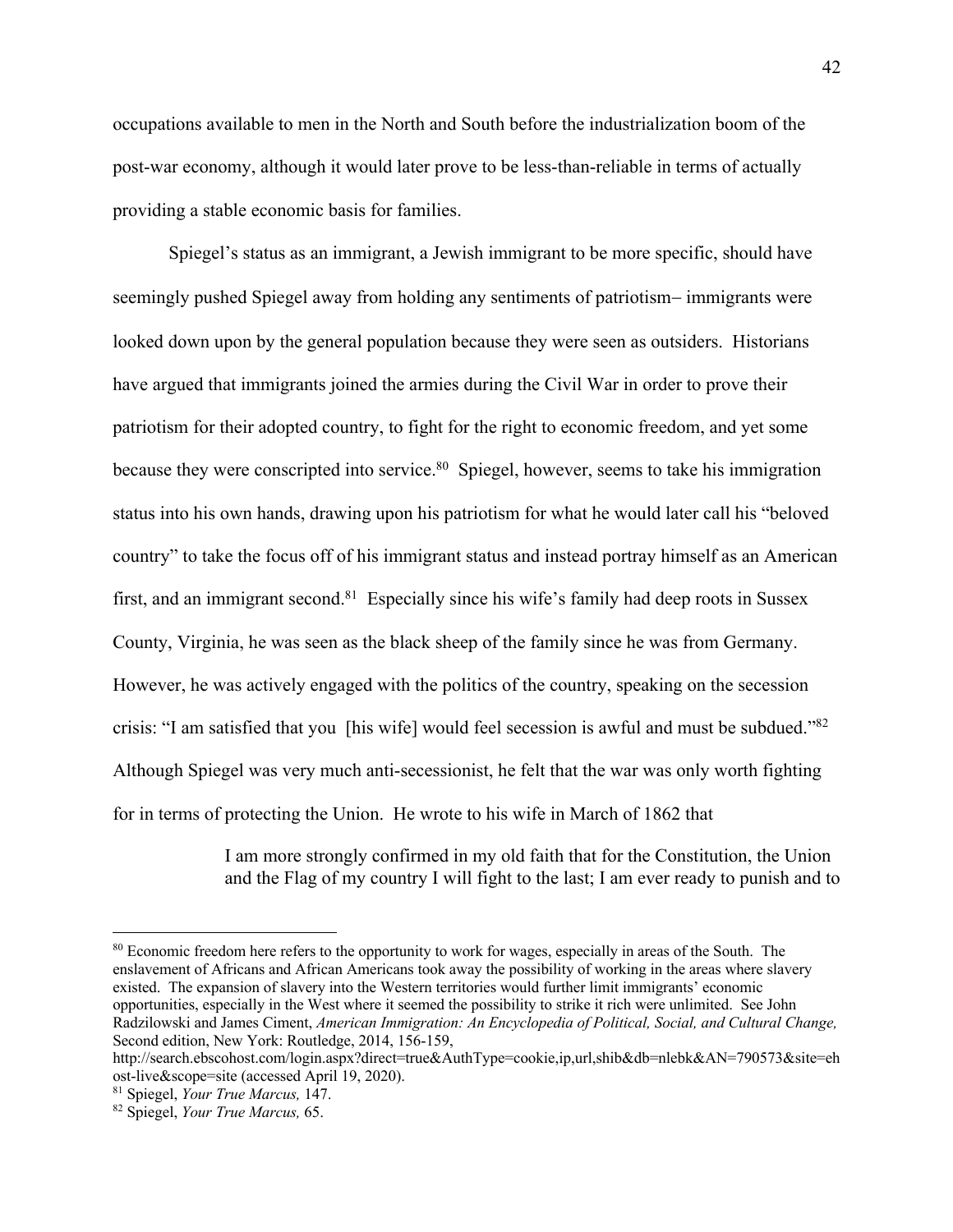shoot traitors; but it is not necessary to fight for the darkies, nor are they worth fighting for. $83$ 

Spiegel characterizes himself as having an "old faith" in the Constitution, yet he had only been in the United States for close to twelve years. He quickly adopted America as his motherland, even to the point of risking his life to do what he thought was right by it. This old faith would change as Spiegel became battle-worn as he served throughout the conflict. Spiegel would drastically change his position regarding the institution of slavery, expressing the opinion by the end of the conflict, "Now understand me when I say I am a strong abolitionist, I mean that I am not so for party purposes but for humanity sake only, out of my own conviction, for the best Interest of the white man in the south and the black man anywhere."<sup>84</sup> Spiegel himself certainly believed his patriotism was genuine- serving in the army and dying for the cause- and in the end, he succeeded in being a "good citizen doing duty to [his] God, [his] family, [his] Country, and [himself]."85

Spiegel's life was arguably more exemplary than most but was not the exception. The 82nd Illinois Volunteer Infantry Regiment was one of only two regiments in the entire Union Army that contained a company of Jews.<sup>86</sup> The letters from the regiment document the harsh realities of life as a Jew and as a soldier. One letter described the difficulties of eating kosher once the regiment was on the move:

> We paused 20 minutes for breakfast at the Burlington Station, where everyone could have the pleasure of quickly eating a meal of bread, coffee, and ham for the inexpensive sum of 50 cents cash. In Springfield we ate in a Russian (Irish) boardinghouse at noon (boiled cabbage, bacon, and cold water).<sup>87</sup>

<sup>&</sup>lt;sup>83</sup> Spiegel, *Your True Marcus*, 62.<br><sup>84</sup> Spiegel, *Your True Marcus*, 321.<br><sup>85</sup> Spiegel, *Your True Marcus*, 316.<br><sup>85</sup> Joseph R. Reinhart, *Yankee Dutchmen Under Fire: Civil War Letters from the 82<sup>nd</sup> Illinois Infantry* Kent State University Press, 2013), 2.

<sup>87</sup> F.S. to the editor of the *Illinois Staats-Zeitung,* August 25, 1862, in Reinhart's *Yankee Dutchmen under Fire,* 27.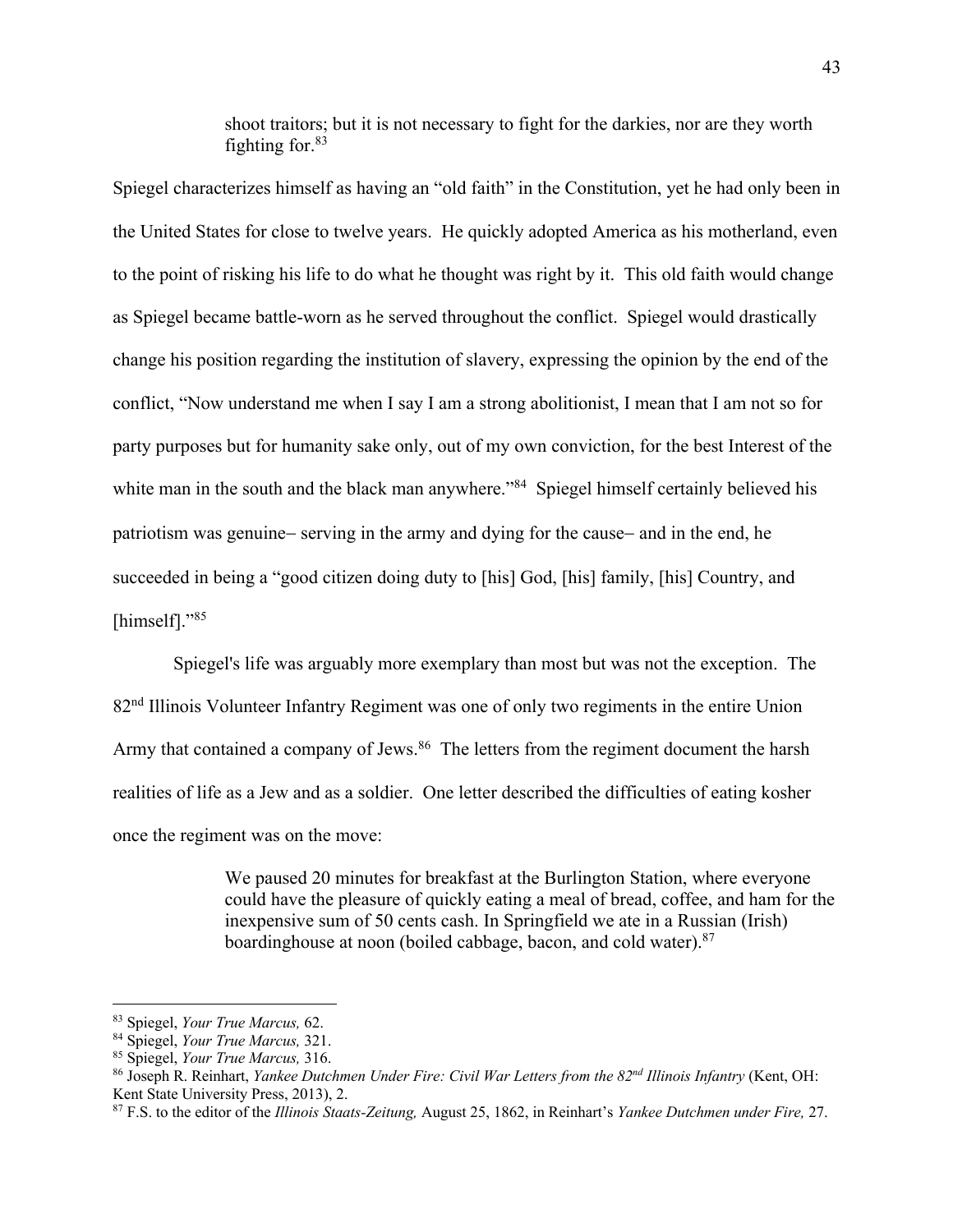There were scarce options for food anyway, but kosher food was certainly almost unheard ofmainly because the army did not have the facilities in the field to prepare kosher food for Jewish soldiers. This put observant Jews in the ranks in a peculiar position: one where they wanted to serve their country but also wanted to hold tight to the tenants of their faith. Many soldiers dealt with these severe restrictions because they thought that serving their country was a divinely supported cause- although some, for sure, continued only because of the monetary opportunity. Already having to navigate their identity in relation to the limitations that life in the ranks posed, they also had to deal with fellow soldiers' prejudice and opinions. Accordingly, the presence of Jewish soldiers within this regiment caused at least one person to espouse the need to "disassociate [themselves] from anything with a trace of… Jerusalem."88 He went on to characterize Jewish people as being "clever, smart, and as sly as they are, rejoice so little about the beauties of nature."89 Jewish soldiers not only had to worry about keeping up with religious observance and feeling as if they are going against their religious beliefs, but also their family back home, and their own lives and surviving. Additionally, they were now worried that their presence was not welcome by the very men they were expecting to fight alongside- making them feel as if they were not safe not only on the battlefield but also in the camps among their fellow company men.

In addition to not having access to kosher food most of the time, Jewish soldiers were unable to easily access religious services for their faith. Although some soldiers, such as Marcus Spiegel, were able to attend synagogue services on an occasional basis, other soldiers

<sup>&</sup>lt;sup>88</sup> Rudolph Müller to Colonel Broughton, August 13, 1864, in Reinhart's *Yankee Dutchmen under Fire*, 148. <sup>89</sup> Rudolph Müller to Colonel Broughton, August 13, 1864, in Reinhart's *Yankee Dutchmen under Fire*.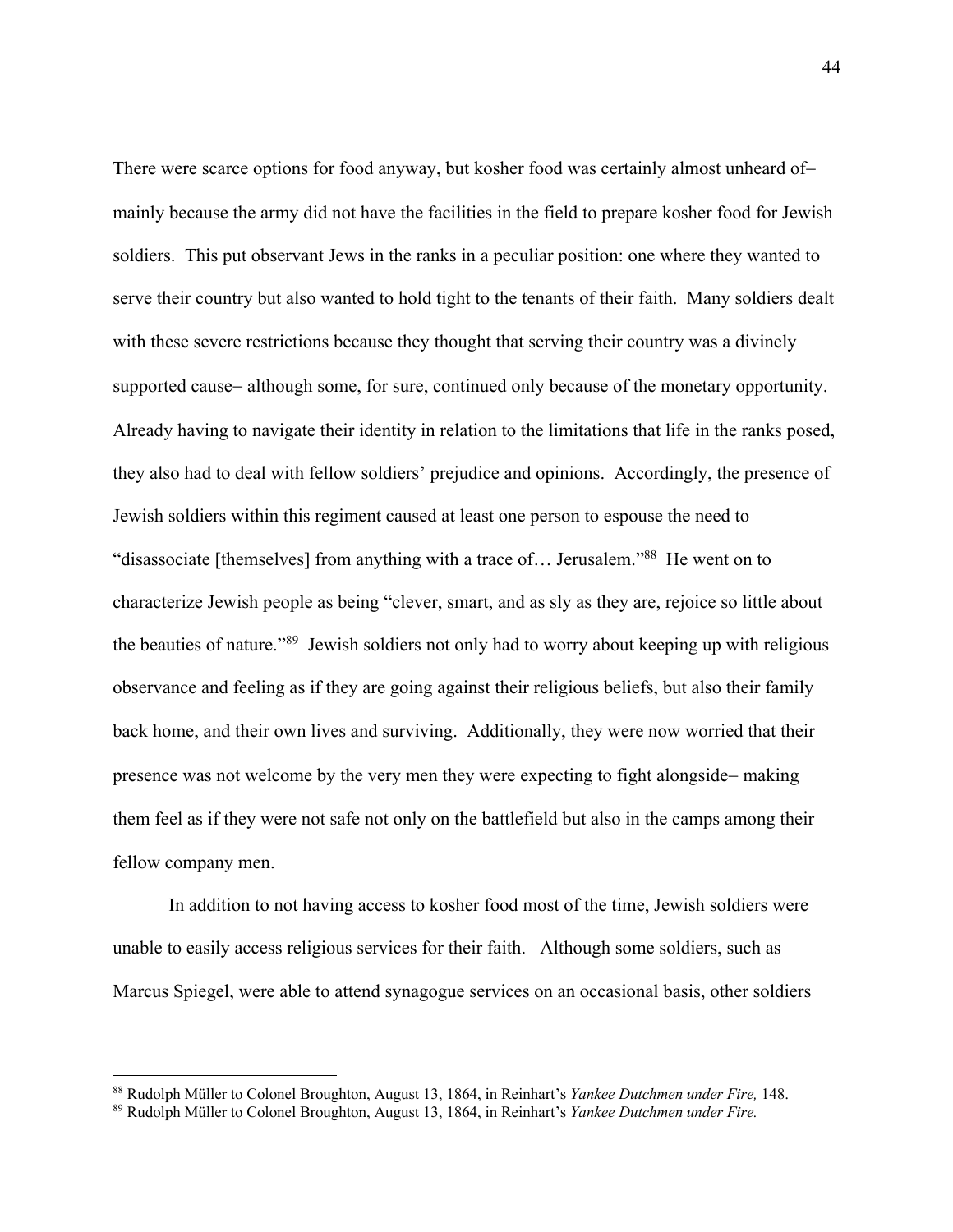such as those mentioned in a letter from Robert E Lee were not allowed to leave the battlefield to "participate in the approaching holy services of the Synagogue."<sup>90</sup> What is surprising about the letter from Lee to a Rabbi in Richmond is that Lee seems to be genuinely apologetic that he cannot comply with the request; instead, his reasoning for declining the request was that "the necessities of war admit of no relaxation of the efforts requisite for its success, nor can it be known on what day the presence of every man is required."91 He then goes on to say that, in regards to the Jewish soldiers under his command, "should any be deprived of the opportunity of offering up their prayers according to the rites of their Church, I trust their penitence may nevertheless be accepted by the Most High, and their petitions answered."92 Lee frames his letter around the patriotism of the Jewish soldiers which then limits the degree to which Rabbi Michelbacher can refute it- the Rabbi would be a bad American if he was selfish enough to pull away troops from the conflict just to attend his services. By using patriotic language to address the Rabbi, Lee highlights that Jews were beginning to be seen as "true" Americans and thus were integrating and assimilating into the local populations at a much higher rate than they had done so before.

Life in the general populous of the army assisted soldiers in their integration by fasttracking their command of the English language, their knowledge about American society and culture, and, for the most part, by forming close friendships with non-Jewish comrades in their

<sup>90</sup> Robert E. Lee to Rabbi M.J. Michelbacher, August 29, 1861, in Mel Young's *Where They Lie: The Story of the Jewish soldiers of the North and South whose deaths--killed, mortally wounded, or died of disease or other causes- occurred during the Civil War, 1861-1865: Someone should say Kaddish* (Lantham: University Press of America, 1991), 171-172. Marcus Spiegel mentions in a letter to his wife that he "spent this forenon (Shabbath) by being in Dr. Wise's School and hearing a very good Sermon by the Doctor. I think I was a devout Israelite; a beauty full service, good singing and good service and fine Sermon." In all of the letters written over his four years, this is the only letter that mentions his attending of a service. His mentioning of himself being "a devout Israelite" could indicate that he felt guilty for not being able to attend service more often.

<sup>91</sup> Ibid. 92 Lee to Michelbacher, August 29, 1861, in Young's *Where They Lie,* 171-172.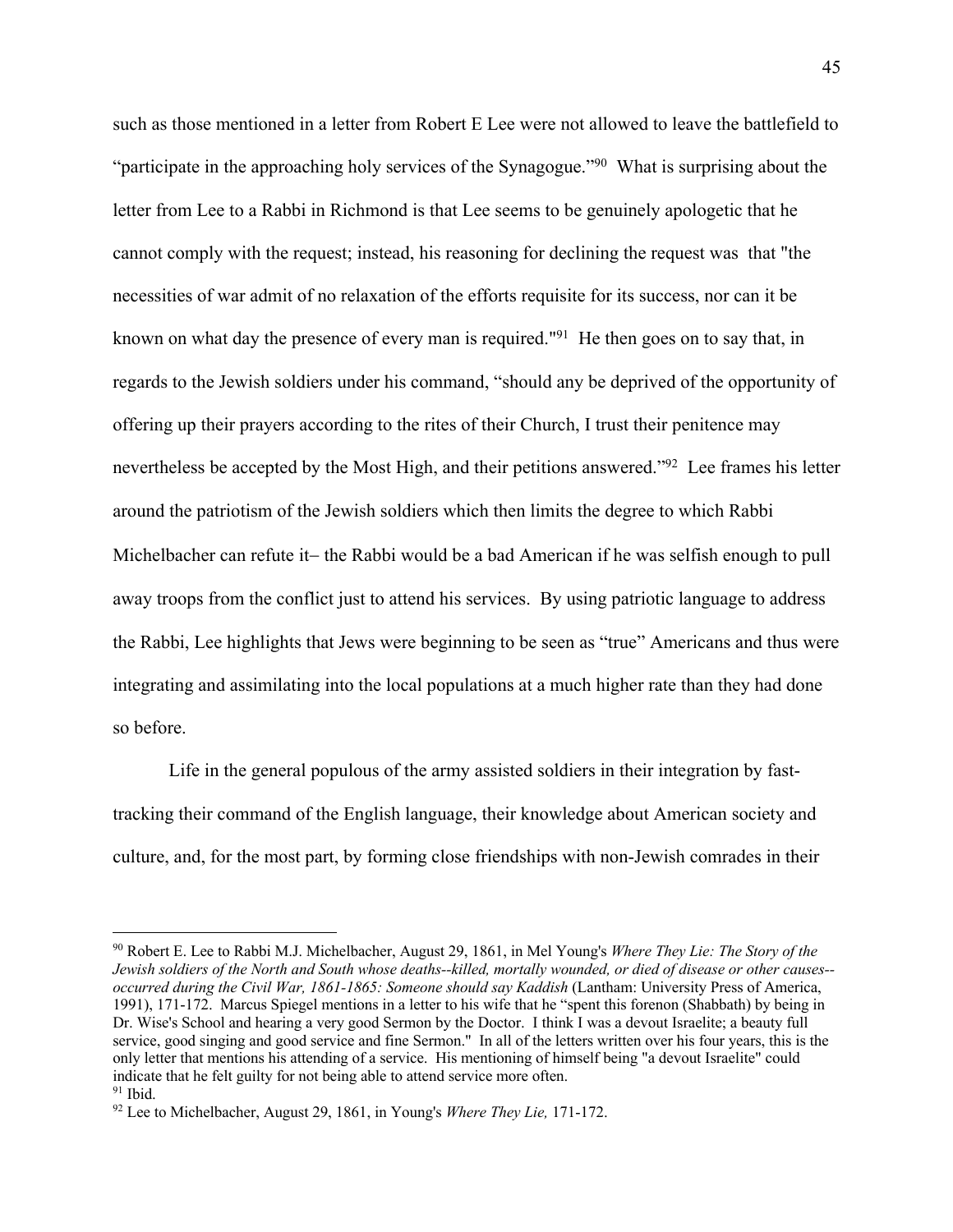mixed companies of Jews and non-Jews. These Jewish soldiers experienced the stress of the battlefields and the losses of their friends. Ellis Strouss, a soldier in the Union Army, was conscious of his mother's worry. He wrote home to his mother, updating her on his status. He told her that while his army was "confident of victory…[he] [hopes] this Battle will end the war so that [he] may return home."<sup>93</sup> After the Battle of Gettysburg, he once again wrote to her, saying that "The Loss in the Regt is (as far as I know) Killed 10 Wounded 53 Missing 68...."<sup>94</sup> Strouss was concerned not only with his safety and well-being but was affected by the loss of the men in his company- likely, many of them he was intimately friendly with. He wrote that he "cannot tell yet with any certainty the loss in our Co" and that he hoped that unlike those who were lost, that "god spares [his] life."<sup>95</sup> Strouss's concern for his company is an example of the relationships that serving in mixed companies helped to form. For the first time, people who had never seen and/or had interactions with "Israelites" were cohabitating with and alongside them. Serving alongside Jewish men helped counteract the notions that had swirled around in popular folklore that Jewish people were insular, strange, and "scavengers" and built strong relationships between men serving in the same units.

Jewish soldiers served not only in the Army but also in the Navy, though in much smaller numbers. Jewish men, largely immigrants, enrolled in both voluntary and conscripted roles. The infamous Battle of the Ironclads that took place off the coast of Hampton Roads, Virginia, in which the USS Monitor and the CSS Virginia reached a stalemate, was fought with the help of a

 $93$  Ellis C. Strouss to mother, July 4, 1863, https://www.shapell.org/manuscript/union-soldier-gettysburg-july-4-1863/#transcripts.

 $94$  Ellis C. Strouss to mother, July 6, 1863, https://www.shapell.org/manuscript/jewish-civil-war-soldier-gettysburg-<br>battlefield-1863-lee/.

 $95$  Ellis C. Strouss to mother, July 4, 1863.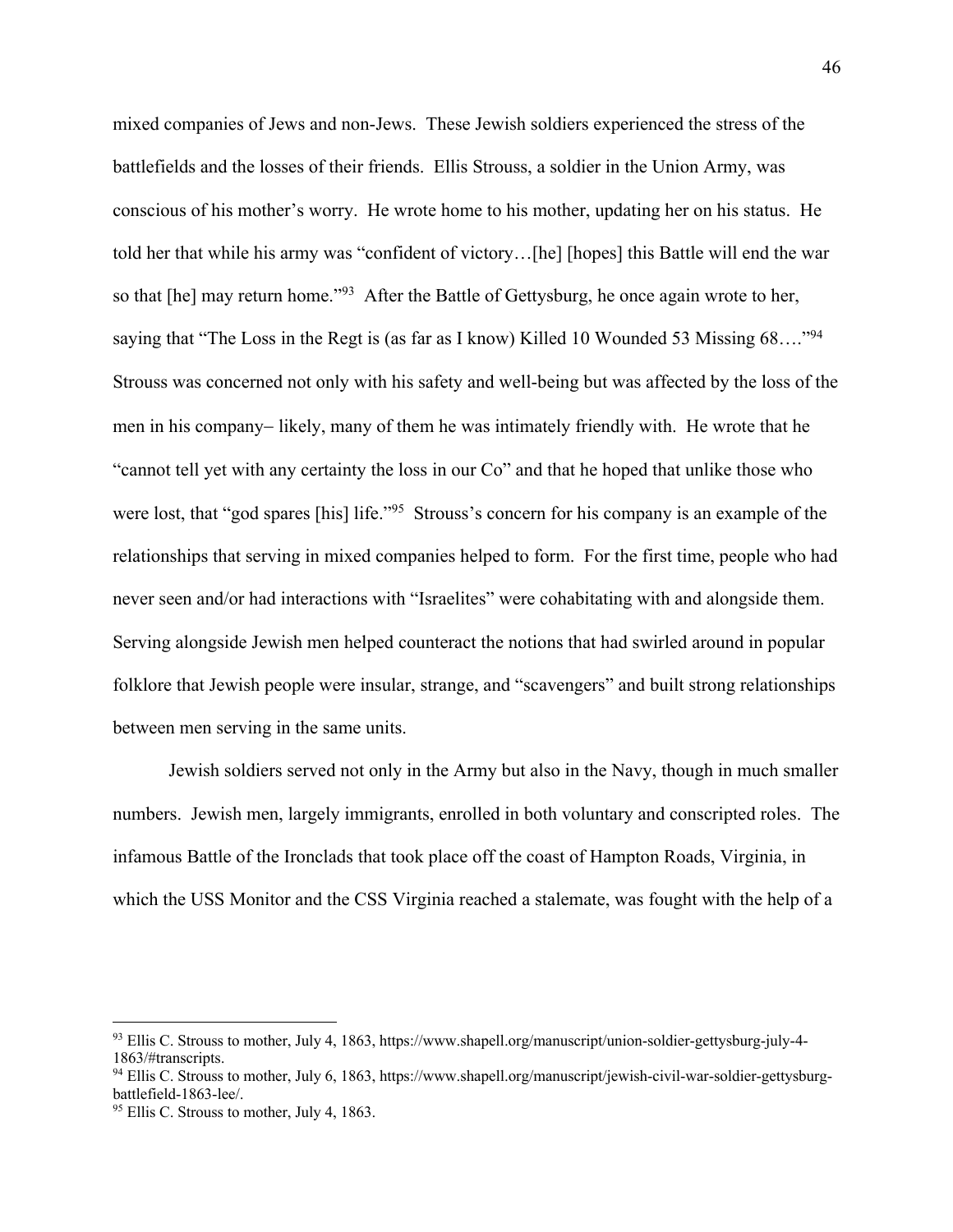Jewish sailor.<sup>96</sup> Wilhelm Durst immigrated from Austria to America in November of 1861 and joined the Navy in February of 1862, intending to serve for a term of three years.<sup>97</sup> Durst would ultimately desert in November of 1862 but then re-enlist under a different alias, "Walter David", in February 1863. Durst claimed that he "deserted" because he became sick while on a fifteenday approved leave from the USS Monitor, and was unable to let the Navy know that he was ill.98 In a later court case against Durst, one of his fellow shipmates claimed that he knew Durst was Jewish and that he had "never seen a Jew work like it"- an example that counteracted the trope that Jewish men were lazy and did not serve during the war.<sup>99</sup> The friend would also note in the same deposition that Jews were rare on mans-of-war ships during the Civil War, a fact that makes Durst's service even more exceptional.

As highlighted thus far, Jewish men serving in both the United States Army and Navy joined for many of the same reasons that other men joined the service: to display their patriotism, to provide for their families, and to prove their manliness. Their small but impactful presence in these areas helps combat the view that some anti-Semites espoused, saying that they "cannot remember meeting one Jew in uniform, or hearing of any Jewish soldier."<sup>100</sup> Furthermore, that they wrote with such articulate feelings about their service indicates that they were as much a part of the conflict as other Americans. Jews had been an outsider group residing in America

<sup>&</sup>lt;sup>96</sup> The case of Durst is the most documented case of Jewish service in the Union navy. Scholars such as Bertram Korn have claimed that a small handful served, but the evidence that gives exact names and statistics is scarce.

<sup>97</sup> USS Monitor Center, "Monitor Crew," The Mariners' Museum and Park, https://www.monitorcenter.org/themonitors-crew/.<br><sup>98</sup> Deposition A, Case of Wilhelm Durst/Walter Davis, testimony of Wilhelm Durst, July 5, 1895, The Mariners'

Museum and Park Collection, https://catalogs.marinersmuseum.org/object/ARI124807.

<sup>99</sup> Deposition B, Case of Wilhelm Durst/Walter Davis, testimony of John McCafferty, October 5, 1895, The Mariners' Museum and Park Collection, https://catalogs.marinersmuseum.org/object/ARI124810.

<sup>100</sup> Anonymous, "Jewish Soldiers in the Union Army," *North American Review,* December 1891, as cited in Simon Wolfe's *The American Jew as Patriot, Soldier, and Citizen* (Philadelphia: The Levytype Company Publishers, 1895), Project Gutenberg E-book, 23.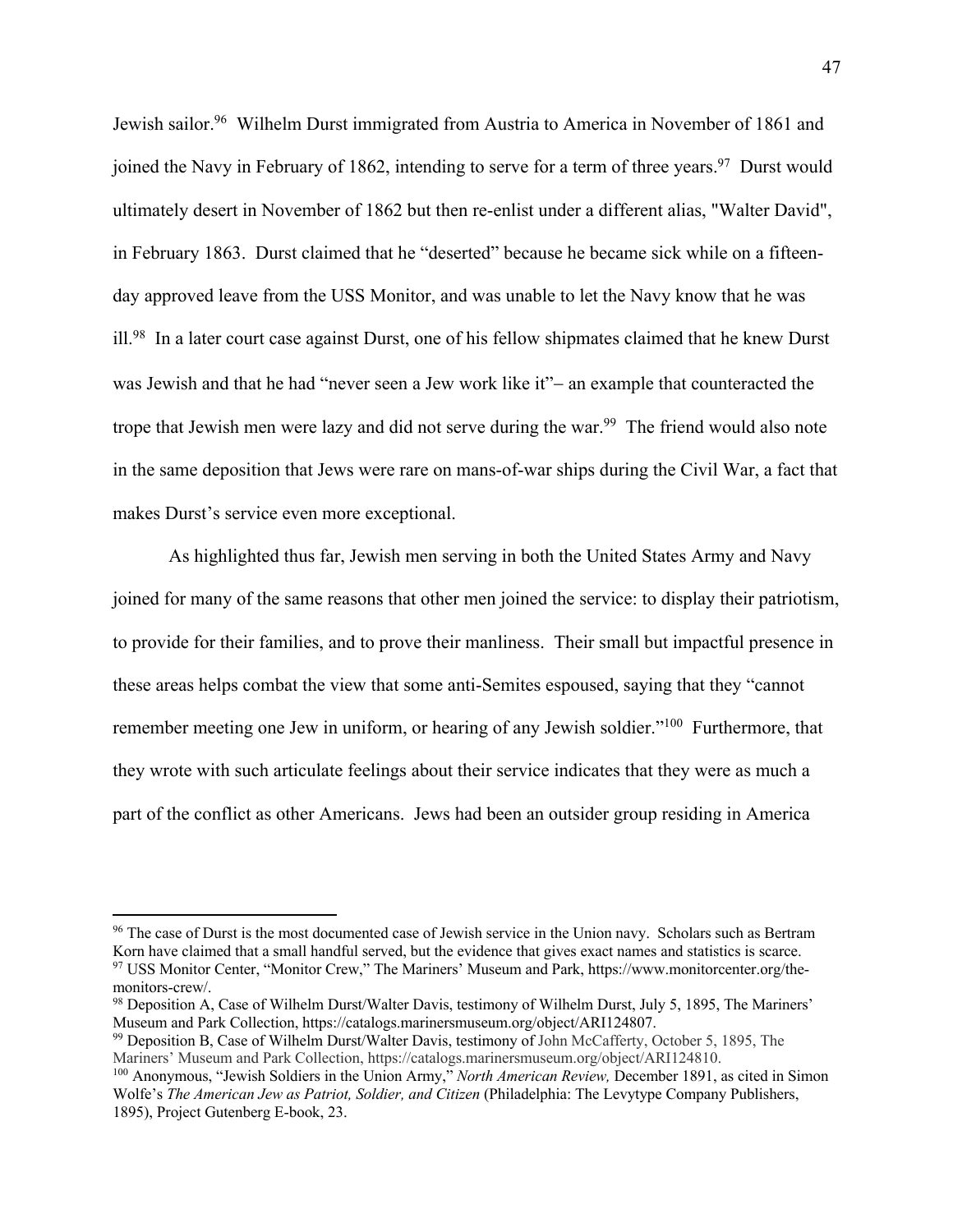before the war began, but their service during, especially their military service, propelled them into the diverse mix of people who were identified by, and identified with, being Americans.

# **Lincoln and the Jews**

Lincoln had a contentious relationship with Jewish people living in America throughout his ascension to, and duration as, President. Lincoln's closest political advisor, Abraham Jonas-a Jew himself- identified the Jewish people as a key group for Lincoln and the Republican party to target during the Presidential election; he proposed a plan "preparatory to the fight of 1860" to elicit the votes of "the liberal and freethinking Germans" and "the Israelites."101 By identifying Jews as one of the main demographics that Lincoln should target, Jonas effectively brought the people into the forefront of Lincoln's thoughts. Lincoln, by targeting the Jewish people, and by eliciting their votes, brought them into the fold of the American political system. This was a direct change from how Jewish Americans had largely participated in the political system. In 1856, *The Occident* newspaper wrote that

"Still we would caution the minority in all instances not to rely upon the integrity of the judiciary to shield them against the operation of unjust laws….The only remedy all, especially minorities, have to preserve freedom intact, is to do all in their power to watch the sources of legislation, and never give a vote by which a man of one-sided views should be elected to a representative assembly or the executive chair, by which means obnoxious laws might be fastened upon the people. We know well enough that the Jews are a helpless minority in all the world; nor do we counsel that they should organize in any manner whatever, or for any imaginable purpose, as a special political party."<sup>102</sup>

<sup>101</sup> Abraham Jonas to Lyman Trumbull, December 26, 1858, as cited in Jonathan D. Sarna and Benjamin Shapell, *Lincoln and the Jews: A History* (New York: St. Martin's Press, 2015). 102 "Sunday Laws in Pennsylvania," *The Occident and Jewish Advocate,* March 1, 1856,

http://www.jpress.nli.org.il/Olive/APA/NLI/?action=tab&tab=browse&pub=occ&\_ga=2.67862548.480142029.1570 132164-1652782448.1570132164#panel=document (accessed December 12, 2019).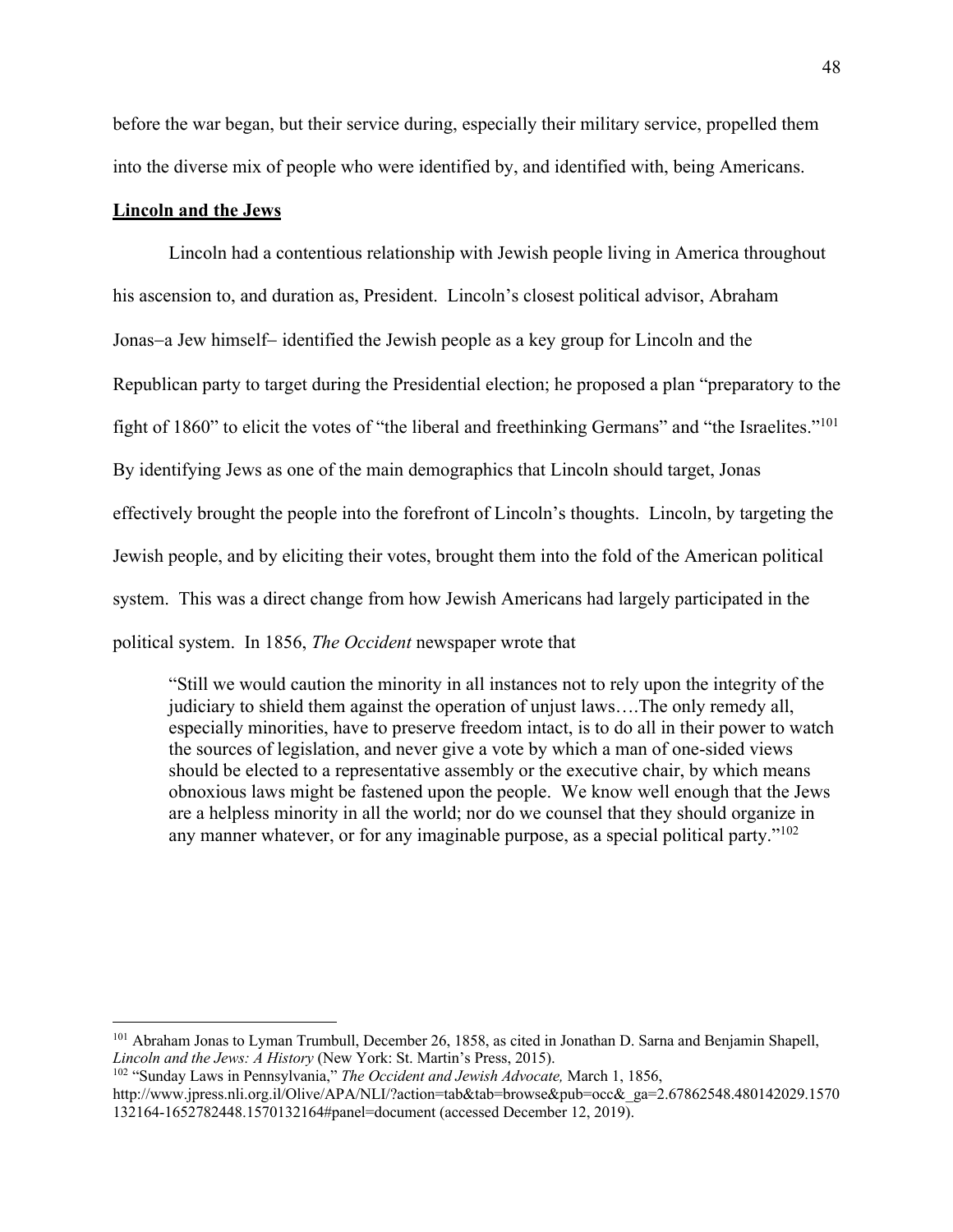Not even a decade later, Jewish Americans had moved past their viewing of Congress as onesided. As Jewish Americans became more involved in the political institutions, Lincoln's association with this religious minority became more involved.

By 1862, Jewish people used their connection with the President to bring light to what the Jewish communities perceived as injustices against itself. Lincoln became aware at some point in 1862 that "he had not yet appointed a Hebrew" to a military position.<sup>103</sup> As a result, he appointed C.M. Levy- the son-in-law of the prominent New York Rabbi Morris Raphall- to the position of Captain. It may have seemed a task of little importance to Lincoln, but it was the fact that Lincoln had once again remembered the Hebrew people that was so extraordinary.104 Although the position of captain was relatively low-ranking, it was a huge accomplishment for the Jewish people, especially because only a small percentage of all captains in both the Union and Confederate armies were Jewish. We have to remember that the overall population of Jewish Americans during the Civil War Era was extremely small: one that did not necessarily warrant such attention from such an important figure, especially the President of the United States. While scholars are not completely certain of Lincoln's motivations surrounding his favorable treatment of the Jewish people, he nonetheless helped improve their standing in America.105

The combination of military service in both the Union and Confederate armed forces and President Lincoln's relationship with the Jewish population resulted in the shift from an ideology of separateness where Jewish people lived in America but were not Americans- where they

<sup>103</sup> Abraham Lincoln to Edwin Stanton, November 4, 1862, https://www.shapell.org/manuscript/abraham-lincolnappointed-a-hebrew-jewish-appointment/.<br><sup>104</sup> Lincoln's nominating Levy to this position seems to be for a two-fold reason: political fodder and genuine

concern that was not treating the Hebrew people equally with Christians. See Sarna and Shapell's *Lincoln and the Jews: A History, 97-101.* 105 Sarna and Shapell, *Lincoln and the Jews, 118.*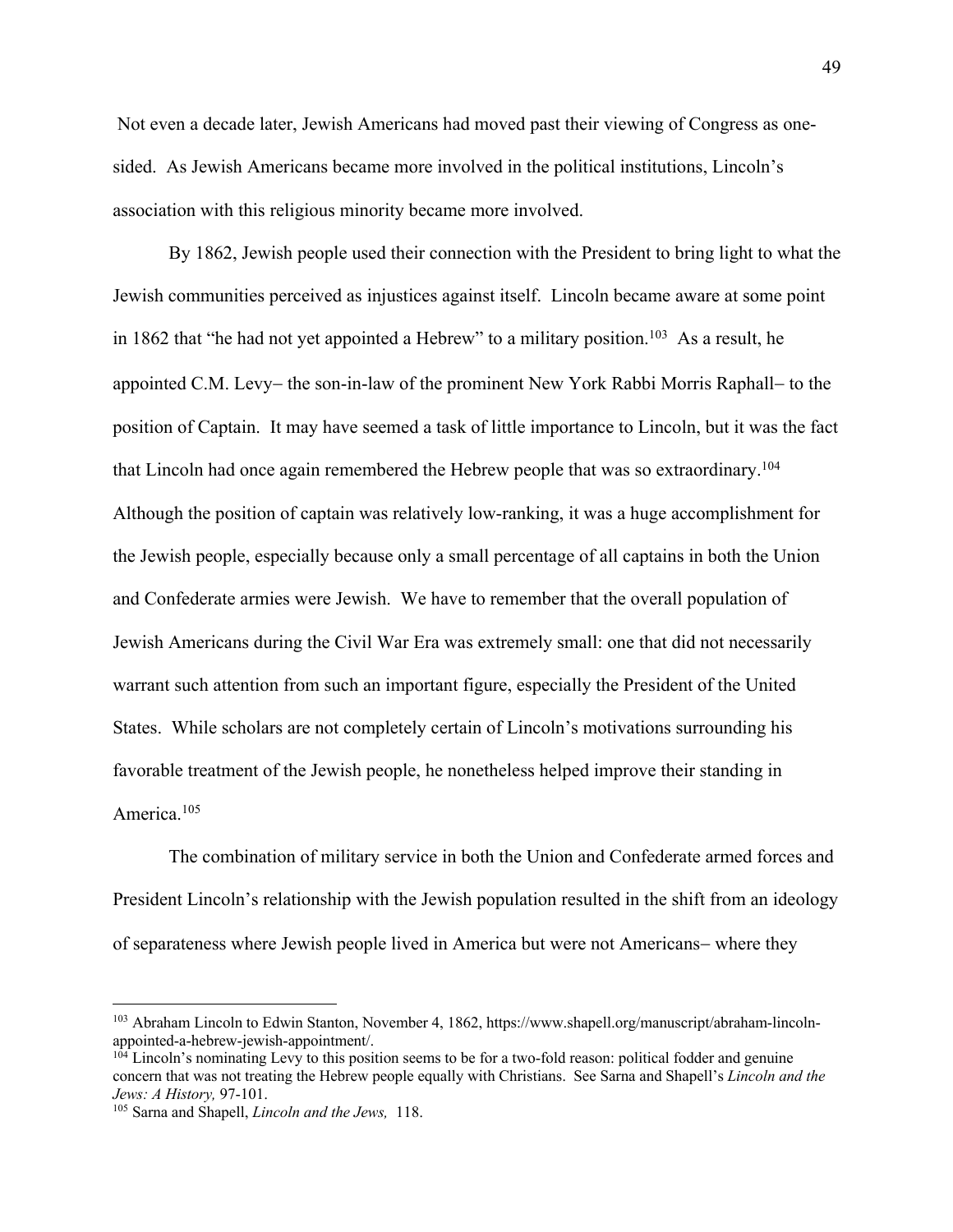resided in a geographical area but were not privy to enjoying or participating in the culture of that place. Lincoln's recognition and subsequent righting of wrongs against the Jewish people brought those who were on the outskirts into the full fold of being an American, not just living in America.

#### **Jewish Women's Involvement and Patriotism**

While men had the military and political realms to help them become more integrated, women were systematically excluded from these areas- pushed into life on the margins of society. The war, however, opened up a new area for women to exercise political and societal influence. The emergence of relief societies that were organized, run, and funded by women evidenced that Jewish women were determined to contribute to the war effort, just like Jewish men. The war affected the home front as strongly as it did the battlefront, and women were the ones at home who had to learn how to pick up the pieces and fill the void left by their menhusbands, fathers, brothers- after they answered the call and subsequently left. Jewish-only benevolent societies sprung up in the areas where large Jewish communities existed. These benevolent societies were responsible for raising support and distributing supplies for whichever army they supported- Union or Confederate. The first Jewish society was established by Rebecca Gratz in Philadelphia in 1819. Even though this society had existed for almost forty years before the war began, it was still an important factor during the Civil War. Again in Philadelphia, as the war broke out, a group of Jewish women formed the Ladies Hebrew Association for the Relief of Sick and Wounded Union Soldiers, determined to treat soldiers irrespective of religious creed.106 These societies usually worked alongside the United States

<sup>106</sup> See *Philadelphia Public Ledger,* June 26, 1863 in Bertram Korn's *American Jewry and the Civil War* (Cleveland: World Publishing Company, 1961), 101.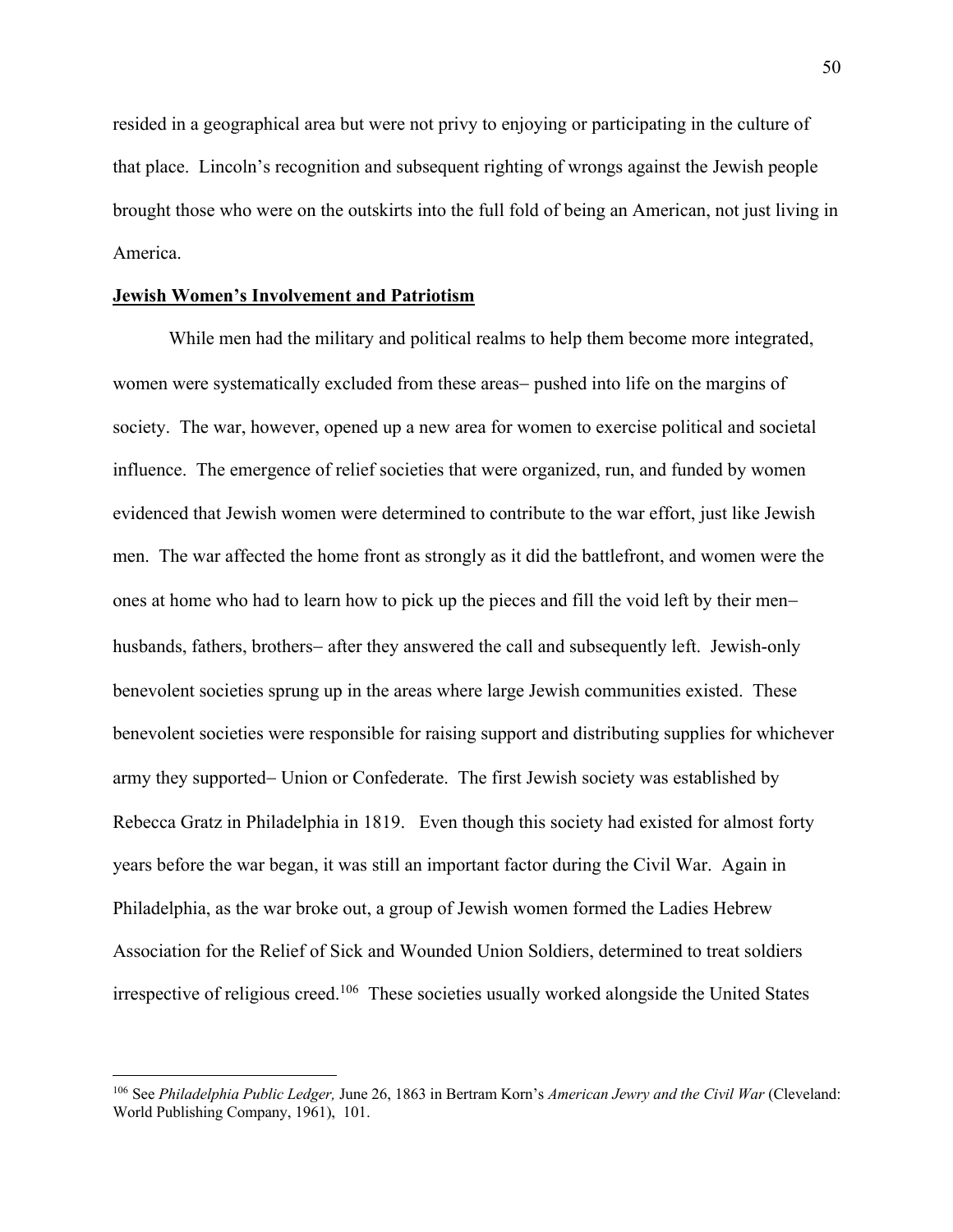Sanitary Commission (USSC): *The Occident* newspaper describes a case in which, after a call from the Women's branch of the U.S. Sanitary Commission, a "delegate to represent the Hebrew women in that body [the USSC]" was needed.<sup>107</sup> On December 9, 1863, one of these relief societies in Pittsburgh organized a fair for the benefit of the USSC, and according to a news reporter from the *Jewish Reporter*, the tables "literally groaned beneath the weight of the luxuries."108 Bertram Korn argues that Sanitary Fairs were popular because "the great Sanitary Fairs offered an unequaled opportunity for Jewish participation on a large scale."<sup>109</sup> Even though these benevolent societies supplied bandages and held fairs to raise funds to buy other supplies that soldiers needed, some women desired a way to become more involved in the war effort.

As injuries increased, there was an acute need for hospital workers to take care of soldiers. Women thought themselves the workforce to take on the task of tending the wounded. Americans-including Jewish Americans-believed that women were innately designated for the role of nurse, given they had experience taking care of sick relatives. However, while white women were recognized as logical answers to the problem, customary ideas of femininity and virtue served as barriers that women had to overcome throughout the course of the war. Both Southern and Northern women dealt with the prevailing notions that their status as "ladies" would be threatened by interacting with strange and sickly men.<sup>110</sup> The indecencies of war did not bode well in keeping with gendered notions of "appropriate" work. Historian Melissa Strong

<sup>107</sup> "News Items," *The Occident and American Jewish Advocate,* June 1, 1863 (Accessed February 8, 2020), http://www.jpress.nli.org.il/Olive/APA/NLI/?action=tab&tab=browse&pub=occ&\_ga=2.67862548.480142029.1570 132164-1652782448.1570132164#panel=document. 108 *Jewish Record,* January 8, 1864 in Korn's *American Jewry and the Civil War,* 102.

<sup>&</sup>lt;sup>109</sup> Korn, *American Jewry and the Civil War*, 103.<br><sup>110</sup> Historian Edward Campbell argues in *A Woman's War* that the popular opinion at the time was that "caring for men's bodies seemed demeaning and indelicate" for ladies of refinement. See Edward Campbell et. All, *A Woman's War: Southern Women, Civil War, and the Confederate Legacy* (Charlottesville: University of Virginia Press, 1996), 5.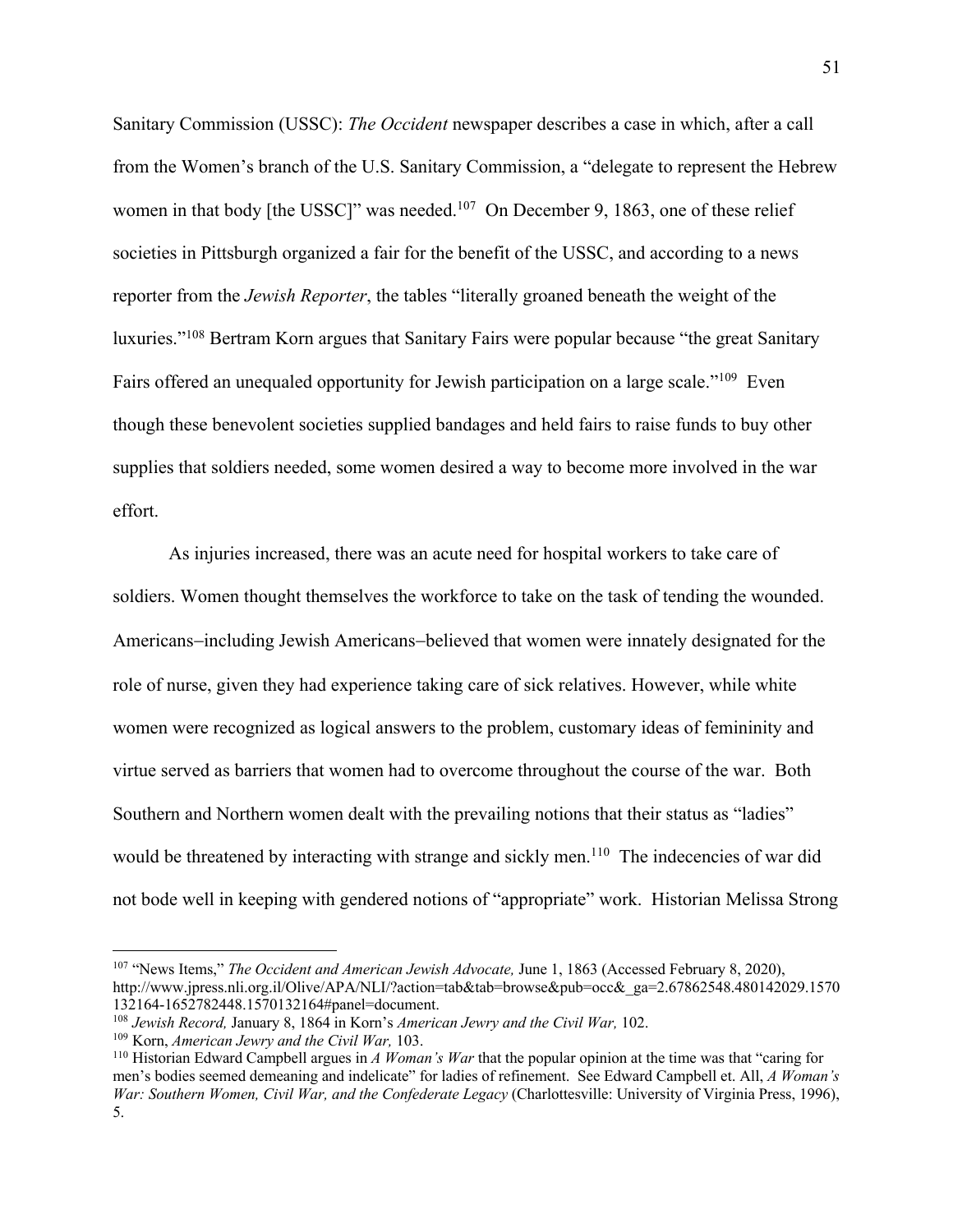asserts that women were dedicated to "depicting hospital work as equivalent to military service" in order to equate their service to that of soldiers.<sup>111</sup> After Jewish communities began to band together and form hospitals where medical services could be provided for injured and sick soldiers from the frontlines, women fought hard to enter into these areas where they were so desperately needed. Jewish women drew upon the tenets of their religion to justify their entrance into this realm: charity, love, and the potential to spread their religion.

The most famous example of a Jewish woman operating as a nurse during the Civil War is that of Phoebe Yates Levy Pember. Born into the prestigious Levy's of Charleston, Pember was widowed at an early age near the beginning of the war. Working her way up from simple nursing tasks, she ended up as the matron of Chimborazo Military Hospital in Richmond, Virginia. Chimborazo was the largest military hospital in the world at the time, and that a woman, no less a Jewish woman, was in charge of this enterprise was unprecedented. Eli Evans wrote that "it was a remarkable achievement for a Southern woman, especially one from the aristocracy, for this [Chimborazo] was the largest hospital in the world at that time, at its height with 150 wards and over the course of the war serving 76,000 patients."<sup>112</sup> Pember wrote about the criticism that she faced from her community: Southern men feared that "her nature would become deteriorated and her sensibilities blunted."113 Women equated their services with military service and legitimized their actions in the language of patriotism. However, Pember recounts that she and her colleagues "encountered considerable opposition when [they] entered into what at the time was regarded as a domain reserved for males."114 Pember's experience as a

<sup>111</sup> Melissa Strong, "The Finest Kind of Lady": Hegemonic Femininity in American Women's Civil War Narratives," *Women's Studies* 46, no. 1 (2017): 1-21, doi:10.1080/00497878.2017.1252560. See also Libra Rose Hilde, *Worth a Dozen Men: Women and Nursing in the Civil War South (Charlottesville: University of Virginia Press, 2012), 2.* <sup>112</sup> Eli N. Evans, "The War between Jewish Brothers in America," 33.

<sup>113</sup> Phoebe Yates Pember, *A Southern Woman's Story: Life in Confederate Richmond* (Jackson: McCowat-Mercer, 1959), 25.

<sup>114</sup> Ibid., 5.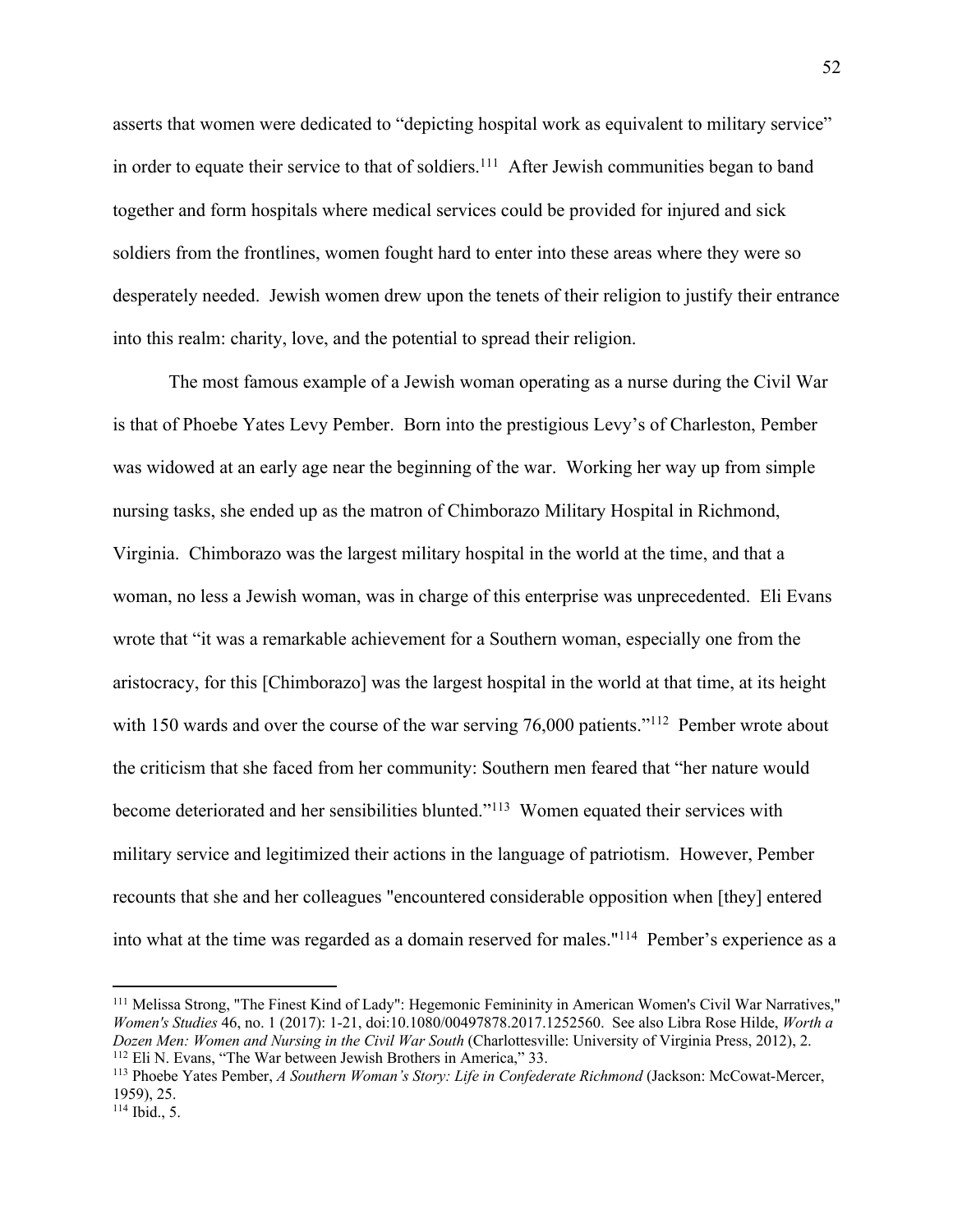Jewish woman did not affect her treatment as a matron or nurse, likely because of her reputation as a Levy and as an upper-class Southern socialite.<sup>115</sup> In fact, Pember famously wrote:

> The feelings here against the Yankees exceeds anything I could imagine, particularly among the good Christians. I spent an evening among a particularly pious set. One lady said she had a pile of Yankee bones lying around her pump so that the first glance on evening her eyes would rest upon them. Another begged me to get her a Yankee Skull to keep her toilet trinkets in. All had something of the kind to say- at last I lifted my voice and congratulated myself at being born of a nation, and religious that did enjoin forgiveness on its enemies, that enjoyed the blessed privilege of praying for an eye for an eye, and a life for a life, and was not one of those for whom Christ died in vain, considering the present state of feelings. I proposed that till the war was over they should all join the Jewish Church, let forgiveness and peace and good will alone and put their trust in the sword of the Lord and Gideon. It was a very agreeable evening, and all was taken in good part. I certainly had the best of the argument, and the gentlemen seconded me ably. $116$

As women maintained their patriotic fervor throughout the war, their service was more readily accepted. As wartime conditions forced contact between women, dissenters, and soldiers, public opinion in favor of extending the female sphere of influence shifted in women's favor. Civil War nurses set into motion the rethinking of notions of appropriate work for the genders and defied restrictions placed on them by society at the time. Women's patriotism, especially that of Phoebe Yates Pember, not only legitimized women's current roles as nurses but would later help permanently expand the woman's sphere outside of the home.<sup>117</sup>

Dissenting women were as important to the war as nurses. Before the outbreak of the conflict, most classes of women were expected to keep their political opinions to themselves-

<sup>&</sup>lt;sup>115</sup> Throughout Pember's diary describing her service in Richmond, she describes the suffering of those who were under her care, and writes about the mental and emotional toll watching so many Southern men die took on her. She never mentions, however, that she regretted her service.

<sup>&</sup>lt;sup>116</sup> Pember, *A Southern Woman's Story*, 168.<br><sup>117</sup> Historian Mark Greenberg has argued that after the War, women used the notions and roles ascribed to "ladies" to "fashion an expanded social sphere" crouched in language that extended their duties as mothers which resulted in a expansion of their sphere instead of redefinition. See Mark I. Greenberg, "Creating Ethnic, Class, and Southern Identity in Nineteenth-Century America: The Jews of Savannah, Georgia 1830-1880," Ph.D. diss., University of Florida, 1997: 232.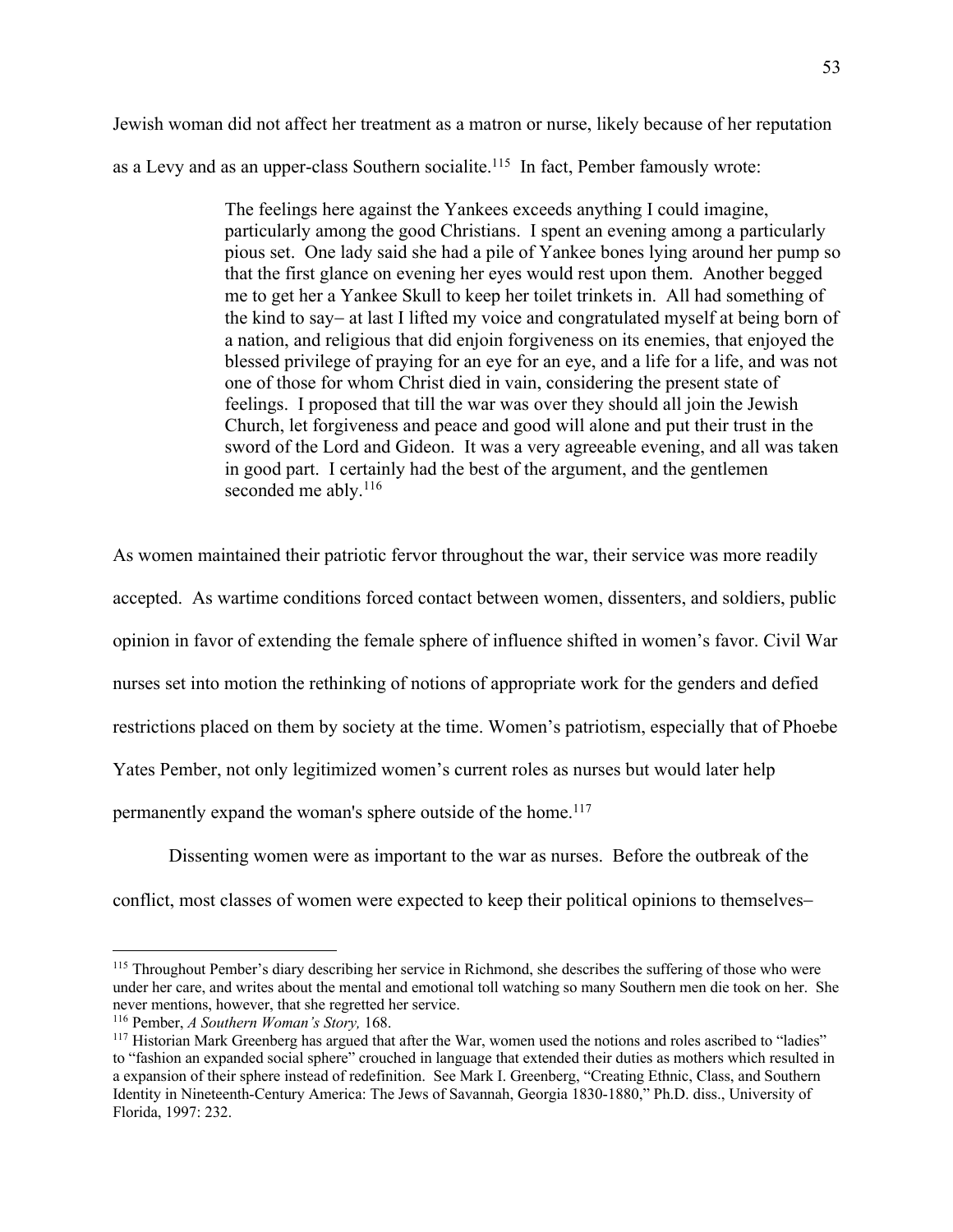with the elitist class of women sometimes being allowed to share what their opinions in the company of other Southern elites. With the absence of men who typically policed the social scene- dictating what women could say and do- women realized they were able to share their opinions much more freely.118 Furthermore, they were freer from the repercussions of breaking traditional cultural norms, although repercussions did still exist. Eugenia Levy Phillips, a Jewish woman from a prominent Jewish family, was a fiery and outspoken Confederate supporter from Charleston. An outspoken Union dissenter, she is most famously known for her imprisonment in a Union prison after criticizing a Union Soldier within earshot of General Benjamin Butler. She wrote in her diary that upon entering her New Orleans home one day, in 1862, "He [Butler] screamed: *'*You are seen laughing and mocking at the remains of a Federal officer. I do not call you a common woman of the town, but an uncommonly vulgar one, and I sentence you to Ship Island for the War."119 She was taken to Ship's Island- a notorious, isolated prison site infested with mosquitoes and the threat of disease sixty five miles from New Orleans- for her imprisonment, and she described her commitment to the cause as such: "I wept unseen, and my heart gave them that quiet homage which the *Cause*, not the *individual*, determined to consecrate in her sacred memory and honor by a dignified submission to a tyrant's abuse."120 Phillips portrayed herself as a patriot, one who was taking a stand against the tyrannical United States Government that was embodied by General Butler. Scholars have argued that "although others harbored strong feelings, Eugenia Phillips's act of defiance was atypical."<sup>121</sup> Phillips' example

<sup>&</sup>lt;sup>118</sup> Confederate Nurse Kate Cummings wrote in her diary towards the beginning of the war that "men nowadays" seem to think that we women have no right to leave our homes." See Kate Cummings, *The Journal of a*  Confederate Nurse, Ed. Richard Barksdale Harwell (Baton Rouge: Louisiana State University Press, 1959), 51.<br><sup>119</sup> Eugenia Levy Phillips, "Journal of Mrs. Eugenia Levy Phillips, 1861-1862," in Jacob Rader Marcus's Memoirs

*of American Jews, 1776-1865*, vol. 3 (Philadelphia: Jewish Historical Society, 1955), 161.<br><sup>120</sup> Ibid.

<sup>121</sup> Eugenia Levy Phillips, "Journal of Mrs. Eugenia Levy Phillips, 1861-1862" in Marcus, *Memoirs of American Jews, 1776-1865,* 161.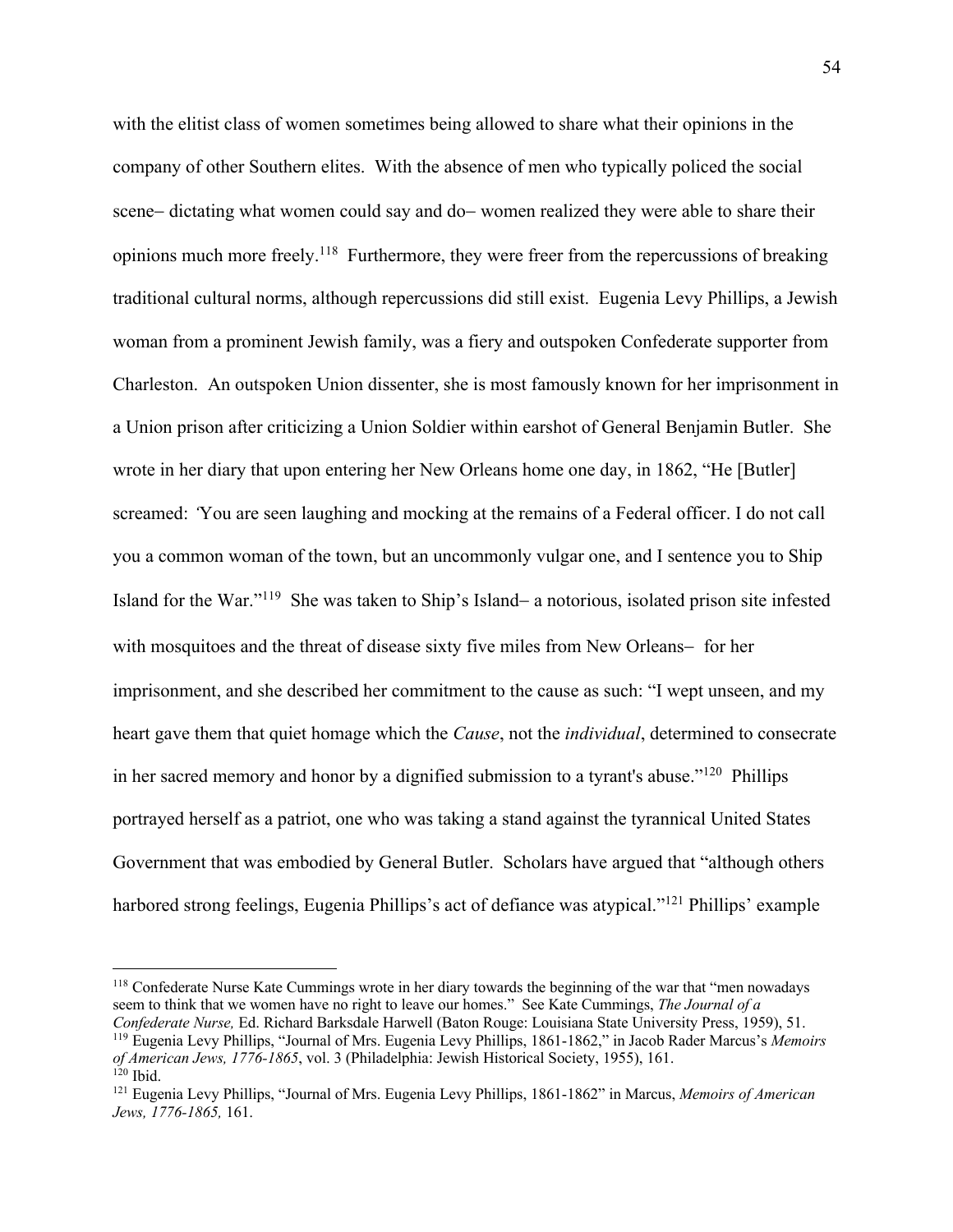should not be excused or overlooked, as she seems to have been committed for reasons other than loneliness and the hardships of war, which scholars have suggested were reasons for the commitment of most Southern women.122 Phillip's defiance and refusal to follow traditional social norms resulted in men in powerful positions recognizing that women were determined to help the cause like their male counterparts.

Jewish women displayed the same patriotism as their male counterparts and actively translated their thoughts and beliefs into action. That patriotism permeated even into the women's circles and levels of society truly evidences the shift that occurred during the war years in terms of how Jewish Americans were self-identifying. Moving from an insular view to one where they became integrated and identified-and subsequently acted in accordance with- the larger American populace. This group of immigrants that had been in the country before its actual creation had finally come into their own- they conceived and truly believed that America was *their* country. They served that country in a variety of ways: as suppliers, as nurses, and as dissenters. These Jewish women were inventive and found ways to extend their spheres of influence outside of their typical arenas- which proved their resourcefulness and ingenuity to those around them and did so in the name of serving their country.

## **Anti-Jewish Sentiment during the Civil War Era**

At the same time as they were fighting to prove their patriotism, there were people who were fighting to tear them down solely based on the notion that they were Jewish. Historian John Higham argues that this occurred because "the anti-Catholic, anti-radical, and Anglo-Saxon traditions had opened channels through which a large part of the xenophobia of the late

<sup>122</sup> "The Home Front," Mendelssohn and Sarna, *Jews and the Civil War: A Reader,* 266.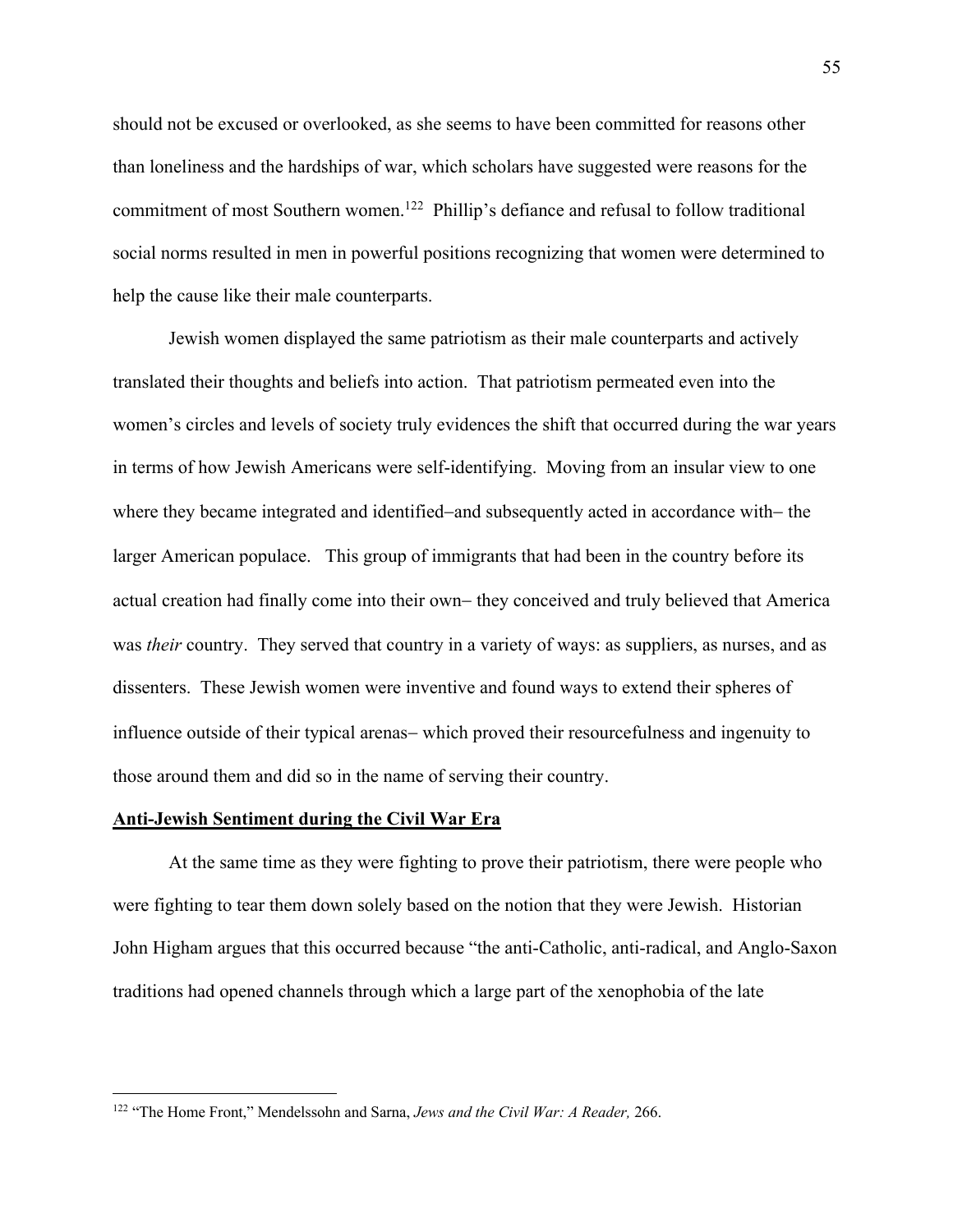nineteenth and twentieth centuries would flow."123 American Jews were the antithesis of everything that nativists believed in: they were largely immigrants from places such as Germany and Russia, they were not Protestants, and as the nativists saw it, never able to be assimilated into the population. Higham also writes that Jewish citizens were targeted because of their association with commerce which opponents linked with profiteering from the war.<sup>124</sup> The physical grouping of Jewish communities in an urban setting and the language barrier that typically presented itself further isolated the Jewish people- portraying them as fundamentally different from the "typical" American.

These anti-Semitic feelings manifested themselves in a variety of ways, the first of which was known as the "Chaplaincy Controversy." Up until 1862, Army chaplains serving in the United States Armed Forces had to be professed Christians- both Protestants and a small number of Catholics.125 In a letter to a Rabbi who complained about the unfairness of the order, Simon Cameron, the Union Secretary of War, reminded the rabbi that chaplains "must be a regular ordained minister of some Christian denomination."126 Abraham Lincoln later changed the language of the order to include Jewish chaplains and subsequently appointed Jacob Frankel to be the first Jewish military chaplain after the Jewish people appealed to him to change the law.<sup>127</sup> The *Occident and American Jewish Advocate* reported Lincoln's reversal extensively- it

<sup>&</sup>lt;sup>123</sup> John Higham, *Strangers in the Land: Patterns of American Nativism, 1860-1925* (New Brunswick: Rutgers University Press, 2002), 12.<br><sup>124</sup> Ibid., 13.

 $125$  Catholic chaplains were generally at odds with the Protestant chaplains that had been a military tradition since the Revolutionary War. The nativist leanings of the country included an anti-Catholic tradition, which prevented the full integration of Catholic chaplains into the chaplaincy.

<sup>&</sup>lt;sup>126</sup> Simon Cameron to Rev. A. Fischel, October 31, 1861, in Myer S. Isaacs, "A Jewish Army Chaplain," *Publications of the American Jewish Historical Society* 12 (1904): 128.<br><sup>127</sup> The actual text is as follows: "That so much of Section 9 of the act approved July 22, 1861,

and of Section 7 of the Act providing…approved August 3d, 1861, as defines the qualifications of Chaplains in the army and volunteers, shall hereafter be construed to read as follows: That no person shall be appointed a chaplain in the United States Army who is not a regularly ordained minister of some religious denomination." See Myer S. Isaacs's "A Jewish Army Chaplain," 135.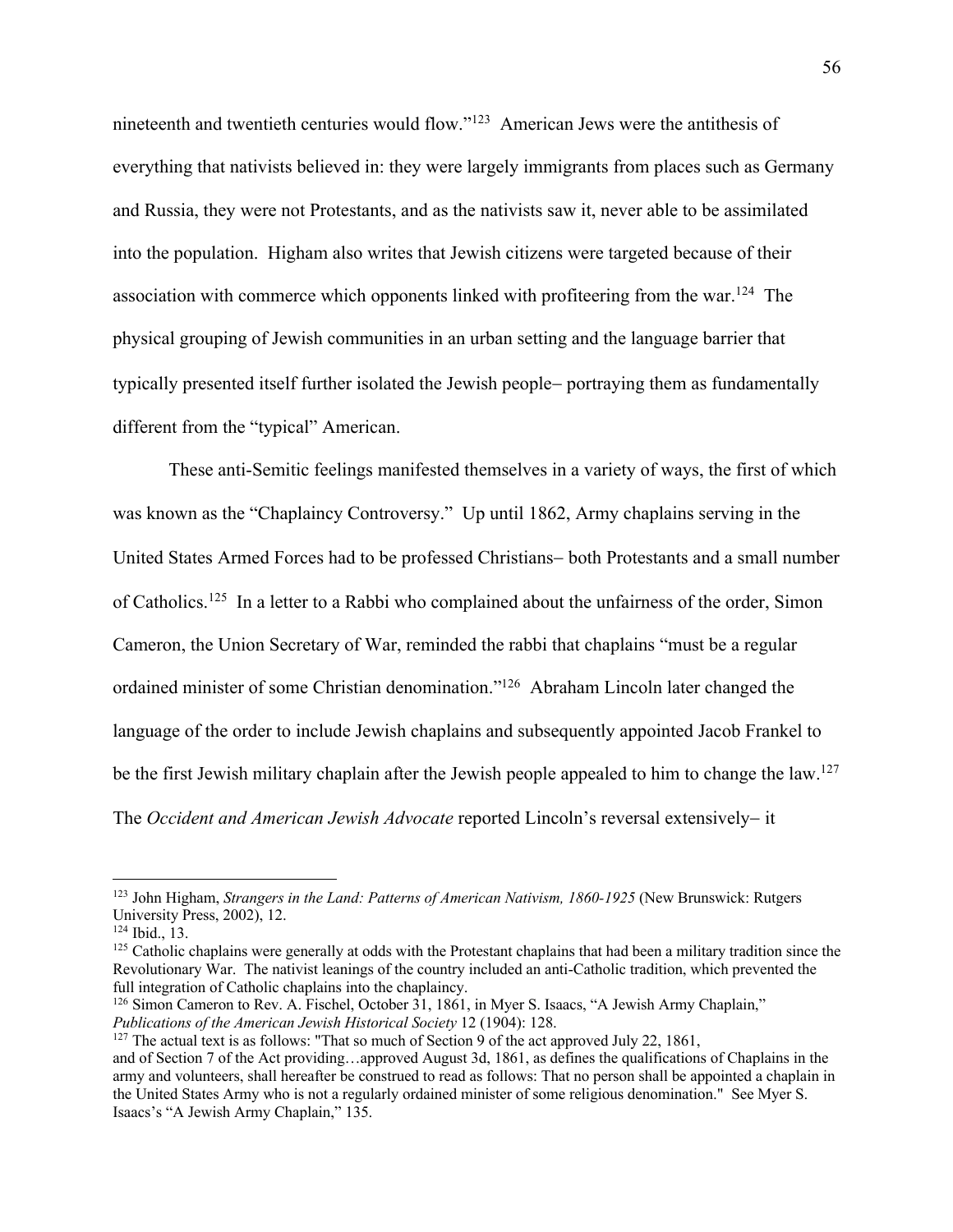reported astutely that "the appointment of one among us as chaplain, besides its being the first good result of the altered law of the last Congress, illustrates happily the beneficial effects of union."128 The impact of this decision on the Jewish soldiers was unmistakable. Soldier Jacob Winans wrote to his father about his witnessing an execution of five soldiers- one of whom was Jewish- who had been found deserting the Union Army:

> We were out to witness the execution of five deserters belonging to the 1st Div of this corps. They were substitutes and deserted while on the way to the Division. The corps was drawn out in line of column by divisions. The men were marched along the line between the Divisions, then to the graves, seated upon their cofins [sic]. There was a Catholic Priest and Jewish Rabbi who prayed with them.<sup>129</sup>

The comfort of having a fellow believer by ones side when one was dying was one of the biggest tasks with which Army Chaplains were used for and the introduction of Jewish chaplains certainly allayed the fears that many of the dying Jewish soldiers felt. Winning this battle was monumental for the Jewish population of America; the allowing of Jewish chaplains solidified once and for all that the government would at least grant its Jewish citizens the same opportunities that it did to its Christian citizens- which in turn contributed to the rise in patriotism that Jewish citizens felt and subsequently portrayed.

Simultaneously, anti-Semitism was at work, even by those in the ranks. The most infamous case of anti-Semitism during the war was General Grant's General Orders No. 11 which he issued during the winter of 1862. The order read:

> The Jews, as a class, violating every regulation of trade established by the Treasury Department, and also Department orders, are hereby expelled from the Department. Within twenty-four hours from the receipt of this order by Post Commanders, they will see that all of this class of people are furnished with

<sup>128</sup> "News Items," *The Occident and American Jewish Advocate,* October 1, 1862 (accessed February 10, 2020), http://www.jpress.nli.org.il/Olive/APA/NLI/?action=tab&tab=browse&pub=occ&\_ga=2.67862548.480142029.1570 132164-1652782448.1570132164#panel=document.<br><sup>129</sup> Jacob S. Winans to Isaac Winans, August 29, 1863, https://www.shapell.org/manuscript/1026-vivid-eyewitness-

description-of-execution-of-deserters-at-beverly-ford-mentions-the-presence-of-a-rabbi-praying-with-one-of-thecondemned-men/#transcripts.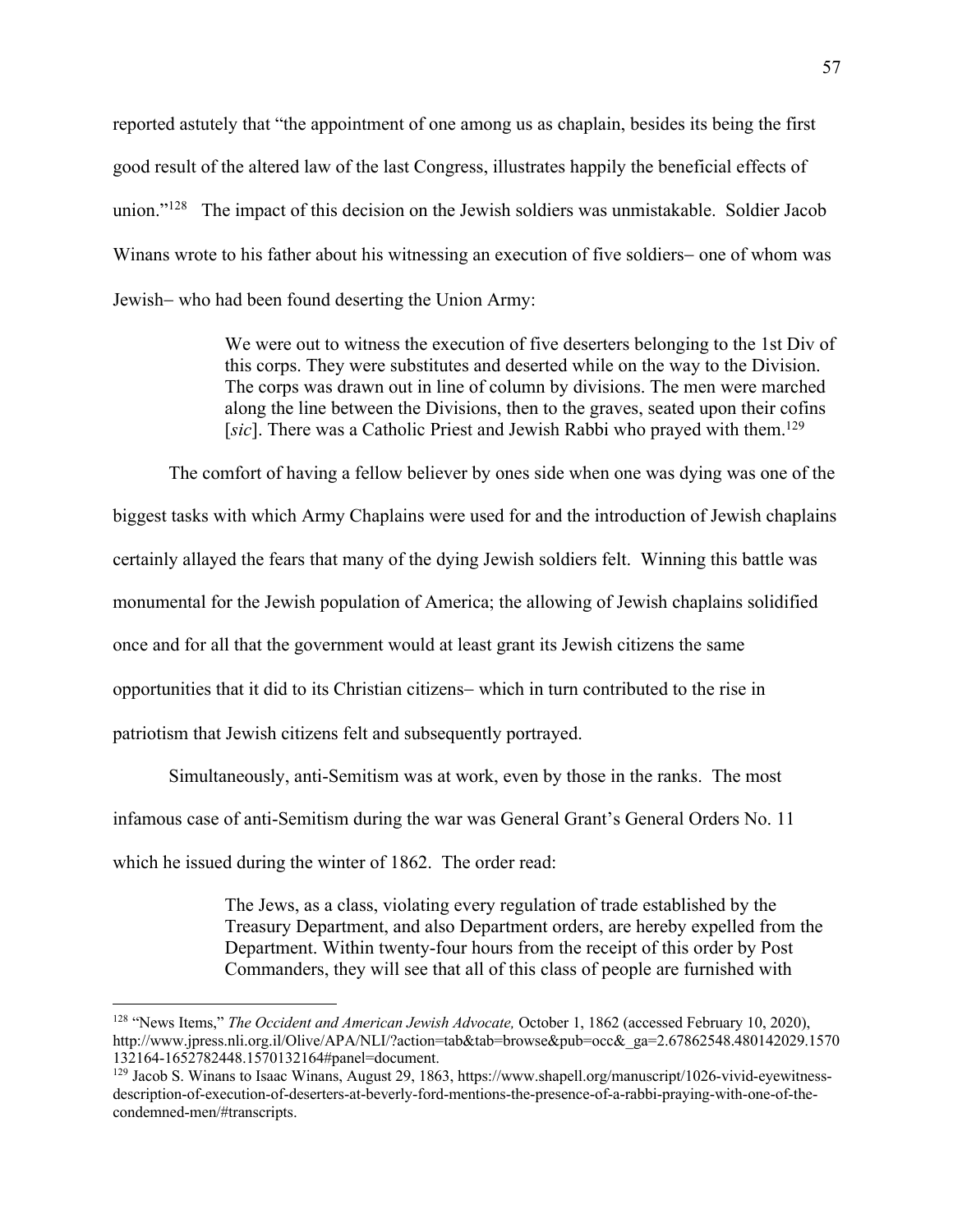passes and required to leave, and any one returning after such notification, will be arrested and held in confinement until an opportunity occurs of sending them out as prisoners unless furnished with permits from these Head Quarters. No permits will be given these people to visit Head Quarters for the purpose of making personal application for trade permits.130

The department of which Grant spoke included portions of the states of Tennessee, Mississippi, and Kentucky, and while it only affected a small number of Jewish Americans, it nonetheless drew an immense amount of public attention across the nation- and in some cases, scrutiny.<sup>131</sup> Grant would defend his order because he believed a black-market in Southern cotton was being run "mostly by Jews and other unprincipled traders."132 Indeed, many Americans seemed to have shared similar opinions regarding Jewish citizens and their explicit association with wartime profiteering. Jonathan Sarna astutely argues that this "implication, echoing a perennial anti-Semitic canard, was that Jews preferred to benefit from war rather than fight in it."<sup>133</sup> Other evidence points to Grant's father actually being the one involved in the black market, but Grant nonetheless implicated that the Jewish populations living in the areas underneath his control were responsible for the illegal economic activity. Perhaps because Grant was drawing upon his own Christian bias and had long believed that the Jewish people were "financially unscrupulous," he issued the order which reflected his belief that Jews were a *class* of people, not just a religious people. 134 Abraham Lincoln would have the order overturned only three weeks later after Cesar Kaskel, a Jew and a friend of Lincoln, telegrammed him about the

<sup>130</sup> "General Order No.11," *War Department of the United States,* December 17, 1862, as cited in John Simon's "That Obnoxious Order," in Sarna and Mendelssohn's *Jews and the Civil War: A reader*, 353.<br><sup>131</sup> Jonathan Sarna argues in his book, *When General Grant Expelled the Jews*, that only about one-hundred Jews

were affected by the order. See Sarna, *When General Grant Expelled the Jews* (New York: Schocken Books, 2012), 17.

<sup>132</sup> Ulysses S. Grant to C.P. Wolcott, December 17, 1862, as cited in John Y. Simon, ed., *The Papers of Ulysses S. Grant* (Carbondale, Ill.: Southern Illinois University Press, 1979), 56. <sup>133</sup> Sarna, *When General Grants Expelled the Jews,* 30. <sup>134</sup> Ibid., 5.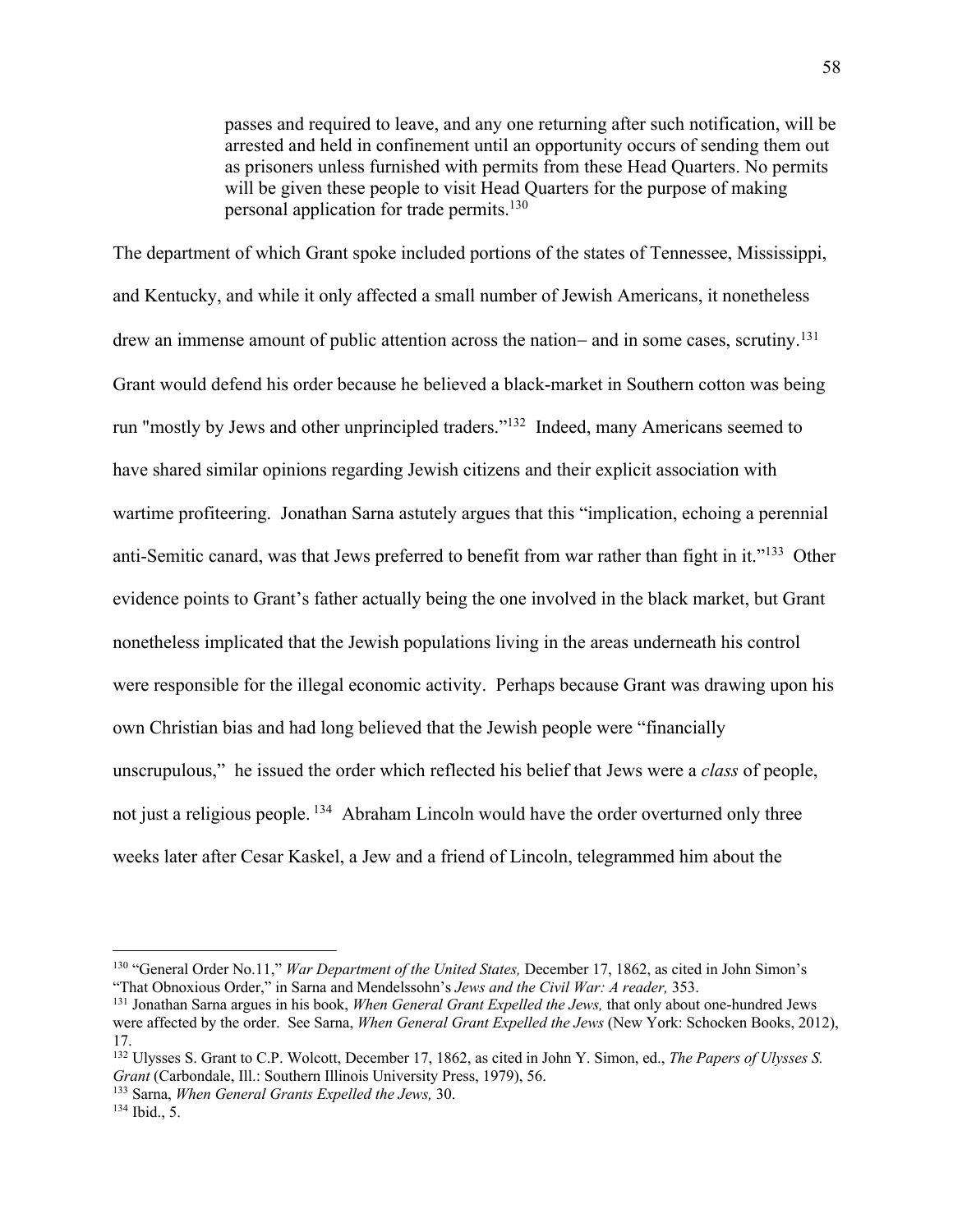injustice and that the wider American Jewish community was in an uproar over the order.<sup>135</sup> What is important to note is that Kaskel couched his telegram to Lincoln in patriotic language, writing that the Jews were "good and loyal citizens of the United States,' and pronounced themselves- as Americans- 'greatly insulted and outraged by this inhumane order, the carrying out of which would be the grossest violation of the Constitution, and our rights as good citizens under it."<sup>136</sup> Grant's General Order No. 11 contributed to the growing anti-Semitism that was especially brought on by the wartime stress and trials, and that it came from someone as highly respected as General Grant seemed to legitimize the growing tide of backlash that the American Jewish population was experiencing. Ironically, as Jewish people were identifying more and more as Americans, they simultaneously were facing more anti-Semitism as nativists and others who believed the stereotypes surrounding Jewish Americans feared they were losing "their" America.

Newspapers played a huge role in the cultural revolution that occurred simultaneously with the war. They were one of the main means of communication across the vast physical landscape of the United States that was worn-torn and ravaged. These newspapers, however, were the perfect place for the budding anti-Semitic beliefs of some Americans to be aired; *Harper's Weekly* from August 1, 1863, is a perfect example. In the paper, the unnamed contributor astutely lays out how he feels:

You [The Jews] have no native, no political, no religious sympathy with this country. You are here solely to make money, and your only wish is to make money as fast as possible. You neither know our history nor understand our Government; but, believing

<sup>135</sup> See "Resolutions on General Grants Order," *The Occident and American Jewish Advocate,* February 1, 1863, http://www.jpress.nli.org.il/Olive/APA/NLI/?action=tab&tab=browse&pub=occ&\_ga=2.67862548.480142029.1570 132164-1652782448.1570132164#panel=document for information regarding the community's response. 136 Cesar Kaskel to Abraham Lincoln, telegram, December 17, 1862, as cited in Sarna's *When General Grant Expelled the Jews,* 11.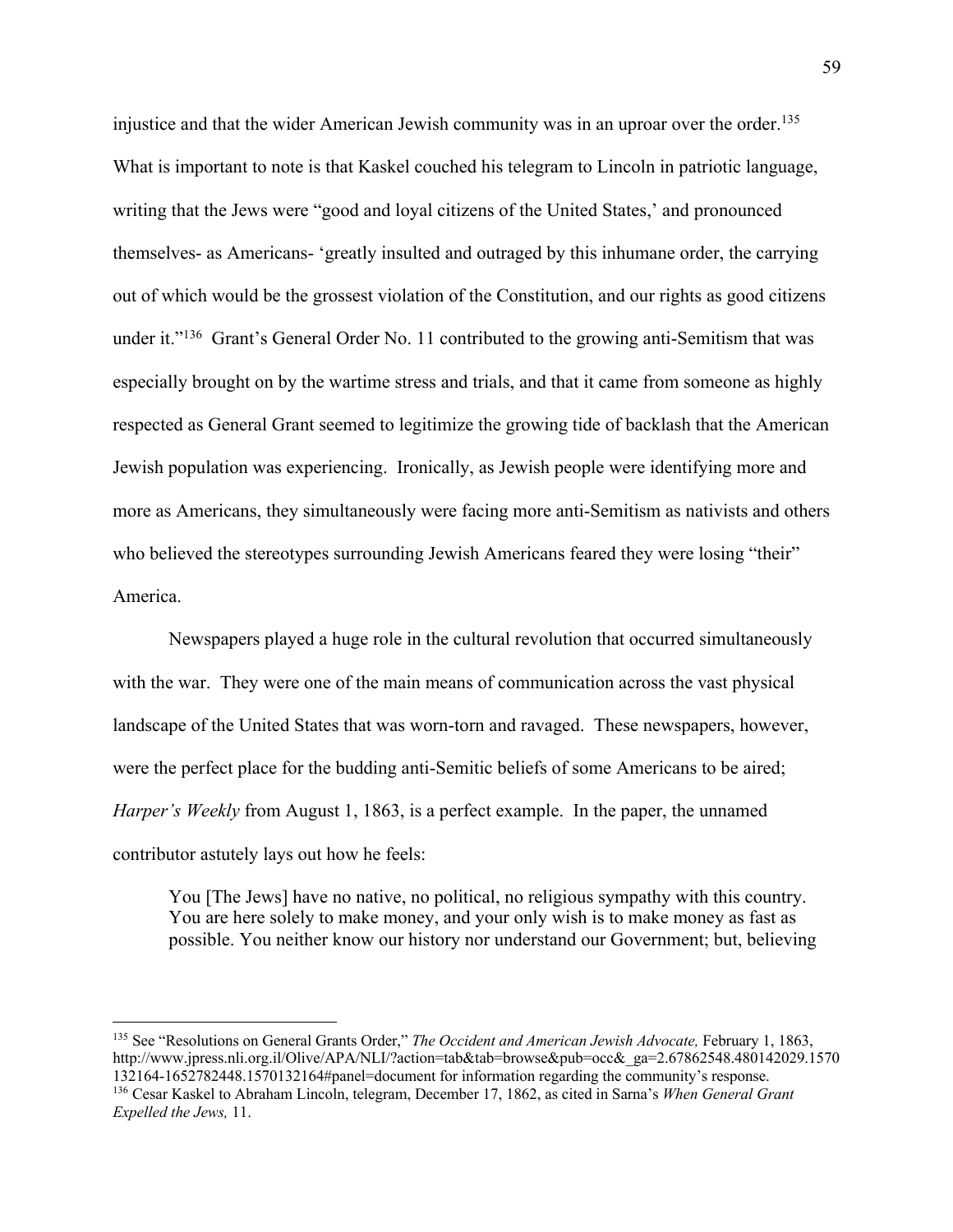that all men are selfish and mean, nothing is absurder [*sic*] to your mind than the American doctrine of popular government based upon equal rights.<sup>137</sup>

The author attacks Jewish people on the grounds that they have nothing tying them to the ground, drawing upon the pre-war notions of Jewish identity that seemed typical of all Jewish Americans. Time and time again the Jewish population proved that they were committed to making sure that America knew they were here to stay- and that this was as much their country as it was a Christian's country.

The newspapers denigrated the Jews because they believed that Jewish behavior was unbecoming, but "what else could be expected from a Jew but money-getting….Since the time they were driven out of the Temple until now, for them money has been country…."138 The *American Israelite* reported that Senator Henry Wilson of Massachusetts claimed that currency devaluation during the war was due to a contest between the "Jew-brokers, the money lenders… and the productive toling [*sic*] men of the country."139 In response to an article published by the *Patterson Press* in 1864 that claimed that "the great majority of those engaged in gold speculation are of the Jewish race," the *Jewish Messenger* countered by saying that only about 5 percent were involved in the speculation.<sup>140</sup> All of these instances only reinforced and spread the anti-Semitic claims that were clearly not true and driven more by fear than by facts.

Discrimination against Jewish people was not a new phenomenon during the Civil War, but the uptick in the frequency was alarming, especially to American Jewry since they had largely immigrated from areas where anti-Semitism was prevalent. It was confusing: America

<sup>137</sup> "An Open Letter," *Harper's Weekly,* August 1, 1863, http://www.sonofthesouth.net/leefoundation/civilwar/1863/august/new-york-riot.htm. 138 *Southern Illustrated News,* Vol. II, 1863, as cited in Louise Mayo's "The Ambivalent Image: The Perception of

the Jew in Nineteenth Century America," Ph.D. diss., The City University of New York, 1977: 307. <sup>139</sup> *American Israelite, March 22, 1861,* as cited in Mayo's "The Ambivalent Image," 308.

<sup>140</sup> *Jewish Messenger,* February 12, 1864, as cited in Mayo's "The Ambivalent Image," 309.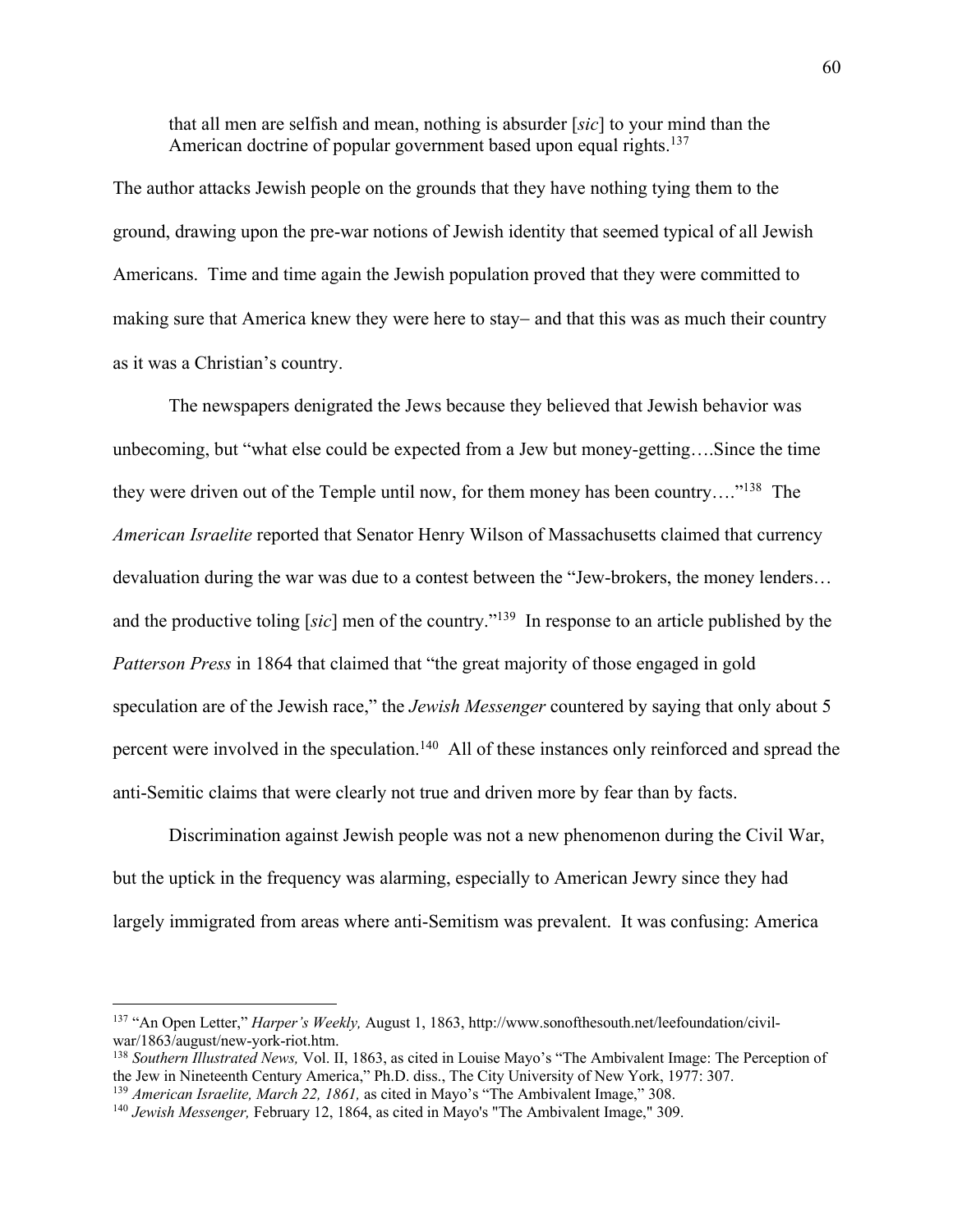was supposed to be a religious haven, yet the prejudice still existed. Nor could the issue be attributed to a particular region- the North and the South were home to individuals who held these beliefs. Anti-Semitism during the war years resulted in the strengthening of Jewish Americans' identity instead of weakening it. They began to define themselves in opposition to the anti-Semitism which only strengthened their ties to their home country. America was their home and it would continue to be- they had as much claim to the American identity as any other person who lived in the country. Jewish men served in the Armed Forces, Jewish women toiled on the home front in the absence of their men, and throughout the United States, whether they lived in the Union or the Confederacy, Jewish Americans tried to make sense of the world around them in their own terms. The gruesome nature of war and the devastating toll it took on the country as a broken whole affected its Jewish population as much as its Christian population.

## **Conclusion**

As the war began to wind down and the country began the long process of healing, Jewish identity looked markedly different than it had during the antebellum years. Jews across the nation, on the battlefield and on the home front, made sacrifices and suffered alongside and along with the rest of the American population. Jewish identity morphed from one of isolation and separateness to one of integration and patriotism. Inasmuch as they tried to prove their patriotic leanings were genuine, the anti-Semitic attitudes that came to the fore during the conflict and the pressures of the process of Reconstruction would feed into the furthering of the American Jewish stereotype. These stereotypes would complicate the lived experiences of American Jewry beginning in 1865 up until the early twentieth century.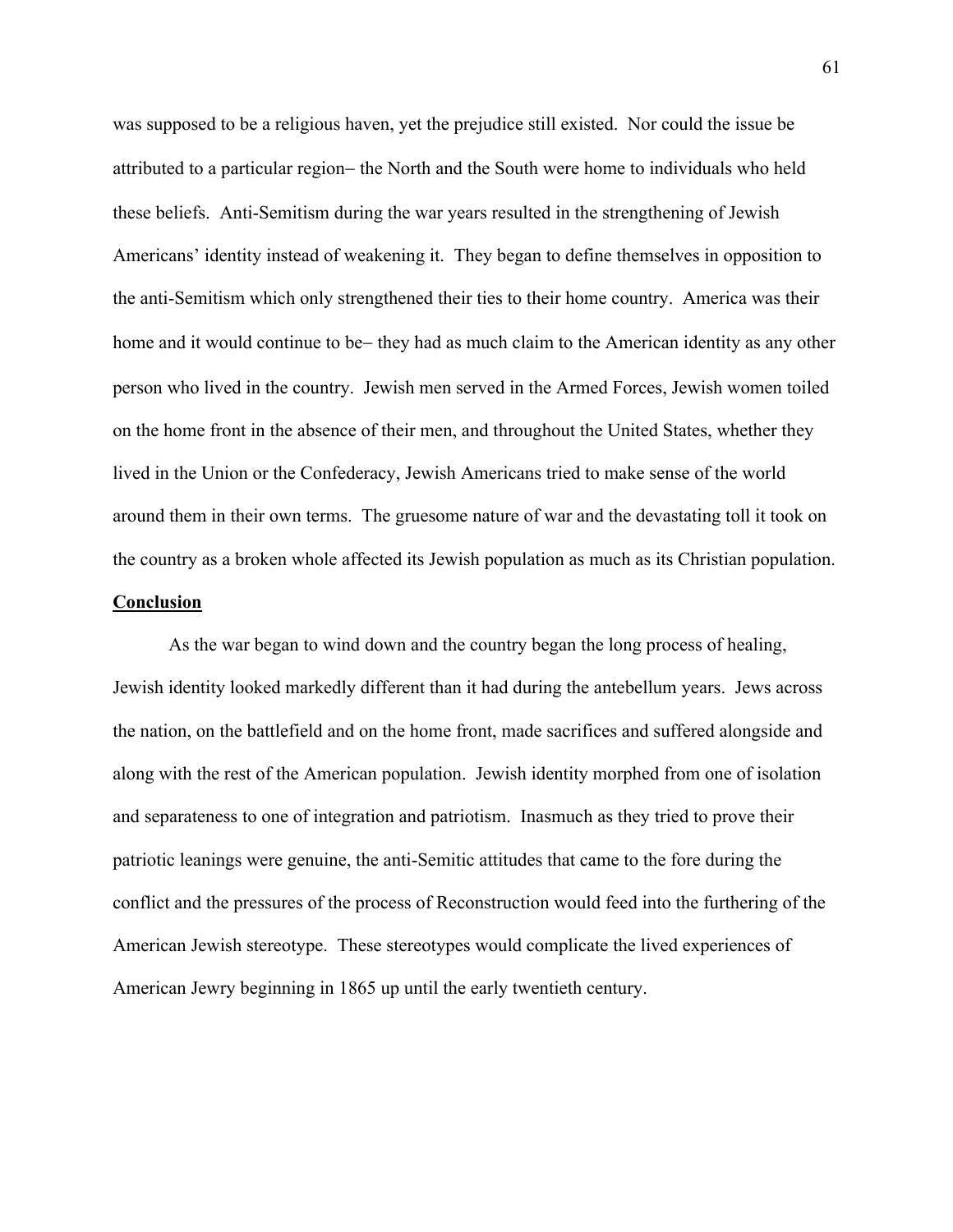#### **Chapter III**

# **From Reconstruction to Ellis Island: Major Changes in the American Jewish Population**

Reconstruction would test the newly reunited nation's strength and would leave many grappling with the war's realities: the death, destruction, and emotional turmoil. The war had brought about a new wave of religious fervor as Americans turned to religion, especially Protestant Christianity, to explain the chaotic world around them. Many believed that the Civil War had been divine punishment from God for the sins of the people. One of these sins was directly put on the Jewish people- by refusing to acknowledge that Jesus Christ was the longawaited Messiah, they were directly to blame for at least a portion of God's wrath.<sup>141</sup> This further fueled the anti-Jewish sentiments and attacks levied against American Jewry during the War and in the postbellum years. The opinions formed about American Jews during these years created issues for the mass influx of Jews who would arrive on the shores of America in the late nineteenth and early twentieth centuries. American Jews, however, still characterized themselves as patriots, although this identity would be complicated by and cause tensions between Jews who had lived in America prior to 1880 and Eastern European Jews who arrived during massive waves of immigration at the beginning of the early twentieth century.

#### **Jewish Entrepreneurship during Reconstruction**

Jewish entrepreneurship, specifically in dealing with the cotton market, before, during, and after the war was one of the most galvanizing aspects of attack for anti-Semites. Many of the immigrants coming from Europe in the Antebellum years were already engaged in economic

<sup>&</sup>lt;sup>141</sup> See Jonathan D. Sarna, "The Impact of the American Revolution on American Jews," in Jacob Rader Marcus, ed. *The American Jewish Experience,* 2nd edition (New York: Holmes and Meier, 1997): 20-28.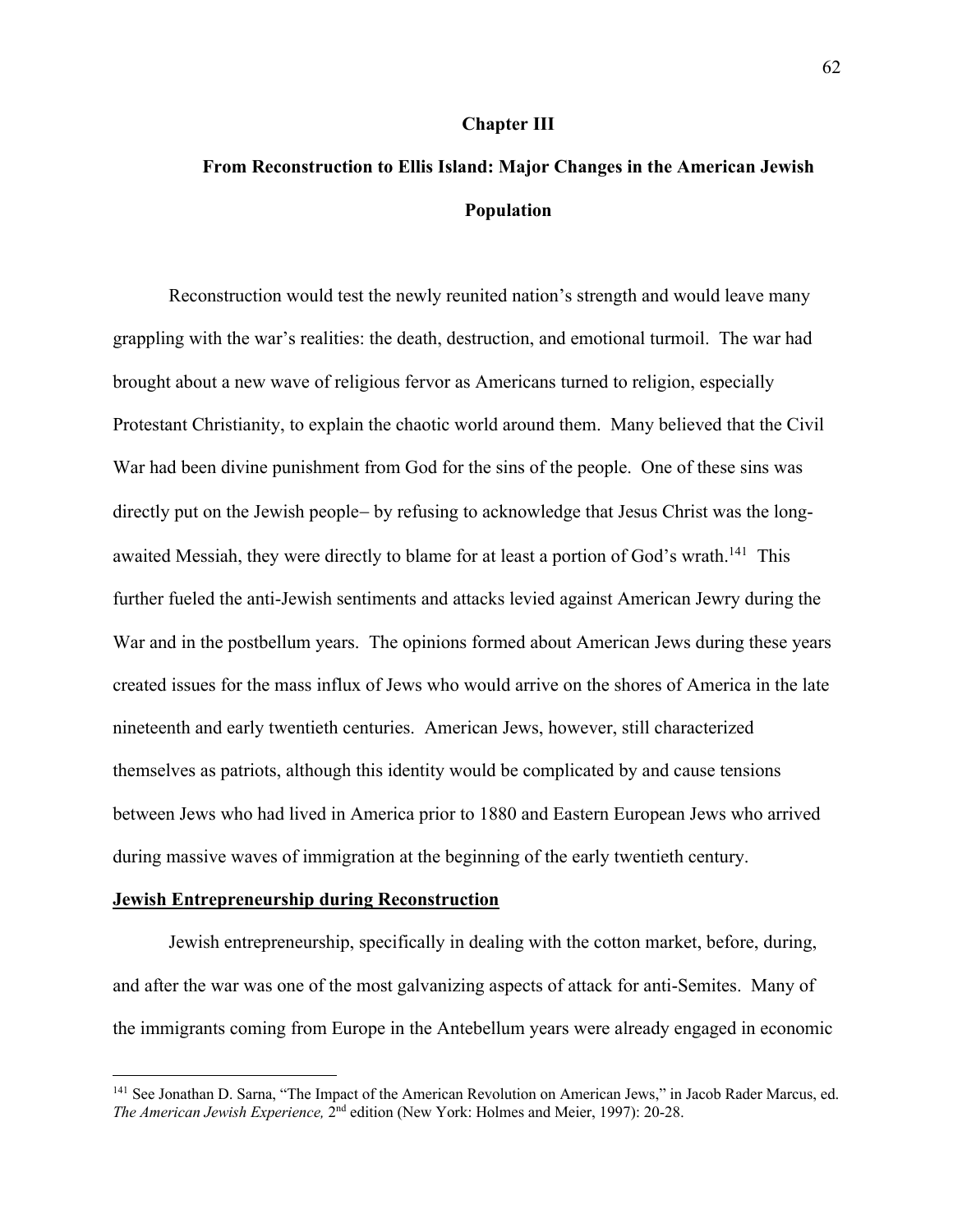pursuits that involved store-owning and trade. They created their own ethnic networks in Europe due to credit-lending practices that existed there. And as a result, as historian Michael R. Cohen has argued, they "[leveraged] these ethnic networks" once they had arrived in America, to "[create] a niche economy in the nation's most important industry – cotton."<sup>142</sup> In the Antebellum period, this niche had helped Jewish men integrate into the towns in which they were living. As a result, they supported philanthropic projects that revolved around their community's broader causes.143 Previous to their integration, Jews and Gentiles living in the same spaces were operating in almost completely isolated social spheres. Once Jewish merchants became engaged in the cotton trade, particularly, they were brought into the fold of their local societies. Especially in the South where cotton was king, Jewish entrepreneurs who were new to the area became part of these insular, integrated societies. Bringing Jews into local social circles contributed to the regional ties that they developed on the brink of the war.

The war, however, changed the relationship between Jewish merchants and local people. Because these Jewish merchants had fared relatively well during the war compared to other (Christian) people, they were envied.<sup>144</sup> As a result, these merchants became the subject of many attacks that they had been unpatriotic during the war, choosing to profit from the country's misfortunes instead of contributing to the war effort. After the cotton crop of 1866 failed drastically due to flooding, farmers and merchants were desperate to make a profit during the 1867 season. They were once again disappointed, with the Mississippi flooding its banks during the spring. W.G. Shafer noted in his diary that the river was high in Bayou Sara and that the

<sup>142</sup> Michael R. Cohen, *The Cotton Capitalists: American Jewish Entrepreneurship in the Reconstruction Era* (New York: New York University Press, 2017), 1.<br><sup>143</sup> Ibid., 17.

<sup>&</sup>lt;sup>144</sup> Jewish merchants fared relatively well in comparison to Christian merchants due to their extensive network of ethnic relationships with people in both Europe and the North (which fared much better than the South).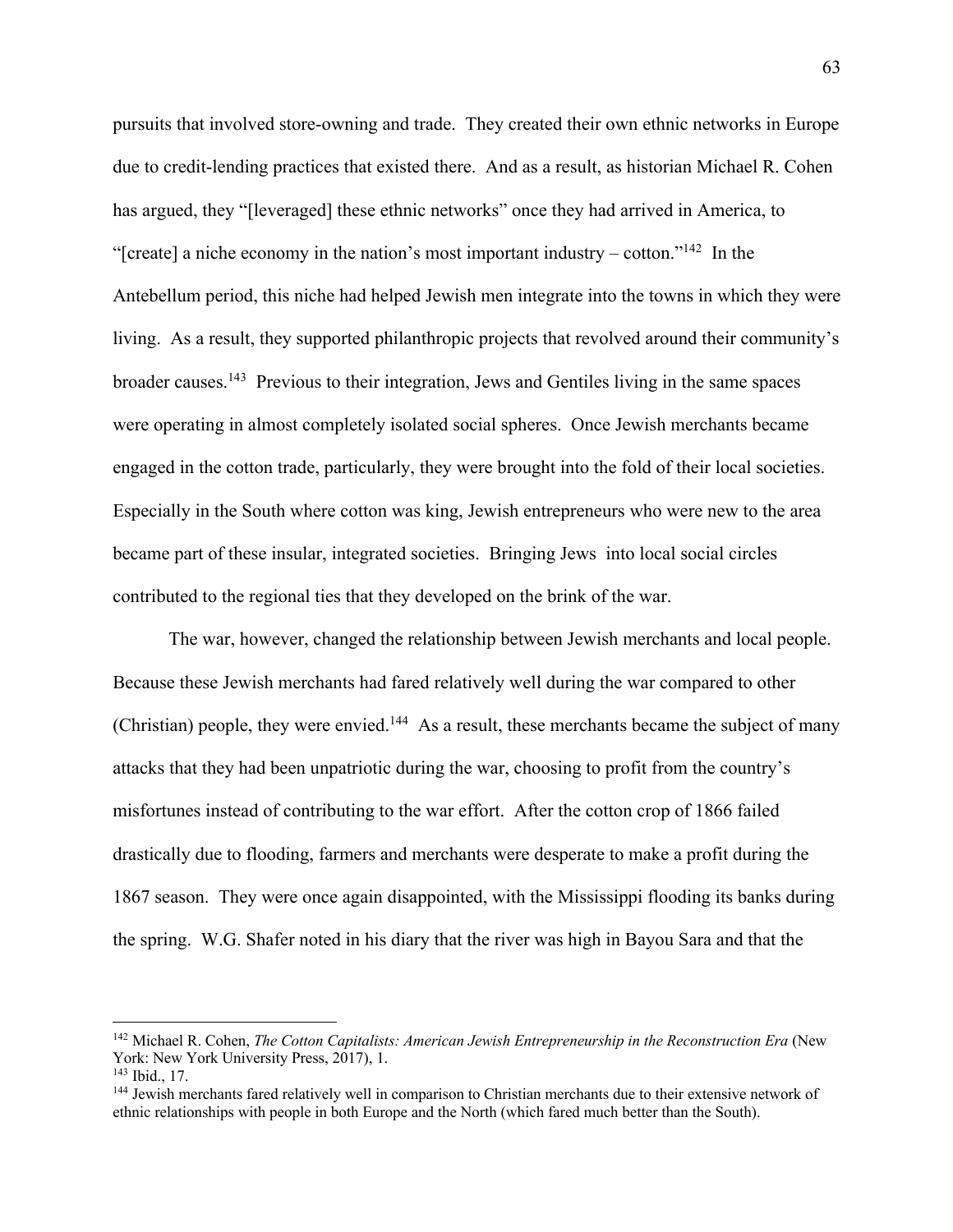"water in Town [is] increasing fast in Ditches."<sup>145</sup> The disastrous years of 1866 and 1867 left farmers in debt and turning to those who had credit available to bail them out-which happened to include Jewish creditors. These companies had to rely on their pre-Reconstruction cash reserves to get them through the downturn of 1866-1867; some Jewish-owned businesses would survive, and others would not. If merchants were able to survive this small depression, their prospects soon brightened. Cotton prices doubled between late 1867 and summer of 1868 and the increased production brought about a period of prosperity that would last until the fall of 1873.146 Jewish merchants would particularly benefit during this time of economic upturn because of their working with freedmen in terms of providing credit so freedmen could purchase supplies for things such as sharecropping. Michael Cohen argues that "needing to start from scratch in order to grow crops as tenant farmers or sharecroppers, freedmen, whose emancipation was far from complete, did have the autonomy to work with merchants of their choosing during this era."147 Merchants took a big risk of financing these freedmen since they were just beginning to work of their own accord, but the possibility of a good return on their investment was too great for them to refuse. Towns across the South particularly housed firms such as Picard & Weil that were reported to "trade principally with negroes" and worked with "small"

<sup>145</sup> Diary of W.G. Shafer, March 21, 1866, as cited in Cohen's *The Cotton Capitalists: American Jewish Entrepreneurship in the Reconstruction Era,* 95; The height of the upturn in the cotton market did not occur right away in 1868. The *Southern Cultivator* newspaper reported that in November of 1868 the land was still producing ten percent less cotton than typically average. See "Cotton Crop Prices &C.," *Southern Cultivator* 26, no. 11 (Nov. 1868): 335. https://search-proquest-com.proxy.wm.edu/docview/137862985?rfr\_id=info%3Axri%2Fsid%3Aprimo. 146 Cohen, *The Cotton Capitalists: American Jewish Entrepreneurship in the Reconstruction Era,* 102. Even though they had experienced a brief period of prosperity, the *Southern Cultivator* chided its readers that the depression was in part due to Southern farmers living outside of their means. See "Prices of Cotton," *Southern Cultivator* 31, no. 11 (November 1873): 443.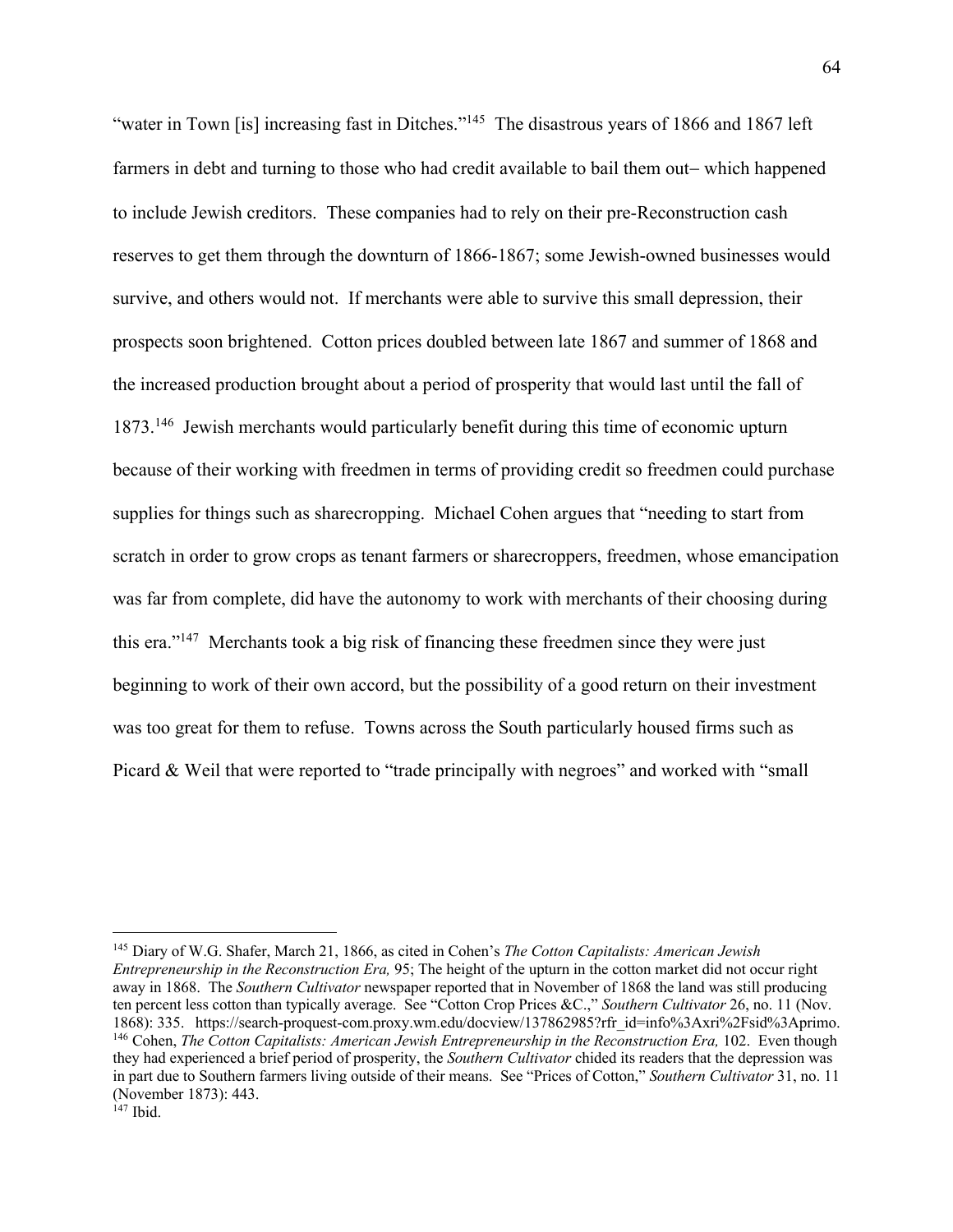farmers."<sup>148</sup> Working with freedmen provided further evidence, in some anti-Semites' opinions, that the Jews had never been true patriots.

With both the history of their history of working as sutlers during the war and their seemingly prosperous time during Reconstruction, American Jewish Entrepreneurs faced backlash for things beyond their control- they were simply in the right place at the right time. Other white entrepreneurs termed these Jewish business owners as "carpetbaggers" and "scalawags" just as white Southerners characterized all opportunistic entrepreneurs who flocked to the South during Reconstruction or whom were seen as undesirables. The fact that some Jewish merchants had profited in recent times only bolstered anti-Semitic feelings that had heightened during the war years.

In addition to acting as cotton brokers, many Jews established stores, some of which grew into large department stores during the twentieth century. Stores sprung up across the nation, especially in the South. Julius Garfinkel who would later found Garfinkel's based in Washington, D.C., was born to Jewish parents who immigrated to the United States from Prussia in 1854.149 Following in his peddler father's footsteps, Garfinkel established his business in 1899 and by the 1920s the business had grown into a multi-million dollar enterprise. In New Orleans, Leon Godchaux opened up a store on Canal Street. Godchaux, a Jewish immigrant from the Alsace-Lorraine region of France, got his start in the 1840s as most Jewish immigrants did- by becoming a peddler. He sold needles, thread, and other dry goods up and down the

<sup>148</sup> Louisiana, 22:244, 255, 247, R.G. Dun & Co. Credit Report Volumes, Baker Library, HBS, as cited in Cohen's *The Cotton Capitalists: American Jewish Entrepreneurship in the Reconstruction Era,* 109.

<sup>149</sup> National Archives and Records Administration (NARA), Washington, D.C., *Card index to naturalizations in Louisiana (P2087)*, Microfilm Serial: *P2087*, Microfilm Roll: *6, https://search.ancestrylibrary.com/cgibin/sse.dll?\_phsrc=bZK13&\_phstart=successSource&usePUBJs=true&qh=CmPPBuLzjsgNj99LgPJ%2BLg %3D%3D&gss=angsg&new=1&rank=1&gsfn=Harris%20&gsfn\_x=0&gsln=Garfinkel&gsln\_x=0&msbdy= 1835&catbucket=rstp&MSAV=0&uidh=apb&pcat=ROOT\_CATEGORY&h=5266629&dbid=1629&indiv=1 &queryId=0cc3d7cf44f3cca058b4334ee6f9487f&ml\_rpos=1* (accessed April 10, 2020).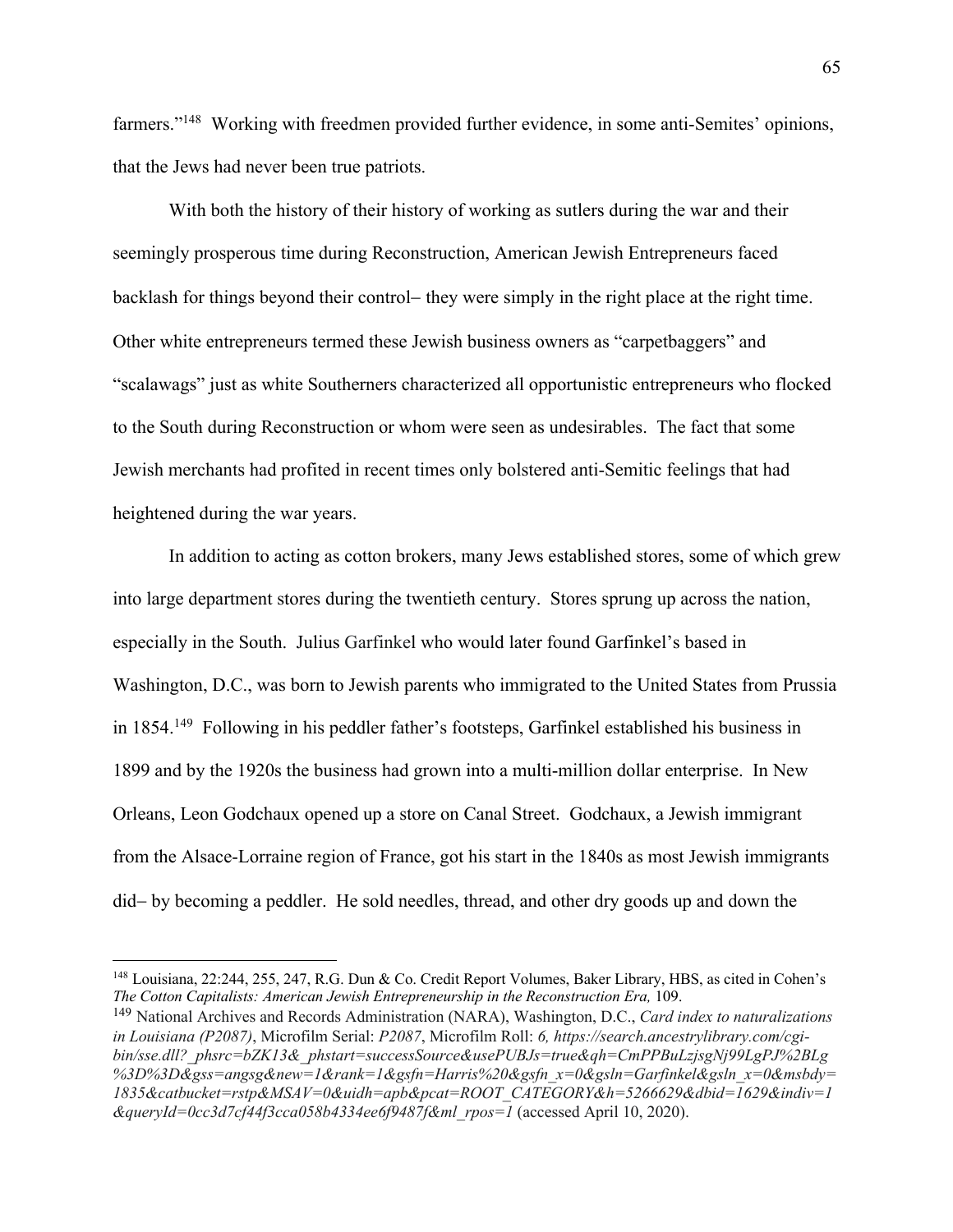Mississippi River, but probably could not have imagined that his store would expand into the massive "skyscraper-style" store at the corner of Canal and Chartres Streets.<sup>150</sup> Furthermore, William Thalhimer, a German Jewish immigrant to Richmond, Virginia, found his niche operating a store with his grandson, William B. Thalhimer, in 1842.<sup>151</sup> Thalhimer's managed to survive the war and thrived across the Southeast until 1992.

The most enduring Jewish business that emerged following the Civil War is Macy's Department Store. Isidor Straus, a Jewish immigrant, along with his brother Nathan, bought W.H. Macy and Co. from the managing partners in 1895. Although they had been a part of the business for some while, operating their own business in Macy's, 1895 saw them acquire W.H. Macy and subsequently merge their business, L. Straus and Sons, into one entity. Straus became known for his stance on low tariffs, arguing that since American glass and pottery were backed by a strong, capitalist, economy that the need for protective tariffs was pointless.152 While he quickly rose to prominence in both financial and political arenas, Straus never forgot his fellow Jews, especially those who were newly arrived in America. In 1889, he helped found what was initially called the Hebrew Education Alliance along with several other prominent Jewish men including Myer S. Isaacs.153 When Straus died fatefully when the *Titanic* sank, he was heralded by newspapers as a man that had "lived a saint and died a hero."154 Macy's grew from a small storefront to a multi-story, million dollar business under the Jewish leadership of Isidor Straus

<sup>150</sup> See Godchaux's, 527-537 Canal Street, black and white photo, Charles L. Franck Studio Collection at The Historic New Orleans Collection, 1920, http://hnoc.minisisinc.com/thnoc/catalog/1/56683.<br><sup>151</sup> See Thalhimer Family Papers Collection, Virginia Holocaust Museum,<br>https://vaholocaust.pastperfectonline.com/archive/94BBF2AD-6

<sup>&</sup>lt;sup>152</sup> Straus managed to garner a petition of 250 individuals that represented importers and dealers in the United States. See L. Straus & Sons, *Report of the Tariff Commission*, vol. 2 (Washington: Government Printing Office, 1882), 2291-2.

<sup>153</sup> "A History of Education Alliance," *Education Alliance,* 2018, https://edalliance.org/about-us/history/timeline/. 154 "A True and Noble Man," *New York Times,* April 30, 1912,

https://timesmachine.nytimes.com/timesmachine/1912/04/30/100531885.html?pageNumber=3.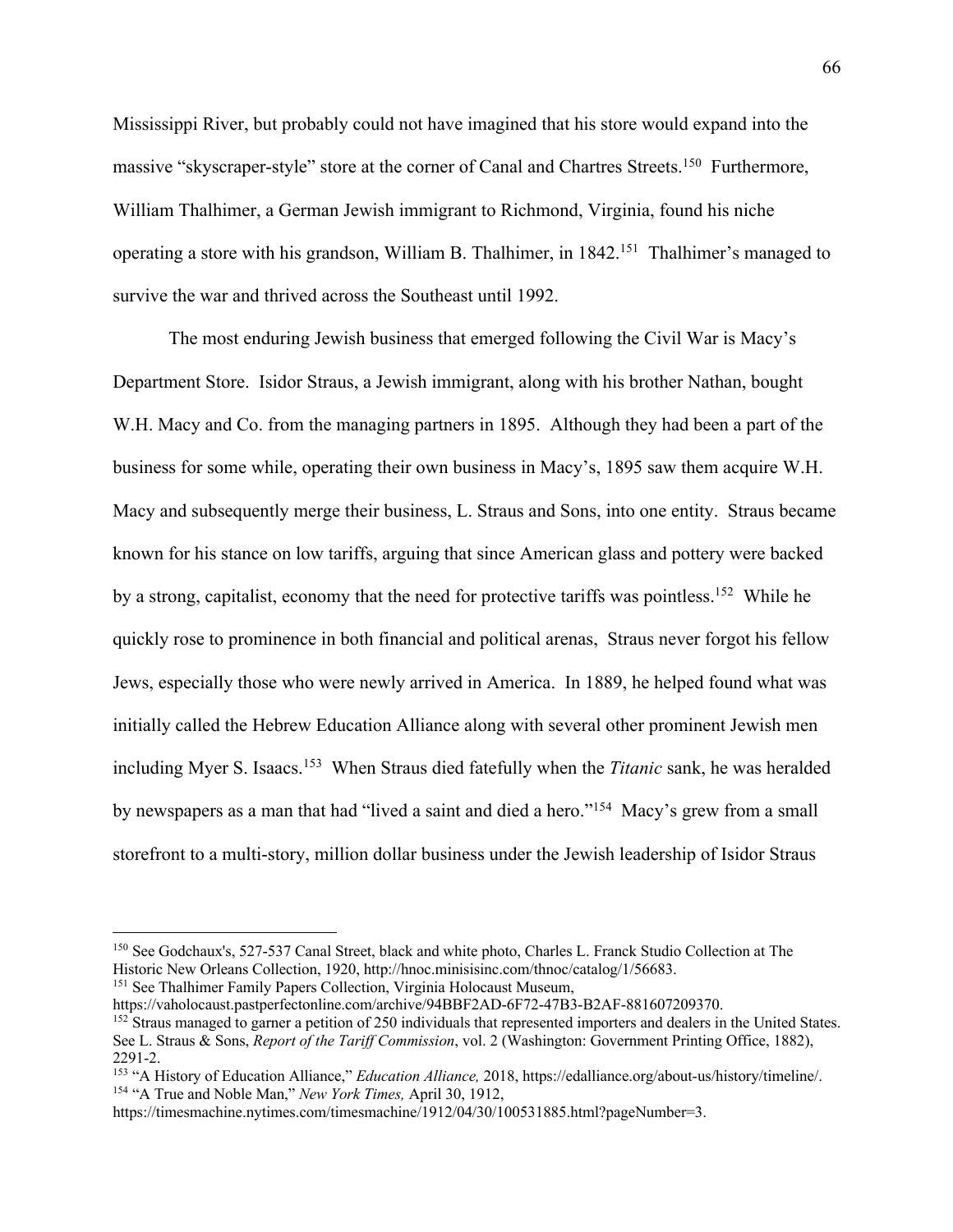and having a Jewish man in such a visible, high-ranking position allowed him to use his money and power to act charitably towards other American Jews, especially those who were newly arrived in America. Jewish stores started in the nineteenth century established roots that lasted well into the twentieth century and proved that Jewish businessmen could hold their own amidst a white, Christian man's world.

Women were largely excluded from economic ventures after the war, even after they had proved their patriotism and resourcefulness during the period. Across the country, many women returned to "keeping house". Although many white men had seen how useful women could be in the workplace, they were not ready to allow for drastic changes such as women leaving the domestic sphere to occur. In keeping with the Jewish custom of *Shalom Bayit* (harmony in the home) and traditional Jewish beliefs regarding gender roles, Jewish women returned to their expected roles as mothers, wives, and home tenders.<sup>155</sup> According to scholar Mark I. Greenberg, Jewish women took in boarders, such as single Jewish men and women who required living accommodations, in order to increase both their family's cash flow, and to exercise power within their dictated parameters.156 Greenberg also argues, in reference to Southern Jewish women, that

<sup>&</sup>lt;sup>155</sup> An example is found in the the 1870 Census. It lists Fannie Levy and Martha Levy of Savannah, GA's (of the famous Savannah Levy's) occupations as "keeping house." See 1870 U.S. census, population schedules. NARA microfilm publication M593, 1,761 rolls. Washington, D.C.: National Archives and Records Administration, n.d., https://search.ancestrylibrary.com/cgi-

bin/sse.dll?\_phsrc=bZK15&\_phstart=successSource&usePUBJs=true&qh=aM1m8g61mJdwkpVed%2BA5Dw%3D %3D&gss=angsg&new=1&rank=1&msT=1&gsln=Levy&gsln\_x=0&msypn\_\_ftp=Savannah,%20Chatham,%20Geo rgia,%20USA&msypn=18029&msbdy=1845&catbucket=rstp&MSAV=0&uidh=apb&pcat=ROOT\_CATEGORY& h=2832504&dbid=7163&indiv=1&queryId=95833380e74e400f4ab17697b4fc1948&ml\_rpos=1.

<sup>156</sup> Mark I. Greenberg, "Creating Ethnic, Class, and Southern Identity in Nineteenth-Century America: The Jews of Savannah, Georgia 1830-1880," Ph.D. diss., University of Florida, 1997,

https://proxy.wm.edu/login?url=https://search.proquest.com/docview/304351126?accountid=15053, 137.; For example, the Chicago based newspaper *The Reform Advocate* makes several mentions of a boarding house operated by Mrs. E. Schubach. The advertisement continuously makes it clear that "transients [are] accommodated." See "Boarding House," *The Reform Advocate,* June 2, 1894,

http://www.jpress.nli.org.il/Olive/APA/NLI/?action=tab&tab=browse&pub=occ&\_ga=2.67862548.480142029.1570 132164-1652782448.1570132164#panel=document. The same newspaper also makes mention of the sale of a Jewish boarding house in Chicago, which made a profit of "\$60 weekly." See "For Sale," *The Reform Advocate,*  May 7, 1892,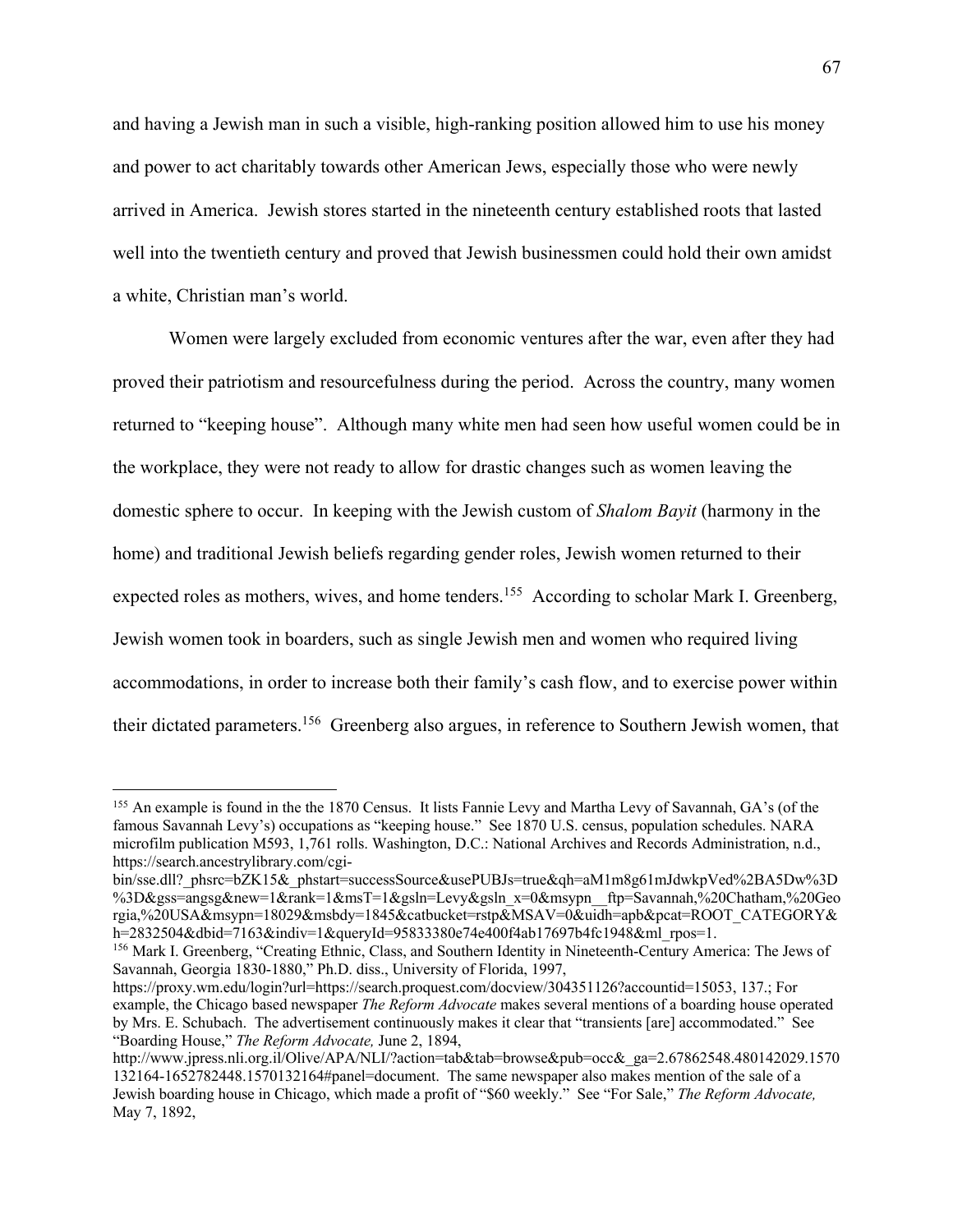"in their roles as Jewish, middle-class, and Southern mothers and housewives, they acted as a cultural mediator between the family's national and religious heritage and its desire for comfort and acceptance, into local Christian society.<sup>157</sup> Acting as managers of these boarding houses, these Jewish women provided a necessary service and fostered ethnic networks which helped ease the transition into American customs and culture by providing an example through which they could become acculturated to American life. Although they were kept out of economic spheres in occupations traditionally seen as masculine, women nonetheless found and negotiated ways to exercise both economic and social power in their "spheres of domesticity."

#### **Jewish Patriotism during Reconstruction**

Continuing the tradition of characterizing themselves as patriots that emerged during the war, Jewish Americans once again clung to patriotic language and actions in order to combat attacks of anti-Semitism and anti-patriotism. The issue of Jewish loyalty, as historian Gary L. Bunker has identified, was still being hotly debated even thirty years after the Civil War had ended.158 The American Jewish population, however, was committed to ensuring they were viewed as patriots due to their service during the war. The patriotism American Jewry would display during Reconstruction, however, was directly displayed and enacted using the ballot box, a right they had earned.

When Rabbi Isaac Leeser, founder of *The Occident* newspaper and outspoken critic of anti-Semitic rhetoric and actions, passed away in 1868, he was heralded as a Jew, an American, and a Southerner.<sup>159</sup> The newspaper put it astutely: writing that "although only an adopted

http://www.jpress.nli.org.il/Olive/APA/NLI/?action=tab&tab=browse&pub=occ&\_ga=2.67862548.480142029.1570 132164-1652782448.1570132164#panel=document.<br><sup>157</sup> Ibid.<br><sup>158</sup> See Gary L. Bunker, "'Shoddy,' Anti-Semitism and the Civil War," (1994), 71.

<sup>&</sup>lt;sup>159</sup> "Resolutions on the Death of Reverend Isaac Leeser," *The Occident and American Jewish Advocate*, March 1, 1868,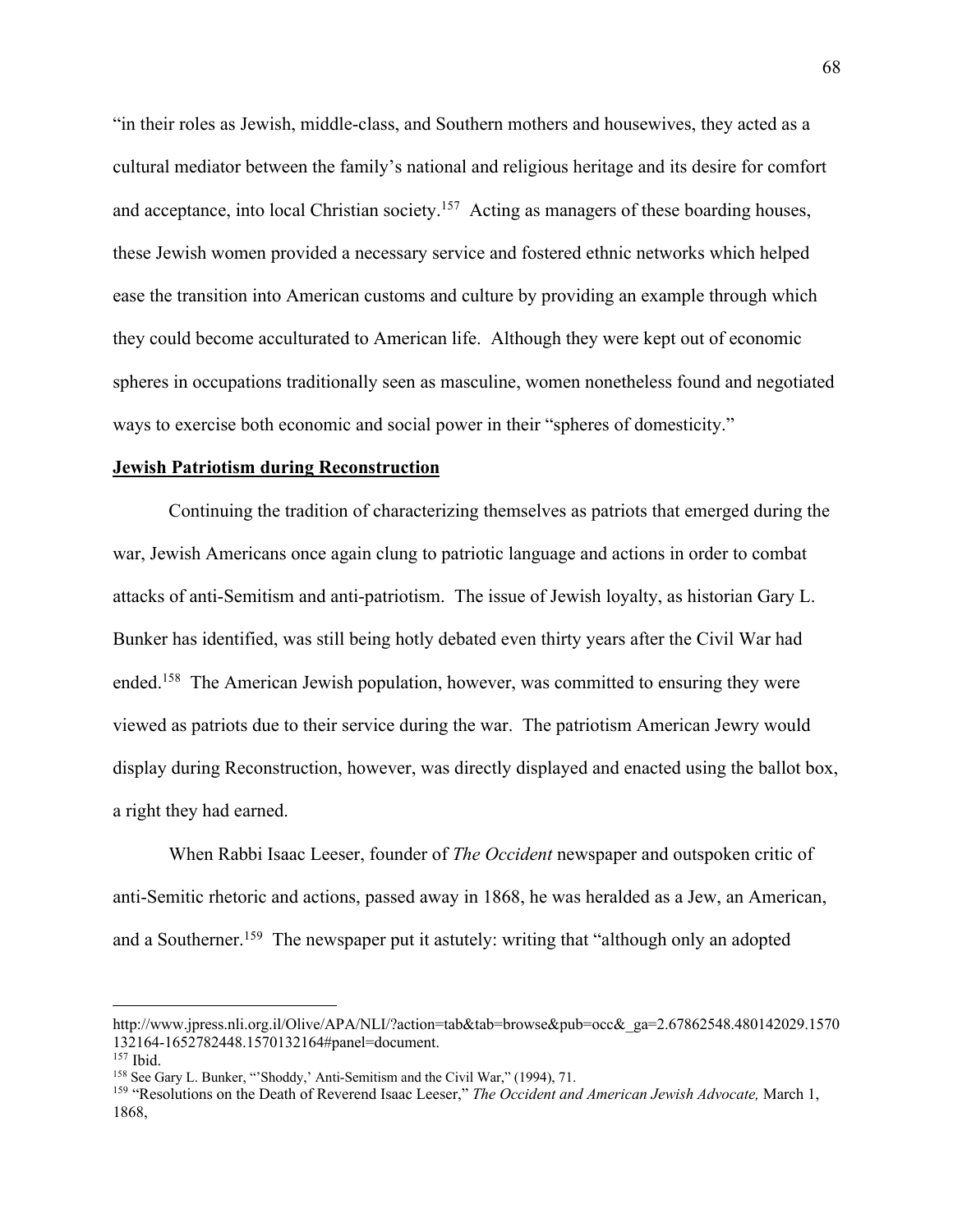citizen of this once great and happy land, he was, in thought and in act, thoroughly American."160 Congregations from New York to Charleston lamented the loss of Leeser, indicating that his popularity transcended the regionalism that had in part led to the Civil War. That Leeser's death was widely publicized evidences his influence across the country, especially in Jewish communities. This influence, in large part, helped convince Jewish citizens living in America to begin identifying as Jewish Americans.

While Jewish communities were still mourning one of its beloved leaders, when the election of 1868 pitted General Grant as the Republican nominee against the Democratic candidate, New York Governor Horatio Seymour, the question of Jewish loyalty and patriotism was brought to the forefront of the American political scene. Democrats, after losing a large portion of its Southern electorate, made sure to stimulate discussion regarding the Jewish vote. After all, the Jewish population in America had swelled to upwards of 300,000 people and the Democratic Party thought that if it could turn the Jewish vote against Grant that they could easily secure the election. The *New York Herald,* a known Democratic journal, claimed that "this thing is at least certain, that against General Grant every influence of money and votes that can be controlled by the Hebrew race in the United States will be put forth with acrimonious activity; and their power is by no means to be despised."161 In the same issue, the *Herald* reported that they did not believe that the "Hebrews" would forgive General Grant following his infamous General Order No. 11 in 1862, especially because Grant had used the pejorative term "Jew" instead of the more socially acceptable "Hebrew" or "Israelite."162 The *New York World,* another

http://www.jpress.nli.org.il/Olive/APA/NLI/?action=tab&tab=browse&pub=occ&\_ga=2.67862548.480142029.1570 132164-1652782448.1570132164#panel=document. 160 Ibid.

<sup>161</sup> *New York Herald*, as quoted in Jewish Chronicle (London), January 28, 1868, as cited in Joakim Isaacs, "Candidate Grant and the Jews," in Sarna's "Jews and the Civil War: A Reader," 400.

<sup>162</sup> *New York Herald*, as quoted in Jewish Chronicle (London), January 28, 1868, as cited in Joakim Isaacs,

<sup>&</sup>quot;Candidate Grant and the Jews," in Sarna's "Jews and the Civil War: A Reader," 400. See also "Double Dealing of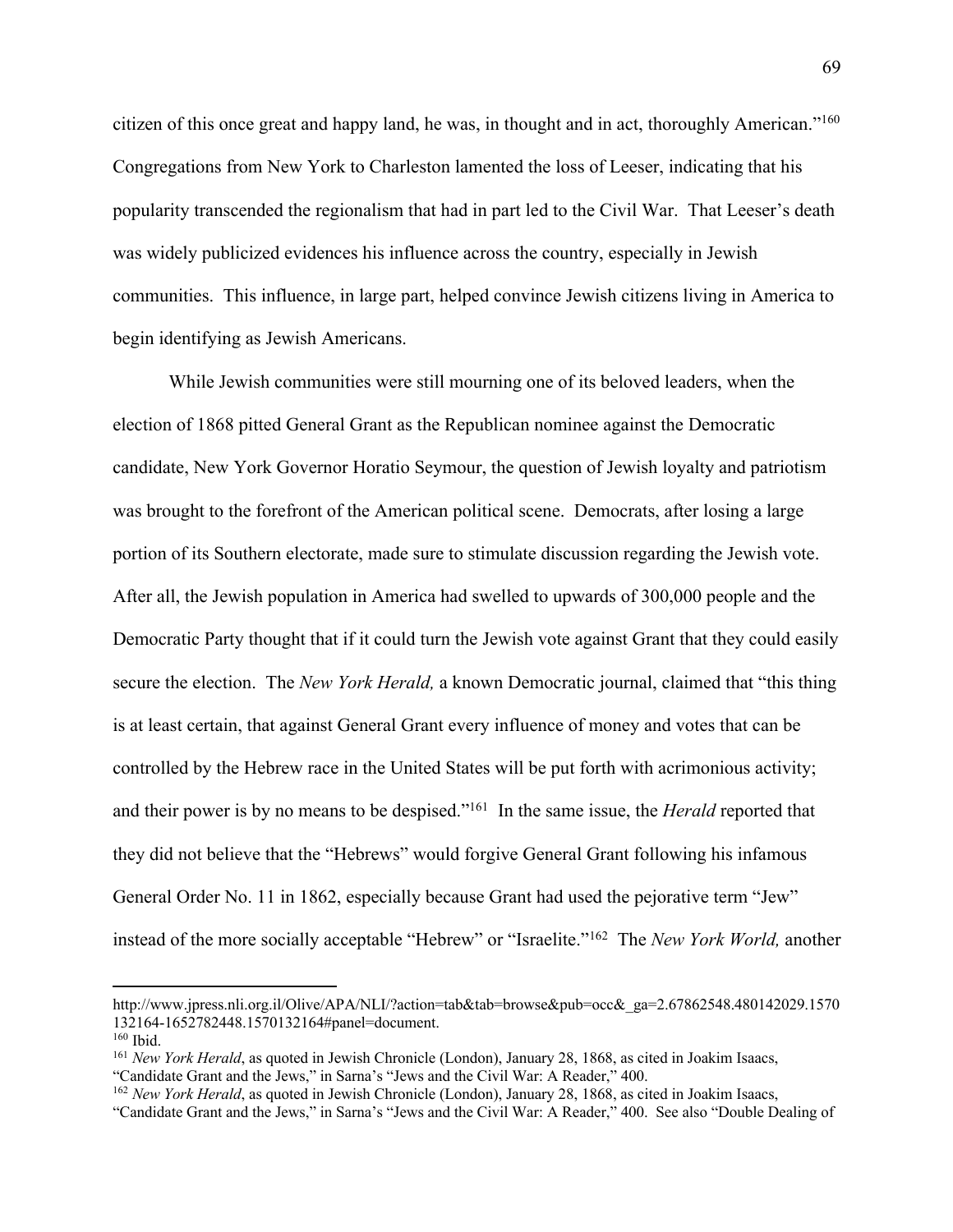Democratic publication, spoke of Grant's order "as the brutal order which expelled hundreds of inoffensive Jewish citizens who were peacefully attending to their own affairs miles away from the scene of conflict."163 Furthermore, the Jewish newspaper *Zion's Herald* published an article in which the author recounted he had heard from several different sources that Grant's candidacy was a surprise because he did not seem ambitious enough.<sup>164</sup> By recognizing the potential and playing to the strength-in-numbers of the American Jewish vote, the Democratic Party hoped to use Grant's spotted past with American Jewry to its advantage.

Within the American Jewish population, there were different responses to Grant's campaign. One faction believed that they had to respond to political issues as Jews first and foremost. Isaac M. Wise, the leader of the American Reform movement and rabbi, for example, argued:

> Worse than General Grant none in this nineteenth century in civilized countries has abused and outraged the Jew. . . . If there are any among us who lick the feet that kick them about and like dogs run after him who has whipped them, if there are persons small enough to receive indecencies and outrages without resentment... we hope their number is small!<sup>165</sup>

Not all Jews, however, agreed with Wise's belief regarding Grant. Scholar Joakim Isaacs has

argued:

Others favored excusing Grant because of the difficult circumstances facing him at the time the Order was given; they called for the "Yom Kippur" spirit of forgiveness to permeate the air. Still another group took the position that, regardless of what Grant had done against the Jews, the Republicans should be supported as the party of Lincoln and human freedom.<sup>166</sup>

General Grant," *The Atlanta Constitution,* June 18, 1868,

https://www.newspapers.com/image/26848874/?clipping\_id=19556917.<br><sup>163</sup> *New York World*, July 18, 1868, as cited in Joakim Isaacs, "Candidate Grant and the Jews," in Sarna's "Jews and the Civil War: A Reader," 400.

<sup>164</sup> "Various Opinions about General Grant," *Zion's Herald* 45, no. 37, September 10, 1868,

https://proxy.wm.edu/login?url=https://search-proquest-com.proxy.wm.edu/docview/127285424?accountid=15053.<br><sup>165</sup> The Israelite, February 28, 1868 as cited Joakim Isaacs, "Candidate Grant and the Jews," in Sarna's "Jews and the Civil War: A Reader," 403.

<sup>166</sup> Joakim Isaacs, "Candidate Grant and the Jews," in Sarna's "Jews and the Civil War: A Reader," 404.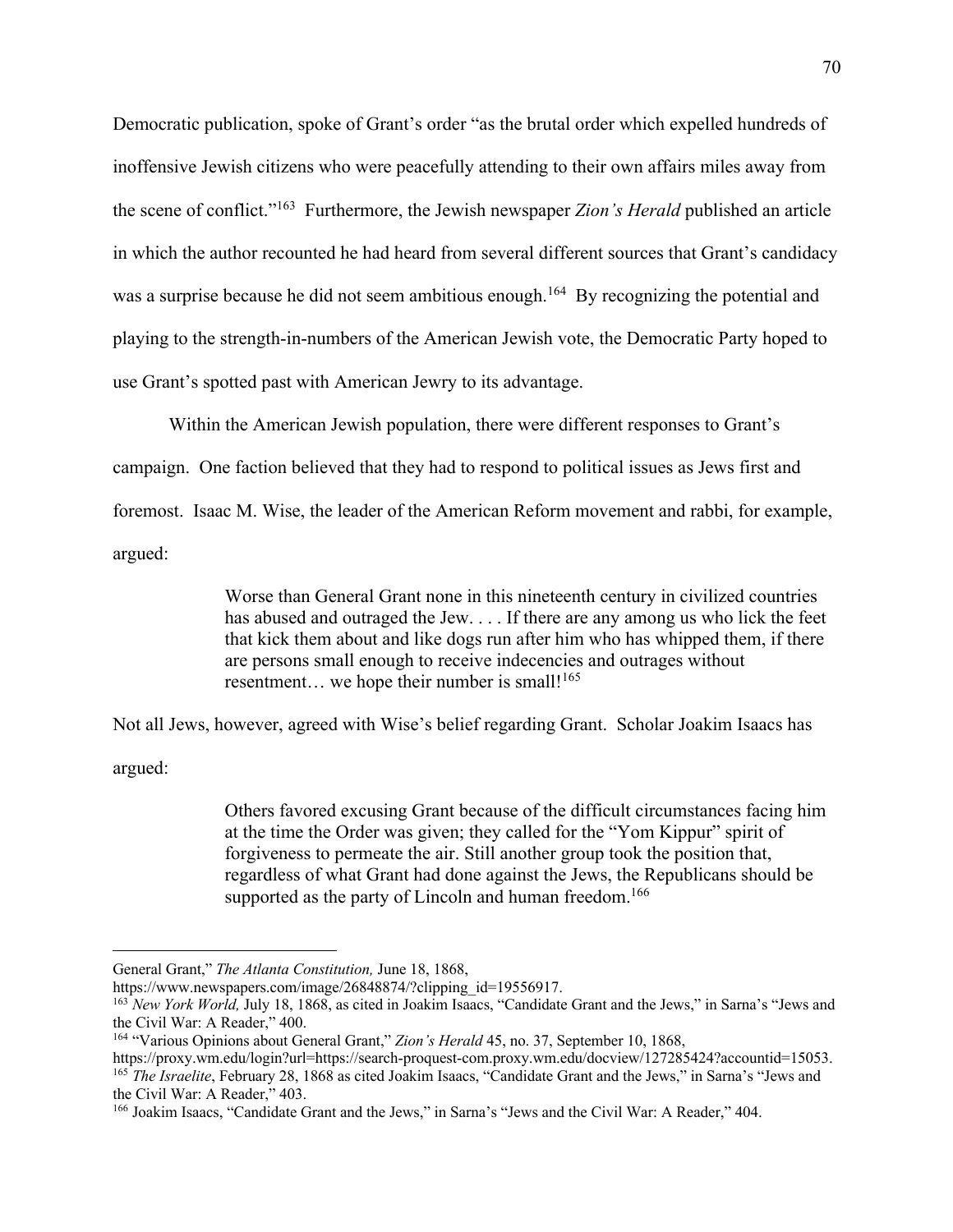The competing factions highlighted the diverging opinions that existed within the religious group and showcased that American Jewry was not a cohesive, united group, but instead one that was highly individualized. The Democratic Party's plan to target the group relied on targeting it as a cohesive, unitary group, but failed to take into account that American Jewry was fragmented like American Protestantism. One Jewish citizen perhaps put it best regarding his identity as a Jewish person and an American:

> I am a Jew, when Saturday, the seventh day, comes; I am one on my holidays; in the selection and treatment of my food; it was always written on my doorposts; it is always to be spoken in my prayers; and it always is to be seen in my reverence for my Bible, that I am a Jew. . . . But it is different when I . . . take a ballot in order to exercise my rights as a citizen. Then I am not a Jew, but I feel and vote as a citizen of the republic, I do not ask what pleases the Israelites. I consult the welfare of the country. If that party in whose hands I believe the welfare of the country, so far as the advancement of human rights was concerned, was the safest, were to place a Haman at the helm of state, and if the opposite party, whose nonexistence I believe would be better for humanity and my country, were to place Messiah at their head, make Moses the Chief Justice, and call the Patriarchs to the Cabinet, I should say, "Prosper under Haman, my fatherland, and here you have my vote, even if all the Jew in me mourns."<sup>167</sup>

Despite the Democrats' best efforts, Grant beat Horatio Seymour in the election of 1868. Grant, whether trying to make up for the animosity that had stained his reputation during the war or because he genuinely thought citizens who just happened to be Jewish were the best for the job, proved to be an ally to the Jewish people during his Presidency, and, according to Joakim Isaacs, appointed many of them to posts at home and abroad. Isaacs further argues that

> despite the circumstantial evidence against Grant, it would seem that he was a product of his time— filled with the common images of the Jew as a Christ-killer, usurer, and shrewd businessman. This stereotyped picture probably made Grant easily susceptible to the belief that the chief offenders in the cotton trade were the Jews and that, through the deviousness of their character, they were able to succeed to a greater degree than the more "righteous" Gentiles.<sup>168</sup>

<sup>167</sup> *Missouri Democrat*, July 30, 1868, as reprinted from the *Illinois Staatszeitung*, July 18, 1868, as cited in Joakim Isaacs, "Candidate Grant and the Jews," in Sarna's "Jews and the Civil War: A Reader," 404.

<sup>168</sup> Isaacs, "Candidate Grant and the Jews," in Sarna's "Jews and the Civil War: A Reader," 408.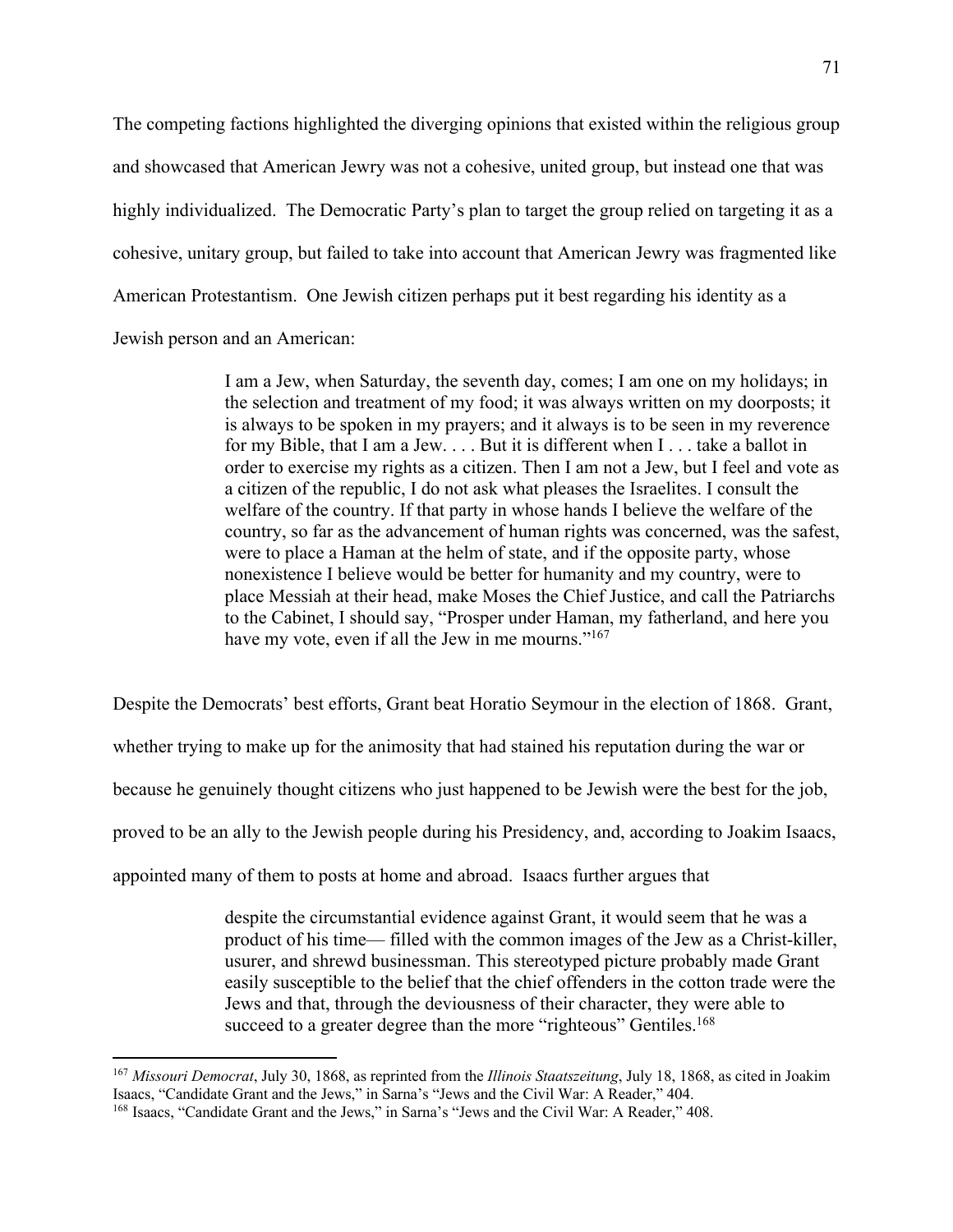Consequently, it is not surprising that Grant described himself as a friend to the Jewish people despite General Order No. 11. The controversy surrounding how American Jewry should respond to Grant's campaign further illustrated how determined the Jewish population was to prove their patriotism while simultaneously not drawing attention and criticism to themselves.

## **The Christian Agenda**

The post-War years posed the biggest threat to American Jewry. There was a movement in the country to sever the separation of Church and State.<sup>169</sup> At the same time, these Christian crusaders broadened their resolve to reform not only the national government but also the state constitutions.170 Those who were seeking to make up for their sins that had caused the War thought that America needed to firmly be established and codified as a Christian country so that there was no doubt they were a God-fearing people. Historian Drew Gilpin Faust argues that that this occurred due to the challenging of their traditional systems of belief based on new discoveries in science and biblical interpretation in the Antebellum Period.<sup>171</sup> Furthermore, she believes that death during the Civil War violated "prevailing assumptions about life's proper end—about who should die, when and where, and under what circumstances."172 The transformations in death were due in large part to the presence of evangelical Christianity- by believing that death would result in their immortal soul uniting with God, death allowed soldiers to risk annihilation.<sup>173</sup> Thus, that the country was determined to become more Christian after the conflict as a way of making up for its wavering beliefs pre-war and the carnage during the War is

<sup>&</sup>lt;sup>169</sup> The Bill of Rights does not explicitly mention the concept of the separation of church and state, but does prohibit Congress from making laws against or prohibiting the free exercise of religions. See U.S. Constitution, Article 1, https://www.archives.gov/founding-docs/bill-of-rights-transcript (accessed February 19, 2020).<br><sup>170</sup> Jonathan D. Sarna, *The American Jewish Experience* (New York: Holmes and Meier, 1997), 86.<br><sup>171</sup> Drew Gilpin Faust, *Thi* 

<sup>2008), 172.</sup> 

 $^{172}$  Ibid., 2.<br> $^{173}$  Ibid., 175.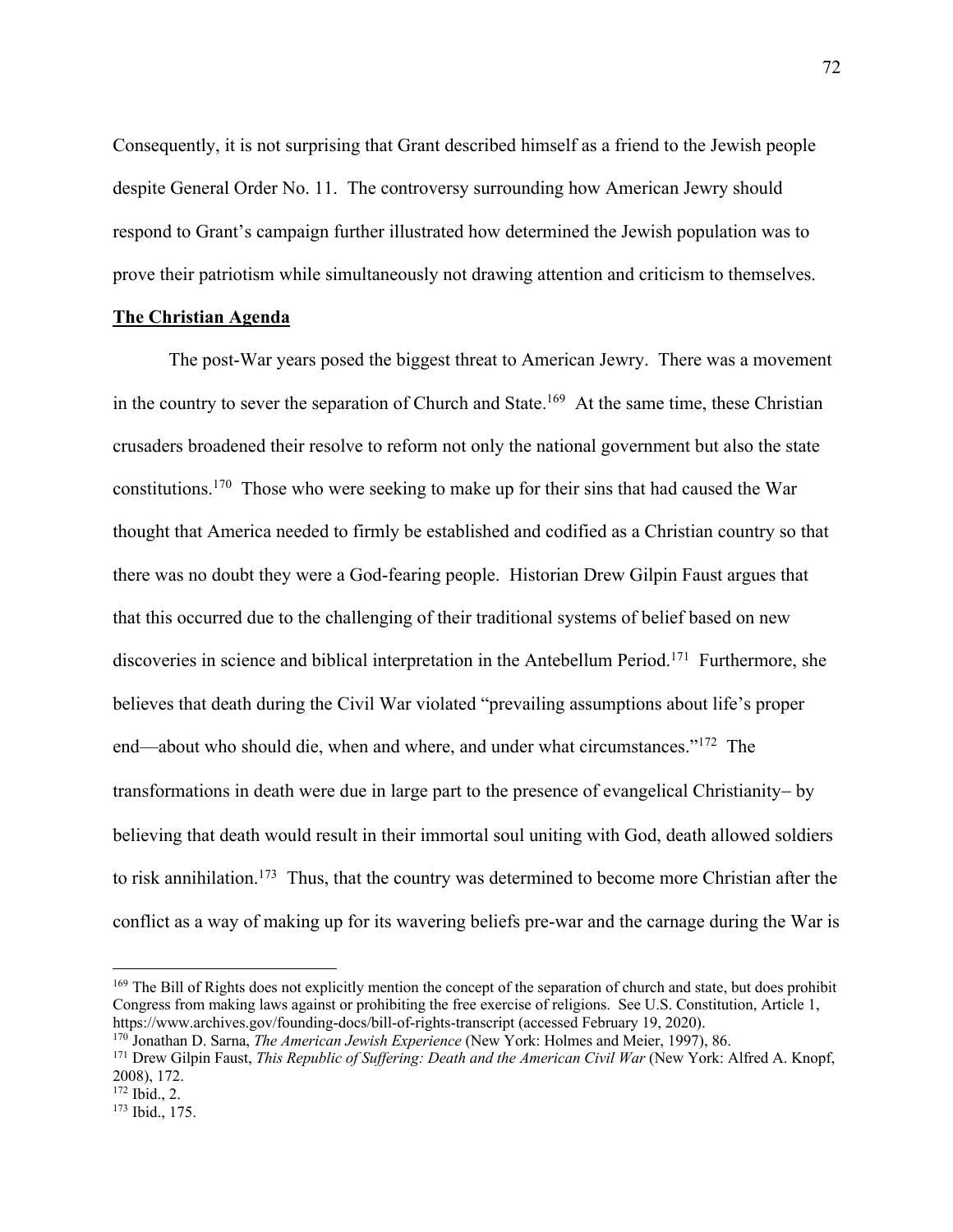not surprising. The white South saw itself as the crucified messiah and the North believed itself to be steadfast anchor of the faith. Even the many Protestant denominations seemed to agree that it was high time the country decidedly announce that it would only tolerate one overarching religion in both practice and as a defining requirement for citizenship. This meant that that Jewish Americans would be forced to shed their newfound identities as Americans and return to their identities as Jews who were living in America.

The militant groups of Christians that were calling for an amendment to the Constitution did not go unnoticed by Jewish groups. Jewish leaders heard these cries, and informed those under their influence of the potential dangers. Initially, leaders such as Isaac Leeser warned his readers as early as 1865 to be aware that "The Constitution, which guarantied this [religious] equality still exists on paper; but we grieve to record that there are men, even among our own personal Christian acquaintances, now at work to destroy the liberty of conscious…."174 He continues:

It is humiliating to behold men of influence, and of more than average mortal powers, acting as pioneers in the work of digging the grave of religious liberty and social equality; but it is after all a return to the first principles of the dominant religion on this continent, "that who is not for us is against us," and we are neither surprised nor terrified at this daring attempt to make Protestantism do in America what Romanism has failed to accomplish in the Old World, to wit: to introduce a uniformity of belief, and afterwards of practice, in accordance with what may be deemed by the *conquering* party of the doctrines of Christianity.175

Although Leeser was not surprised himself that this movement was gaining traction in America, he did feel that it was an injustice to American Jewry, especially after the community had proved its patriotism beyond a doubt during the Civil War. He was obviously concerned about the issue

<sup>174</sup> "Rishuth," *The Occident and American Jewish Advocate,* January 1, 1865 (accessed February 21, 2020), http://www.jpress.nli.org.il/Olive/APA/NLI/?action=tab&tab=browse&pub=occ&\_ga=2.67862548.480142029.1570 132164-1652782448.1570132164#panel=document. 175 Ibid.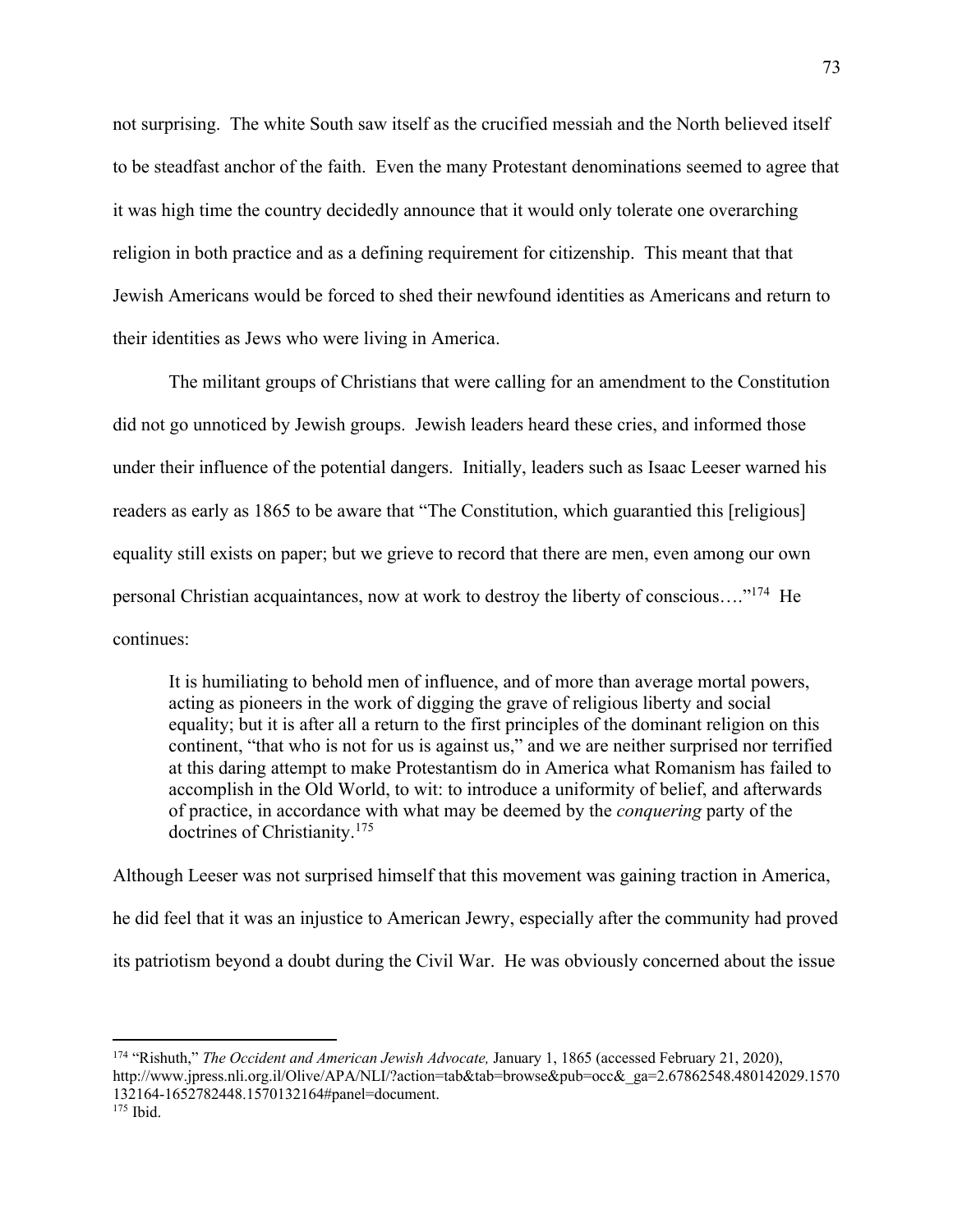enough to dedicate a substantial amount of space in this issue of *The Occident* to it, but ultimately told his readers that the way to combat this growing militant Christianity was by "[contributing] their silent, yet energetic action through the ballet, and by pen and speech, to rebuke the sacriligious [*sic*] attack which ambitious sectarians even now aim at the Constitution…"176 Leeser's solution indicates that American Jews not only knew the protections afforded to them under the Constitution but also that they were familiar with, and likely often participated in, voting. Leeser himself had come a long way in how he viewed the American democratic system. He originally encouraged Jews to not become involved to saying that the only way to halt the onslaught of religious tyranny would be to make their voices heard through voting.177 The war had radically changed Leeser's relationship to America, and he subsequently influenced his readers.

After many years of unsuccessful attempts to amend the Constitution, those who had advocated for a more Christianized America blamed their failure on the presence of Jewish Americans. The National Convention to Secure the Religious Amendment of the Constitution of the United States, the committee that was largely in charge of pushing the amendment through Congress, wrote about their campaign in 1872 that "the enemies of our movement naturally draw into their ranks all infidels, Jews, Jesuits, and all opposers of Him who is Lord over all, our Lord Jesus Christ."178 The Jews were once again "responsible" for the misfortunes of the people because they did not believe in the Messiah like their Christian counterparts did. The reformers were somewhat successful in their efforts. They had firmly established the so-called "Sunday

<sup>&</sup>lt;sup>176</sup> Ibid.<br><sup>177</sup> Refer to Chapter 1 of this thesis for Leeser's complete argument regarding Jews not participating in the American political system. Essentially, he thought that there was no point participating in the system because it was rigged in the Christians' favor.<br><sup>178</sup> Proceedings of the National Convention to Secure the Religious Amendment of the Constitution of the United

*States, Held in Cincinnati, January 31 and February 1, 1872 with an Account of the Origin and Progress of the Movement* (Philadelphia: Jas. B Rodgers Co., 1872), 46.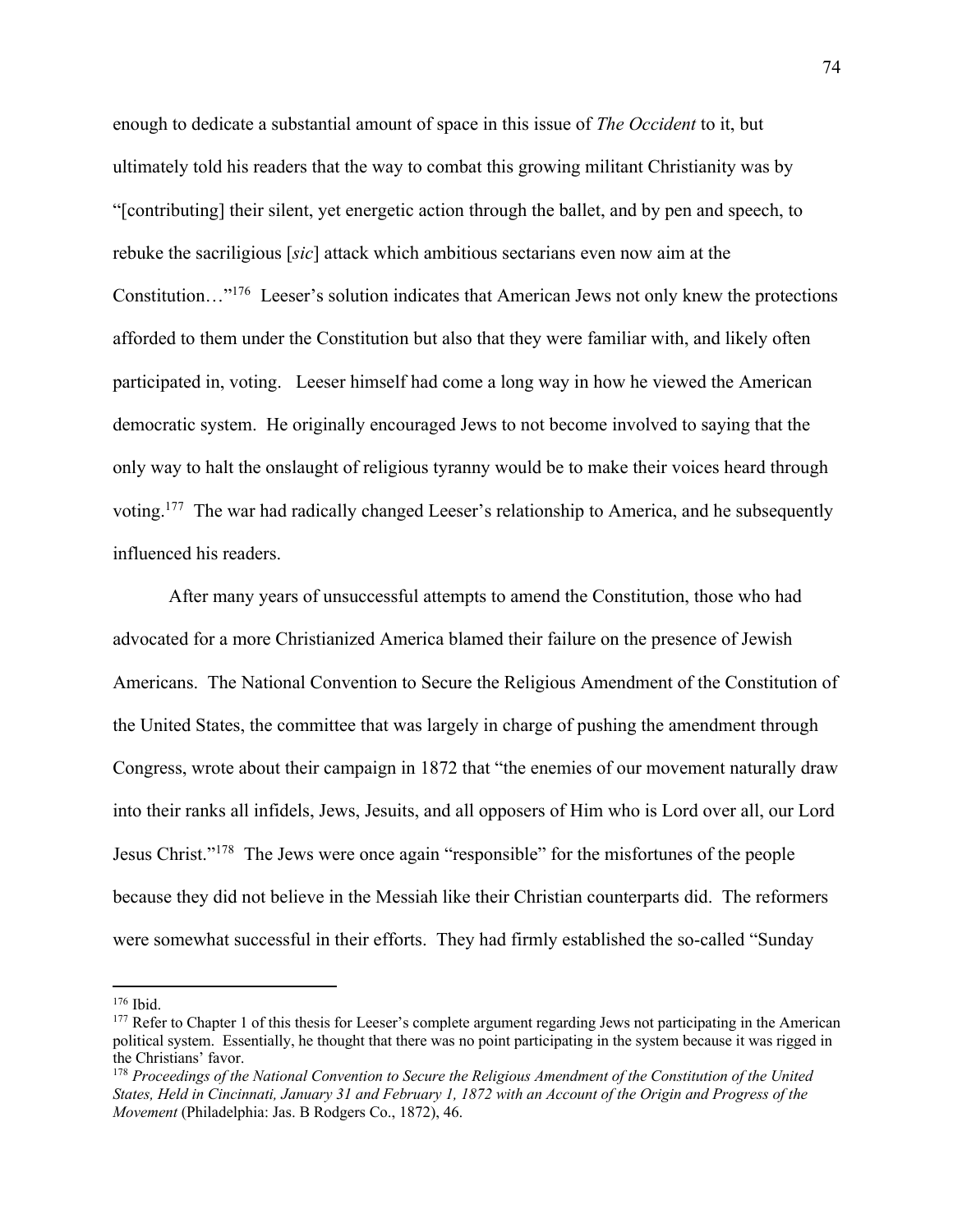Laws." These laws were designed to protect the traditional Sabbath day as the Christian faith practiced it. Sunday, however, was a regular day of business for many of the Jewish-owned businesses that existed in the United States- places such as general stores and the like. The Jewish faith took its day of rest on Saturday, instead of Sunday, which further angered the religious zealots. The laws, thus, were cloaked in religious terms, but had real economic consequences for Jewish livelihood and businesses.

Cases of Jewish citizens being fined or arrested for breaking the Sabbath Laws were commonplace after the end of the war. In 1867, a case between a Mr. Frolickstein and the Mayor of Mobile, Alabama, came about after Frolickstein was accused of violating the Sunday rules in place by selling goods on a Sunday.<sup>179</sup> Frolickstein claimed that he and the other Jews of Mobile thought it their duty to work the days other than the Sabbath, which they observed on Saturday instead of Sunday.<sup>180</sup> The fine was \$25, a hefty price in 1867, which indicates the severity and the degree to which Christians in power were concerned with the breaking of the law. In Shreveport, Louisiana, L.A. Levy was fined for breaking the law by keeping his store open after 9 a.m. on Sunday.<sup>181</sup> There is no mention as to the amount of the fine, but one can assume that it also would have been hefty so as to set an example for the rest of the Jewish community. *The Occident* reports that the Sunday Laws had an effect on the Jewish community in Wilmington, NC, in 1868; reporting that "the minister of the congregation… pointed out to them [congregation] the ridiculous position in which they had placed themselves by forming a

<sup>179</sup> Albert M. Friedenberg, "The Jews and the American Sunday Laws," *Publications of the American Jewish Historical Society* 11 (1903): 108. https://www.jstor.org/stable/43057639.<br><sup>180</sup> Ibid.

<sup>&</sup>lt;sup>181</sup> Freidenberg, The Jews and the American Sunday Laws," 109.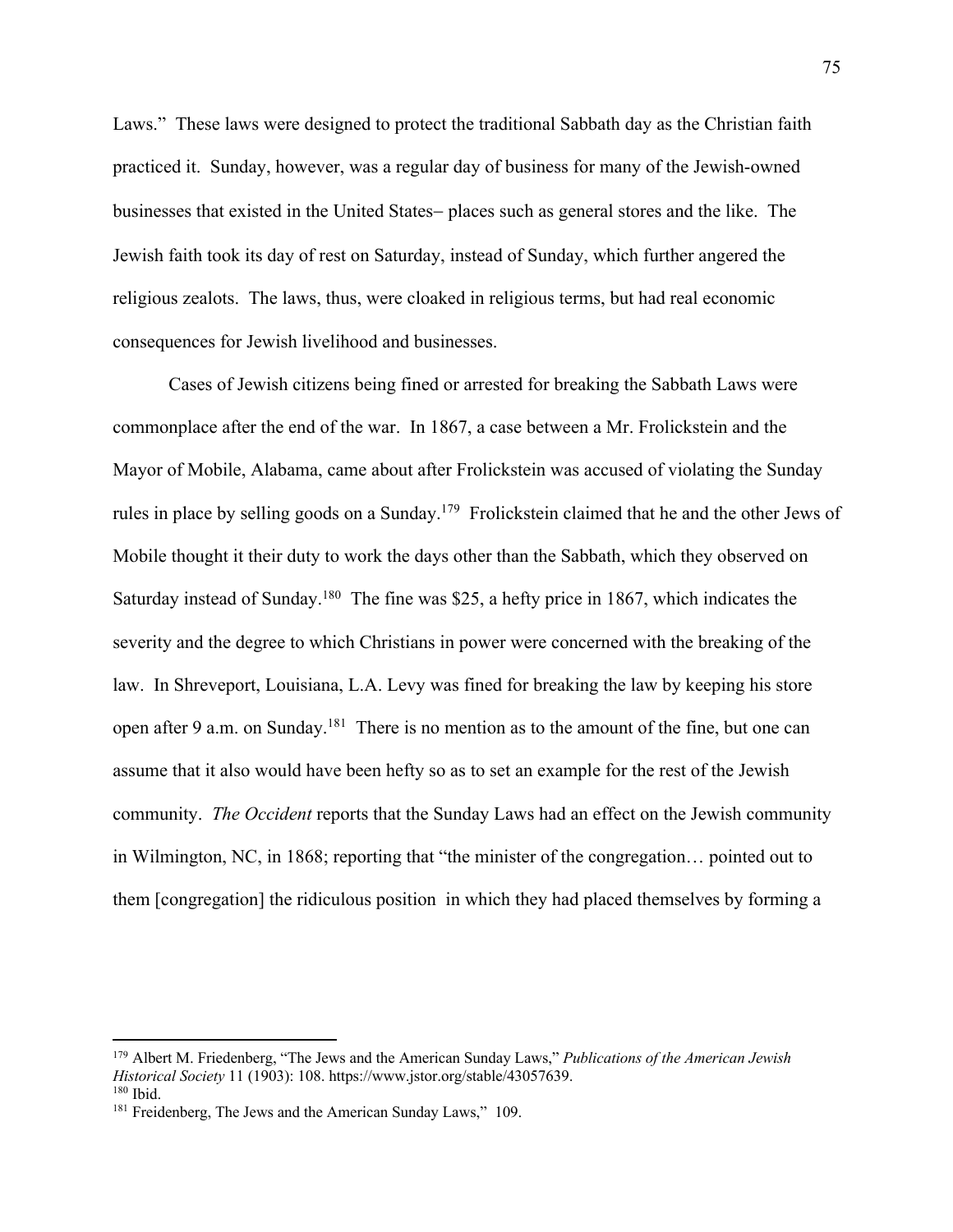congregation and not keeping the Sabbath."182 Furthermore, Reverend E.M. Myers made the congregation pledge to keep their sabbath day saying that keeping the sabbath was a way to avoid "[disrespecting] our fellow-citizens."183 To the Jewish community's good fortune, the court ruled

> Before the constitution Jews and Gentiles are equal; by the law they must be treated alike, and the ordinance of a City Council which gives to one sect a privilege which it denies to another, violates both the constitution and the law, and is therefore null and void.184

What began with only fines would eventually reach such heights that in the 1880s, Jews were regularly being arrested and jailed for keeping their shops open on Sundays. In 1882, the New York Police Force threatened to arrest Jews who did not comply with the law. The court gave its opinion and announced

> Is it not obvious that by reason of keeping a store open for business on Sunday a temptation is presented to those who have no regard for Saturday as holy time to violate the law? If a Hebrew merchant hired only Hebrew clerks, and sold only to Hebrew customers, there probably would be but little inducement for him to keep open on Sunday.185

The courts involvement subsequently indicates that Jewish Americans used the courts to their

advantage and believed that the courts were fair enough to decide their cases impartially.

In addition to voting, some Jews became highly entangled in the political system of the

nation. August Belmont, a German-born Jewish immigrant who later served as the chairman of

the Democratic National Committee (DNC) during the 1860s, was the embodiment of a Jewish

<sup>182</sup> "News Items," *The Occident and American Jewish Advocate,* January 1, 1868,

http://www.jpress.nli.org.il/Olive/APA/NLI/?action=tab&tab=browse&pub=occ&\_ga=2.67862548.480142029.1570 132164-1652782448.1570132164#panel=document (accessed March 13, 2020). 183 Ibid.

<sup>&</sup>lt;sup>184</sup> Friedenberg, "The Jews and the American Sunday Laws," 109.<br><sup>185</sup> Ibid., 111.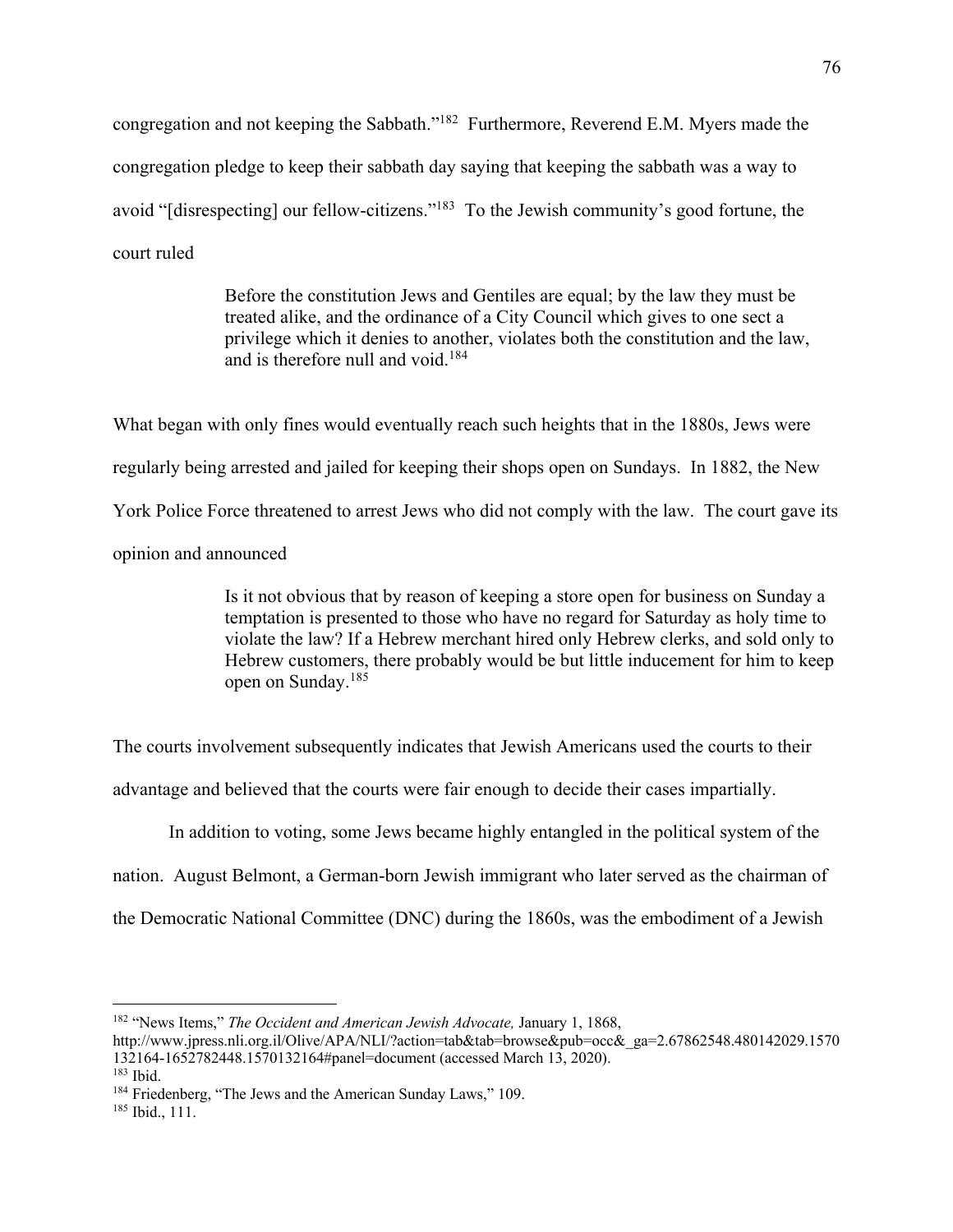citizen becoming involved in the political side of the country. In 1876, he encouraged not only Jews, but all Americans, to protect and use their votes responsibly.186 He came to view the Civil War and the success of the Union as something that brought blessings to the nation. He wrote in 1884:

> When, twenty-four years ago, the hand of our misguided brethren of the South was raised in fratricidal strife against the integrity of our Government, Republicans and Democrats alike rushed to the defense of our flag, and hundreds of thousands sealed with their lives their devotion to their country. The inheritance of the fathers of the Republic has been made sacred by the blood of those martyrs, and this great and glorious Union, with all its untold blessings, is to stand for ages to come. The first and foremost of all these blessings is a free and honest ballot…187

Belmont's position as a highly-ranking official in the DNC likely influenced the intensity with which he believed in the democratic institutions of the nation, but his identity as a Jewish immigrant did not affect his relationship to his country; he was a patriot through and through.<sup>188</sup>

Belmont and average American Jews, by using their rights to vote and using the courts,

publicly announced that they understood their status to be American citizens, and as such, would

expect to be treated as such. Just as they had faith in using the political process of voting to

protect themselves, American Jews used the full benefits of their citizenship to protect

themselves against the Christian agenda that many were trying to press onto the Jews.

## **Major Changes to the American Jewish Population**

<sup>186</sup> August Belmont, "Speech at the Manhattan Club, October 30, 1876, in *Letters, Speeches, and Addresses of August Belmont,* Privately published: 1890, https://archive.org/details/lettersspeechesa00belm/page/212/mode/2up (accessed June 12, 2019).

<sup>&</sup>lt;sup>187</sup> August Belmont "Speech at New-York Academy of Music, in Celebration of the Election of Cleveland, November 9, 1884, in *Letters, Speeches, and Addresses of August Belmont,* Privately published: 1890, https://archive.org/details/lettersspeechesa00belm/page/230/mode/2up (accessed June 13, 2019). cs

<sup>&</sup>lt;sup>188</sup> Belmont dedicated a large amount of his early letters, speeches, and addresses to describing himself as an American citizen and patriot. As early as 1853, he wrote that "teaching them [his children] that their richest inheritance will be their share in the honor and grandeur of the country of their birth, and the noblest title they can ever win is that of American freedman." See Belmont, "Mr. Belmont to Merchants of New York August 12, 1853."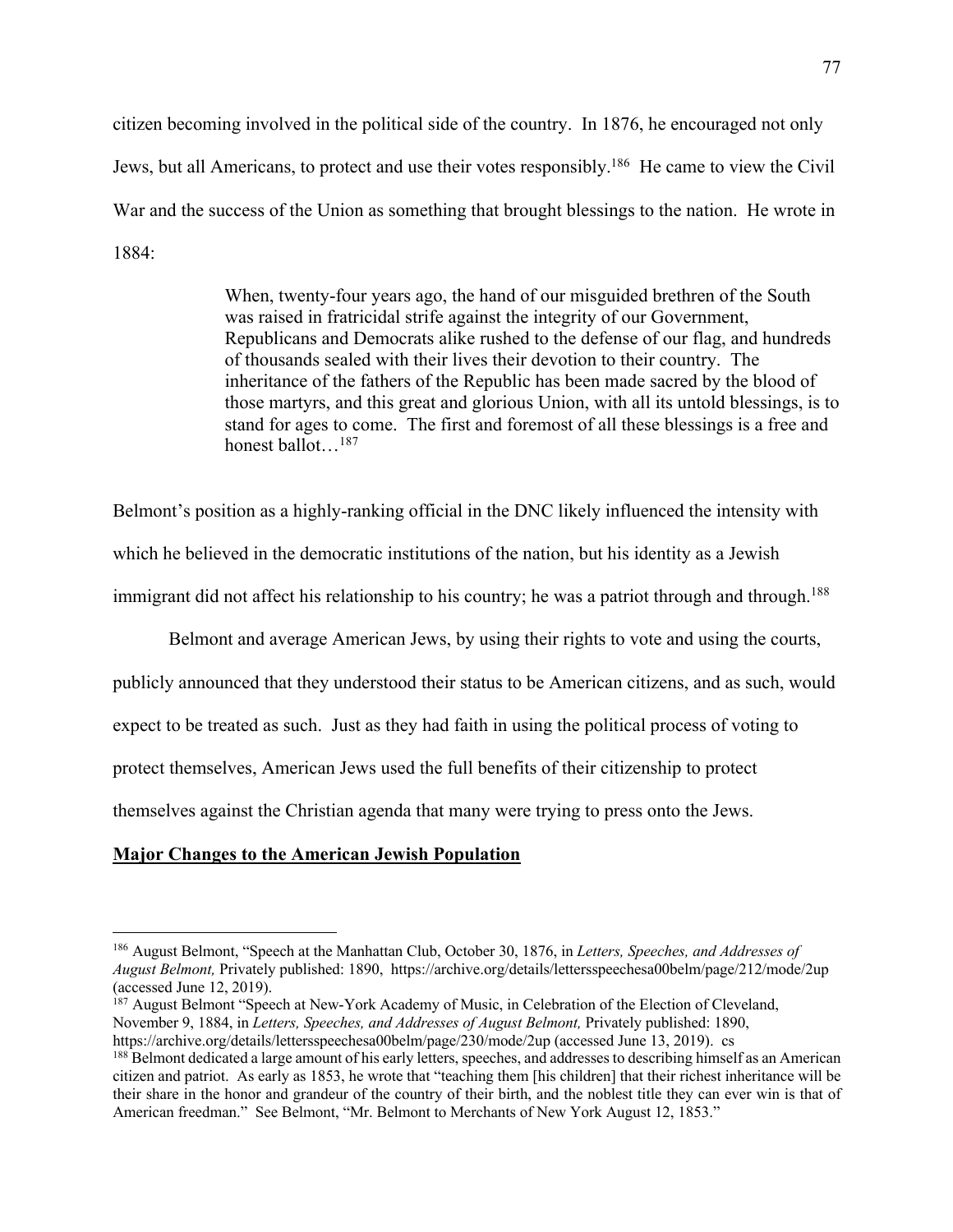Jewish population numbers peaked during the late nineteenth and early twentieth centuries as a large percentage of Eastern and Central European Jewish immigrants entered the country. In the heightened anti-Semitic climate of the post-war period, American Jews, as Jonathan Sarna has argued, were worried that the new influx of Jews would undermine the American community and the relative stability they had enjoyed.<sup>189</sup> The aftermath of the war had resulted in the Jewish community growing in wealth and power. Sarna reports that "the seating capacity of America's synagogues more than doubled between 1860 and 1870, according to census figures, and the total dollar value of the community's synagogues increased by an astonishing 354 percent."190 The widespread immigration into the American Jewish population coincided with events in Eastern Europe such as the continued restriction on the Russian Jewish population and the increasing tensions in Europe. Immigration records from Ellis Island evidence that many Jewish immigrants left from the port of Bremen, Germany when they were on their journey to America.<sup>191</sup> As compared to the characteristics that had defined the first mass exodus from Europe, scholar Deborah Dwork has characterized this exodus as "a movement of families." Between 1886 and 1896, an average of 50% of immigrants coming through the port of New York were women and 35% were children under the age of 16.192 Historian Eric L. Goldstein argues that the presence of families immigrating together- sometimes three or four generations- "indicates that that even those already well rooted in eastern European Jewish

<sup>189</sup> Jonathan D. Sarna, *American Judaism: A History* (New Haven: Yale University Press, 2004), 67. 190 Ibid., 124.

<sup>191</sup> *Passenger Lists of Vessels Arriving at New York, New York, 1820-1897,* Microfilm Publication M237, 675 rolls, NAI: 6256867, Records of the U.S. Customs Service, Record Group 36, National Archives at Washington, D.C., https://search.ancestry.com/cgibin/sse.dll?\_phsrc=bZK8&\_phstart=successSource&usePUBJs=true&indiv=1&dbid= 7488&\_83004002=Jew&msrpn\_\_ftp=Russia&msady=1870&new=1&rank=1&uidh=y3t&redir=false&gss=angsd&pcat=40&fh=30&h=16534686&recoff=&fsk=MDsxOTsyMA-61--

<sup>61&</sup>amp;bsk=&pgoff=&ml\_rpos=31&queryId=03faf0c3b44c6d08250456e2637450c5 (accessed April 12, 2020). 192 Deborah Dwork, "Immigrant Jews on the Lower East Side of New York: 1880-1914" in *The American Jewish Experience,* ed. Jonathan D. Sarna (New York City: Holmes and Meier, 1997), 120.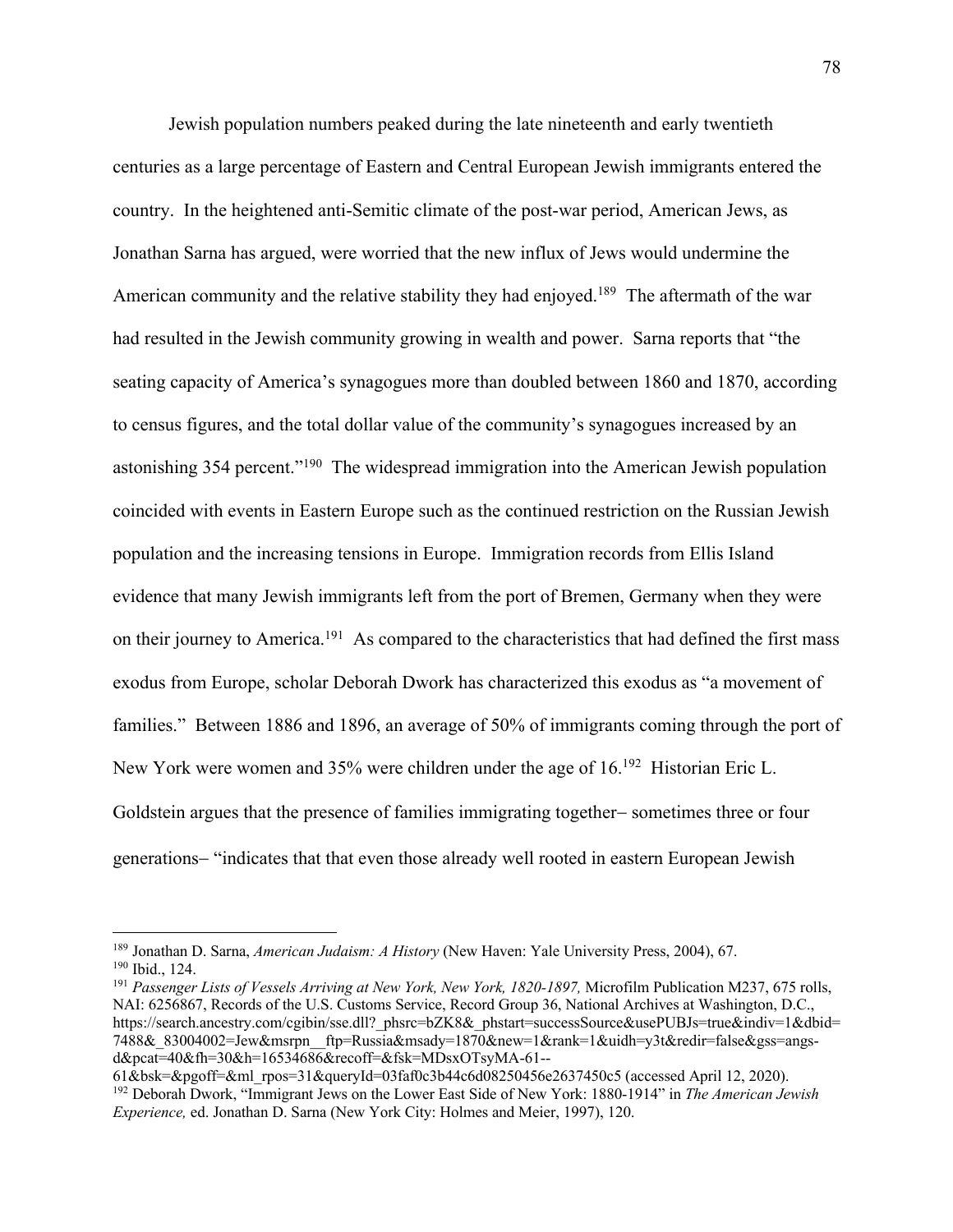society found the mounting social and economic crisis unbearable."<sup>193</sup> The massive changes to the Jewish community in America transformed communal and individual identities. The community shifted from that of a largely middle-class, acculturated, and (mostly) religiously observant one to a community defined as being working-class, Yiddish-speaking (not acculturated), and politically as well as socially diverse. Whereas the Civil War and to an extent Reconstruction had provided the conditions under which rapid acculturation and assimilation could take place for the Jewish immigrants who had arrived on the Shores of America before 1877, those who arrived afterwards did not have those conditions under which they could begin their process of Americanization.

Those drawn to America had heard stories of the prosperity and stability that the established population had experienced. Harry Fischel, an immigrant from Lithuania, originally heard about the opportunities in America from letters sent back to his hometown. Fischel wrote that the letters "told of fabulous earnings to be made, of a prosperity and freedom wholly foreign to [our] little town, and of a mode of living that could only be regarded as luxurious, compared with anything that [we] had known before."<sup>194</sup> Similarly, Mary Antin, a Jewish immigrant from Belorussia and later an American author, had heard that in the land of the free, "education would be ours for the asking, and economic independence also, as soon as we were prepared."<sup>195</sup> The stories, however, were less dazzling than the promises and stories that they had been told. The conditions which many immigrant families were forced to endure once they arrived were far from prosperous, and instead they provided the perfect breeding ground for diseases to spread in

<sup>193</sup> Eric L. Goldstein, "The Great Wave: Eastern European Jewish Immigration to the United States, 1880–1924," in *The Columbia history of Jews and Judaism in America,* ed. Marc Lee Raphael (New York: Columbia University Press, 2008), 72.

<sup>194</sup> Harry Fischel, *Forty Years of Struggle for a Principle*, ed. Herbert S. Goldstein (New York: Block Publishing Co., 1928), 6.

<sup>195</sup> Mary Antin, *The Promised Land* (Boston: Houghton Mifflin, 1912), 148.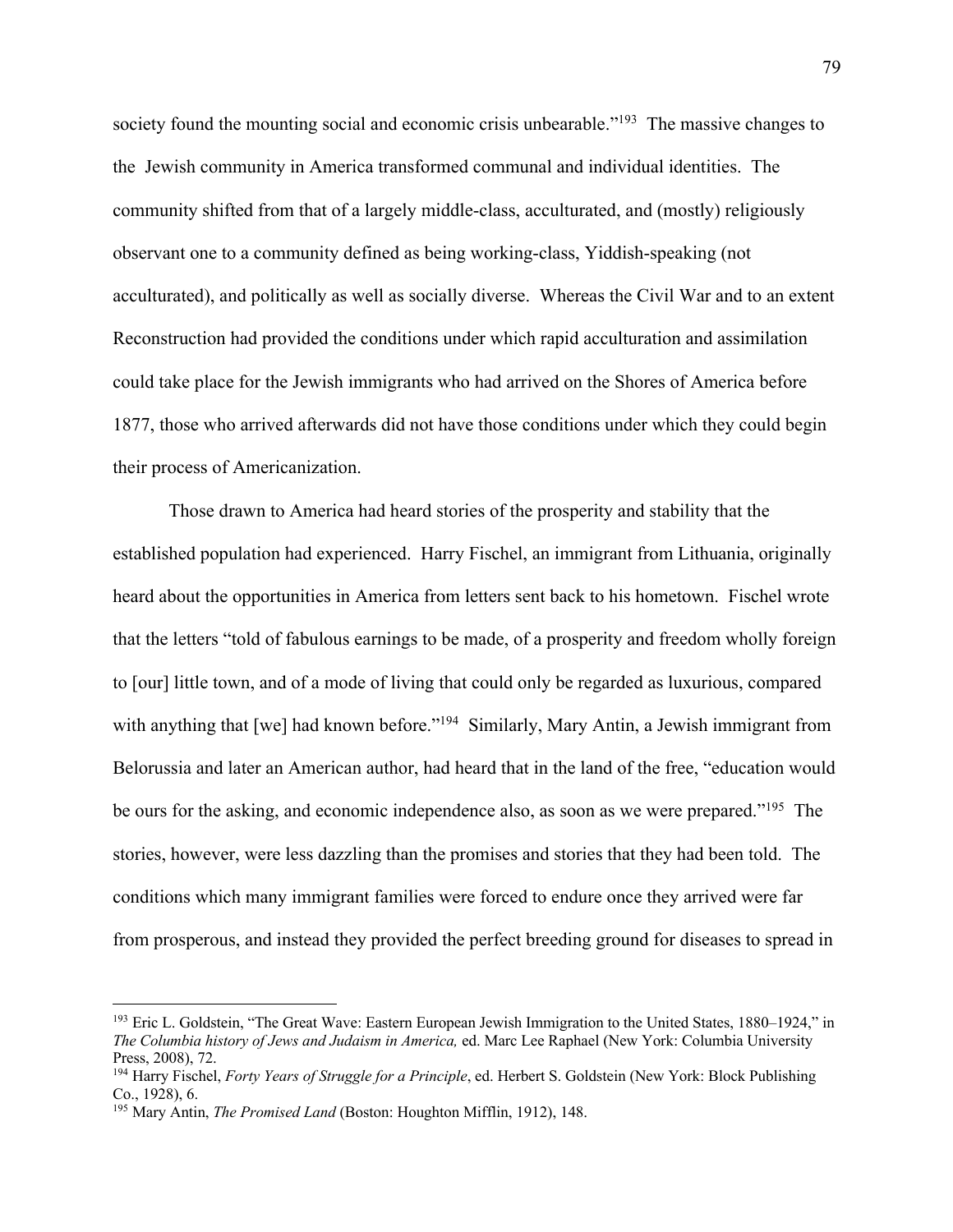the tightly-packed tenement buildings. These factors only increased the attention and stress on the Jewish community at large which would prove to be a point of contention between the "established" populations and the newly-arrived populations. Goldstein argues that

> While Jews remained highly regarded in many quarters and most native-born Americans were ambivalent, rather than wholly negative, about them, the increased pressure on the Jewish establishment was enough to make them worry that the foreign appearance and distinctive social and religious behavior of the new immigrants would further soil their reputation among non-Jews.<sup>196</sup>

As a result, two seemingly different populations of Jews in America emerged: the Germans and the Russians. These established Jews sought to distance themselves from these immigrants likely because they did not want to seem as "un-American." American Jewry had sent spent years, especially during the Civil War and Reconstruction, proving that they were as American as the next (white) person, and that they could lose their precarious status as Americans was their worst fear come true.

The new influx of Jews created an unprecedented community. This new community was

characterized by pluralism and diversity on a level that had never been experienced in America.

The geographical places from which people were coming resulted in heightened tensions within

the community itself- for example the rivalry between Lithuanian and Galician Jews.<sup>197</sup>

Goldstein argues that

Like many aspects of American culture, pluralism had both positive and negative implications for Jewish life. On the one hand, it represented the democratic promise of America, where each individual was free to determine his or her own beliefs and priorities and to balance individual and collective identities in whatever way seen fit….On the other hand, the lack of unity among American Jews

<sup>&</sup>lt;sup>196</sup> Goldstein, "The Great Wave: Eastern European Jewish Immigration to the United States, 1880–1924," in Raphael's *The Columbia history of Jews and Judaism in America*, 82.

<sup>&</sup>lt;sup>197</sup> These tensions are discussed in B.M. to editor, 1906, in *A Bintel Brief: Sixty Years of Letters from the Lower East Side to the Jewish Daily Forward,* ed. Isaac Metzker (New York: Schocken, 1990), 58-59.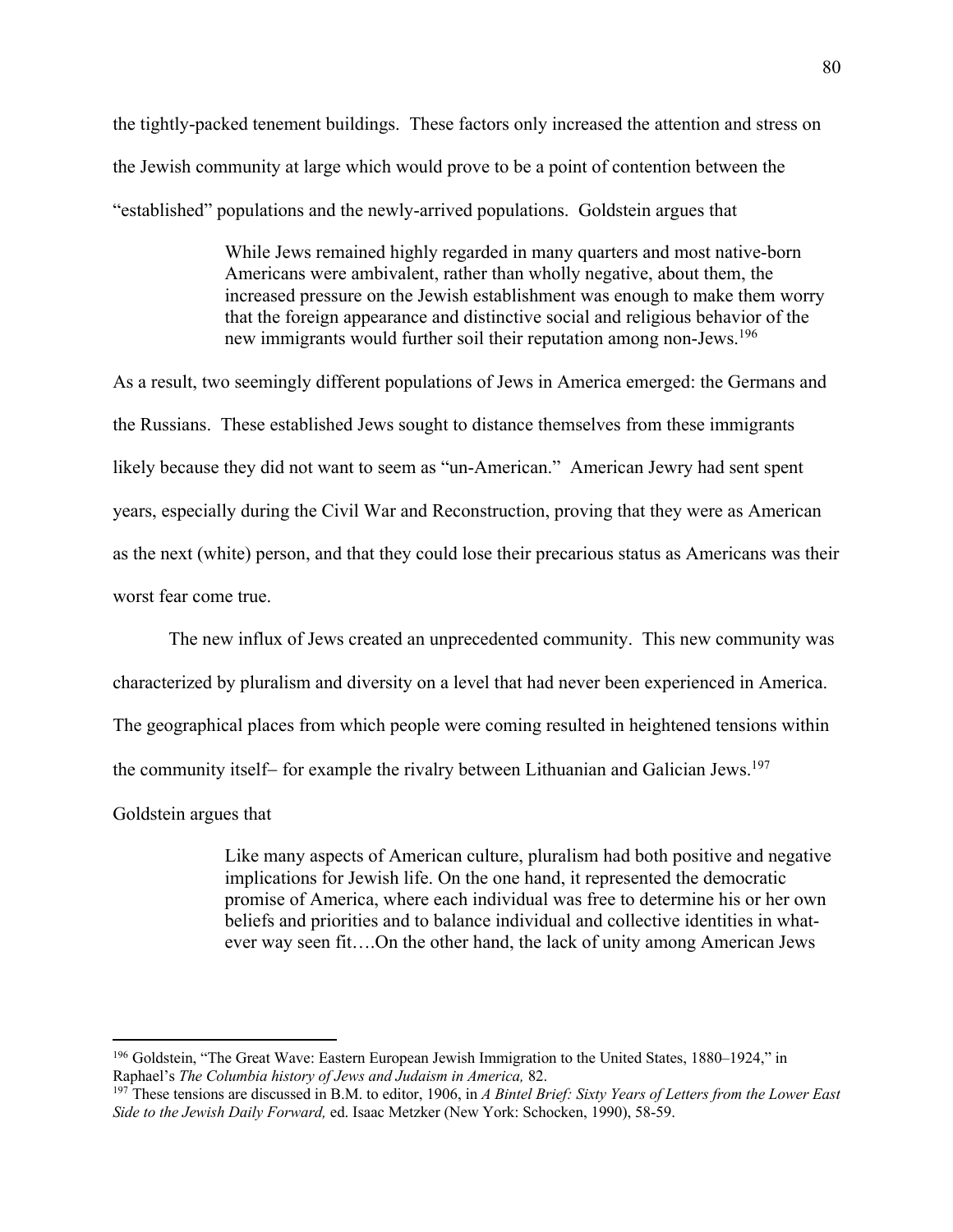could some- times become debilitating, preventing them from effectively addressing challenges and problems of mutual concern.<sup>198</sup>

Although the coming of World War I would bring the community partially together, the level of cohesiveness and unity that the community had experienced before the beginning of the Civil War would never occur again.

Jewish communities at the turn of the century looked completely different than they had forty years earlier. Instead of a community made up of several generations born in America, the majority of Jews were recent (within 50 years) immigrants. Consequently, they were also families instead of single, young men who had immigrated due to political and social persecution. As the population numbers swelled, especially in urban areas such as New York, Jews found themselves relying on each other to navigate new challenges that they faced in America.

## **Conclusion**

The post-war years up until the turn of the twentieth century were marked by rapid change for the American Jewish community. In order to reckon with the travesties and massive amount of death that the country had experienced during the conflict, Christian Americans became more committed than ever to "Christianize" those who ascribed to a faith different than their own, or to no faith at all. Many Americans believed that their sins had caused the war and in order to prevent another punishment of the same intensity, they needed to do something for the heavenly kingdom. In addition to dealing with attacks on their religion, the Jewish people were accused of profiting from the misfortunes of the country, and specifically the Southern people, while the country was being torn apart from the inside out. The presence of a small

<sup>198</sup> Goldstein, "The Great Wave: Eastern European Jewish Immigration to the United States, 1880–1924," in Raphael's *The Columbia history of Jews and Judaism in America,* 86.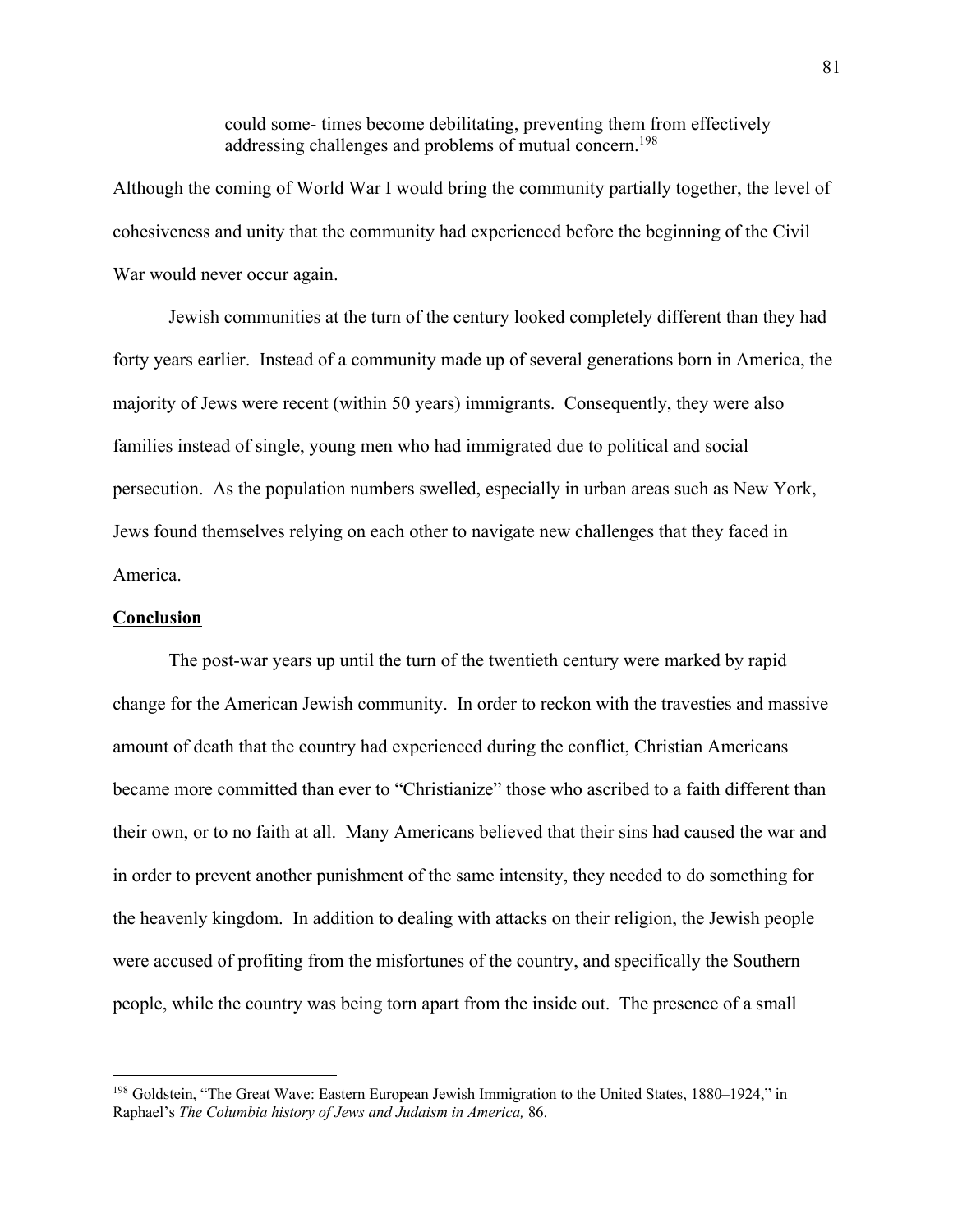percentage of Jewish entrepreneurs who were financially secure provided a convenient scapegoat for the worries and stresses of other white, Christian, Americans. What most scholars have failed to recognize, however, is that in order to counteract these anti-Semitic claims, Jewish Americans once again used the institutions available to them to prove their patriotism. They used their right to vote to demonstrate that they were invested in the American political system and even helped elect Ulysses S. Grant to the Presidency. Grant, however, was the same man who had issued the infamous anti-Semitic order that expelled Jews "as a class" from the territories under his control during the war. American Jewry would have to deal with immense changes to its own composition at the same time as it was having to prove itself to be truly "American." Massive immigration from the areas of Eastern Europe upset the relative stability the community had enjoyed up until this point. The plurality of religious variations as well as political ones meant that the community had to adapt to the new circumstances. The effect on Jewish identity cannot be understated. Jewish Americans had to try harder than ever to prove they were citizens amidst a growing tide of anti-Semitic and Nativist views. Although they would not be allowed to fully participate into the institutions of American life for another two to three decades, the strides the American Jewish population made in the half century after the American Civil War set the community up for how it would navigate American life for decades to come.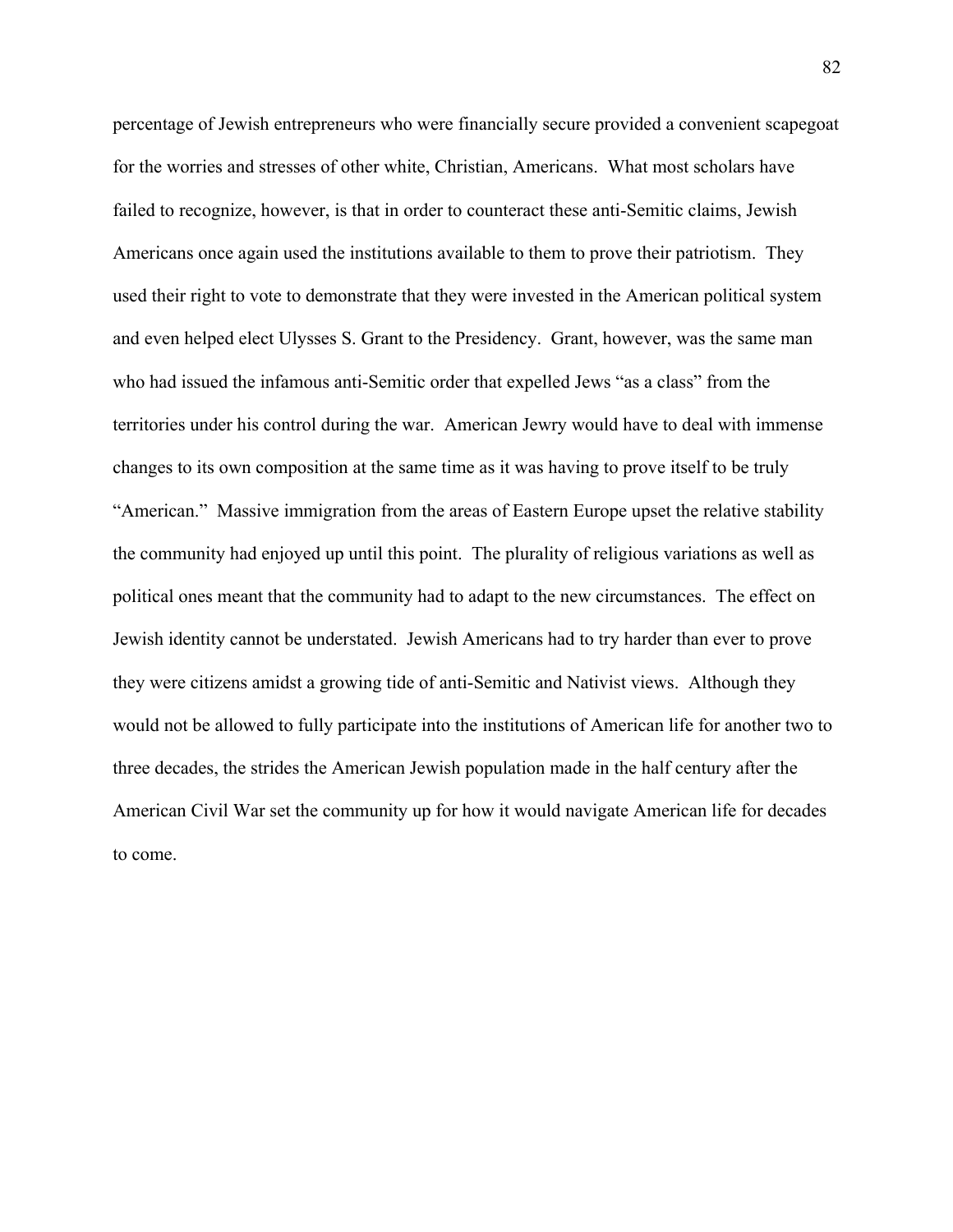## **Conclusion**

Judaism in America has been an evolving religion since the first Jewish immigrants set foot in New York in 1653. Different waves of immigration have changed the flavor of Judaism practiced in the United States, but Jews have always been present in the country. They have dealt with anti-Semitism for what seems all of time, and have managed to stay resilient and survive each onslaught of hatred and discrimination. Immigrating from places such as Spain and Portugal during the first wave, Jews spread out geographically across the continental United States.

Although the majority of Jews remained in the North in concentrated urban centers similar to the areas they had lived in while in Europe, some found the humidity and the hierarchical social strata of the Southern half of the country inviting. Those who moved to the South were generally accepted into Southern social circles because they generally accepted the institution of slavery. Although they were a minority due to their religion, their status as white men and women in a place where skin color dictated every aspect of their daily lives afforded them a life of relative easy (as compared to the black enslaved population that made up the work force of the South).

The American Civil War disrupted American life as it had existed up until 1861. The war was fought over the expansion of slavery- whether it would be allowed to expand into the Western territories, or whether it would continue to exist at all. With the call from both the Union and the Confederacy, men and women across the country felt compelled and wanted to contribute to the war effort. Jewish men fought in both the Union and the Confederacy, and women did their part on the home front by working as nurses and by forming relief societies to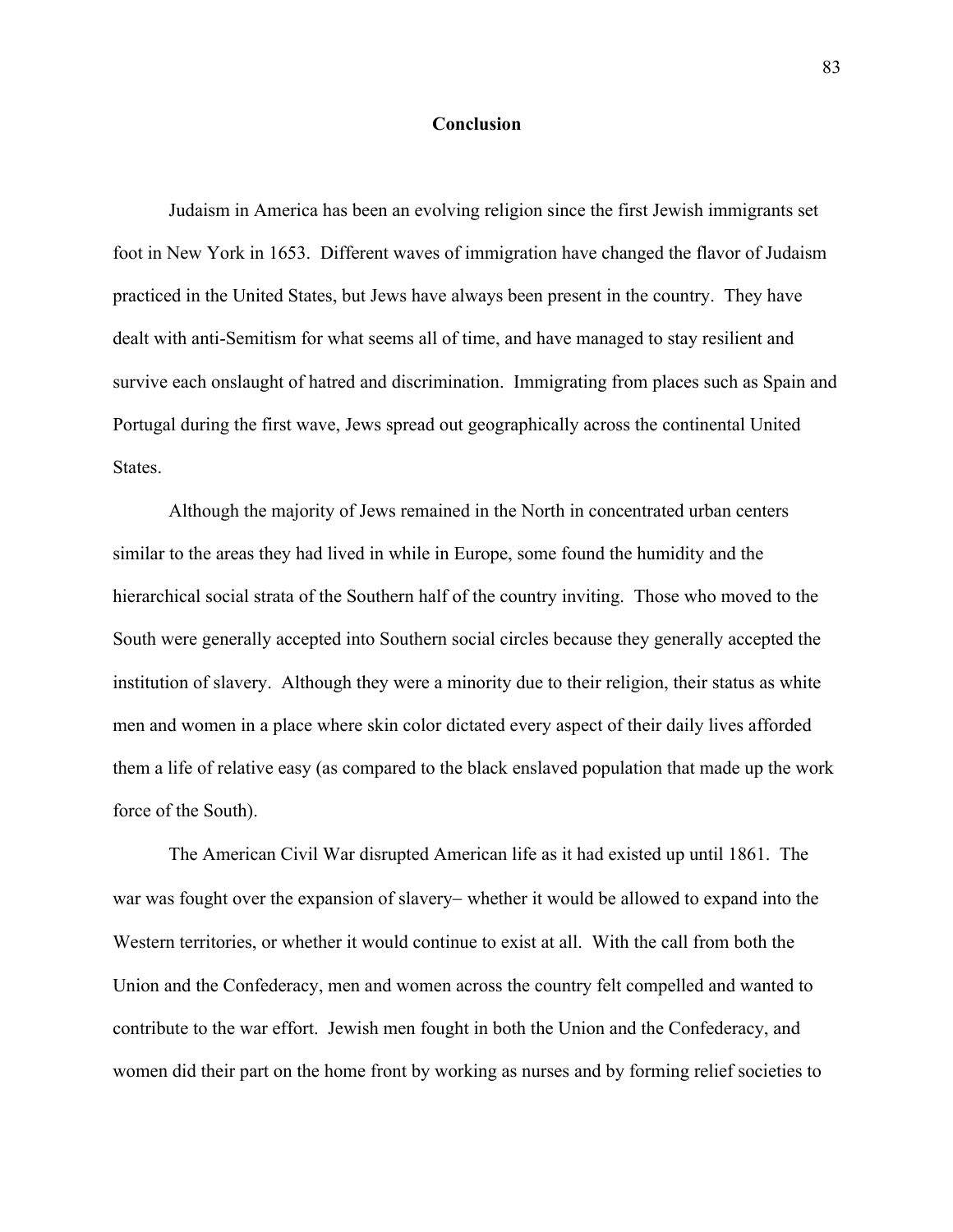raise funds and provide supplies for their men fighting on the battle field. Jewish citizens began to identify as Americans and legitimized their service in patriotic terms.

The transformation in self-identification for Jewish Americans during the Civil War has long been overlooked by scholars of both American Judaism and the Civil War because of its seemingly small impact overall. The shift, however, drastically changed how Jews related to America and as a result, other Americans. Instead of remaining indefinitely as an immigrant group that was largely insular, they became integrated into local communities, participated in democratic institutions, and loved America as their country.

At the same time, however, they were increasingly subject to more anti-Semitic rhetoric and accusations. Some claimed that Jews were not serving in the armed forces, others that they were to blame for things such as cotton speculation. The most famous example of anti-Semitism was General Order No. 11, issued by General Ulysses S. Grant. The Order was so visible that the Jewish community contacted Abraham Lincoln in order to remedy the situation. While Lincoln revoked only three days later, the damage had been done. The seemingly ironic nature of the uptick in anti-Semitism at the same time that Jews were adamant about their identities as Americans highlights the complexity of the issue and the time period.

The period of time beginning during Reconstruction and lasting into the early twentieth century was another massive period of change for the American Jewish community. They were once again subject to anti-Jewishness. They were accused of profiting from the war even though the evidence that they did in reality is slim. They did, however, establish businesses that lasted well into the twentieth century and were extremely successful- businesses such as Macy's, Thalhimer's, and Godchaux's. At the same time, the community itself was undergoing massive changes. Jewish immigrants poured into America beginning in the 1880s and peaking in the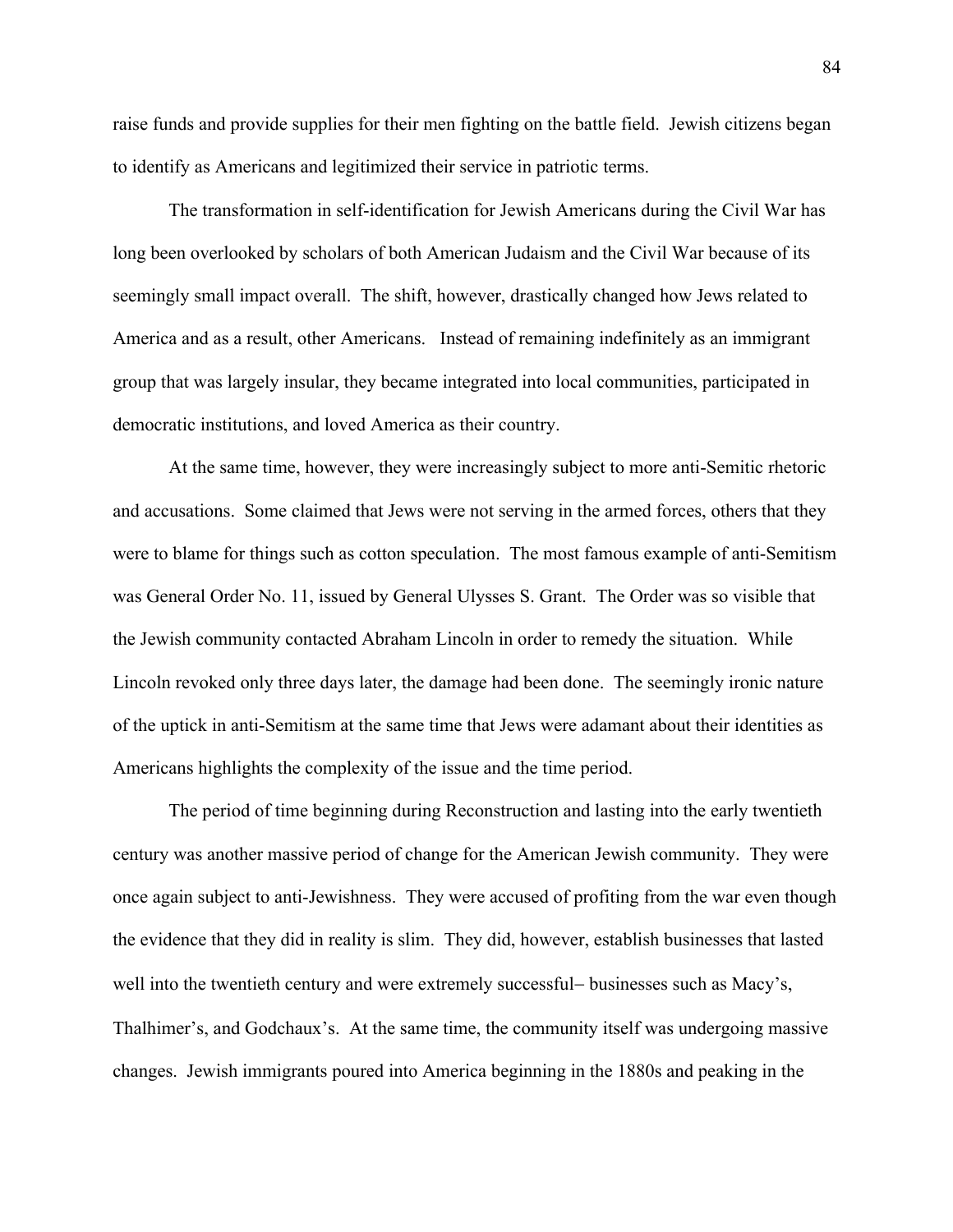1910s. These newly arrived immigrants had to become acculturated to life in America and to how Judaism was practiced in the United States. Luckily for them, they had the perfect example to turn to.

The transformation in Jewish self-identification that occurred at the same time of the American Civil War has lasting effects that are still visible today. Jewish Americans are as much a part of the melting pot of America as a Baptist from Alabama. By recognizing the shift that occurred, scholars and average Americans alike can finally understand the complexity of maintaining identities that are odds, and the process through which one must negotiate different parts of oneself.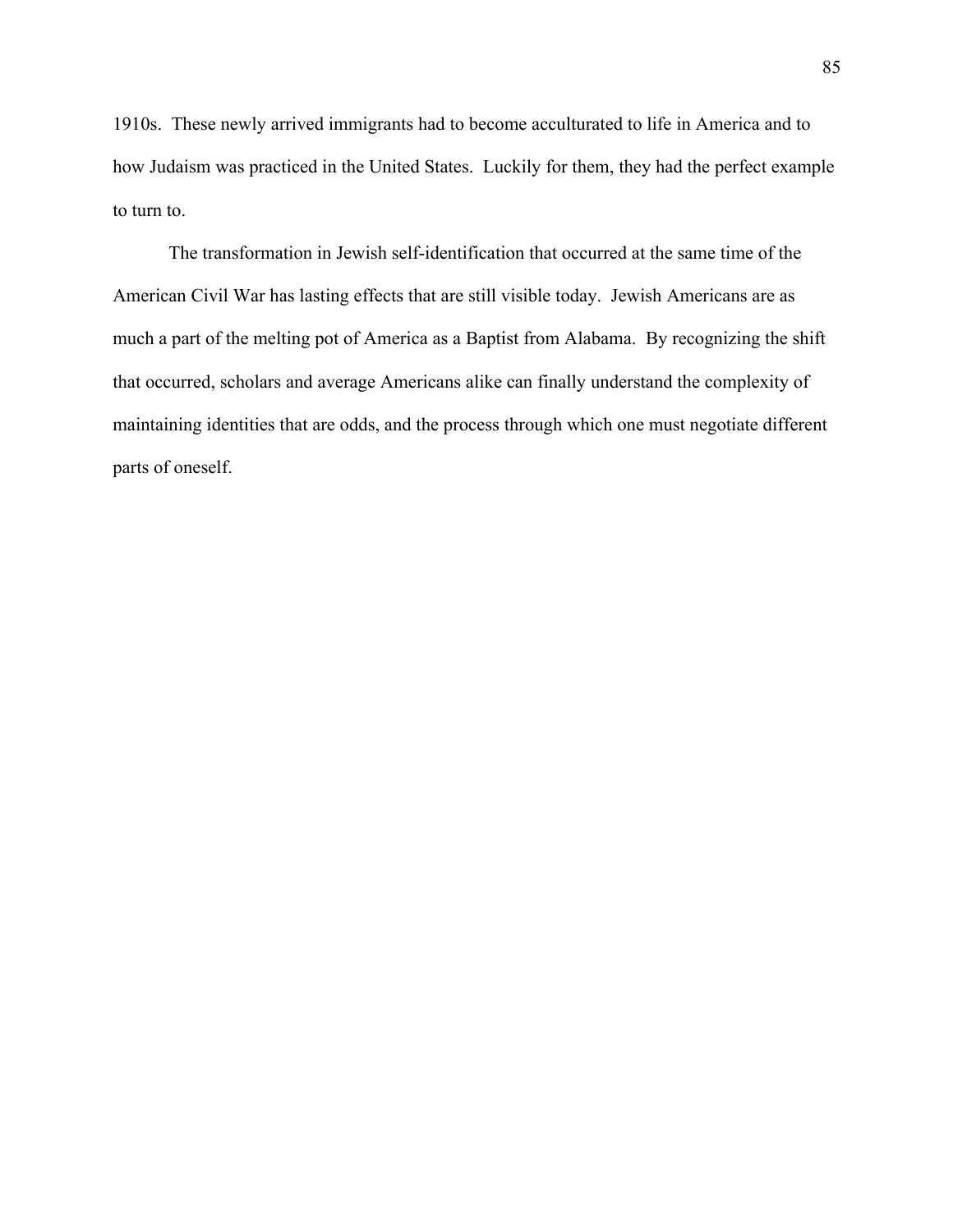- "A History of Education Alliance." *Education Alliance.* 2018. 2018, https://edalliance.org/about-us/history/timeline/.
- "A True and Noble Man." *New York Times.* April 30, 1912. https://timesmachine.nytimes.com/timesmachine/1912/04/30/100531885.html?pageNum ber=3.
- "An Open Letter." *Harper's Weekly.* August 1, 1863. http://www.sonofthesouth.net/leefoundation/civil-war/1863/august/new-york-riot.htm.
- "Boarding House." *The Reform Advocate.* June 2, 1894. http://www.jpress.nli.org.il/Olive/APA/NLI/?action=tab&tab=browse&pub=occ&\_ga=2. 67862548.480142029.1570132164-1652782448.1570132164#panel=document.
- "Cotton Crop Prices &C." *Southern Cultivator* 26, no. 11. November 1868. https://searchproquest-com.proxy.wm.edu/docview/137862985?rfr\_id=info%3Axri%2Fsid%3Aprimo.
- "Double Dealing of General Grant." *The Atlanta Constitution.* June 18, 1868, https://www.newspapers.com/image/26848874/?clipping\_id=19556917.
- "Encyclopedia of Southern Jewish Communities New Orleans, Louisiana." Institute of Southern Jewish Life. https://www.isjl.org/louisiana-new-orleans-encyclopedia.html.
- "Encyclopedia of Southern Jewish Communities Savannah, Georgia." Institute of Southern Jewish Life. https://www.isjl.org/georgia-savannah-encyclopedia.html.
- "Fairs." *Jewish Record.* January 8, 1864. In Bertram Korn, *American Jewry and the Civil War.*  Cleveland: World Publishing Company, 1961.
- "For Sale." *The Reform Advocate.* May 7, 1892. http://www.jpress.nli.org.il/Olive/APA/NLI/?action=tab&tab=browse&pub=occ&\_ga=2. 67862548.480142029.1570132164-1652782448.1570132164#panel=document.
- "General Order No.11," *War Department of the United States.* December 17, 1862. In Adam Mendelssohn and Jonathan D. Sarna, ed. *Jews and the Civil War: A Reader.* New York: New York University Press, 2010.
- "Jewish Soldiers in the Union Army." *North American Review.* December 1891. In Simon Wolfe, *The American Jew as Patriot, Soldier, and Citizen.* Philadelphia: The Levytype Company Publishers, 1895. Project Gutenberg.
- "News Items." *The Occident and American Jewish Advocate."* October 1, 1862. http://www.jpress.nli.org.il/Olive/APA/NLI/?action=tab&tab=browse&pub=occ&\_ga=2. 67862548.480142029.1570132164-1652782448.1570132164#panel=document.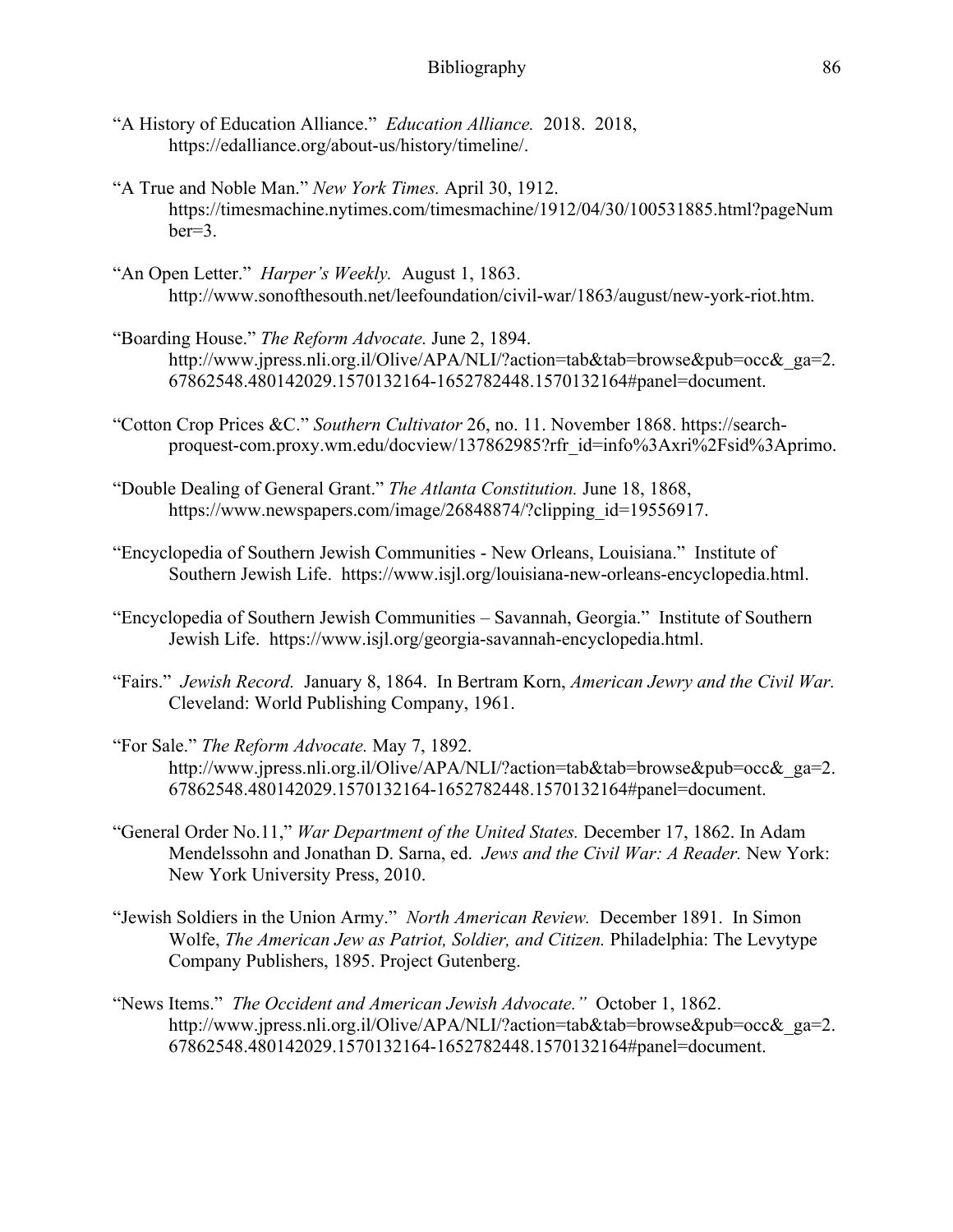- "News Items." *The Occident and American Jewish Advocate."* June 1, 1863. http://www.jpress.nli.org.il/Olive/APA/NLI/?action=tab&tab=browse&pub=occ&\_ga=2. 67862548.480142029.1570132164-1652782448.1570132164#panel=document.
- "News Items." *The Occident and American Jewish Advocate.* January 1, 1868. http://www.jpress.nli.org.il/Olive/APA/NLI/?action=tab&tab=browse&pub=occ&\_ga=2. 67862548.480142029.1570132164-1652782448.1570132164#panel=document.
- "North Carolina Constitution," art. 32., December 18, 1786. http://www.nhinet.org/ccs/docs/nc-1776.htm.
- "Our History." Congregation Mikveh Israel. http://www.mikvehisrael.org/e2\_cms\_display.php?p=past\_our\_history.
- "Resolutions on General Grants Order." *The Occident and American Jewish Advocate.* February 1, 1863. http://www.jpress.nli.org.il/Olive/APA/NLI/?action=tab&tab=browse&pub=occ&\_ga=2. 67862548.480142029.1570132164-1652782448.1570132164#panel=document.
- "Rishuth." *The Occident and American Jewish Advocate.* January 1, 1865. http://www.jpress.nli.org.il/Olive/APA/NLI/?action=tab&tab=browse&pub=occ&\_ga=2. 67862548.480142029.1570132164-1652782448.1570132164#panel=document.
- "Sunday Laws in Pennsylvania." *The Occident and American Jewish Advocate,* March 1, 1856. http://www.jpress.nli.org.il/Olive/APA/NLI/?action=tab&tab=browse&pub=occ&\_ga=2. 67862548.480142029.1570132164-1652782448.1570132164#panel=document.
- "The Fundamental Constitutions of Carolina: March 1, 1669." The Avalon Project. Yale Law School. https://avalon.law.yale.edu/17th\_century/nc05.asp.
- "The Jews in Philadelphia." *Episcopal Reader.* September 5, 1846. https://search-proquestcom.proxy.wm.edu/docview/89920255?rfr\_id=info%3Axri%2Fsid%3Aprimo.
- "Resolutions on the Death of Reverend Isaac Leeser." *The Occident and American Jewish Advocate.* March 1, 1868. http://www.jpress.nli.org.il/Olive/APA/NLI/?action=tab&tab=browse&pub=occ&\_ga=2. 67862548.480142029.1570132164-1652782448.1570132164#panel=document.
- "The Rev. Dr. Raphael, Rabbi." *New York Daily Herald.* January 5, 1861. https://www.newspapers.com/clip/31499819/new\_york\_daily\_herald/.
- "Various Opinions about General Grant." *Zion's Herald* 45, no. 37. September 10, 1868. https://proxy.wm.edu/login?url=https://search-proquestcom.proxy.wm.edu/docview/127285424?accountid=15053.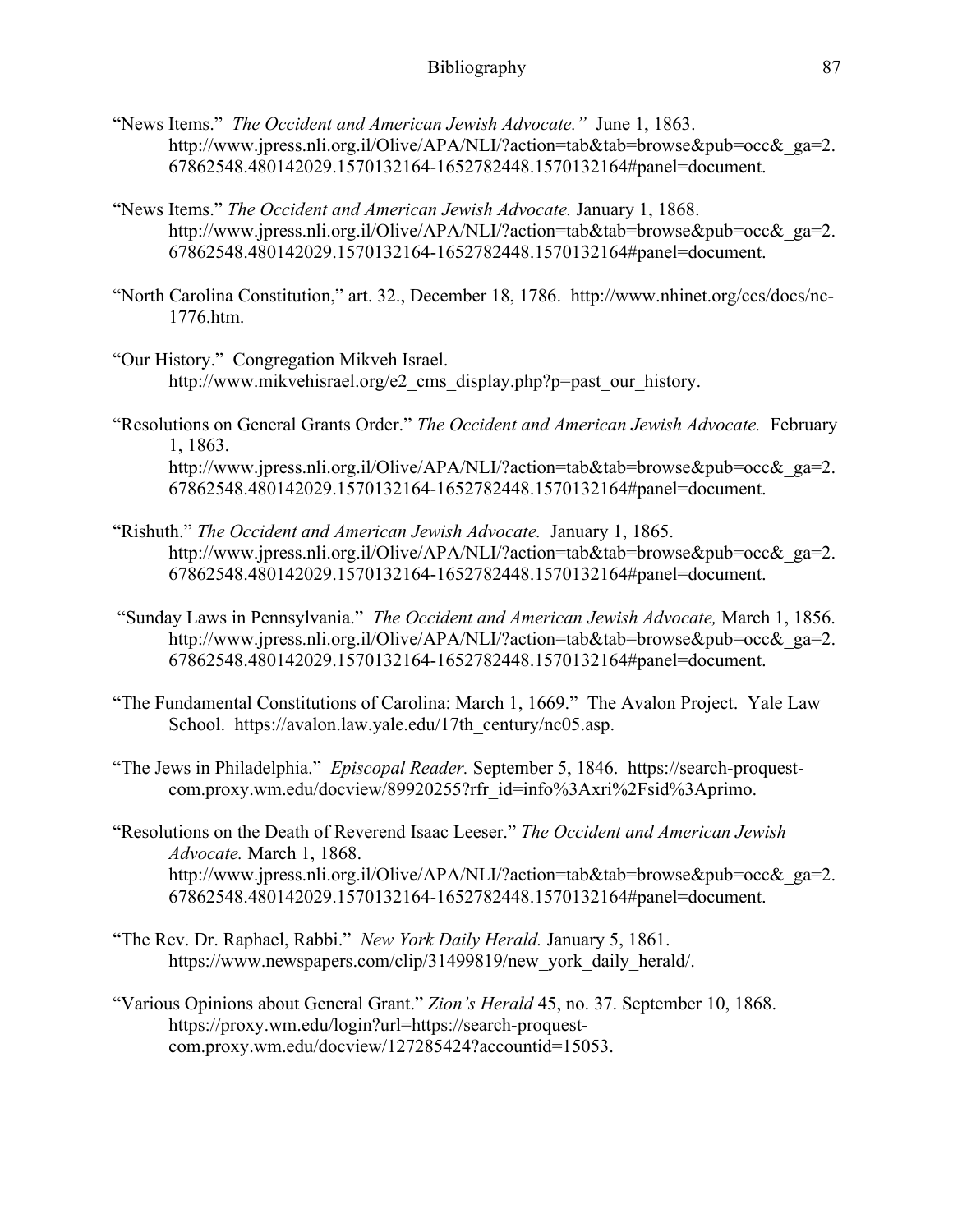- "What Constitutes a Jew?" *The Occident and American Jewish Advocate.* January 1, 1856. http://www.jpress.nli.org.il/Olive/APA/NLI/?action=tab&tab=browse&pub=occ&\_ga=2. 67862548.480142029.1570132164-1652782448.1570132164#panel=document.
- "USSC." *Philadelphia Public Ledger.* June 26, 1863. In Bertram Korn, *American Jewry and the Civil War.*
- *American Israelite.* March 22, 1861*.* In Louise Mayo, "The Ambivalent Image: The Perception of the Jew in Nineteenth Century America." Ph.D. diss., The City University of New York, 1977.
- Amsterdam Company. Amsterdam Company to Peter Stuyvesant. March 13, 1656. In Samuel Oppenheimer, "The Early History of the Jews in New York, 1654-1664. Some New Matter on the Subject." *Publications of the American Jewish Historical Society,* 18 (1909): 1-91. https://www.jstor.org/stable/43057824.
- Antin, Mary. *The Promised Land.* Boston: Houghton Mifflin, 1912.
- Ashton, Dianne. "Rebecca Gratz" in *Jewish Women: A Comprehensive Historical Encyclopedia.*  January 2009. https://jwa.org/encyclopedia/article/gratz-rebecca.
- Becker, Sascha O. and Luigi Pascali. "Religion, Division of Labor, and Conflict: Anti-Semitism in Germany over 600 Years." *American Economic Review* 109, no. 5 (2019): 1764-1804, https://doi.org/10.1257/aer.20170279.
- Belmont, August. "Speech at the Manhattan Club. October 30, 1876. In *Letters, Speeches, and Addresses of August Belmont.* Privately published: 1890. https://archive.org/details/lettersspeechesa00belm/page/212/mode/2up.

———. "Speech at New-York Academy of Music, in Celebration of the Election of Cleveland. November 9, 1884. In *Letters, Speeches, and Addresses of August Belmont,* Privately published: 1890. https://archive.org/details/lettersspeechesa00belm/page/230/mode/2up.

———. "Mr. Belmont to Merchants of New York." August 12, 1853. In *Letters, Speeches, and Addresses of August Belmont,* Privately published: 1890. https://archive.org/details/lettersspeechesa00belm/page/4/mode/2up/search/mr+belmont+ to+merchants+of+new+york.

- Benjamin, I.L. *Three Years in America, 1859-1862,* Vol. I, ed. Oscar Handlin. Philadelphia: Jewish Publication Society of America, 1956.
- B.M. B.M. to editor. 1906. *A Bintel Brief: Sixty Years of Letters from the Lower East Side to the Jewish Daily Forward,* ed. Isaac Metzker. New York: Schocken, 1990.
- Burrows, Edwin G. and Mike Wallace. *A History of New York City to 1898.* New York: Oxford University Press, 1999.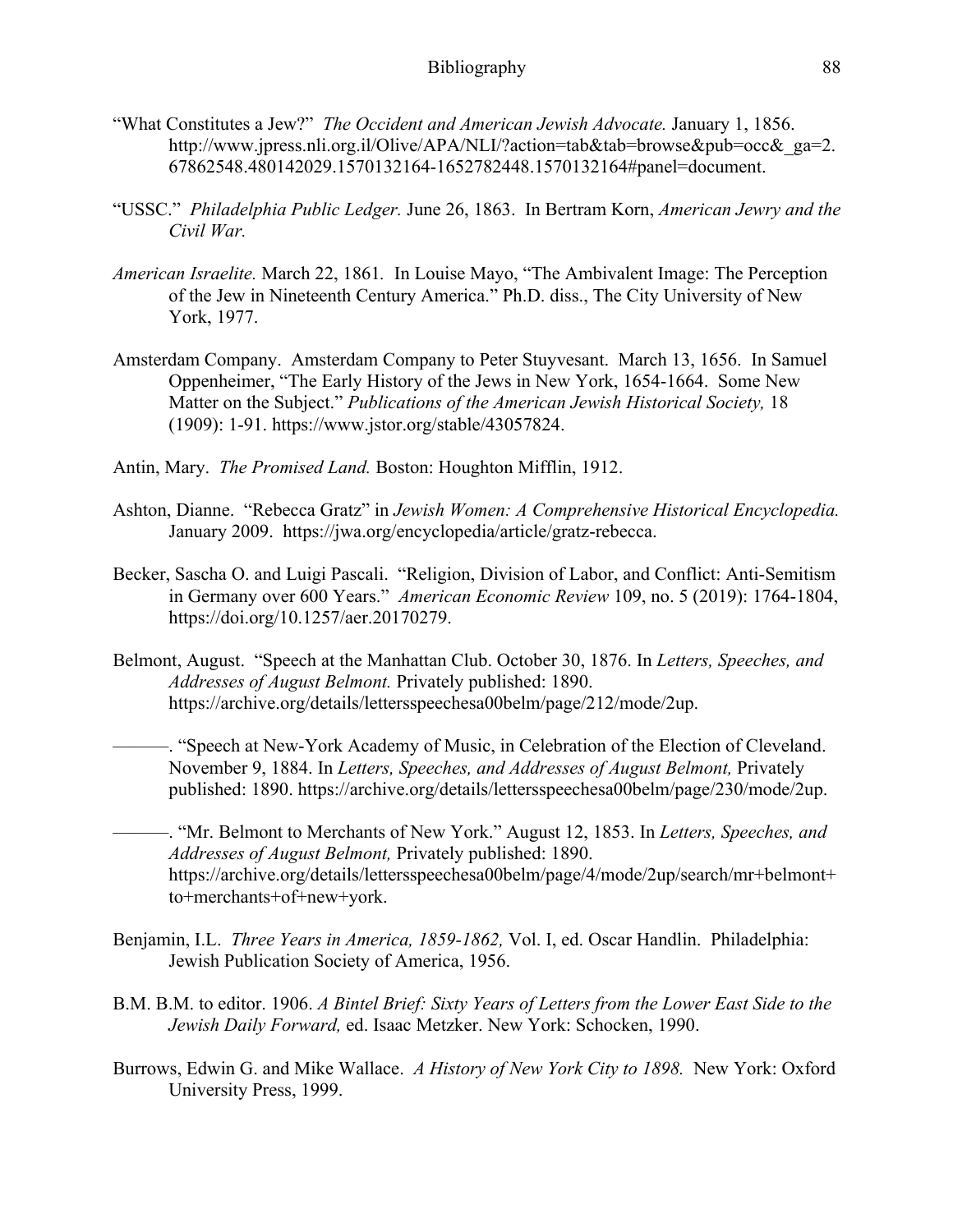- Bunker, Gary. "Shoddy Anti-Semitism and the Civil War." *American Jewish History* 82, no. 1. 1994: 43-71.
- Cameron, Simon. Simon Cameron to Rev. A. Fischel, October 31, 1861, in Myer S. Isaacs, "A Jewish Army Chaplain," *Publications of the American Jewish Historical Society* 12 (1904): 127-137.
- Campbell Jr., Edwards D.C. and Kim S. Rice. Foreword by Suzanne Lebsock. *A Woman's War: Southern Women, Civil War, and the Confederate Legacy.* Charlottesville: University of Virginia Press, 1996.
- Cohen, Michael R. *The Cotton Capitalists: American Jewish Entrepreneurship in the Reconstruction Era.* New York: New York University Press, 2017.
- Corrsin, Stephen D. *Jews in America: From New Amsterdam to the Yiddish Stage.* New York: New York Public Library, 2012.
- Cummings, Kate. *The Journal of a Confederate Nurse,* Ed. Richard Barksdale Harwell. Baton Rouge: Louisiana State University Press, 1959.
- Deposition A. Case of Wilhelm Durst/Walter Davis, testimony of Wilhelm Durst. July 5, 1895. The Mariners' Museum and Park Collection. https://catalogs.marinersmuseum.org/object/ARI124807.
- Deposition B. Case of Wilhelm Durst/Walter Davis, testimony of John McCafferty. October 5, 1895. The Mariners' Museum and Park Collection. https://catalogs.marinersmuseum.org/object/ARI124810.
- DeRosa, Marshall L., ed. *The Politics of Disunion: The Quest for a National Identity & the American Civil War.* New Brunswick, NJ: Transaction Publishers, 1998.
- Dun, R.G. & Co. Louisiana, 22:244, 255, 247. R.G. Dun & Co. Credit Report Volumes. Baker Library. Harvard Business School. In Michael Cohen, *The Cotton Capitalists: American Jewish Entrepreneurship in the Reconstruction Era.* New York: New York University Press, 2017.
- Dwork, Deborah. "Immigrant Jews on the Lower East Side of New York: 1880-1914." In *The American Jewish Experience,* ed. Jonathan D. Sarna. New York City: Holmes and Meier, 1997.
- Einhorn, David. *Sinai: Ein Organ fur Erkentniss und Veredlung des*, February 1856. In Mendelssohn and Sarna., *Jews and the Civil War.*
- Evans, Eli N. "The War Between Jewish Brothers in America." In Mendelssohn and Sarna, *Jews and the Civil War.*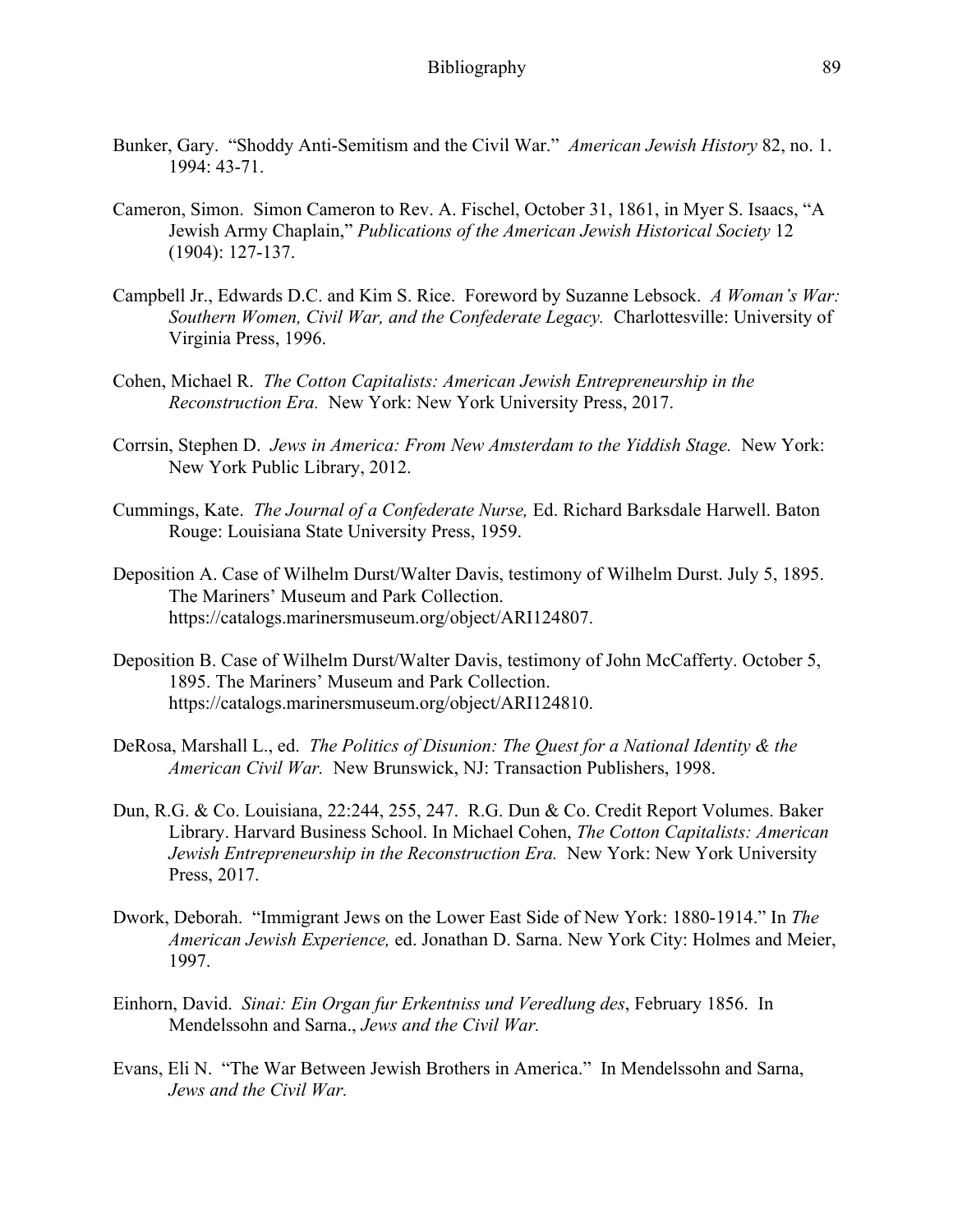- Faust, Drew Gilpin. *This Republic of Suffering: Death and the American Civil War.* New York: Alfred A. Knopf, 2008.
- Fischel, Harry. *Forty Years of Struggle for a Principle*, ed. Herbert S. Goldstein. New York: Block Publishing Co., 1928.
- Freidenberg, Albert M. "The Jews and the American Sunday Laws," *Publications of the American Jewish Historical Society* 11 (1903): 101-115. https://www.jstor.org/stable/43057639.
- F.S. F.S. to the editor of the *Illinois Staats-Zeitung.* August 25, 1862. In Joseph R. Reinhart. *Yankee Dutchmen Under Fire: Civil War Letters from the 82nd Illinois Infantry.* Kent, OH: Kent State University Press, 2013.
- Grant, Ulysses S. Ulysses S. Grant to C.P. Wolcott. December 17, 1862. In John Y. Simon, ed., *The Papers of Ulysses S. Grant.* Carbondale, Ill.: Southern Illinois University Press, 1979.
- Greenberg, Mark I. "Creating Ethnic, Class, and Southern Identity in Nineteenth-Century America: The Jews of Savannah, Georgia 1830-1880." Ph.D. diss., University of Florida, 1997.
- Goldstein, Eric L. "The Great Wave: Eastern European Jewish Immigration to the United States, 1880–1924." In *The Columbia history of Jews and Judaism in America,* ed. Marc Lee Raphael. New York: Columbia University Press, 2008.
- Higham, John. *Strangers in the Land: Patterns of American Nativism, 1860-1925.* New Brunswick: Rutgers University Press, 2002.
- Hilde, Libra Rose. *Worth a Dozen Men: Women and Nursing in the Civil War South.*  Charlottesville: University of Virginia Press, 2012.
- Hühner, Leon. "Asser Levy: A Noted Jewish Burgher of New Amsterdam," *Publications of the American Jewish Historical Society,* no. 8 (1990): 9-23. https://www.jstor.org/stable/43057561.
- Hyman, Paula E. *Gender and Assimilation in Modern Jewish History: The Roles and Representation of Women.* Seattle: University of Washington Press, 1995.
- Isaacs, Myer S. "A Jewish Army Chaplain." *Publications of the American Jewish Historical Society* 12 (1904): 127-137.
- Isaacs, Joakim. "Candidate Grant and the Jews." In Mendelssohn and Sarna, *Jews and the Civil War.*

*The Israelite*. February 28, 1868. In Mendelssohn and Sarna, *Jews and the Civil War.*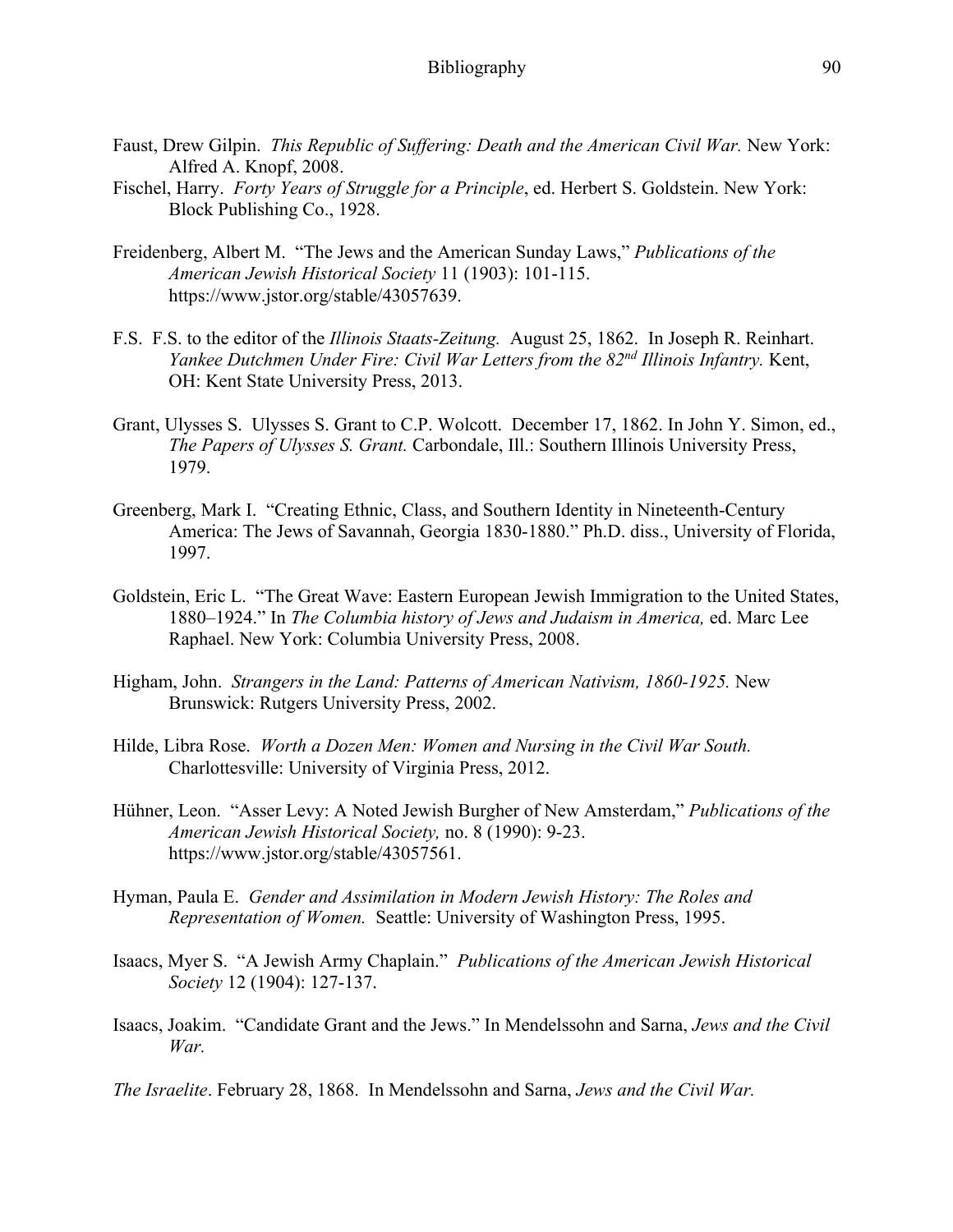*Jewish Messenger.* February 12, 1864. In Mayo's "The Ambivalent Image."

- Jewish Women's Archive. "Excerpt from Gratz's 1837 report on the Female Hebrew Benevolent Society." https://jwa.org/media/excerpt-from-gratz-s-1837-report-on-femalehebrew-benevolent-society.
- Jonas, Abraham. Abraham Jonas to Lyman Trumbull. December 26, 1858. In Mendelssohn and Sarna, *Jews and the Civil War.*
- *Journal of the Provincial Congress of South Carolina.* February 1-April 11, 1776. Charles Town, SC. https://babel.hathitrust.org/cgi/pt?id=mdp.35112203921004&view=1up&seq=10.
- Kaskel, Cesar. Cesar Kaskel to Abraham Lincoln. Telegram. December 17, 1862. In Sarna's *When General Grant Expelled the Jews.*
- Kohler, Max. "The Jews of Newport." *Publications of the American Jewish Historical Society*  no. 6 (1897): 61-80. www.jstor.org/stable/43058640.
- Korn, Bertram. *American Jewry and the Civil War.* Philadelphia: Jewish Publication Society of America, 1961.
- Laqueur, Walter. *A History of Zionism.* New York: Schocken Books, 2003.
- Lee, Robert E. Robert E. Lee to Rabbi M.J. Michelbacher. August 29, 1861. In Mel Young's *Where They Lie: The Story of the Jewish soldiers of the North and South whose deaths- killed, mortally wounded, or died of disease or other causes--occurred during the Civil War, 1861-1865: Someone should say Kaddish.* Lantham: University Press of America, 1991.
- Levi, Liebman. Untitled Report, June 16, 1839. In Stefan Rohrbacher, "From Württemberg to America," in *The American Jewish Experience,* ed. Jonathan D. Sarna. New York: Holmes and Meier, 1997.
- Levinger, Lee J. *A History of the Jews in the United States.* New York: Union of American Hebrew Congregations, 1961.
- Levy, Samuel Yates. "Prayer for Peace." November 1863. *American Jewish Archives* X, no. 2 (October 1958): 133-134. http://americanjewisharchives.org/publications/journal/PDF/1958 10 02 00 levy.pdf.
- Levy, William Mallory. William Mallory Levy to wife. April 23, 1862. In Robert Rosen, *The Jewish Confederates.*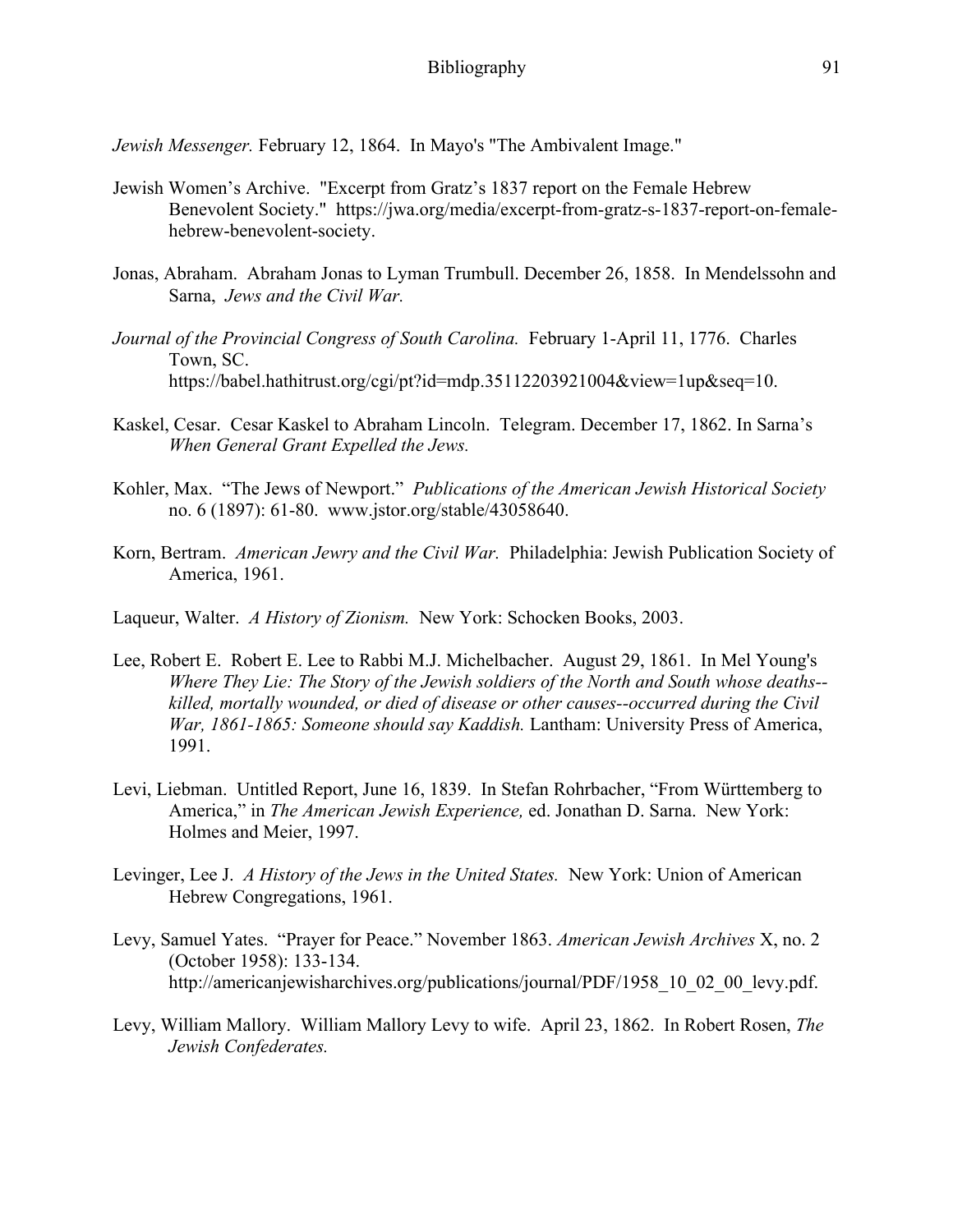- Library of Congress. ""From Haven to Home: 350 Years of Jewish Life in America." Online exhibition. http://www.loc.gov/exhibits/haventohome/timeline/haventimeline\_index.html.
- Lincoln, Abraham. Abraham Lincoln to Edwin Stanton. November 4, 1862. https://www.shapell.org/manuscript/abraham-lincoln-appointed-a-hebrew-jewishappointment/.
- Marcus, Jacob Rader. *The American Jew, 1585-1990: A History.* Brooklyn, NY: Carlson Publishing Inc., 1995.

-. *Memoirs of American Jews, 1775-1865.* Philadelphia: Jewish Publication Society, 1955.

———. *The Colonial American Jew, 1492-1776.* Detroit: Wayne State University Press, 1970.

- Mason, Patrick. "Sinners in the Hands of an Angry Mob: Violence Against Religious Outsiders in the U.S. South, 1865-1910." Ph.D diss., University of Notre Dame, 2005.
- Mayer, Simon. Lt. Simon Mayer to "My dear Parents, Bros & Sisters. April 17, 1864. In Robert Rosen, *The Jewish Confederates.*
- Mayo, Louise. "The Ambivalent Image: The Perception of the Jew in Nineteenth Century America." Ph.D. diss., The City University of New York, 1977.
- McPherson, James M. *For Cause and Comrades: Why Men Fought in the Civil War.* Oxford: Oxford University Press, 1998.
- Mendelssohn, Adam. "The Home Front." In Mendelssohn and Sarna, *Jews and the Civil War.*
- *Missouri Democrat*. July 30, 1868. Reprinted from the *Illinois Staatszeitung*. July 18, 1868. In Mendelssohn and Sarna, *Jews and the Civil War.*
- Müller, Rudolph. Rudolph Müller to Colonel Broughton. August 13, 1864. In Reinhart's *Yankee Dutchmen under Fire.*

National Archives and Records Administration (NARA). Washington, D.C. *Card index to naturalizations in Louisiana (P2087)*. Microfilm Serial: *P2087*. Microfilm Roll: *6. https://search.ancestrylibrary.com/cgibin/sse.dll?\_phsrc=bZK13&\_phstart=successSource&usePUBJs=true&qh=CmPPBuLzj sgNj99LgPJ%2BLg%3D%3D&gss=angsg&new=1&rank=1&gsfn=Harris%20&gsfn\_x =0&gsln=Garfinkel&gsln\_x=0&msbdy=1835&catbucket=rstp&MSAV=0&uidh=apb& pcat=ROOT\_CATEGORY&h=5266629&dbid=1629&indiv=1&queryId=0cc3d7cf44f3c ca058b4334ee6f9487f&ml\_rpos=1*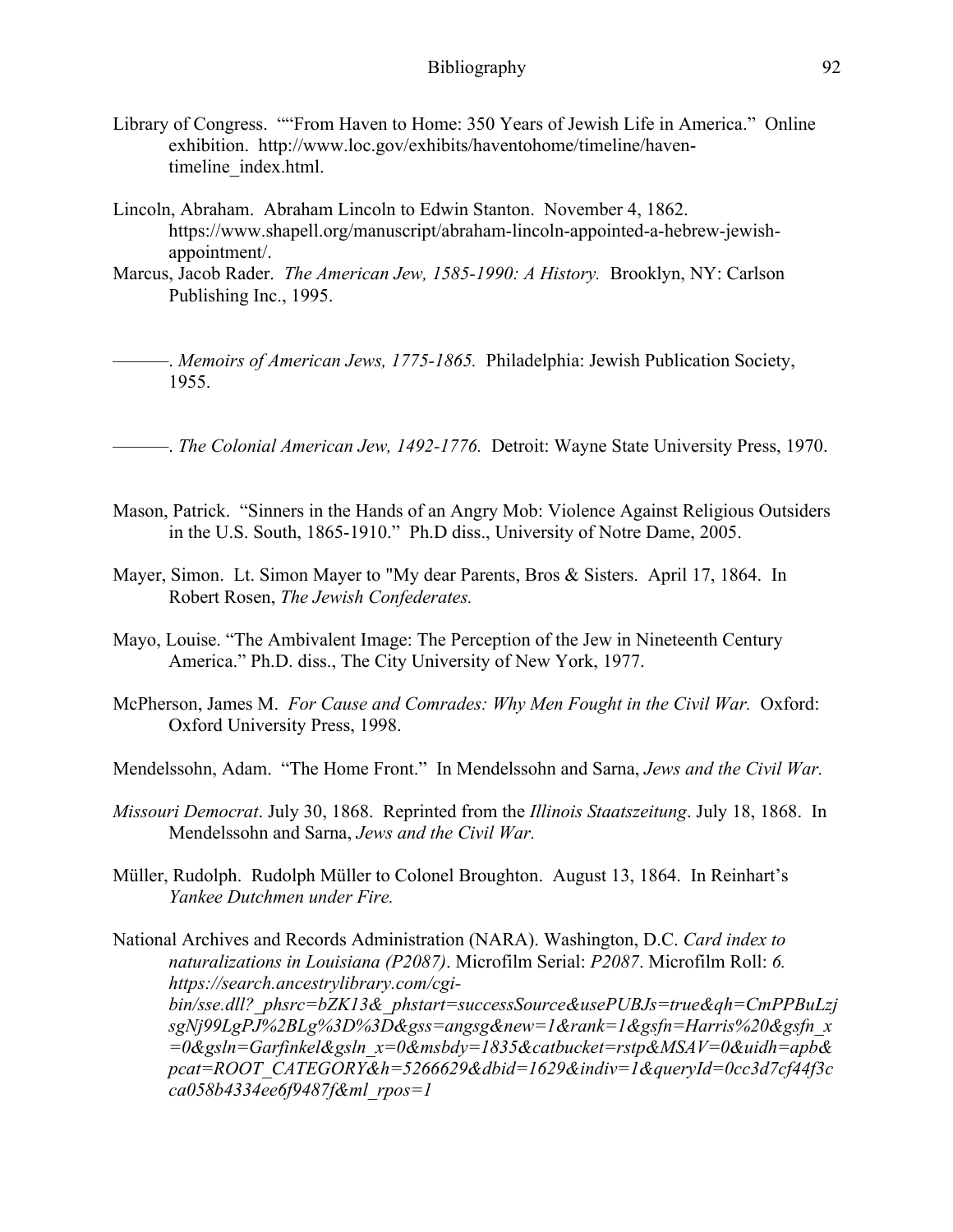National Convention to Secure the Religious Amendment of the Constitution of the United States. *Proceedings of the National Convention to Secure the Religious Amendment of the Constitution of the United States, Held in Cincinnati, January 31 and February 1, 1872 with an Account of the Origin and Progress of the Movement.* Philadelphia: Jas. B Rodgers Co., 1872.

*New York Herald*. January 28, 1868. In Mendelssohn and Sarna, *Jews and the Civil War.* 

*New York World.* July 18, 1868. In Mendelssohn and Sarna, *Jews and the Civil War.* 

- N.L. "The Jewish Congregation of Charleston." *The Occident and American Jewish Advocate,*  November 1, 1843.
- Peck, Abraham. "That Other 'Peculiar Institution': Jews and Judaism in the Nineteenth Century South." *Modern Judaism* 7, no. 1 (1987): 99-114.
- Pember, Phoebe Yates. *A Southern Woman's Story: Life in Confederate Richmond.* Jackson: McCowat-Mercer, 1959.
- Pencak, William. *Jews and Gentiles in Early America, 1654-1800.* Ann Arbor: University of Michigan Press, 2005.
- Phillips, Eugenia Levy. "Journal of Mrs. Eugenia Levy Phillips, 1861-1862," in Jacob Rader Marcus, *Memoirs of American Jews, 1776-1865*, vol. 3. Philadelphia: Jewish Historical Society, 1955.
- Phillips, Jonas. Jonas Phillips to George Washington, September 7, 1787. https://founders.archives.gov/documents/Washington/04-05-02-0291.
- Pitock, Toni. "Commerce and Connection: Jewish merchants, Philadelphia, and the Atlantic World, 1736-1822." Ph.D. diss., University of Delaware, 2016.
- Radzilowski, John and James Ciment. *American Immigration: An Encyclopedia of Political, Social, and Cultural Change.* Second edition. New York: Routledge, 2014. http://search.ebscohost.com/login.aspx?direct=true&AuthType=cookie,ip,url,shib&db=nl ebk&AN=790573&site=ehost-live&scope=site.
- Raphael, Marc Lee. *The Synagogue in America: A Short History.* New York: New York University Press, 2011.
- Raphall, Morris J. *Bible View of Slavery: A Discourse, Delivered at the Jewish synagogue, "Bnai Jeshurum," New York, on the day of the National Fast, January 4, 1861.* New York: Rudd and Carleton, 1861. https://catalog.hathitrust.org/Record/000624836.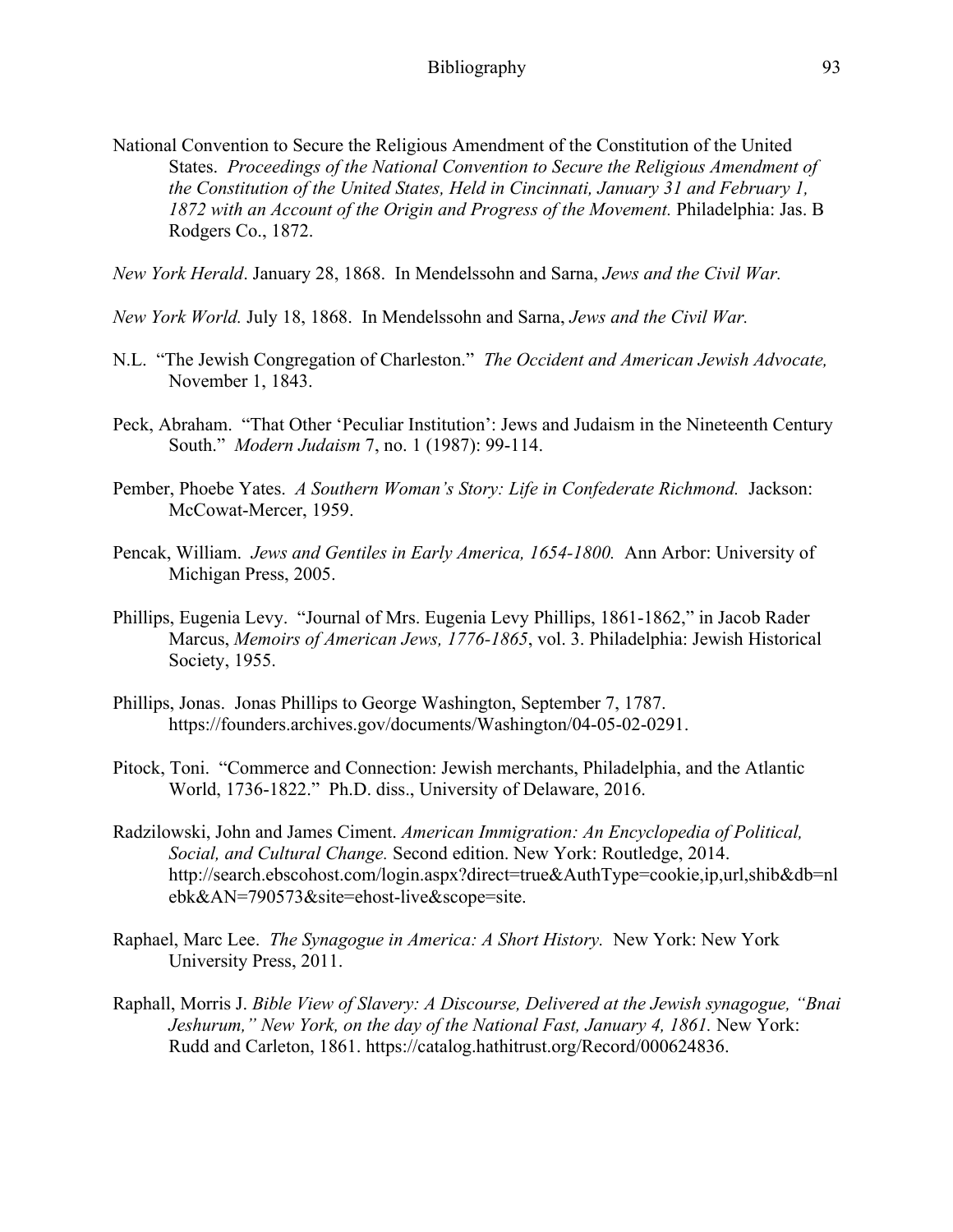- Reinhart Joseph R. *Yankee Dutchmen Under Fire: Civil War Letters from the 82nd Illinois Infantry.* Kent, OH: Kent State University Press, 2013.
- Rosen, Robert N. *The Jewish Confederates.* Columbia, SC: University of South Carolina Press, 2000.
- Sarna, Jonathan D. "The Impact of the American Revolution on the American Jews." In *The American Jewish Experience,* ed. Jonathan D. Sarna. New York: Holmes and Meier, 1997.
- ———. *When General Grant Expelled the Jews.* New York: Schocken Books, 2012.
- ———. *American Judaism: A History.* New Haven: Yale University Press, 2004.
- Sarna, Jonathan D. and Benjamin Shapell. *Lincoln and the Jews: A History.* New York: Thomas Dunne Books, 2015.
- Shafer, W.G. "Diary of W.G. Shafer." March 21, 1866. In Cohen's *The Cotton Capitalists: American Jewish Entrepreneurship in the Reconstruction Era*
- Shevitz, Amy Hill. *Jewish Communities on the Ohio River: A history*. Lexington: University Press of Kentucky, 2007.
- Simon, John. "That Obnoxious Order." In Mendelssohn and Sarna, *Jews and the Civil War.*
- Southard, Robert F. "The Debate on Slavery: David Einhorn and the Jewish Political Turn." Unpublished manuscript. October 31, 2007. http://americanjewisharchives.org/publications/journal/PDF/2012\_64\_01\_00\_southard.pd f.
- *Southern Illustrated News,* Vol. II. 1863. In Mayo, "The Ambivalent Image: The Perception of the Jew in Nineteenth Century America."
- Spiegel, Marcus M. *Your True Marcus: The Civil War Letters of a Jewish Colonel*, ed. Frank L. Byrne and Jean Powers Soman. Kent: Kent State University Press, 1985.
- Straus, L. and Sons. *Report of the Tariff Commission*. Vol. 2. Washington: Government Printing Office, 1882.
- Strong, Melissa. "'The Finest Kind of Lady': Hegemonic Femininity in American Women's Civil War Narratives." *Women's Studies* 46, no. 1 (2017): 1-21. doi:10.1080/00497878.2017.1252560.
- Strouss, Ellis C. Ellis C. Strouss to mother. July 4, 1863. https://www.shapell.org/manuscript/union-soldier-gettysburg-july-4-1863/#transcripts.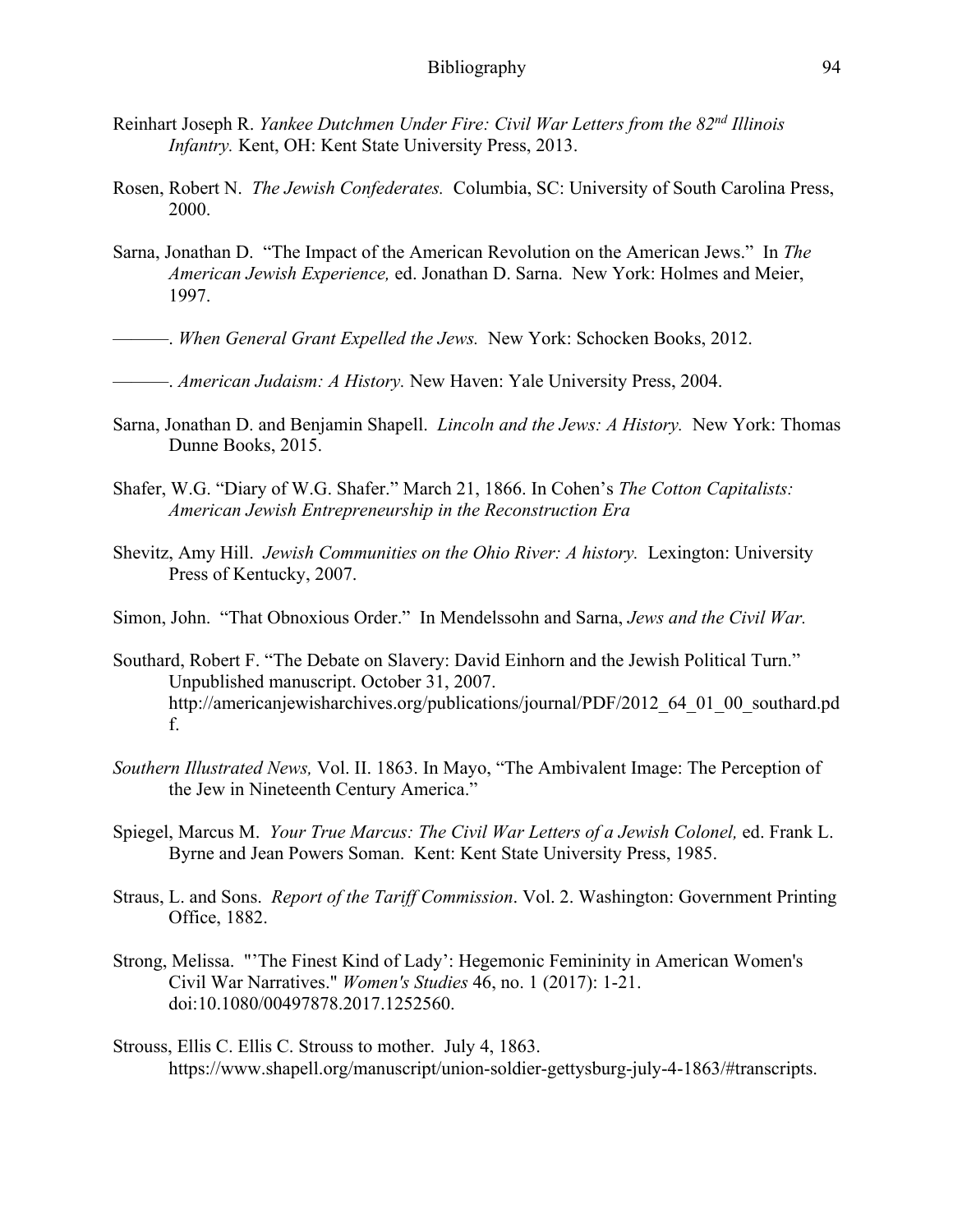———. Ellis C. Strouss to mother. July 6, 1863. https://www.shapell.org/manuscript/jewishcivil-war-soldier-gettysburg-battlefield-1863-lee/.

- Stuyvesant, Peter. Peter Stuyvesant to the Amsterdam Chamber, September 22, 1654. In Oppenheimer, "The Early History of the Jews in New York, 1654-1664. Some New Matter on the Subject."
- Touro Synagogue National Historic Site. "Touro Synagogue History." https://www.tourosynagogue.org/history-learning/synagogue-history.
- USS Monitor Center. "Monitor Crew." The Mariners' Museum and Park. https://www.monitorcenter.org/the-monitors-crew/.

United States Census. 1870 U.S. census. Population schedules. NARA microfilm publication M593. 1,761 rolls. Washington, D.C. National Archives and Records Administration, n.d. https://search.ancestrylibrary.com/cgibin/sse.dll? phsrc=bZK15& phstart=successSource&usePUBJs=true&qh=aM1m8g61m JdwkpVed%2BA5Dw%3D%3D&gss=angsg&new=1&rank=1&msT=1&gsln=Levy&gsl n\_x=0&msypn\_\_ftp=Savannah,%20Chatham,%20Georgia,%20USA&msypn=18029&m sbdy=1845&catbucket=rstp&MSAV=0&uidh=apb&pcat=ROOT\_CATEGORY&h=2832 504&dbid=7163&indiv=1&queryId=95833380e74e400f4ab17697b4fc1948&ml\_rpos=1.

- United States Constitution. Article 1. https://www.archives.gov/founding-docs/bill-of-rightstranscript.
- United States Custom Service. *Passenger Lists of Vessels Arriving at New York, New York, 1820-1897.* Microfilm Publication M237. 675 rolls. NAI: 6256867. Records of the U.S. Customs Service. Record Group 36. National Archives at Washington, D.C. https://search.ancestry.com/cgibin/sse.dll? phsrc=bZK8& phstart=successSource&useP UBJs=true&indiv=1&dbid=7488&\_83004002=Jew&msrpn\_\_ftp=Russia&msady=1870 &new=1&rank=1&uidh=y3t&redir=false&gss=angsd&pcat=40&fh=30&h=16534686&recoff=&fsk=MDsxOTsyMA-61-- 61&bsk=&pgoff=&ml\_rpos=31&queryId=03faf0c3b44c6d08250456e2637450c5.
- Washington, George. George Washington to Moses Seixas, 1790. From LOC, *George Washington Papers,* http://www.loc.gov/exhibits/haventohome/haven-haven.html#obj4.
- Winans, Jacob S. Jacob S. Winans to Isaac Winans. August 29, 1863. https://www.shapell.org/manuscript/1026-vivid-eyewitness-description-of-execution-ofdeserters-at-beverly-ford-mentions-the-presence-of-a-rabbi-praying-with-one-of-thecondemned-men/#transcripts.
- Wolfe, Simon. *The American Jew as Patriot, Soldier, and Citizen.* Philadelphia: The Levytype Company Publishers, 1895. Project Gutenberg.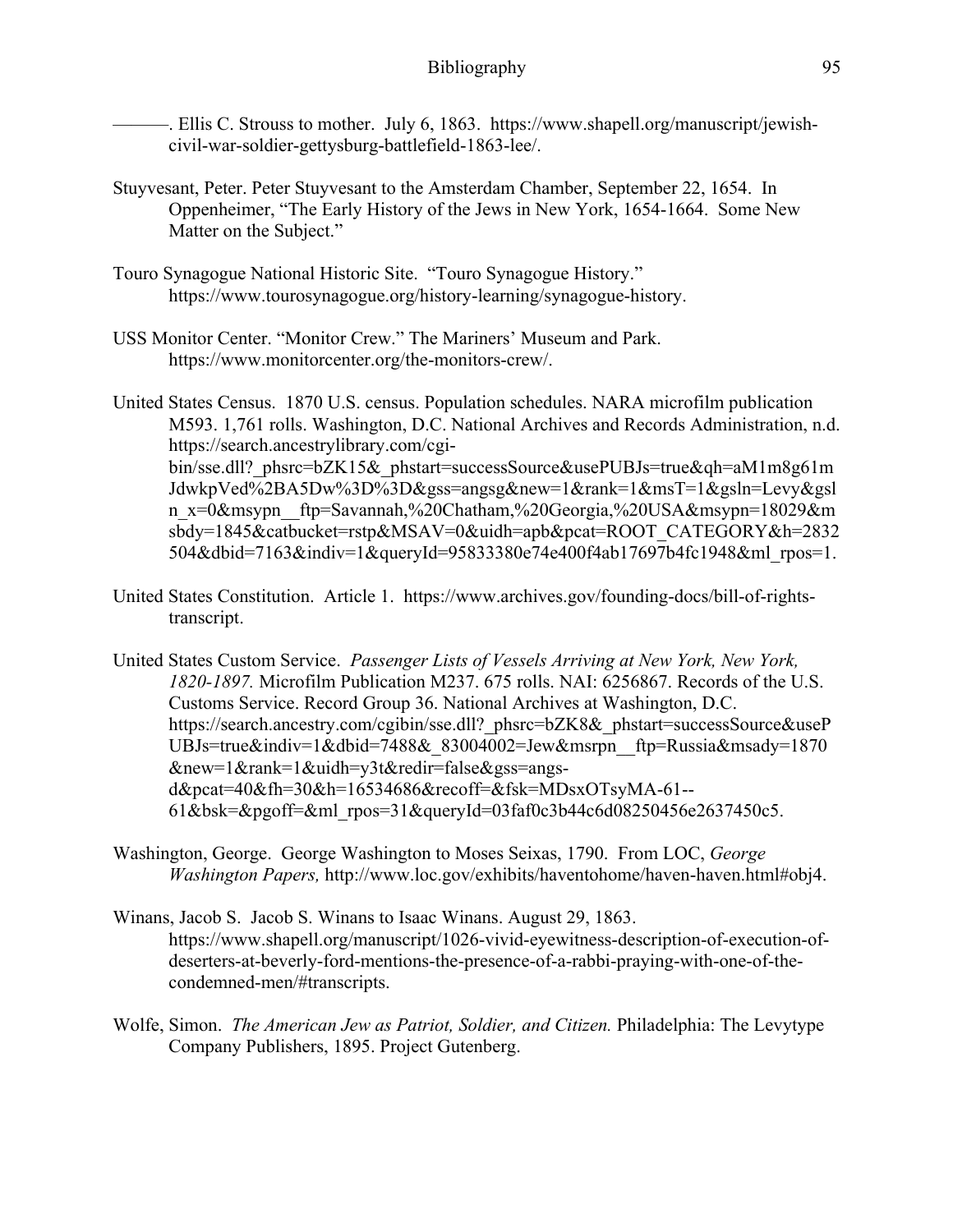- Young, Mel. *Where They Lie: The story of the Jewish soldiers of the North and South whose deaths--killed, mortally wounded, or died of disease or other causes--occurred during the Civil War, 1861-1865: Someone should say Kaddish.* Lantham: University Press of America, 1991.
- Zola, Gary. *We Called him Rabbi Abraham: Lincoln and American Jewry, a Documentary History.* Carbondale: Southern Illinois University Press, 2014.